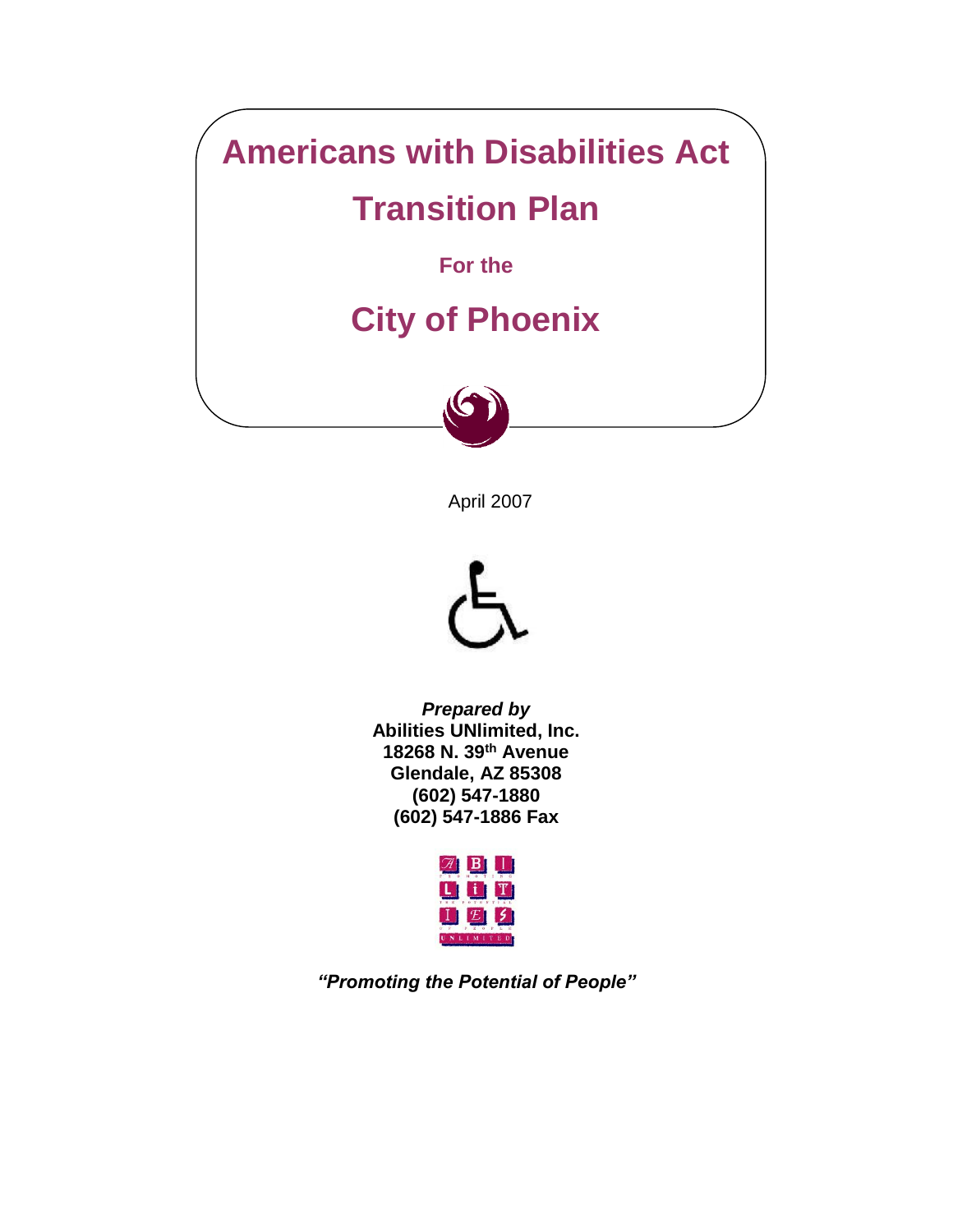## **City of Phoenix Americans with Disabilities Act Transition Plan**

|      |                              | <b>Table of Contents</b>                                                                                                                                     |                                              |
|------|------------------------------|--------------------------------------------------------------------------------------------------------------------------------------------------------------|----------------------------------------------|
| 1.0  | 1.1<br>1.2<br>1.3            | Introduction<br>The ADA: A Historical Perspective<br>Analysis of Self Evaluations by Departments<br>Development of the ADA Transition Plan                   | 3<br>$\mathbf{3}$<br>$\overline{\mathbf{4}}$ |
| 2.0  | <b>Definitions</b>           |                                                                                                                                                              | 6                                            |
| 3.0  |                              | <b>Regulatory Authority / Requirements</b>                                                                                                                   | 12                                           |
| 4.0  |                              | History – City Perspective                                                                                                                                   | 14                                           |
| 5.0  | 5.1<br>5.2                   | <b>Phoenix ADA History</b><br>Steps Taken to Achieve Compliance with the ADA<br>Target Population of the City's ADA Transition Plan                          | 14<br>15<br>17                               |
| 6.0  |                              | <b>What Was Actually Reviewed</b>                                                                                                                            | 18                                           |
| 7.0  |                              | ADA Best Practices Tool Kit for State and Local Governments                                                                                                  | 19                                           |
| 8.0  | 8.1<br>8.2<br>8.3            | Methodology<br>The Self Evaluation Process<br>Verification of the Self Evaluation Process<br><b>Public Participation and Input</b>                           | 20<br>21<br>24<br>24                         |
| 9.0  | 9.1<br>9.2                   | Development of the ADA Transition Plan<br><b>Compliance Requirements</b><br><b>Priorities and Cost Estimates for Barrier Removal</b>                         | 27<br>27<br>29                               |
| 10.0 | 10.1<br>10.2<br>10.3         | Assessment Process Results and Findings by Department<br>Programs / Services<br><b>Identified Programmatic Barriers</b><br><b>Facility Compliance Status</b> | 29                                           |
| 11.0 |                              | <b>Barrier Removal Prioritization and Scheduling</b>                                                                                                         | 103                                          |
| 12.0 | 12.1<br>12.2<br>12.3<br>12.4 | <b>Continued Compliance Measures</b><br><b>Database Explanation</b><br>Database Project Objectives<br>Approach<br><b>Access Database Functionality</b>       | 105<br>105<br>105<br>106<br>107              |
| 13.0 |                              | <b>Grievance Procedures and Instructions</b>                                                                                                                 | 107                                          |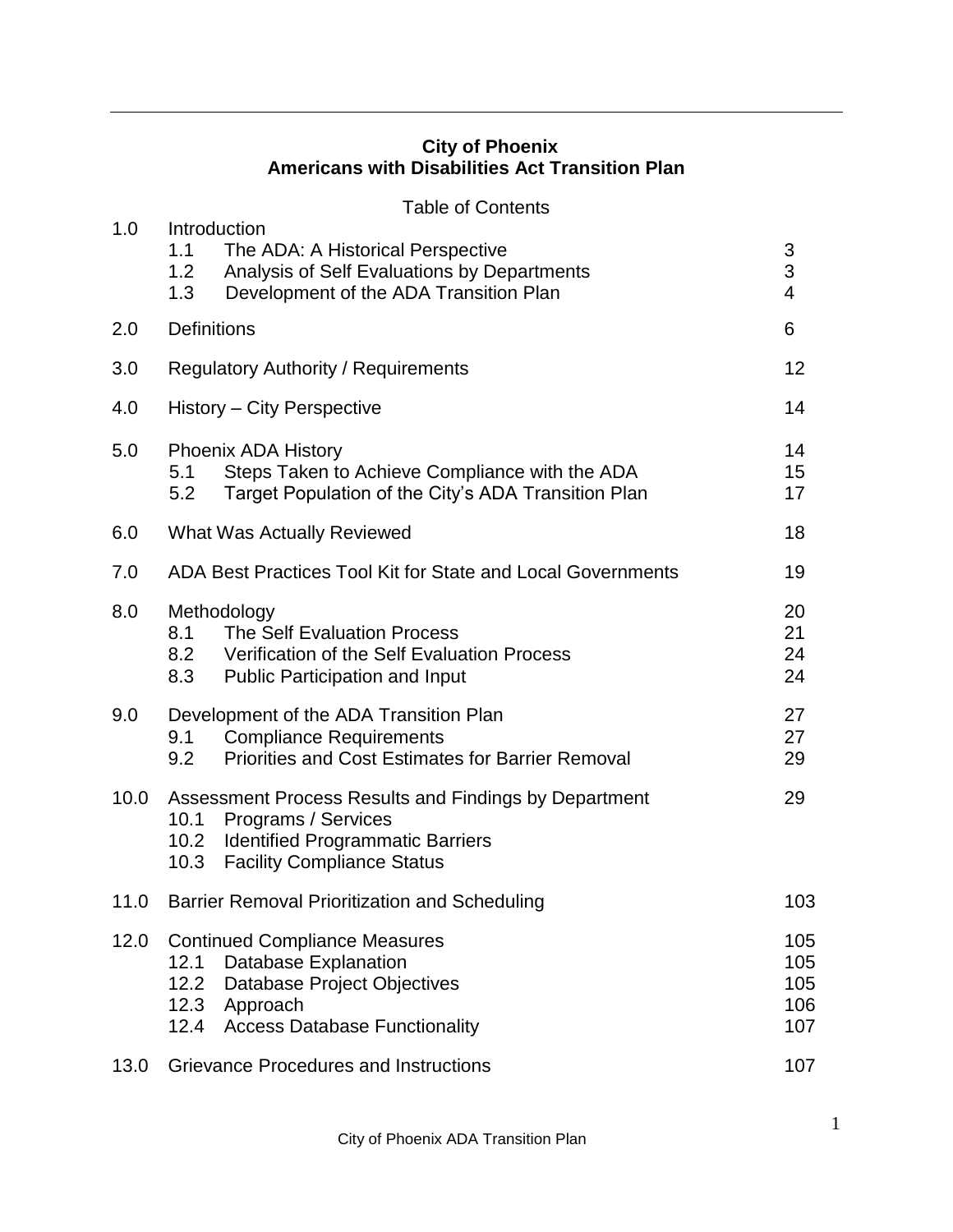|            | 14.0 Communications Policy                                  | 108 |  |  |
|------------|-------------------------------------------------------------|-----|--|--|
| 15.0       | <b>Emergency Management Manual Special Needs Population</b> | 109 |  |  |
| 16.0       | ADA Transition Plan Future Recommendations                  | 110 |  |  |
| Appendices |                                                             |     |  |  |
| Appendix A | Common Questions About Title II of the ADA                  | 114 |  |  |
| Appendix B | <b>Summary of Department Recommendations</b>                | 121 |  |  |
| Appendix C | <b>IT Department Web Site Competition Letter</b>            | 125 |  |  |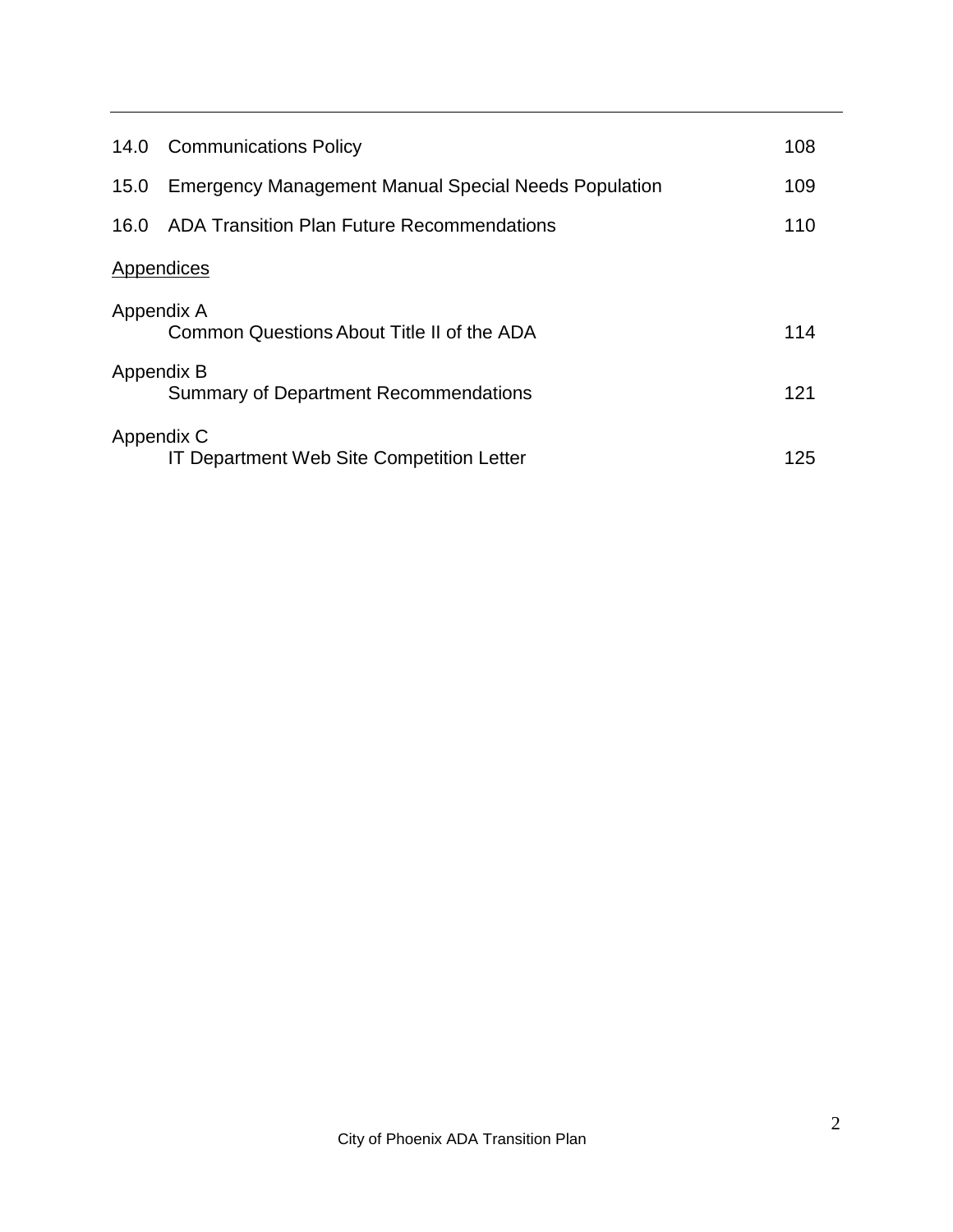#### **1.0 Introduction**

#### **1.1 The ADA: A Historical Perspective**

Historically, society has tended to isolate and segregate people with disabilities from the mainstream of American life. This was often done with the intention of "protecting" people with disabilities from uncomfortable stares, and the physical challenges of an environment that was not inviting to anyone with mobility or visual limitations. Despite improvements and increased awareness in recent years, such forms of discrimination against people with disabilities continue to be a serious and pervasive problem.

Unlike those who are protected from discrimination on the basis of race, color, gender, national origin, religion, or age, people with disabilities had little or no recourse when subjected to discrimination on the basis of disability before the ADA was enacted. It is for this reason the landmark civil rights legislation, the Americans with Disabilities Act (ADA) was enacted on July 26, 1990. It protects the civil rights of people with disabilities in the areas of employment, state and local government services, access to public accommodations, transportation and telecommunications. A primary goal of the ADA is the equal participation of individuals with disabilities in the "mainstream" of American society. The major principles of mainstreaming are --

- Individuals with disabilities must be integrated to the maximum extent appropriate.
- Separate programs are permitted where necessary to ensure equal opportunity. A separate program must be appropriate to the particular individual.
- Individuals with disabilities cannot be excluded from the regular program, or required to accept special services or benefits.

#### **1.2 Analysis of Self Evaluations by Departments**

Title II of the Americans with Disabilities Act (ADA) applies to the operations of State and local governments. It requires municipalities with 50 or more employees to conduct a self evaluation of its current services policies, and practices and their accessibility to, and usability by people with disabilities. The self-evaluation identifies programmatic and structural barriers, and makes recommendations to correct those policies and practices that are inconsistent with Title II's requirements. As part of the self evaluation, the City of Phoenix is required to:

- identify all of the public city's programs, activities, and services; and
- review all the policies and practices that govern the administration of the city's programs, activities, and services.

Once the city identified its policies and practices department-by-department, it then analyzed whether these policies and practices adversely affected the full participation of individuals with disabilities in its programs, activities, and services. In this process, each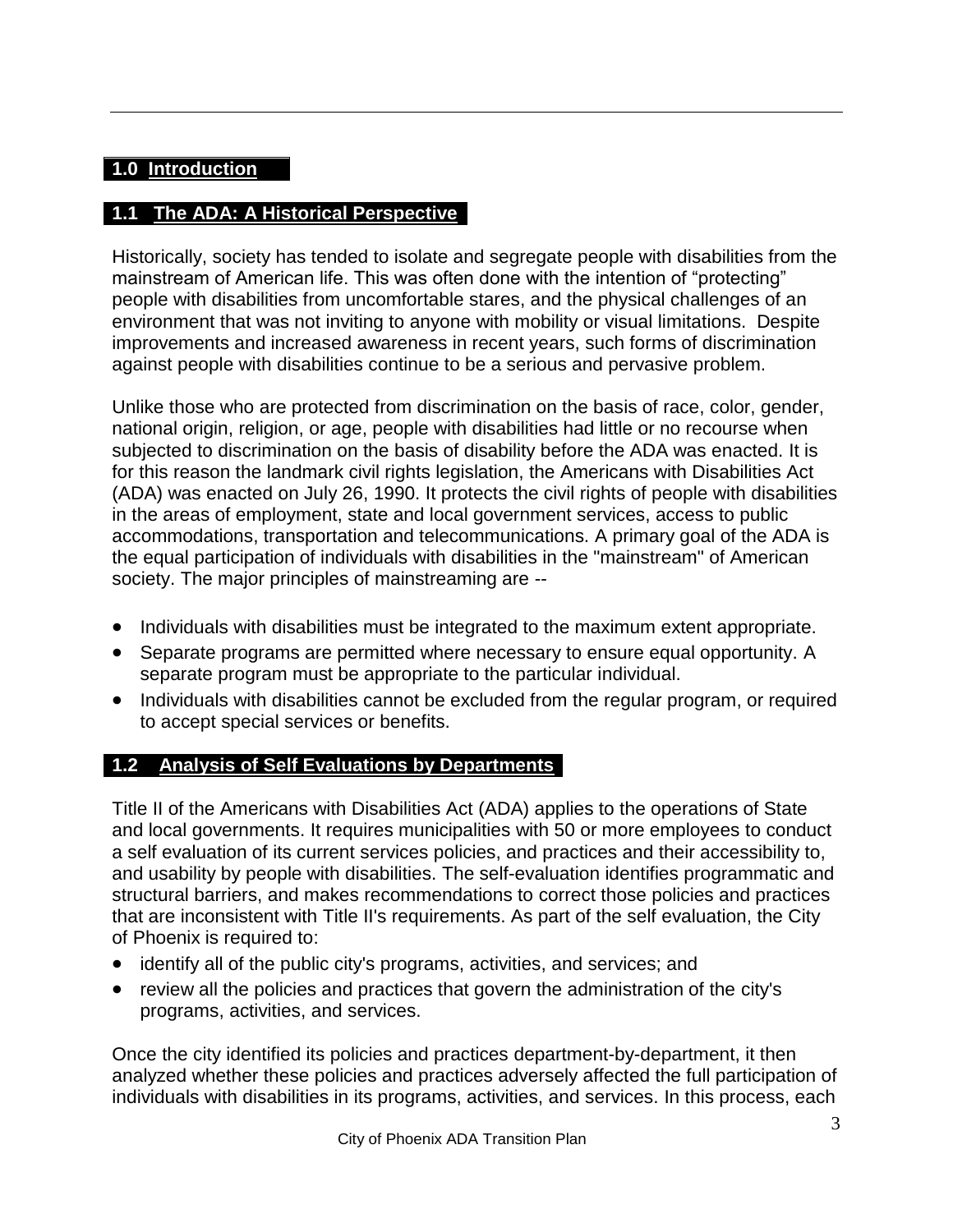department used a standardized form for gathering data which was obtained by City employees and consultants other than Abilities UNlimited, Inc. This document contains references to the Americans with Disabilities Act Accessibility Guidelines and the Uniform Federal Accessibility Standards (UFAS) as the standard for compliance with the ADA. Both of these references are accepted by the U.S. Department of Justice as standards for renovations.

Having identified those barriers that deny or limit the participation of individuals with disabilities in its programs, activities, and services, each department recommended remedial action necessary to eliminate the impediments to full and equivalent participation. Structural modifications that are required for program accessibility were prioritized with the most serious infractions slated to be remedied as expeditiously as possible. The findings of this self evaluation process, and recommendations to eliminate structural identified barriers are, contained in the City of Phoenix Americans with Disabilities Act (ADA) Transition Plan.

## **1.3 Development of the ADA Transition Plan for the City of Phoenix**

In April 2006 Abilities UNlimited, Inc. was engaged by the City of Phoenix under Agreement No. 118299 to develop this ADA Transition Plan. The programs, services, and facilities identified in this document, as well as the observations and recommendations are based on the self evaluation data collected by the city's 34 departments and functions.

The City of Phoenix ADA Transition Plan is divided into the following two segments: (1) the Narrative report that focuses on the services, policies, practices, and programmatic compliance requirements of each of the City's 34 departments and functions, and (2) the Access database that addresses the structural compliance requirements where architectural barriers have been identified. The programmatic compliance requirements identified in the narrative report, and the observations, recommendations, and timelines specified in the database have been reviewed by the Citywide ADA Team. They provided feedback to AUI through telephone communications, emails, and a series of meetings during the development of the Transition Plan, making this a cooperative, as well as comprehensive effort on behalf of the City of Phoenix.

Generally, the ADA Transition Plan lists existing barriers to programs, services and facilities under the city's jurisdiction, and schedules which barriers to remove to provide access for individuals with disabilities to City programs. The City is required to provide access to all of its programs, but is not required to remove all architectural barriers in all of its facilities. In addition to making physical improvements, the ADA permits cities to choose among various administrative solutions, such as relocating or modifying a particular program, to obtain overall program access.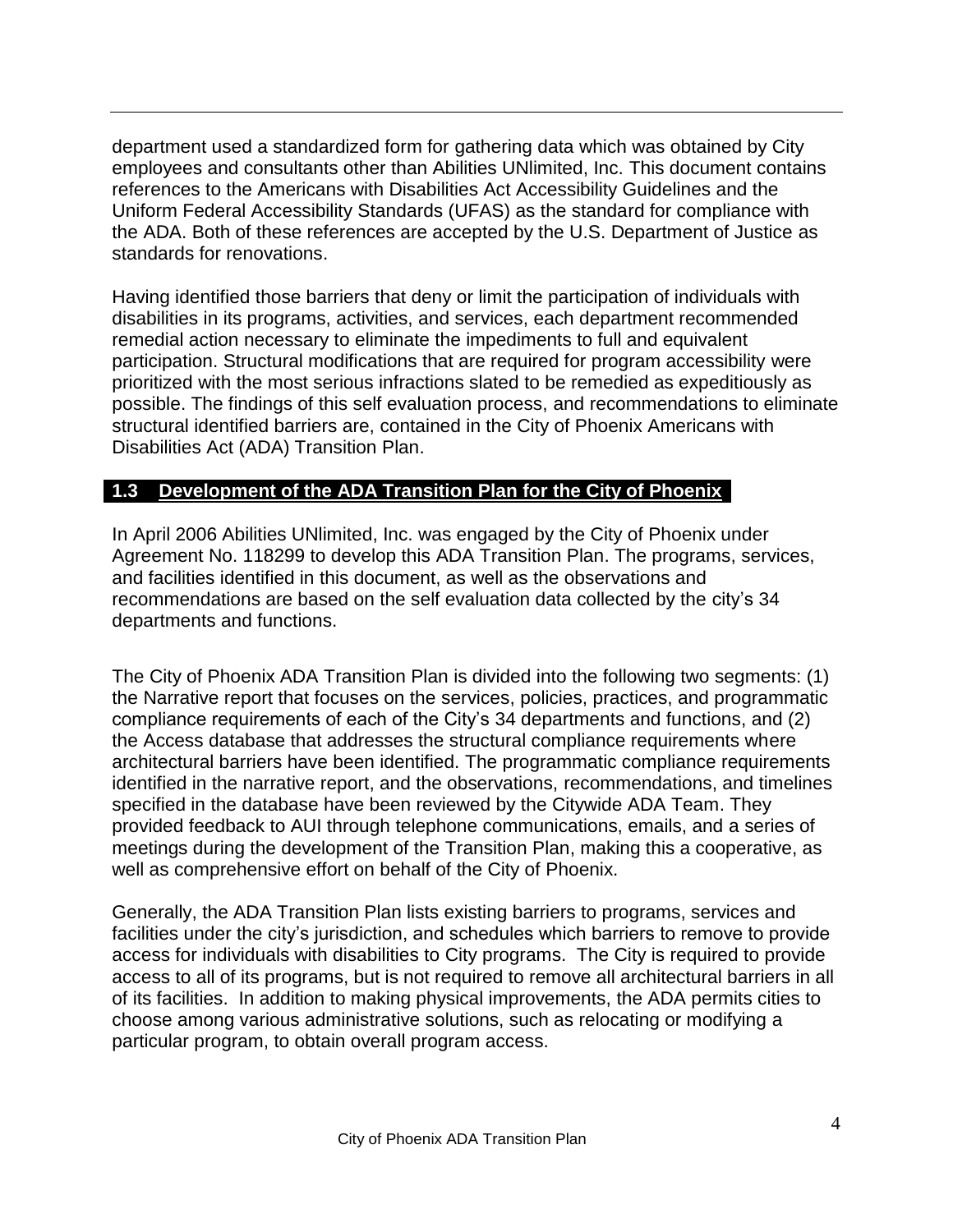The ADA Transition Plan is required by Department of Justice rules to contain at a minimum --

- A list of the physical barriers in a public entity's facilities that limit the accessibility of its programs, activities, or services to individuals with disabilities;
- A detailed outline of the methods to be utilized to remove these barriers and make the facilities accessible;
- The schedule for taking the necessary steps to achieve compliance with Title II. If the time period for achieving compliance is longer than one year, the plan should identify the interim steps that will be taken during each year of the transition period; and,
- The name of the official responsible for the plan's implementation.

The ADA Transition Plan contains detailed physical barrier surveys of buildings and facilities. These surveys are contained in a comprehensive Access database, and document barriers present at the time of the surveys. The surveys do not provide a listing of complying architectural or physical features made to facilities after the date of the surveys and are not included as part of this ADA Transition Plan.

This City of Phoenix ADA Transition Plan provides guidance for the future planning and implementation of program and facility modifications over the next three to five years. This is a significant undertaking that will be reviewed and updated annually. In doing so, the City of Phoenix will continue to provide assurance that the city's programs, services, policies, and practices are accessible and usable by people with disabilities as required by the Americans with Disabilities Act.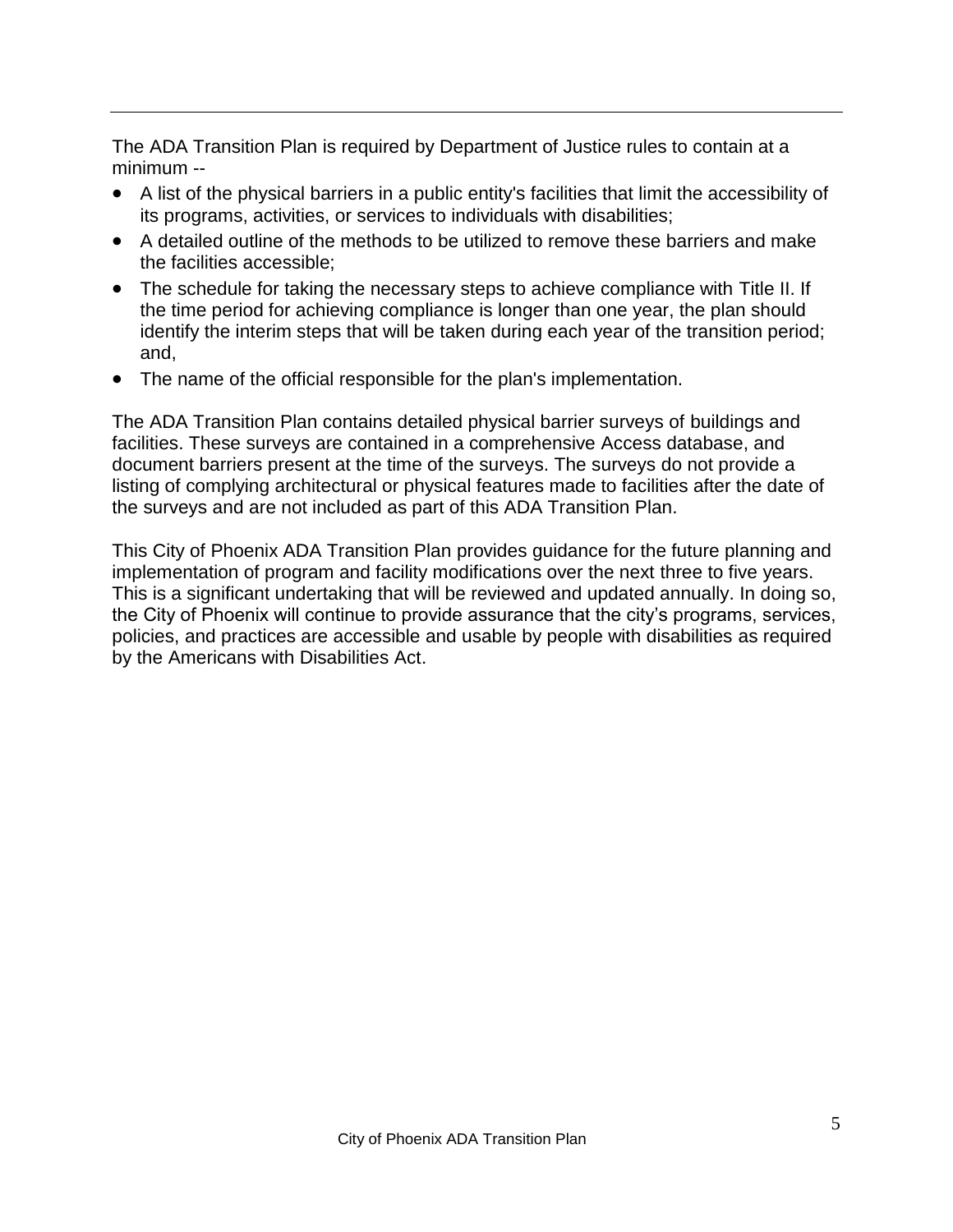#### **2.0 Definitions**

Access Aisle. An accessible pedestrian space between elements, such as parking spaces, seating, and desks, that provides clearances appropriate for use of the elements.

Accessible. Describes a site, building, facility, or portion thereof that complies with these guidelines.

Accessible Element. An element specified by these guidelines (for example, telephone, controls, and the like).

Accessible Route. A continuous unobstructed path connecting all accessible elements and spaces of a building or facility. Interior accessible routes may include corridors, floors, ramps, elevators, lifts, and clear floor space at fixtures. Exterior accessible routes may include parking access aisles, curb ramps, crosswalks at vehicular ways, walks, ramps, and lifts.

Accessible Space. Space that complies with these guidelines.

Adaptability. The ability of certain building spaces and elements, such as kitchen counters, sinks, and grab bars, to be added or altered so as to accommodate the needs of individuals with or without disabilities or to accommodate the needs of persons with different types or degrees of disability.

Addition. An expansion, extension, or increase in the gross floor area of a building or facility.

Administrative Authority. A governmental agency that adopts or enforces regulations and guidelines for the design, construction, or alteration of buildings and facilities.

Alteration. An alteration is a change to a building or facility made by, on behalf of, or for the use of a public accommodation or commercial facility, that affects or could affect the usability of the building or facility or part thereof. Alterations include, but are not limited to, remodeling, renovation, rehabilitation, reconstruction, historic restoration, changes or rearrangement of the structural parts or elements, and changes or rearrangement in the plan configuration of walls and full-height partitions.

Americans with Disabilities Act (ADA). Federal law that gives civil rights protections to individuals with disabilities similar to those provided to individuals on the basis of race, color, sex, national origin, age, and religion. The ADA guarantees equal opportunity for individuals with disabilities in public accommodations, employment, transportation, State and local government services, and telecommunications. (Pub. L. 101 - 336, 104 Stat. 327, 42 U.S.C. 12101 - 12213 and 47 U.S.C. 225 and 611).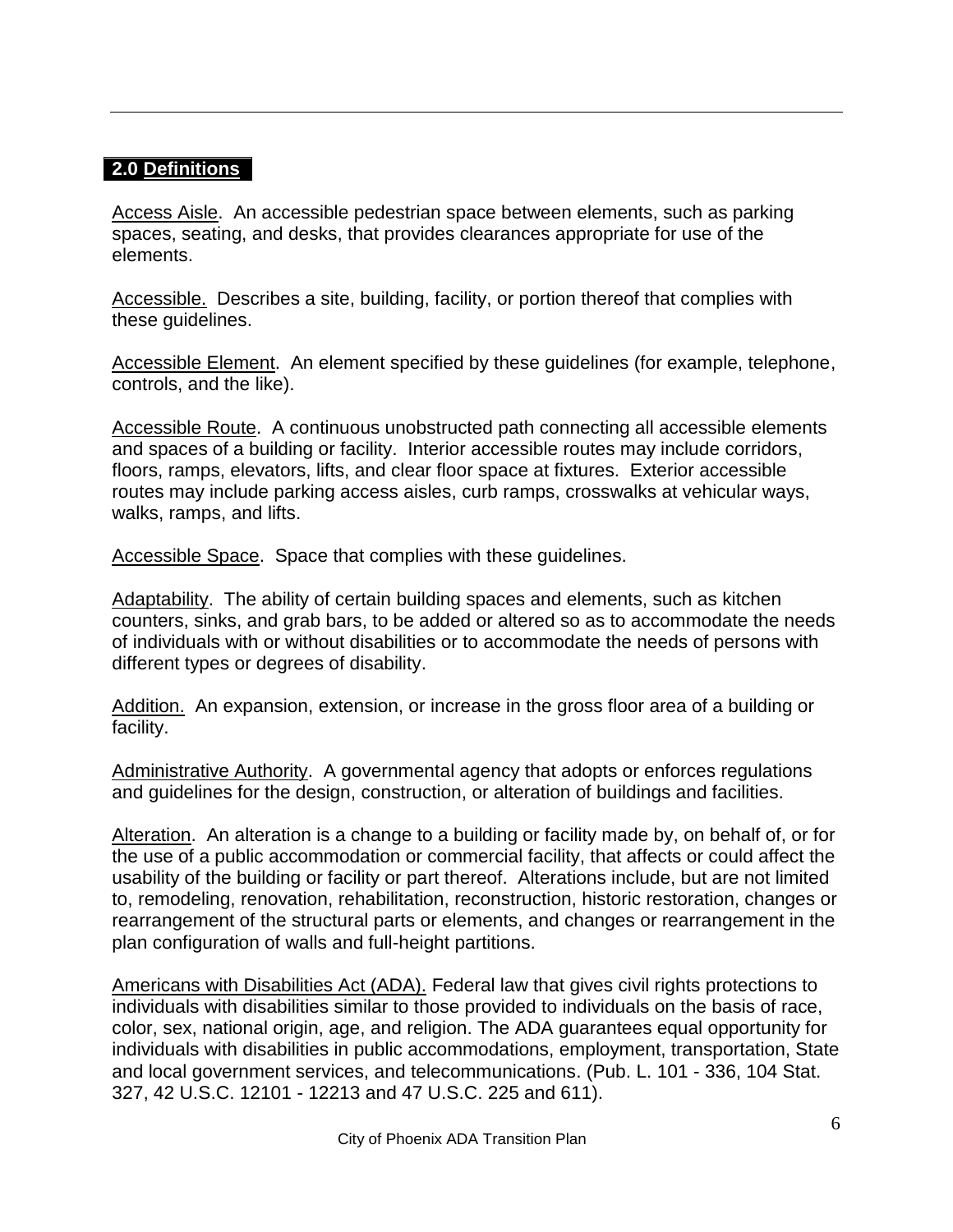Americans with Disabilities Act Accessibility Guidelines (ADAAG). These are scoping and technical requirements for accessibility to sites, facilities, buildings, and elements by individuals with disabilities. The requirements are to be applied during the design, construction, additions to, and alteration of sites, facilities, buildings, and elements to the extent required by regulations issued by Federal agencies.

Area of Rescue Assistance. An area, which has direct access to an exit, where people who are unable to use stairs may remain temporarily in safety to await further instructions or assistance during emergency evacuation.

Assembly Area. A room or space accommodating a group of individuals for recreational, educational, political, social, or amusement purposes, or for the consumption of food and drink.

Automatic Door. A door equipped with a power-operated mechanism and controls that open and close the door automatically upon receipt of a momentary actuating signal. The switch that begins the automatic cycle may be a photoelectric device, floor mat, or manual switch (see power-assisted door).

Building. Any structure used and intended for supporting or sheltering any use or occupancy.

Circulation Path. An exterior or interior way of passage from one place to another for pedestrians, including, but not limited to, walks, hallways, courtyards, stairways, and stair landings.

Clear. Unobstructed.

Clear Floor Space. The minimum unobstructed floor or ground space required to accommodate a single, stationary wheelchair and occupant.

Closed Circuit Telephone. A telephone with dedicated line(s) such as a house phone, courtesy phone or phone that must be used to gain entrance to a facility.

Common Use. Refers to those interior and exterior rooms, spaces, or elements that are made available for the use of a restricted group of people (for example, occupants of a homeless shelter, the occupants of an office building, or the guests of such occupants).

Cross Slope. The slope that is perpendicular to the direction of travel (see running slope).

Curb Ramp. A short ramp cutting through a curb or built up to it.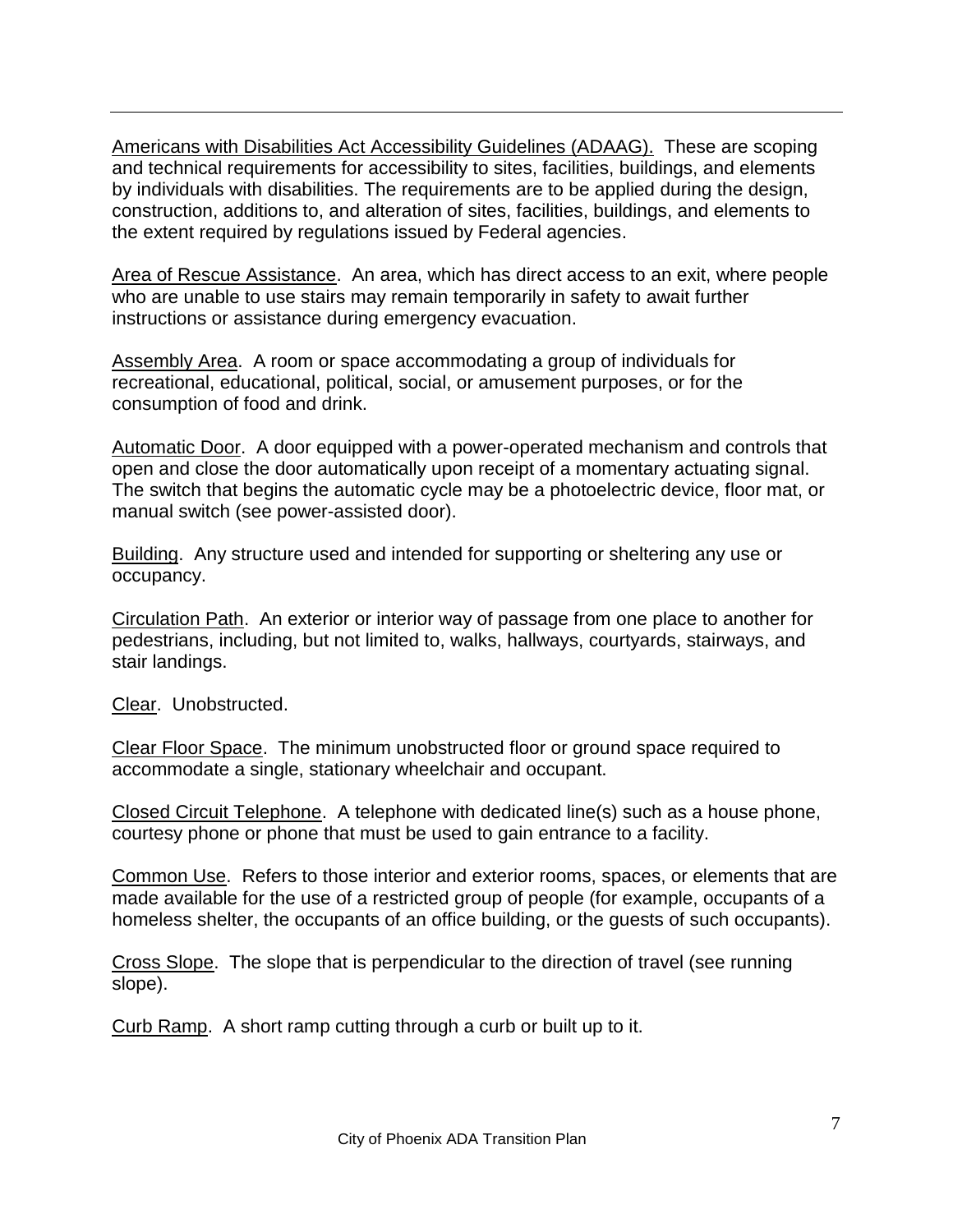Detectable Warning. A standardized surface feature built in or applied to walking surfaces or other elements to warn visually impaired people of hazards on a circulation path.

Dwelling Unit. A single unit which provides a kitchen or food preparation area, in addition to rooms and spaces for living, bathing, sleeping, and the like. Dwelling units include a single family home or a townhouse used as a transient group home; an apartment building used as a shelter; guestrooms in a hotel that provide sleeping accommodations and food preparation areas; and other similar facilities used on a transient basis.

Egress, Means of. A continuous and unobstructed way of exit travel from any point in a building or facility to a public way. An accessible means of egress is one that complies with these guidelines (ADAAG) and does not include stairs, steps, or escalators. Areas of rescue assistance or evacuation elevators may be included as part of accessible means of egress.

Element. An architectural or mechanical component of a building, facility, space, or site, e.g., telephone, curb ramp, door, drinking fountain, seating, or water closet.

Entrance. Any access point to a building or portion of a building or facility used for the purpose of entering. An entrance includes the approach walk, the vertical access leading to the entrance platform, the entrance platform itself, vestibules if provided, the entry door(s) or gate(s), and the hardware of the entry door(s) or gate(s).

Facility. All or any portion of buildings, structures, site improvements, complexes, equipment, roads, walks, passageways, parking lots, or other real or personal property located on a site.

Ground Floor. Any occupiable floor less than one story above or below grade with direct access to grade. A building or facility always has at least one ground floor and may have more than one ground floor as where a split level entrance has been provided or where a building is built into a hillside.

Historic preservation programs. This means programs conducted by a public entity that have preservation of historic properties as a primary purpose. Historic properties means those properties that are listed or eligible for listing in the National Register of Historic Places or properties designated as historic under State or local law.

Mezzanine or Mezzanine Floor. That portion of a story which is an intermediate floor level placed within the story and having occupiable space above and below its floor.

Marked Crossing. A crosswalk or other identified path intended for pedestrian use in crossing a vehicular way.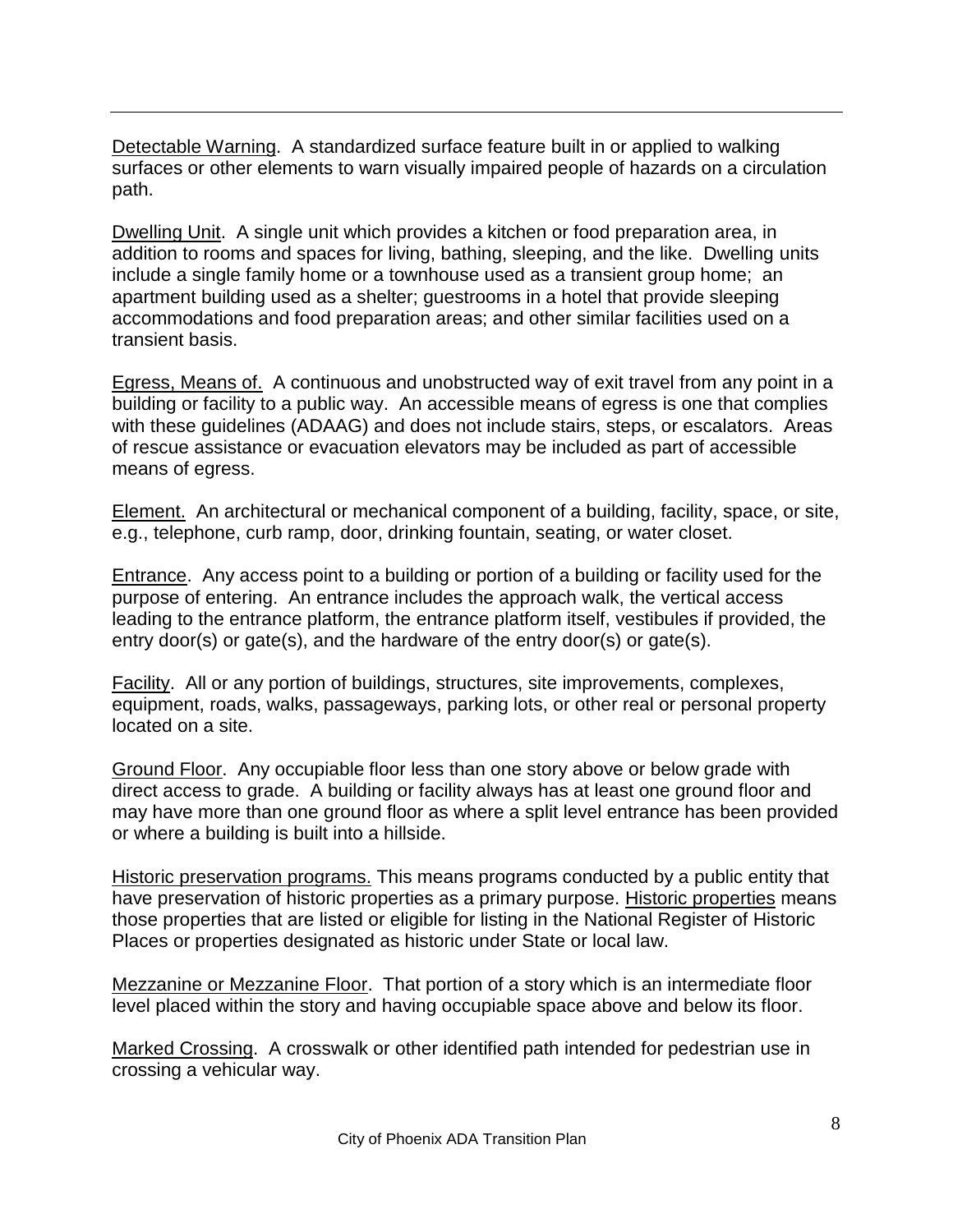Multifamily Dwelling. Any building containing more than two dwelling units.

Occupiable. A room or enclosed space designed for human occupancy in which individuals congregate for amusement, educational or similar purposes, or in which occupants are engaged at labor, and which is equipped with means of egress, light, and ventilation.

Operable Part. A part of a piece of equipment or appliance used to insert or withdraw objects, or to activate, deactivate, or adjust the equipment or appliance (for example, coin slot, pushbutton, handle).

Path of Travel. (Reserved).

Power-assisted Door. A door used for human passage with a mechanism that helps to open the door, or relieves the opening resistance of a door, upon the activation of a switch or a continued force applied to the door itself.

Program Accessibility. A State or local government's programs, when viewed in their entirety, must be readily accessible to and usable by individuals with disabilities. Public entities do not necessarily have to make each of their existing facilities accessible. They may provide program accessibility by a number of methods including alteration of existing facilities, acquisition or construction of additional facilities, relocation of a service or program to an accessible facility, or provision of services at alternate accessible sites.

Public Entities. It applies to all State and local governments, their departments and agencies, and any other instrumentalities or special purpose districts of State or local governments, or the National Railroad Passenger Corporation, and any commuter authority (as defined in section 103(8) of the Rail Passenger Service Act).

Public Use. Describes interior or exterior rooms or spaces that are made available to the general public. Public use may be provided at a building or facility that is privately or publicly owned. Ramp. A walking surface which has a running slope greater than 1:20.

Qualified Interpreter. This means an interpreter who is able to interpret effectively, accurately, and impartially both receptively and expressively, using any necessary specialized vocabulary.

Reasonable accommodation. This is any modification or adjustment to a job or the work environment that will enable a qualified applicant or employee with a disability to participate in the application process or to perform essential job functions. Reasonable accommodation also includes adjustments to assure that a qualified individual with a disability has rights and privileges in employment equal to those of employees without disabilities.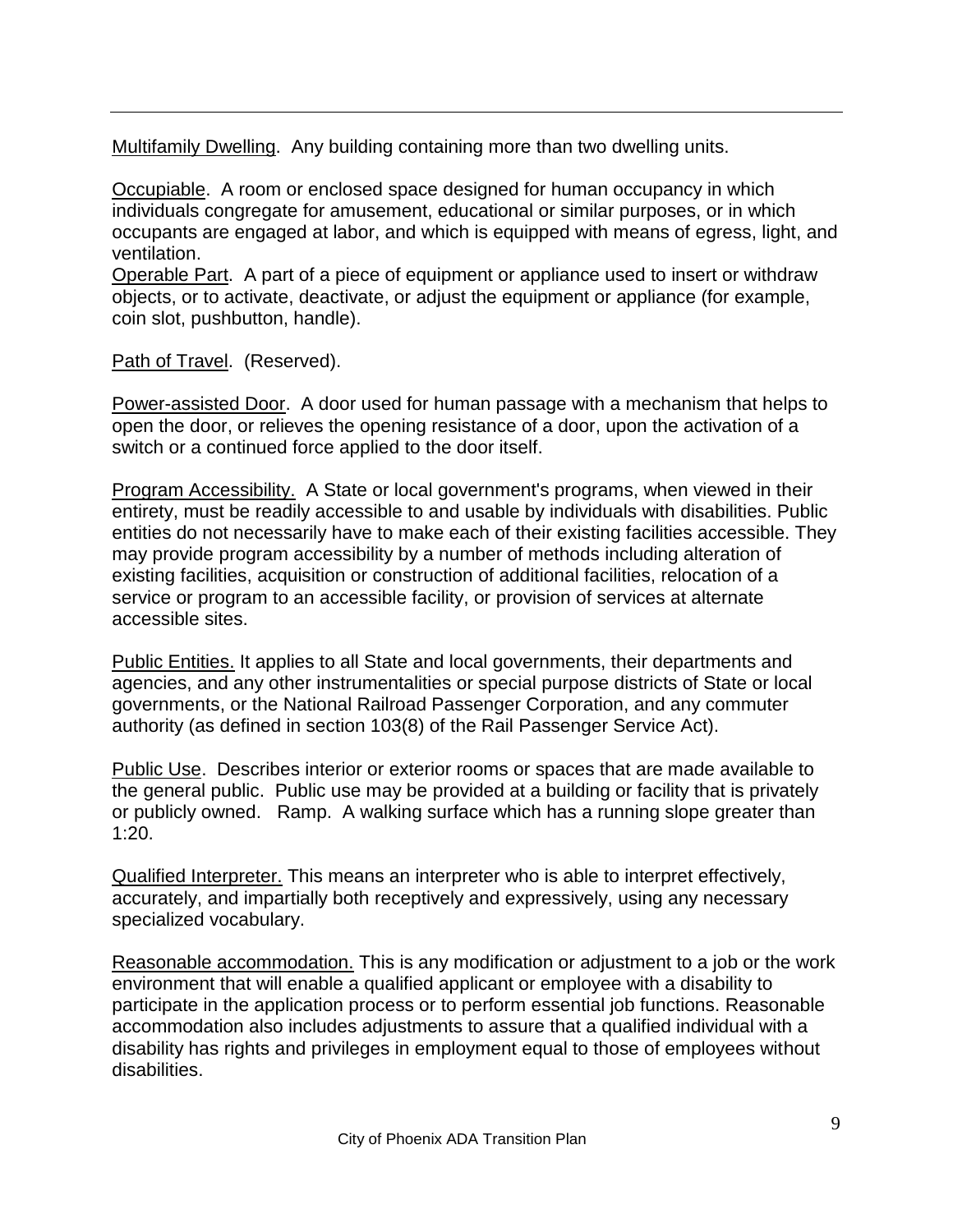Running Slope. The slope that is parallel to the direction of travel (see cross slope).

Self Evaluation. This is a public entity's assessment of its current policies and practices. The self-evaluation identifies and corrects those policies and practices that are inconsistent with title II's requirements. A public entity that employs 50 or more employees must retain its self-evaluation for three years.

Service Entrance. An entrance intended primarily for delivery of goods or services.

Service Animal. This means any guide dog, signal dog, or other animal individually trained to do work or perform tasks for the benefit of an individual with a disability, including, but not limited to, guiding individuals with impaired vision, alerting individuals with impaired hearing to intruders or sounds, providing minimal protection or rescue work, pulling a wheelchair, or fetching dropped items.

Signage. Displayed verbal, symbolic, tactile, and pictorial information. Site. A parcel of land bounded by a property line or a designated portion of a public right-of-way.

Site Improvement. Landscaping, paving for pedestrian and vehicular ways, outdoor lighting, recreational facilities, and the like, added to a site.

Sleeping Accommodations. Rooms in which people sleep; for example, dormitory and hotel or motel guest rooms or suites.

Space. A definable area, e.g., room, toilet room, hall, assembly area, entrance, storage room, alcove, courtyard, or lobby.

Story. That portion of a building included between the upper surface of a floor and upper surface of the floor or roof next above. If such portion of a building does not include occupiable space, it is not considered a story for purposes of these guidelines. There may be more than one floor level within a story as in the case of a mezzanine or mezzanines.

Structural Frame. The structural frame shall be considered to be the columns and the girders, beams, trusses and spandrels having direct connections to the columns and all other members which are essential to the stability of the building as a whole.

Tactile. Describes an object that can be perceived using the sense of touch.

Text Telephone. Machinery or equipment that employs interactive graphic (i.e., typed) communications through the transmission of coded signals across the standard telephone network. Text telephones can include, for example, devices known as TDD's (telecommunication display devices or telecommunication devices for deaf persons) or computers.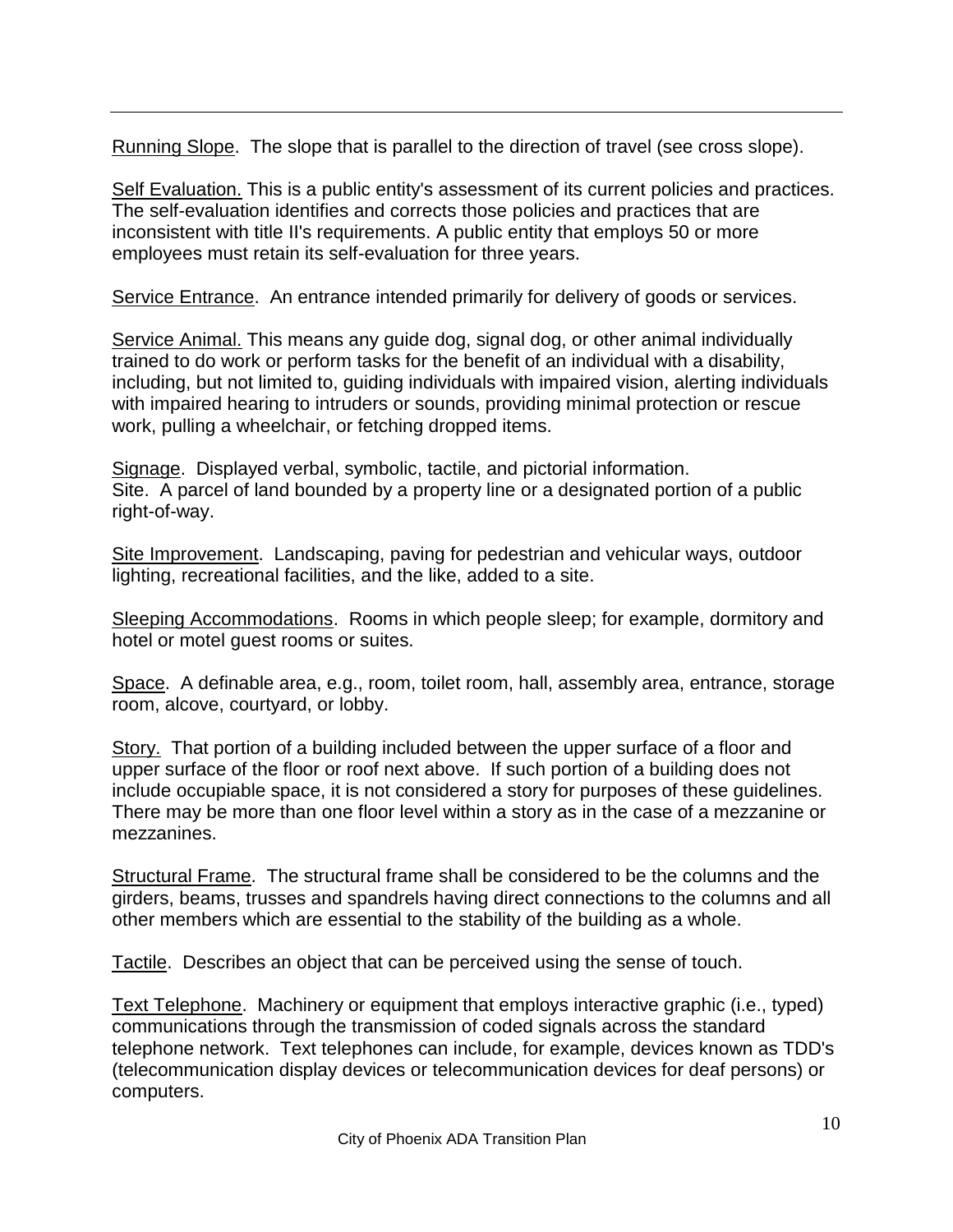Transient Lodging. A building, facility, or portion thereof, excluding inpatient medical care facilities, that contains one or more dwelling units or sleeping accommodations. Transient lodging may include, but is not limited to, resorts, group homes, hotels, motels, and dormitories.

Vehicular Way. A route intended for vehicular traffic, such as a street, driveway, or parking lot.

Walk. An exterior pathway with a prepared surface intended for pedestrian use, including general pedestrian areas such as plazas and courts.

*Source: Americans with Disabilities Act (ADA) Accessibility Guidelines for Buildings and Facilities*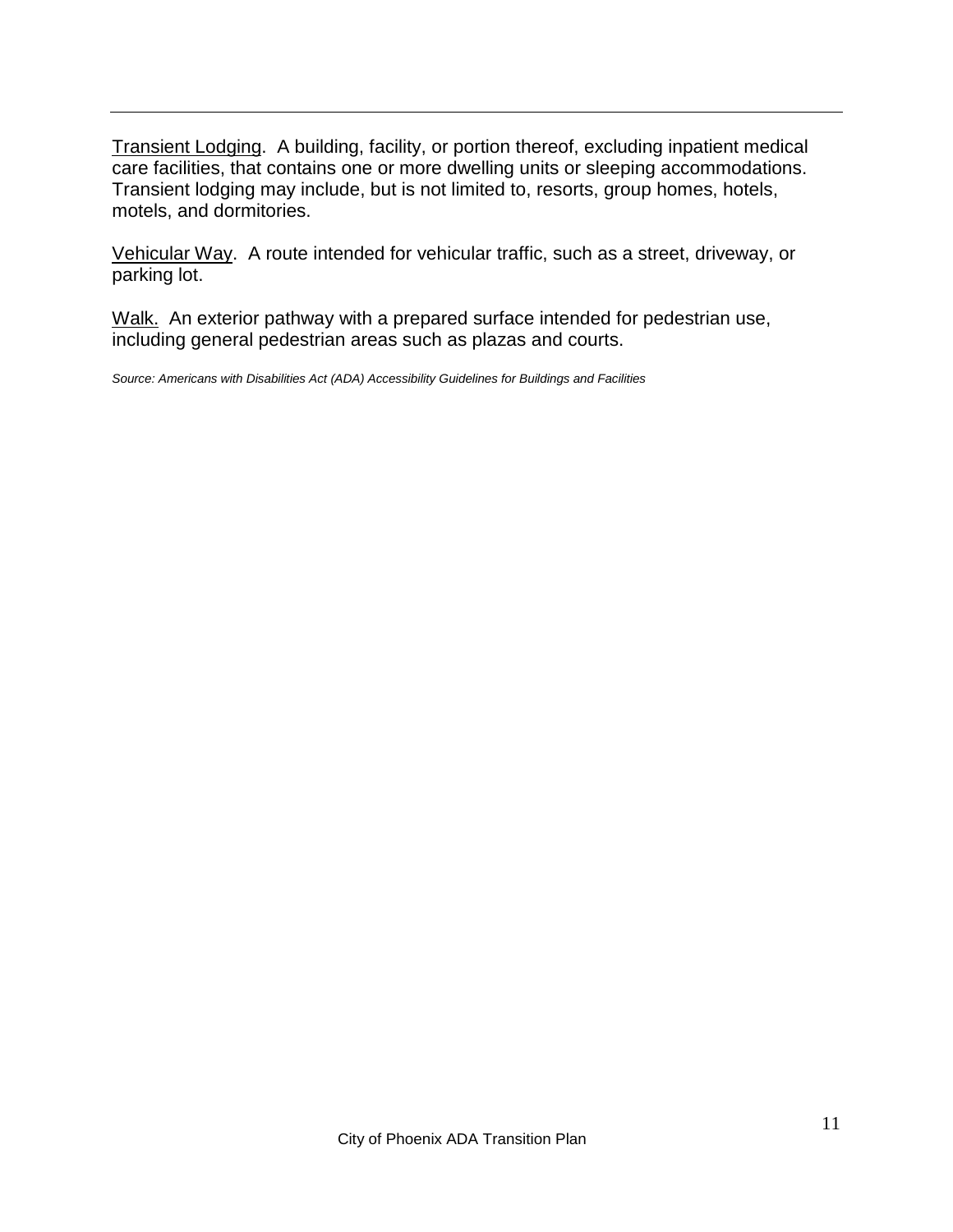#### **3.0 Regulatory Authority/Requirements**

The Americans with Disabilities Act (ADA), enacted on July 26, 1990, provides comprehensive civil rights protections to persons with disabilities in the areas of employment, state and local government services, access to public accommodations, transportation and telecommunications. The ADA mandates that qualified disabled individuals shall not be excluded from participation in, denied the benefit of, or be subjected to discrimination under any program or activity. The Act also provides employees with disabilities with certain protections and requires employers to make reasonable accommodation for applicants and employees with disabilities.

The ADA is divided into five titles, covering the following areas:

#### Title I: Employment

Under the Title I, employers, including governmental agencies, must ensure that their practices do not discriminate against persons with disabilities in the application, hiring, training, compensation or discharge of an employee, or in other terms, conditions and rights of employment.

#### Title II: Public Services

Title II prohibits state and local governments from discriminating against persons with disabilities or from excluding participation or denying benefits of programs, services or activities to persons with disabilities. It is under this title that this ADA Transition Plan has been prepared. The ADA Transition Plan is intended to outline the methods by which physical or structural changes will be made to affect the nondiscrimination policies described in Title II.

#### Title III: Public Accommodations

Title III requires places of public accommodation to be accessible to and usable by persons with disabilities. The term public accommodation as used in the definition often is misinterpreted as applying to public agencies, but the intent of the term is to refer to any privately funded and operated facility serving the public.

#### Title IV: Telecommunciations

 Title IV covers regulations regarding private telephone companies, and requires common carriers offering telephone services to the public to increase the availability of interstate and intrastate telecommunications relay services to individuals with hearing and speech impairments.

#### Title V: Miscellaneous Provisions

 Title V contains several miscellaneous regulations, including construction standards and practices, provisions for attorney's fees and technical assistance provisions.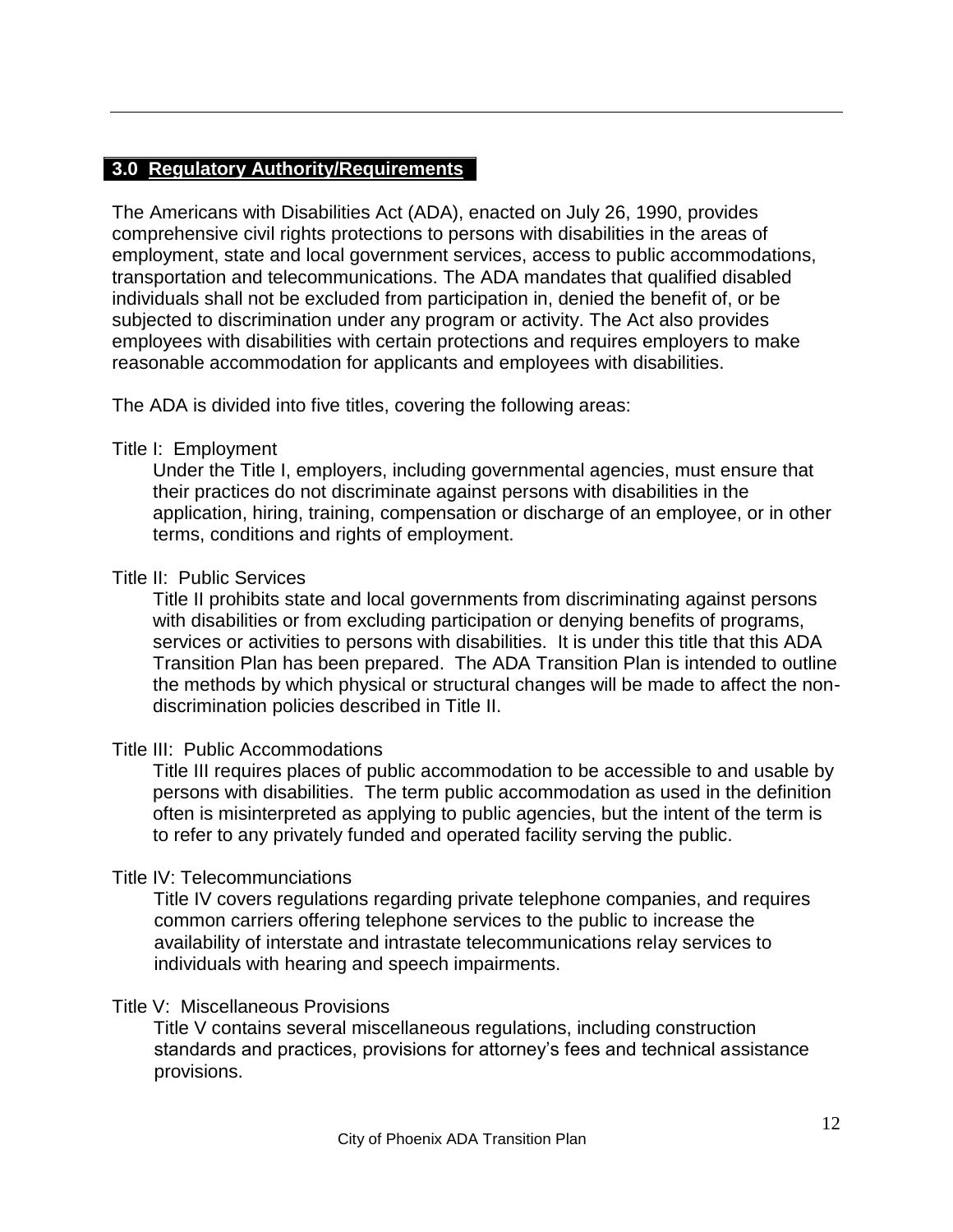Title II of the ADA dictates that a public entity must evaluate its services, programs, policies and practices to determine whether they are in compliance with the nondiscrimination regulations of the ADA. The regulations detailing compliance with the requirements were issued in 1991. A self-evaluation also is required to examine activities and services, identify problems or barriers that may limit accessibility by persons with disabilities, and describe potential compliance standards. The entity must proceed to make the necessary changes resulting from the self-evaluation. The ADA further requires that an ADA Transition Plan be prepared to describe any structural or physical changes required to make programs accessible.

In the ADA, the term disability means, with respect to an individual:

- A physical or mental impairment that substantially limits one or more of the major life activities of such an individual;
- A record of such an impairment; or
- Being regarded as having such an impairment.

If an individual meets any one of these three tests, that person is considered to be an individual with a disability for purposes of coverage under the Americans with Disabilities Act. The Final Rules of the ADA describe in greater detail the conditions included and excluded as disabilities under the ADA.

Title II of the ADA covers programs, activities, and services of public entities and is divided into two subtitles. Subtitle A of Title II is implemented by the U.S. Department of Justice's Title II regulation, and is intended to protect qualified individuals with disabilities from discrimination on the basis of disability in the services, programs, or activities of all State and local governments. It additionally extends the prohibition of discrimination on the basis of disability established by section 504 of the Rehabilitation Act of 1973, as amended, to all activities of State and local governments, including those that do not receive Federal financial assistance. By law, the U.S. Department of Justice's Title II regulation adopts the general prohibitions of discrimination established under section 504, and incorporates specific prohibitions of discrimination from the ADA.

Subtitle B, covers public transportation, and the U.S. Department of Transportation's regulation implementing that subtitle. Subtitle B is intended to clarify the requirements of section 504 for public transportation entities that receive Federal financial assistance. It also extends coverage to all public entities that provide public transportation, whether or not they receive Federal financial assistance. It establishes detailed and complex standards for the operation of public transit systems, including commuter and intercity rail (AMTRAK). The U.S. Department of Transportation is responsible for the implementation of the second subtitle of Title II and issued a regulation implementing that subtitle.

*(Source: ADA Title II Technical Assistance Manual; Regulatory references: 28 CFR 35.102-35.104.)*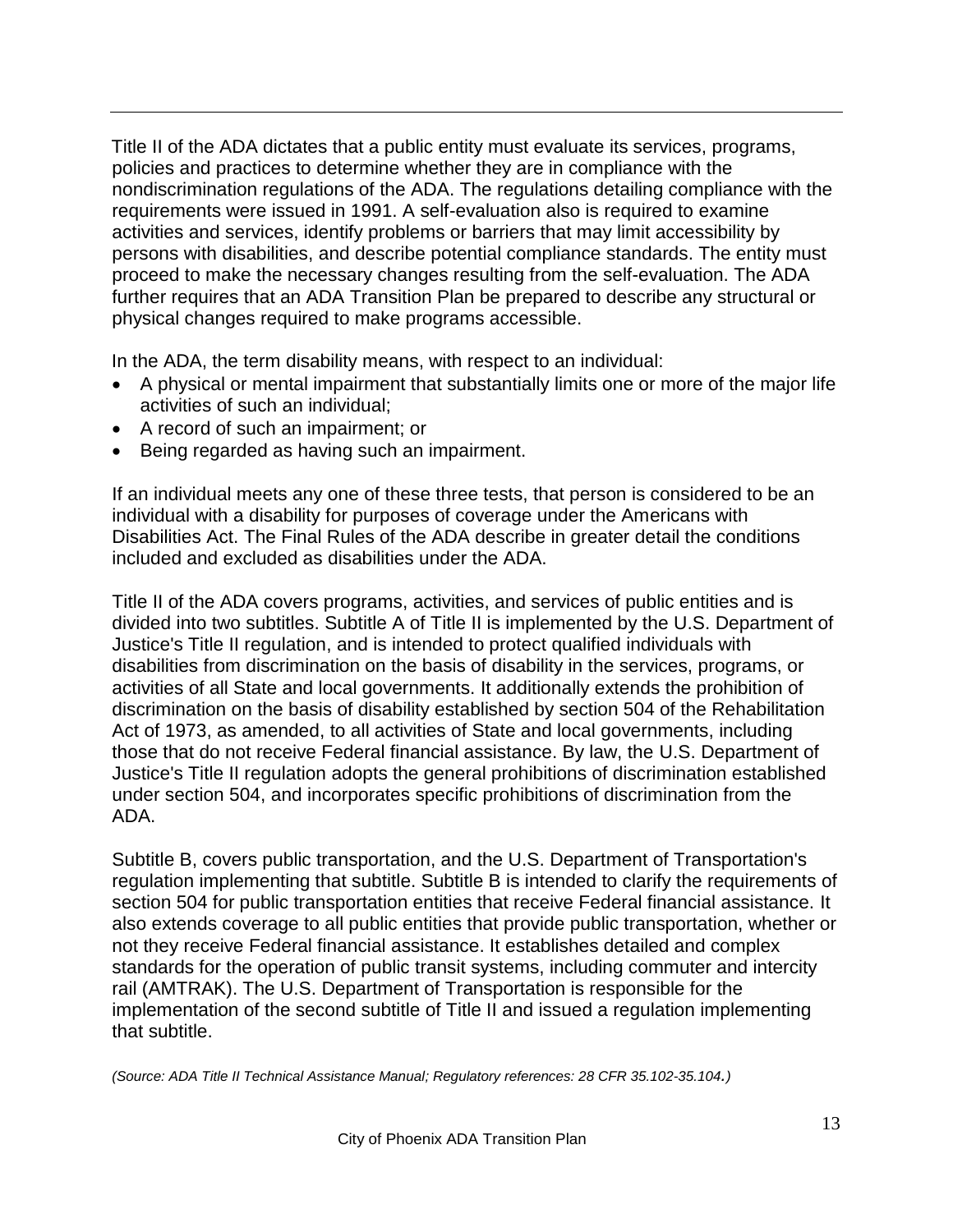## **4.0 History – City Perspective**

Phoenix is the capitol of Arizona and the fifth largest city in the United States, with almost 1.5 million residents and growing. The city takes up more than 500 square miles, geographically exceeding Los Angeles. Phoenix has more than 300 sunny days a year and an average temperature of 74 degrees – a combination that has made the city a prime destination for tourists, business and industry, and people with disabilities seeking escape from inclement weather conditions in other parts of the country.

Phoenix's selection as an All-America city four times since the 1950's demonstrates its innovative leadership position amongst cities in the nation. In 2003, the National Organization on Disabilities recognized the City of Phoenix as "a model for its focus on disability issues and its successful design of programs, services and facilities that are accessible for citizens and visitors who have disabilities". This acknowledgement also recognized the city for the "high levels of innovation and strategy in designing and implementing their disability policies." This prestigious award was the impetus to continue efforts that had been initiated more than a decade earlier, to embrace the requirements of the ADA. This ongoing effort is continued with the development and consolidation of the City's commitment to the highest level of accessibility for people with disabilities as represented in the City of Phoenix ADA Transition Plan.

The 2005 American Community Survey estimated the disability population age 5 and over to be 148,929, or 11.9% of the total population of the City of Phoenix. This is compared with an estimated 14.9% nationally<sup>1</sup>. The City of Phoenix is committed to providing programs and services to the population of people with disabilities that meet, or exceed the intent, as well as the letter of the Americans with Disabilities Act of 1990.

## **5.0 Phoenix ADA History**

The City of Phoenix embraced the requirements of the ADA upon its passage. The City Manager's Letter of 1991 defined the city's commitment to implementing the law. Over the past 15 years, City departments have made great strides in ensuring that city programs, services, and facilities are accessible to all residents.

There are two titles in the ADA that directly impact city government: First, Title I which covers reasonable accommodation and all other aspects of employment, and second, Title II which requires states and local governments to make all programs, services and activities accessible to customers with disabilities. The latter includes a requirement for the completion of a Transition Plan to outline how and when the local government will come into compliance.

To further the city's efforts, an ADA component was incorporated into the citywide Internal Affirmative Action Program in fiscal year 2004-2005. This move resulted in self evaluations being performed by the 34 departments and functions.

<sup>1</sup> Source: U.S. Census Bureau, 2005 American Community Survey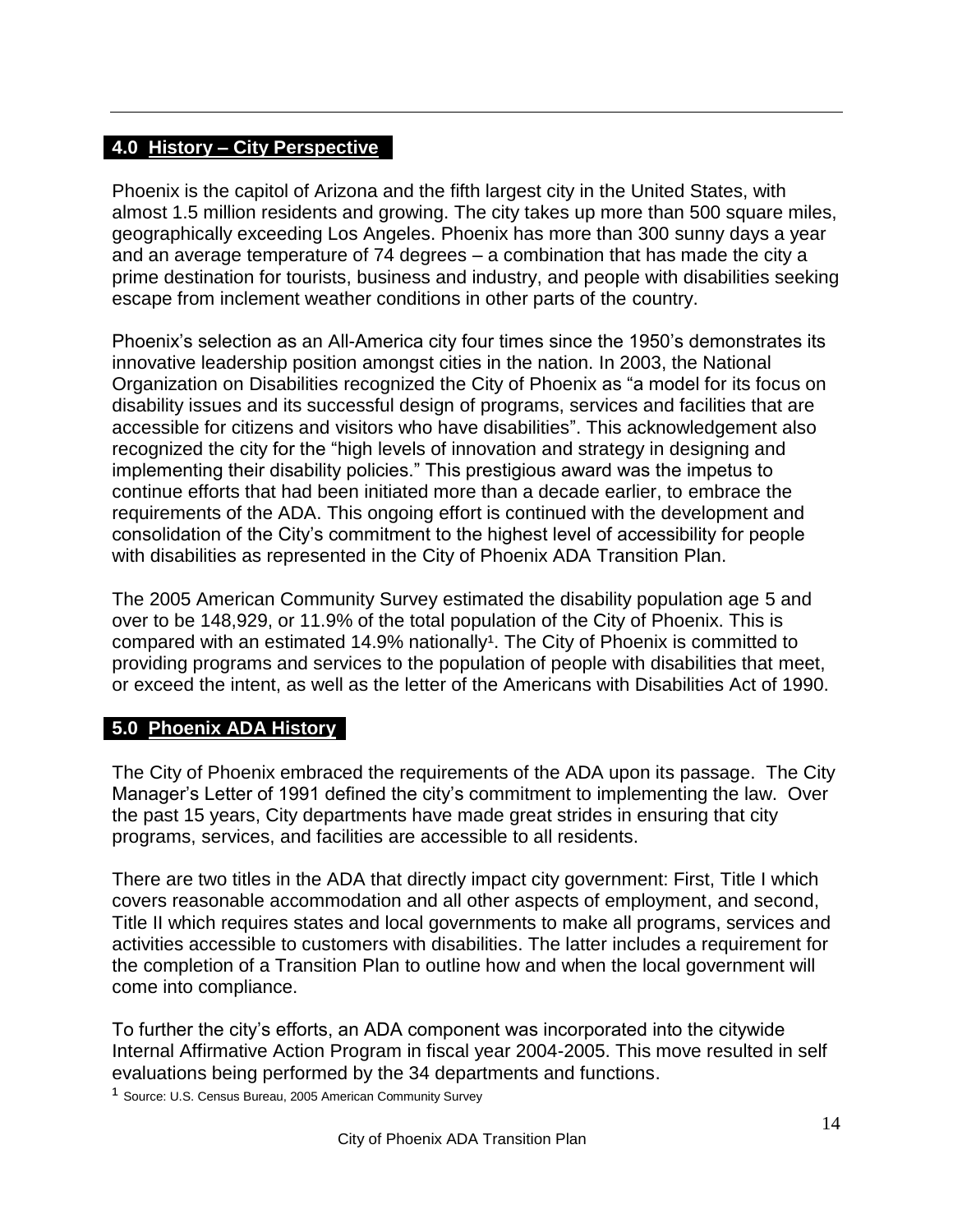Departments and functions completed self-assessments of their programs as well as their operational facilities, detailing any barriers to access. Larger departments were tasked with a deadline of June 19, 2006 in which to complete their facility reviews.

In August 2005, in accordance with requirements of the City's Internal Affirmative Action Program, a team of middle management representatives from city departments was formed to guide the Transition Planning process and to serve in an advisory capacity on this issue.

Specifically, the team is responsible for these current and future activities:

- Oversight and consultant support throughout the completion of the city's ADA Transition Plan; and
- Plan ratification by the Mayor and Council and requests for public input, particularly from the disability community.

In order to move from this phase to the completion of a Transition Plan, the city hired consultant firm Abilities UNlimited, Inc. (AUI) in April 2006 for expertise in this endeavor. The Equal Opportunity Department and the Citywide ADA Team have worked actively with AUI to create the Phoenix ADA Transition Plan with relevant input from residents with disabilities.

#### **5.1 Steps Taken to Achieve Compliance with the ADA**

Over a three year period the City of Phoenix has conducted a thorough review of the programs and services that are provided and made available to the public. The purpose of the review, also known as a self evaluation, is to identify the extent to which each of the departments have structural and/or programmatic barriers that prevent the full participation and benefit by people with disabilities. The self evaluation revealed that, when viewed in their entirety, all of the programs and services offered by the City of Phoenix are generally accessible to, and usable by, people with disabilities. This is not to say that every single building or facility housing a City operated program or service is 100% structurally accessible, but Title II of the ADA allows for solutions that do not require architectural changes to a facility. For example, a program may be relocated to an area that is accessible, or to another accessible building, provided this does not isolate or segregate persons with disabilities from those without disabilities.

There are general structural accessibility issues that are common to all floors within the City Hall building, the Calvin C. Goode building, and other public buildings where programs and services are provided. These locations are the headquarters or home offices of many of the departments. The accessibility issues documented in the self evaluation reports submitted by each department are not generally elevated to such a level as to prohibit people with disabilities from physically accessing and participating in the various department's programs and services. Although this document addresses structural issues in general as they relate to the needs of people with disabilities, the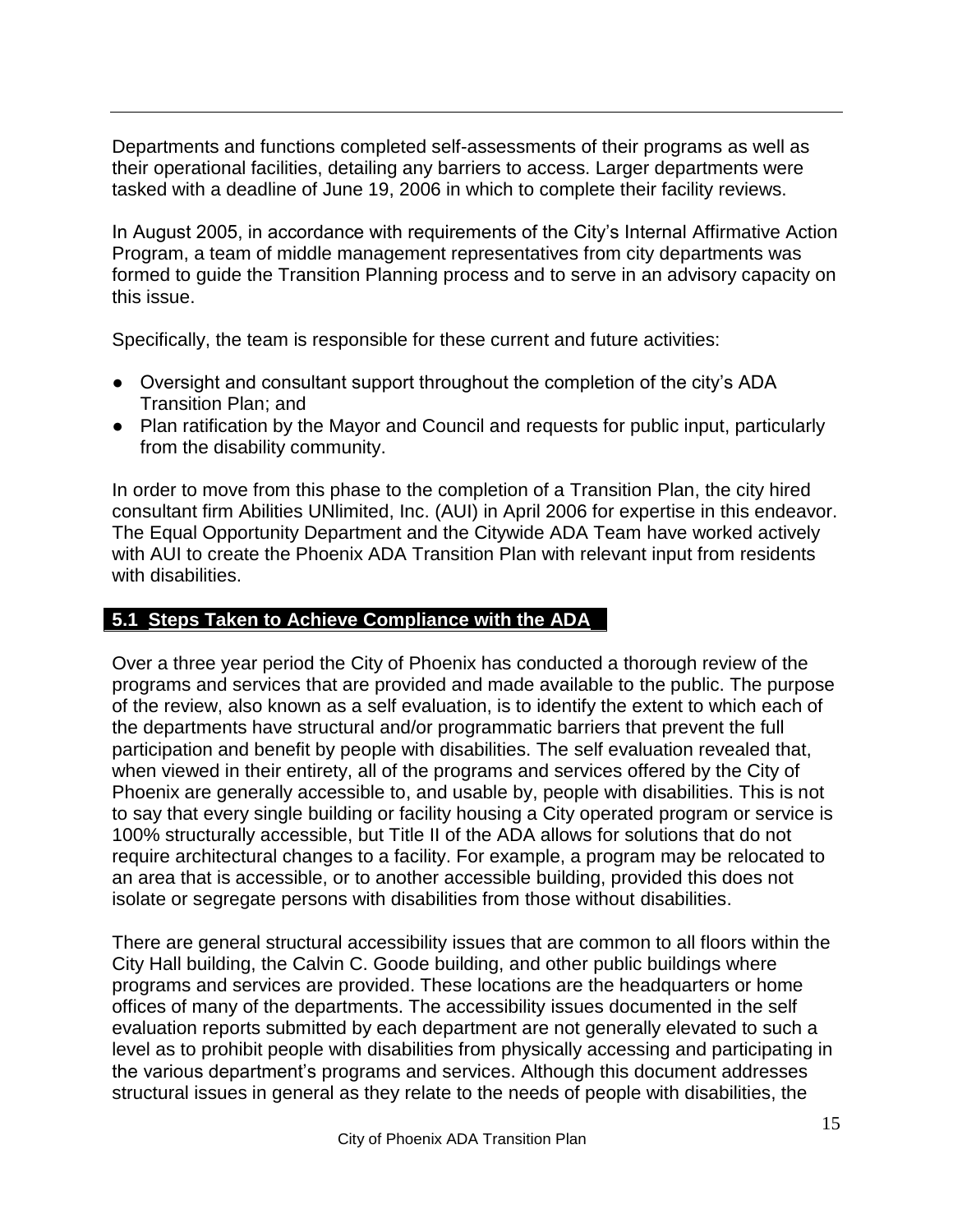specific identification of and recommendations for structural modifications are more thoroughly detailed in the Access database (see snapshot in Appendices) the most current is available through the Equal Opportunity Department.

This report describes the process developed to evaluate the City of Phoenix's activities, provides policy and program recommendations, and presents a Transition Plan for the modification of facilities and programs to ensure accessibility. This document will guide the initial phases of planning and implementation of program and facility modifications over the next several years. Follow-up assessments of the compliance status of satellite, remote, and off-site facilities where many of the department's programs and services are provided around the city will be needed until a complete inventory of these buildings and facilities is achieved.

There are numerous indicators that steps have been, and continue to be taken to provide services to people with disabilities and eliminate structural barriers to buildings and facilities throughout the City. These steps incorporate accessibility as a standard practice and include, but are not limited to the following:

- Phoenix Airports have more than 150 projects budgeted at more than \$600 million underway or recently completed as of January 2006.
- The \$600 million expansion of the Phoenix Convention Center will triple its size, offering nearly 900,000 square feet of rentable space and more than 2 million square feet total. Phase One was ready for groups in July 2006. Phase Two opens in late 2008 and will be ready for business in early 2009. Accessibility is a key component of the renovation project.
- The Parks Department has several accessible trails, including;
	- Penny Howe Barrier Free Trail North Mountain Park
	- Barrier Free Access Nature Trail Reach 11 Recreation Area
	- Accessible Trail Papago Park
	- Judith Tunell Accessible Trail South Mountain Park Preserve
- The Parks Department sponsors a broad range of adaptive recreation programs including Special Olympics and the nationally acclaimed River Rampage. It is also home to Clear Path, a paid internship program for individuals with cognitive or medical disabilities offering employment readiness classes and on-the-job training to individuals 17 and older.
- Reserve-A-Ride provides specialized, door-to-door transportation for the elderly, age 60 and over; and certified disabled individuals, age 18 and over, for transportation to senior centers, medical appointments, social service agencies and shopping. All vehicles are wheelchair accessible.
- The Housing Department provides and promotes diversified housing opportunities and enriches the quality of life for low-to moderate-income families, seniors, and persons with disabilities by developing, managing, and subsidizing affordable housing.
- The Equal Opportunity Department is home to the Mayor's Commission on Disability Issues which is charged with addressing issues affecting people with disabilities for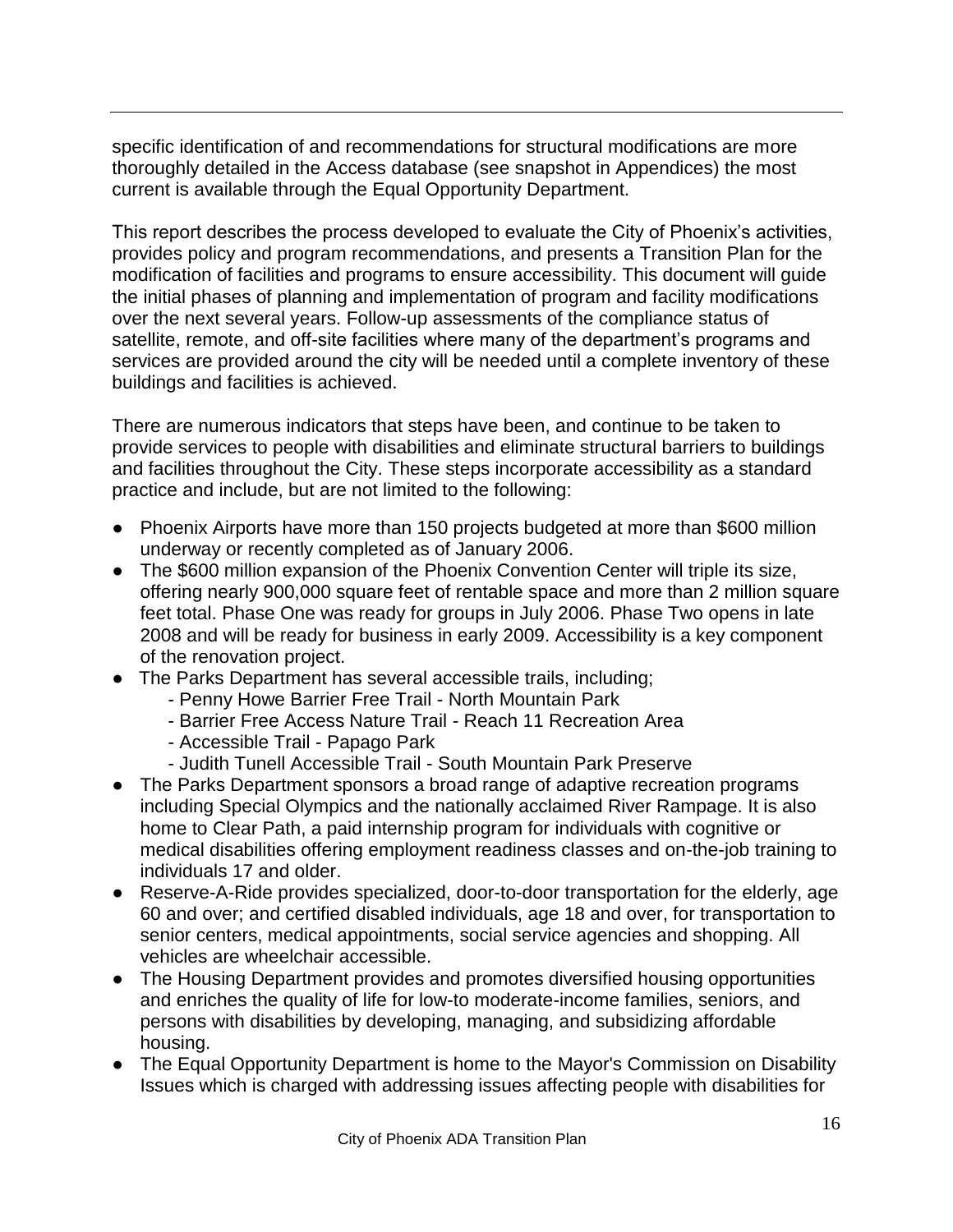the city of Phoenix. In addition to sponsoring the annual Ability Counts Awards Program, the Commission also has three committees devoted to advancing disability awareness, including Architecture and Design, Community Awareness and Education, and Transportation and Access.

● Accessibility Compliance Enforcement (ACE) - The mission of the ACE Program is to provide safe and accessible parking spaces for the disabled community through enforcement and education, and the Save Our Space Campaign to educate the public about the importance of saving disabled parking spaces for those people who really need them.

The ADA Transition Plan is significant in that it establishes the City's commitment to the development and maintenance of policies, programs, and facilities that are accessible to, and usable for, all of its citizens, including people with disabilities.

## **5.2 Target Population of the City's ADA Transition Plan**

Accessibility to the facilities, programs, and services that come under the jurisdiction of the City of Phoenix, and the subsequent self evaluation and development of the Transition Plan takes into consideration the needs of all citizens with disabilities. While the provision of structural modifications needed to accommodate people who are mobility impaired may appear to be the primary focus of the Transition Plan, it also addresses the concerns of people who have other disabilities, as well.

#### **Description of Disabilities Categories:**

#### **Mobility Impairments**

Mobility impairments affect an individual's ability to ambulate because of amputation, paralysis, muscle weakness, lack of coordination, nerve damage or stiffness of joints. People who are mobility impaired may use a wheelchair, walker, crutches or leg braces, or in some cases no assistive device at all.

#### **Hearing Impairments**

Hearing impairments may be defined as a full or partial decrease in the ability to detect sounds and may be caused by a wide range of biological and environmental factors. Individuals who are deaf or hard of hearing have difficulty responding to verbal or auditory cues. Their ability to speak may not be developed; however, many persons with hearing impairments speak very clearly.

#### **Visual Impairments**

A person with a visual acuity of less than 20/200 with correction, or a field of less than 20 degrees is considered to be blind. Individuals with visual impairments have varying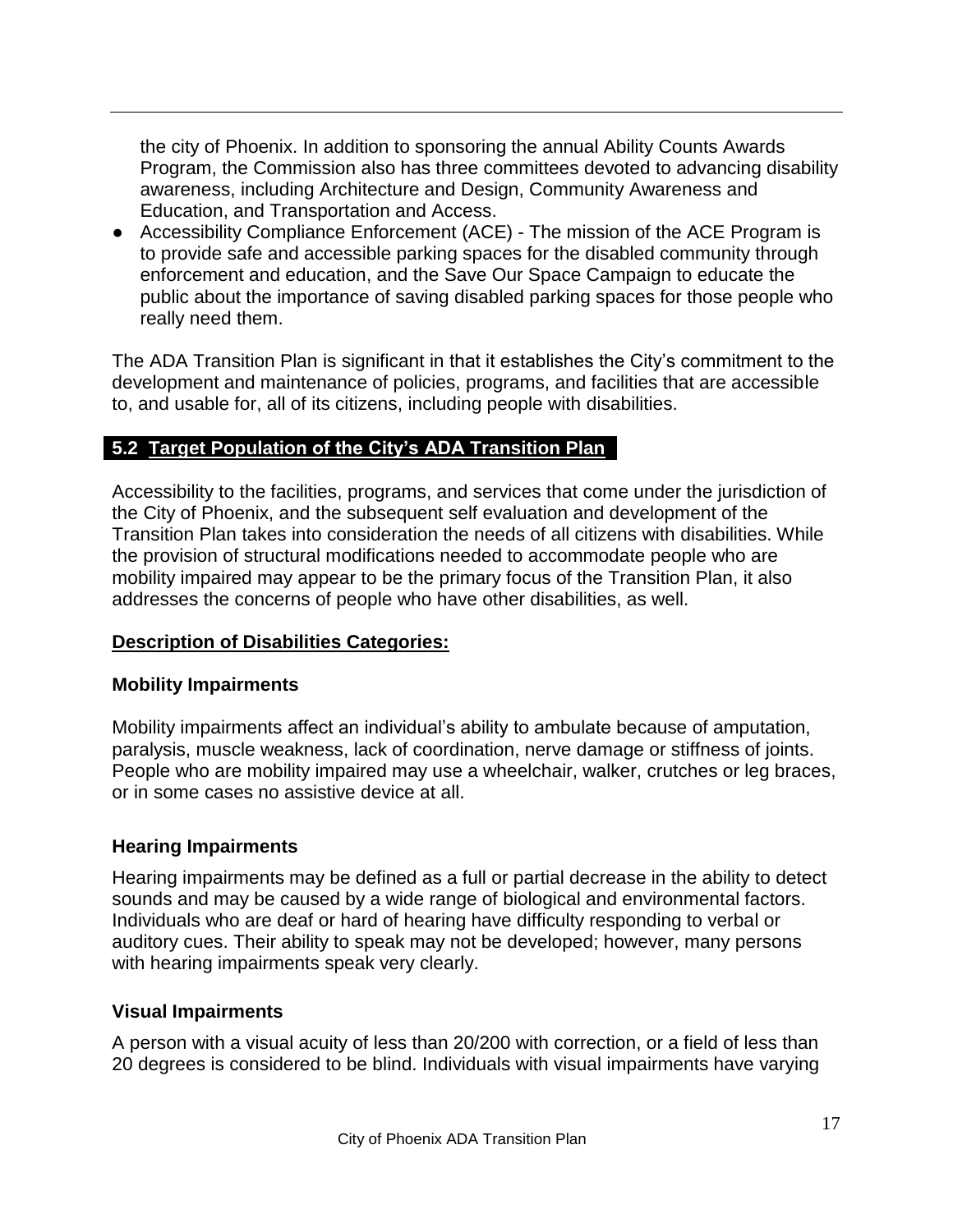degrees of vision. However, a person with a visual impairment must still rely on their other senses to perceive the world around them.

#### **Cognitive Impairments**

A person with a cognitive impairment may have a limited ability to learn and may have difficulty using what they have learned. Cognitive impairments include a broad group of severe mental and behavioral disorders that may be traceable to brain disease, injury, or other medical conditions.

#### **6.0 What Was Actually Reviewed**

Transition Plans are required to include the results of an evaluation of the following:

- Communications Assess the degree of compliance in areas involving telephonic, electronic, written and verbal interactions with the public.
- Programs Review program applications and entrance criteria and the availability and appropriate provision of accessibility accommodations.
- Services Evaluate service applications and policies affecting the availability of service related accommodations.
- Activities Interpret compliance requirements of public activities that do not clearly fall within the program or services areas.
- Events Analyze event planning processes to identify problem areas and minimize barriers to the full inclusion of people with disabilities.
- Accommodations Review the internal disability accommodation processes of departments as they affect employees with disabilities and the general public.

According to the ADA, a public agency is required to prepare an ADA Transition Plan if physical or structural modifications to facilities are required to provide access to programs or services. Title II of the ADA regulates government agencies, with its primary goal being to ensure that all of their programs and services are accessible to individuals with disabilities. The ADA Transition Plan is limited to evaluating physical barriers; however, an analysis of the programs and services rendered by the City also is important to determine what physical changes are necessary. The ADA Transition Plan documents what actions the City will take to alter its facilities.

Generally, the ADA Transition Plan lists existing barriers to programs, services and facilities under the City's jurisdiction, and identifies a schedule for barrier removal to provide access for individuals with disabilities to City programs. The City is required to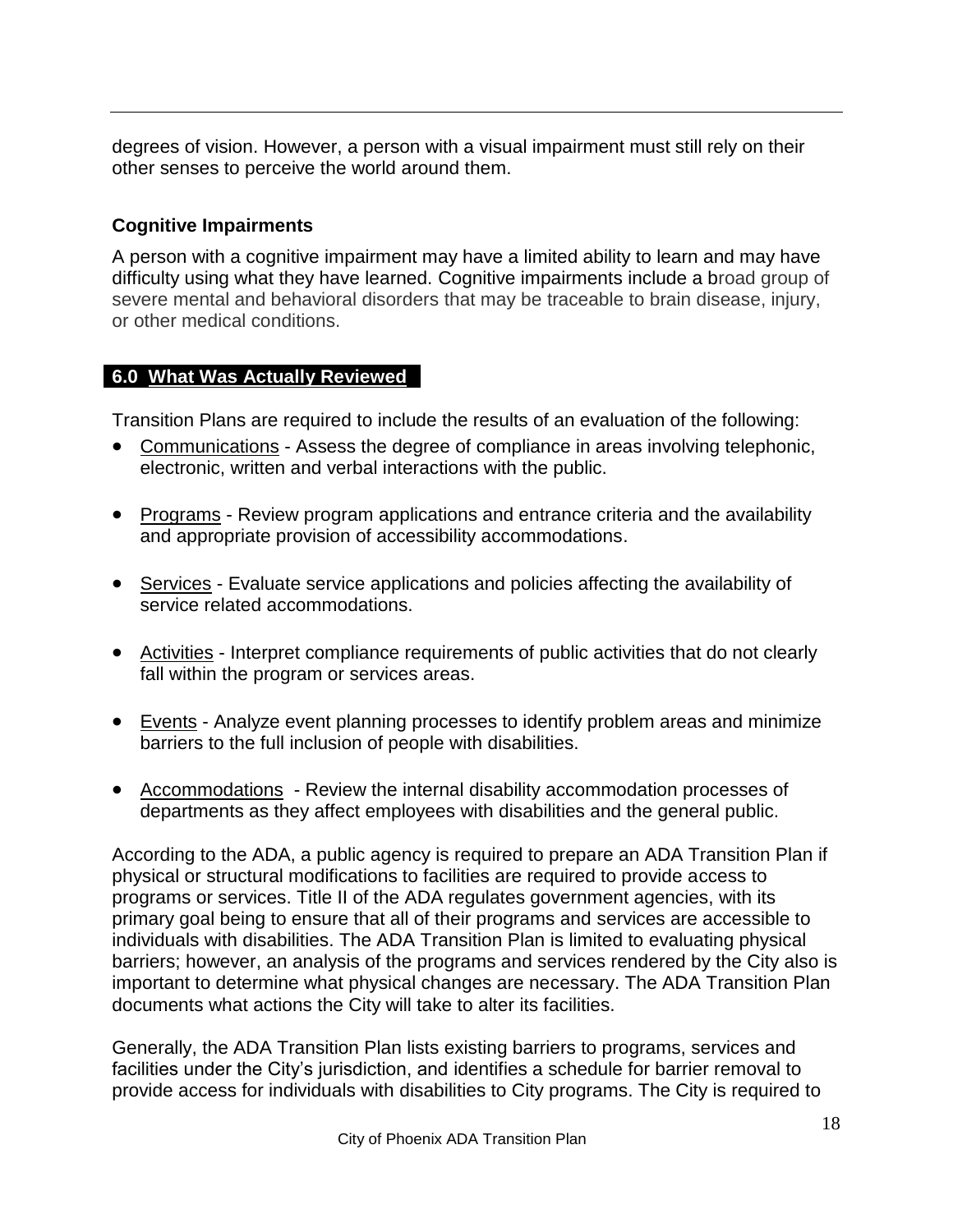provide access to all of its programs, but is not required to remove all architectural barriers in all of its facilities. In addition to making physical improvements, government agencies can choose among various administrative solutions, including relocating or modifying a particular program, to obtain overall program access.

#### **7.0 ADA Best Practices Tool Kit for State and Local Governments**

On December 5, 2006, and February 27, 2007, the Civil Rights Division of the U.S. Department of Justice issued installments of a new technical assistance document designed to assist state and local officials to improve compliance with Title II of the Americans with Disabilities Act (ADA) in their programs, services, activities, and facilities. The new technical assistance document is entitled "The ADA Best Practices Tool Kit for State and Local Governments."

The Tool Kit is designed to teach state and local government officials how to identify and fix problems that prevent people with disabilities from gaining equal access to state and local government programs, services, and activities. It will also teach state and local officials how to conduct accessibility surveys of their buildings and facilities to identify and remove architectural barriers to access.

The first and second installments of the ADA Tool Kit, issued December 5, 2006, are available in (HTML) and (PDF) at www.usdoj.gov/crt/ada/ and include:

#### About This Tool Kit

- Chapter 1, ADA Basics: Statutes and Regulations
- Chapter 2, ADA Coordinator: Notice and Grievance Procedure
- Chapter 2, Addendum: Title II Checklist

The third and fourth installments, issued February 27, 2007, include:

- Chapter 3, General Effective Communication Requirements Under Title II of the ADA
- Chapter 3, Addendum: Title II Checklist
- Chapter 4, 9-1-1 and Emergency Communications Services
- Chapter 4, Addendum: Title II Checklist

While state and local governments are not required to use the ADA Best Practices Tool Kit, the U.S. Department of Justice encourages its use as one effective means of complying with the requirements of Title II of the ADA.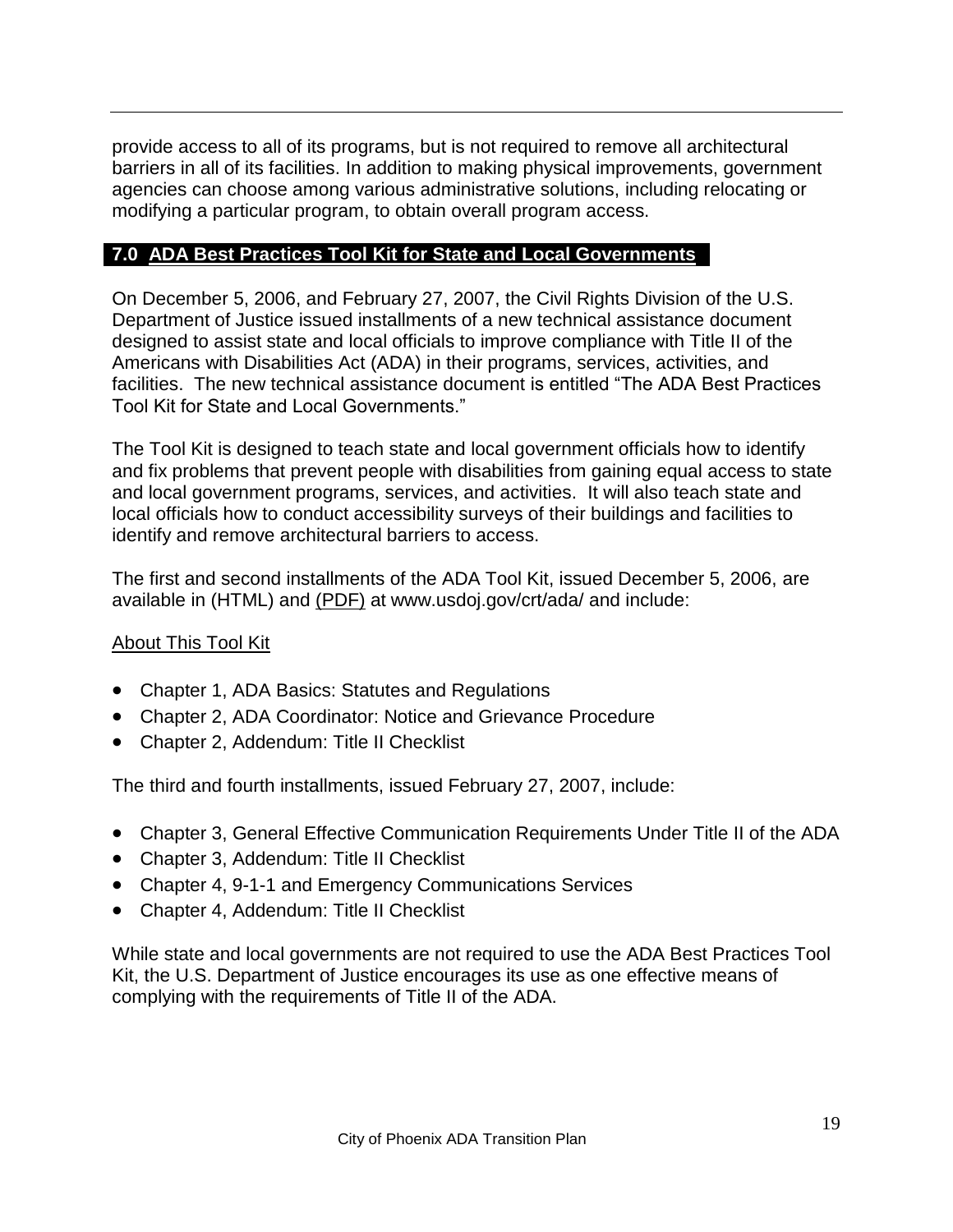#### **8.0 Methodology**

The Transition Plan development methodology utilized by Abilities UNlimited was guided primarily by the Scope of Work specified in the published Request for Qualifications (RFQ) for the Transition Plan project. This scope of work included, but was not limited to the following activities:

- Create the City's ADA Transition Plan
- Identify and report on best practices for ADA Compliance
- Develop a Plan template that lends itself to a continuation of the implementation process and allows for the inclusion of all future programs, services, activities and facilities into the consolidated plan
- Work with City staff to review departmental self-assessment reports, including the following work scopes:
	- o Summarize and compile individual department assessment findings in a database format
	- $\circ$  Bring consistency to compiled self-assessment information from Departments
	- o Assist in the estimation of projected costs for ADA modifications, where identified, including soft costs
	- $\circ$  Recommend a system for the prioritization of implementing-consolidated plan activities
	- o Develop an implementation schedule consistent with ADA Title II with assistance from City staff
- Attend meetings with City staff and make presentations to city management and the public as required
- Establish a database of all Plan information using Microsoft Access that will record and track current and future compliance
- Provide City with expert advice on ADA Title II requirements, including the components required to constitute a legally defensible ADA Transition Plan that complies with the requirements and the intent of the Act

Over a period of approximately twelve months, all of the bulleted items in the Scope of Work were addressed. This included numerous meetings with the Citywide ADA Team and the Project Manager from the Equal Opportunity Department, as well as one-onone meetings with several of the representatives from various departments.

The methodology utilized by the City of Phoenix in the development of the ADA Transition Plan was a multifaceted approach that included the following four major steps:

• Implementation of a city-wide self evaluation of all 34 departments and functions relative to ADA compliance and accessibility for people with disabilities, including accessibility to programs, services, and facilities;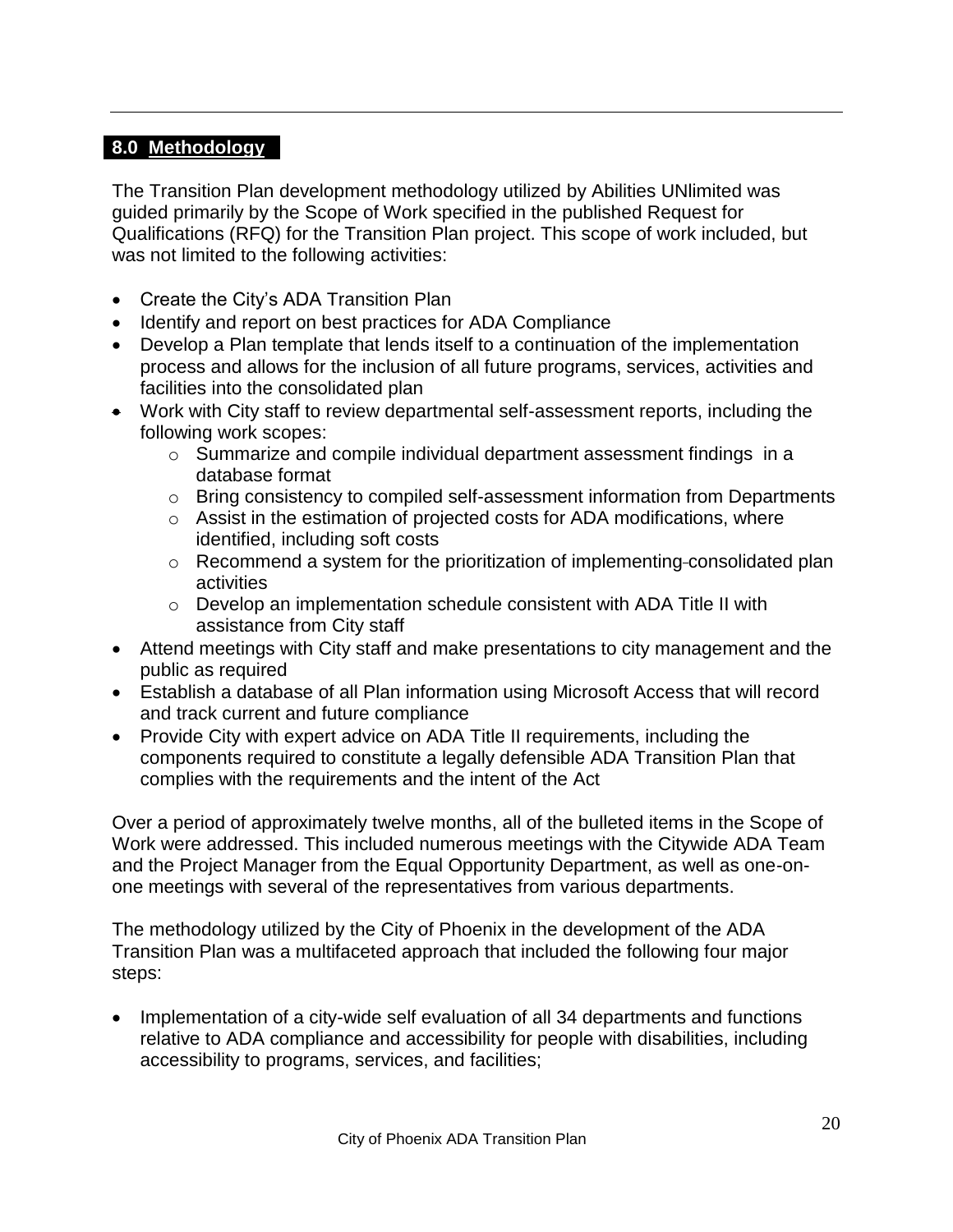- Following directives set forth in the City's Affirmative Action Plan Program, departments prepared self evaluation results and developed plans and timelines for identified modifications required to bring all programs, services, activities, and facilities into compliance;
- Appointment of a Citywide ADA Team that consists of management personnel representing each of the City's 34 departments and functions to provide departmental guidance in the self evaluation process, and;
- Retaining the services of a consultant to work with departments and the City's Project Manager to ensure consistency in the assessment information, develop a consolidated ADA Transition Plan for all City programs, services, activities, and facilities, and provide an electronic template for tracking continued compliance.

## **8.1 The Self Evaluation Process**

The City of Phoenix looked to the following to conduct a self evaluation of each of its departments:

ADA Self Evaluation by Department includes:

- Department or Program Listing & Participants
- General Policies and Practices Review
- Communication Access Assessment
- Communication Summary and Action Plan
- Facilities Inventory
- Facilities Checklist and Summary of Inaccessible Features
- Summary and Priority of ADA Elements Needed
- Summary of Architectural Modifications
- Undue Burden Modifications not to be Implemented

In addition to identifying the structural barriers and providing specific recommendations and prioritizing barrier removal, to the extent possible, cost estimates and timelines were also assigned to the eradiation of identified barriers.

The self evaluation identifies and corrects those policies and practices that are inconsistent with Title II's requirements. As part of the self evaluation, the City of Phoenix did the following:

- Identified all of the City's programs, activities, and services; and
- Reviewed all the policies and practices that govern the administration of their programs, activities, and services.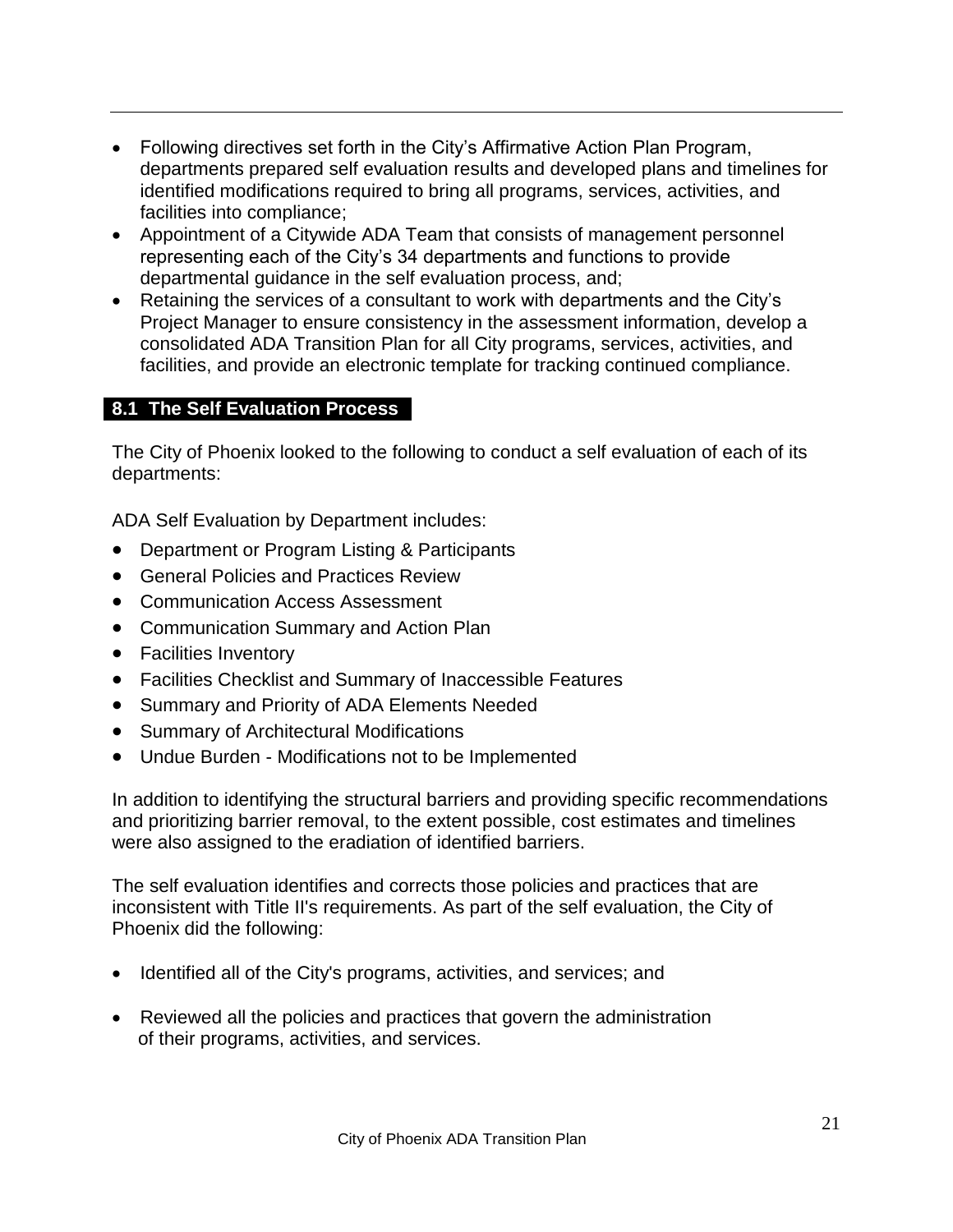Normally, policies and practices are reflected in the City's laws, ordinances, regulations, administrative manuals or guides, policy directives, and memoranda. Other practices, however, may not be recorded and may be based on local custom.

Areas that were carefully examined during the City's self evaluation process include the following:

- The City of Phoenix has examined each program to determine whether any physical barriers to access exist. Steps were identified that need to be taken to enable these programs to be made accessible when viewed in their entirety. If structural changes are necessary, they are included in the Transition Plan Access Database.
- The City of Phoenix has reviewed its policies and practices to determine whether any exclude or limit the participation of individuals with disabilities in its programs, activities, or services. Such policies or practices will be modified, unless they are necessary for the operation or provision of the program, service, or activity. The self-evaluation identifies policy modifications to be implemented and include complete justifications for any exclusionary or limiting policies or practices that will not be modified.
- Each department reviewed its policies to ensure that it communicates with applicants, participants, and members of the public with disabilities in a manner that is as effective as its communications with others. If the City of Phoenix communicates with applicants and beneficiaries by telephone, it ensures that TTY's or equally effective telecommunication systems are used to communicate with individuals with impaired hearing or speech. Finally, where the City of Phoenix provides telephone emergency services, policies were reviewed to ensure direct access to individuals who use TTY's and computer modems.
- The City of Phoenix reviewed its policies to ensure that they include provisions for readers for individuals with visual impairments; interpreters or other alternative communication measures, as appropriate, for individuals with hearing impairments; and amanuenses for individuals with manual impairments. A method for securing these services has been developed, including guidance on when and where these services will be provided. Where equipment is used as part of a City program, activity, or service, an assessment is made to ensure that the equipment is usable by individuals with disabilities, particularly individuals with hearing, visual, and manual impairments. In addition, the City of Phoenix has policies that ensure that its equipment is maintained in operable working order.
- The City of Phoenix is in the process of developing procedures to evacuate individuals with disabilities during an emergency. This may require the installation of visual and audible warning signals and special procedures in some locations for assisting individuals with disabilities from a facility during an emergency.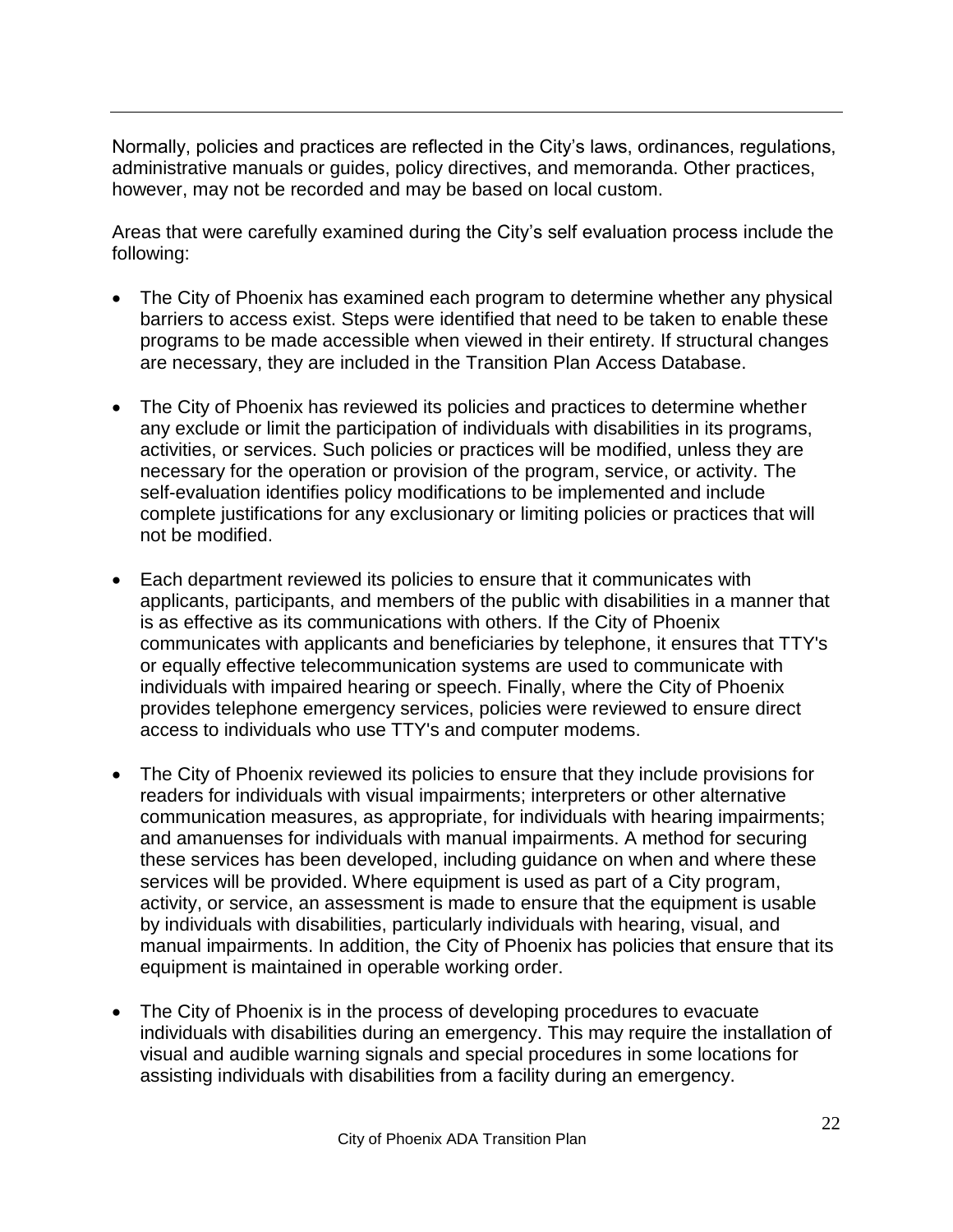- The Information Technology Department conducts on-going reviews of the City's written and audio-visual materials to ensure that individuals with disabilities are not portrayed in an offensive or demeaning manner.
- Where the City of Phoenix operates historic preservation programs, it reviews its policies to ensure that priority is given to methods that provide physical access to individuals with disabilities.
- The City of Phoenix reviews its policies to ensure that its decisions concerning a fundamental alteration in the nature of a program, activity, or service, or a decision that an undue financial and administrative burden will be imposed by Title II, are made properly and expeditiously.
- The City of Phoenix reviews its policies and procedures to ensure that individuals with mobility impairments are provided access to public meetings.
- The City of Phoenix has reviewed its employment practices to ensure that they comply with other applicable nondiscrimination requirements, including section 504 of the Rehabilitation Act and the ADA regulation issued by the Equal Employment Opportunity Commission.
- The City of Phoenix has reviewed its building and construction policies to ensure that the construction of each new facility or part of a facility, or the alteration of existing facilities after January 26, 1992, conforms to the standards designated under the Title II regulation.
- The City of Phoenix has conducted a review to ascertain whether measures have been taken to ensure that employees of the city are familiar with the policies and practices for the full participation of individuals with disabilities. If appropriate, training will be provided to employees.
- Where the City of Phoenix limits or denies participation in its programs, activities, or services based on drug usage, assurances are made that such policies do not discriminate against former drug users, as opposed to individuals who are currently engaged in illegal use of drugs.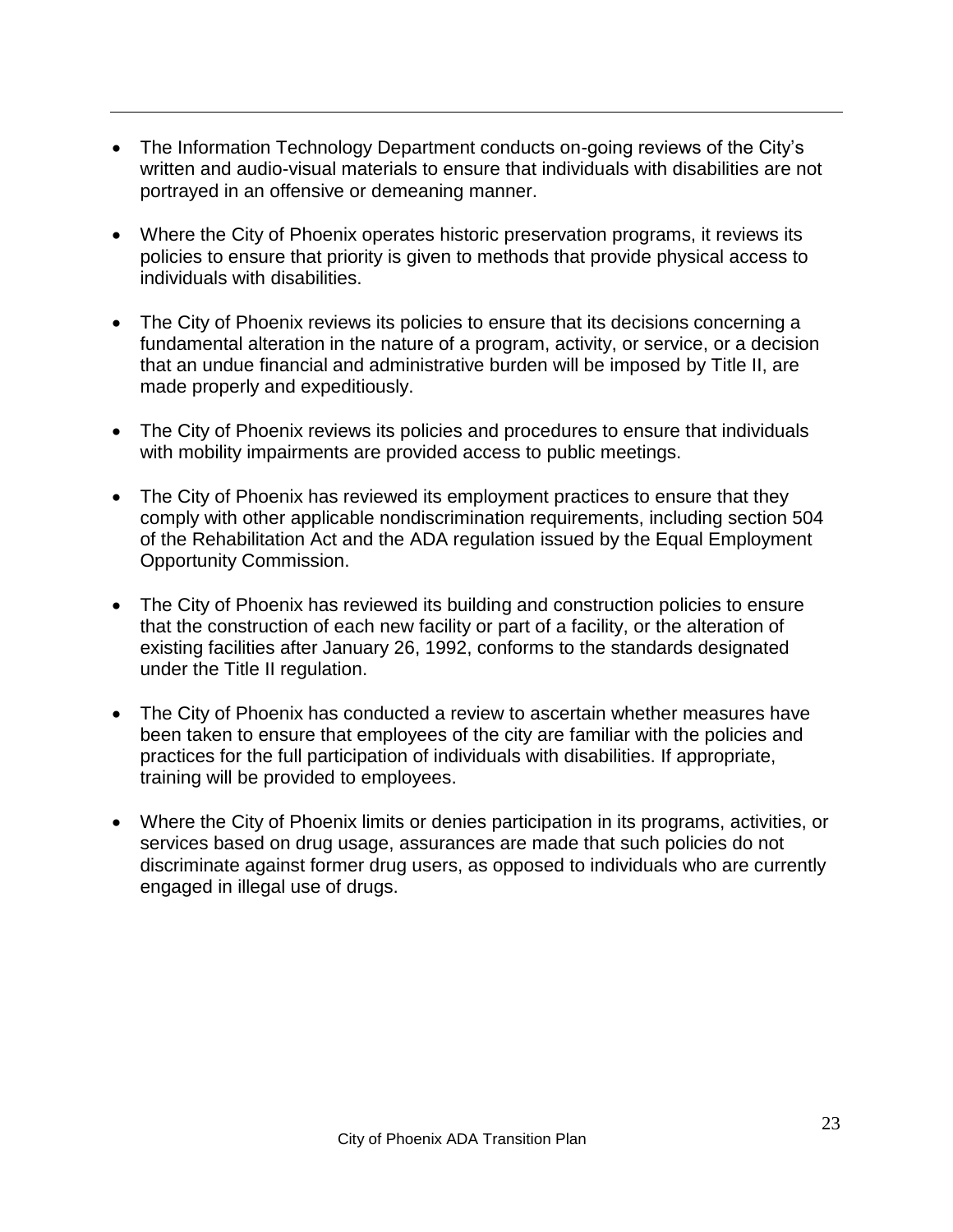## **8.2 Verification of the Self Evaluation Process**

Each of the 34 departments and functions in the City of Phoenix submitted a lengthy and detailed self evaluation report to support the findings outlined in this Transition Plan. The self evaluations included a summary of the outcomes of the facilities reviews that each department was charged with conducting over a two to three year period. Although a standardized reporting instrument was utilized as part of the self evaluation report, each department was permitted to base their findings on the survey instrument and methodology of their own choice, provided that the outcome was comprehensive in nature and fully addressed all of the access elements specified by the U.S. Access Board. Some of the departments chose to contract with private consultants, while others utilized the technical staff from the Facilities Division of the City of Phoenix Public Transit Department, or other qualified department personnel.

The access elements surveyed include the following:

- A. Path of travel **I. Rooms & Spaces** Q. Stalls/Toilets
- 
- C. Parking & Drop off Areas K. Signage S. Signage
- 
- 
- 
- 
- 
- 
- D. Entrance **L. Seats/Tables/Counters** T. Drinking Fountains
	-
- F. Signage **N. Elevators/Lifts** V. Alarms
- G. Circulation O. Paths to the RR W. Curb Ramps
- H. Doors P. Doorways/Passages X. Other \_\_\_\_\_\_\_\_\_\_
- 
- B. Ramps Controls B. Lavatories/Fixtures
	-
	-
- E. Emergency Egress M. Stairs M. Stairs U. Telephones/TTY
	-
	-
	-

The ADA does not designate a specific code or standard for evaluating access to existing facilities. Title II gives the government agencies a choice between the Uniform Federal Access Standards (UFAS) and the Americans with Disabilities Act Accessibility Guidelines (ADAAG) as a standard for renovations.

*Data collected during the self evaluation process will be maintained on file by each department for a period of three years from the date the information was collected.*

## **8.3 Public Participation and Input**

The ADA states that a public entity is required to make available to applicants, participants, residents, and other interested parties information regarding the ADA Transition Plan and its applicability to the services, programs or activities of the public entity, and to apprise the public of the protections against discrimination afforded to them by the ADA. The City of Phoenix is also required to provide an opportunity for interested persons, including individuals with disabilities or organizations representing individuals with disabilities, to participate in the development of the ADA Transition Plan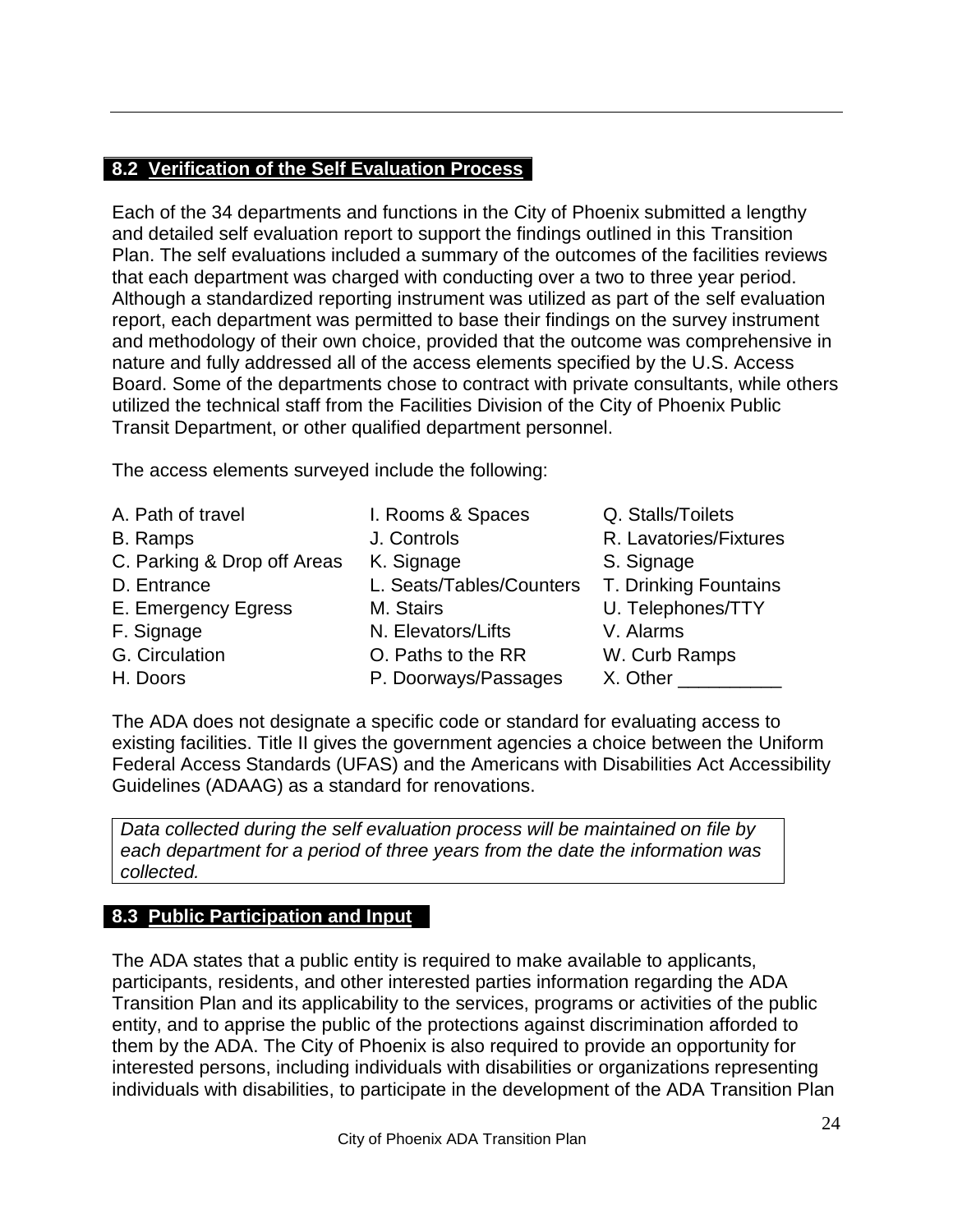by submitting comments and making specific recommendations. The ADA also requires that a copy of the draft ADA Transition Plan shall be made available for public inspection during the formal review period.

The ADA Transition Plan project was undertaken to encourage and facilitate the maximum degree of participation from residents of Phoenix. This process included persons with disabilities and those representing disability related service organizations. This section describes the public participation and outreach efforts made by the City of Phoenix. The main objective of the outreach effort was to ensure that the ADA Transition Plan represented those issues affecting the local disability community.

There is no requirement for public hearings on the self evaluation process, but the City of Phoenix accepted comments from the public on the self evaluation already performed, and seeks continuous communication with individuals with disabilities and organizations that represent them for input in future self evaluation processes.

On Tuesday, August 15, 2006 the City of Phoenix, in collaboration with consultant, Abilities UNlimited Inc., held a public forum from 4 to 6 p.m. at the Burton Barr Central Library. The organizers of the forum were interested in hearing from members of the public regarding the accessibility of city programs, activities and facilities. These comments were to be considered by the consultant in the development and subsequent update of the city's ADA Transition Plan. Individuals with disabilities, groups representing people with disabilities and other interested persons were encouraged to attend this public forum.

The public forum was publicized through the AZ Republic newspaper and announcements were mailed to individuals and organizations representing the disabled community. Attendance was light and there were no questions or comments specific to the self evaluation process or the development of the Transition Plan.

The city issued the following public notice inviting the public to the forum: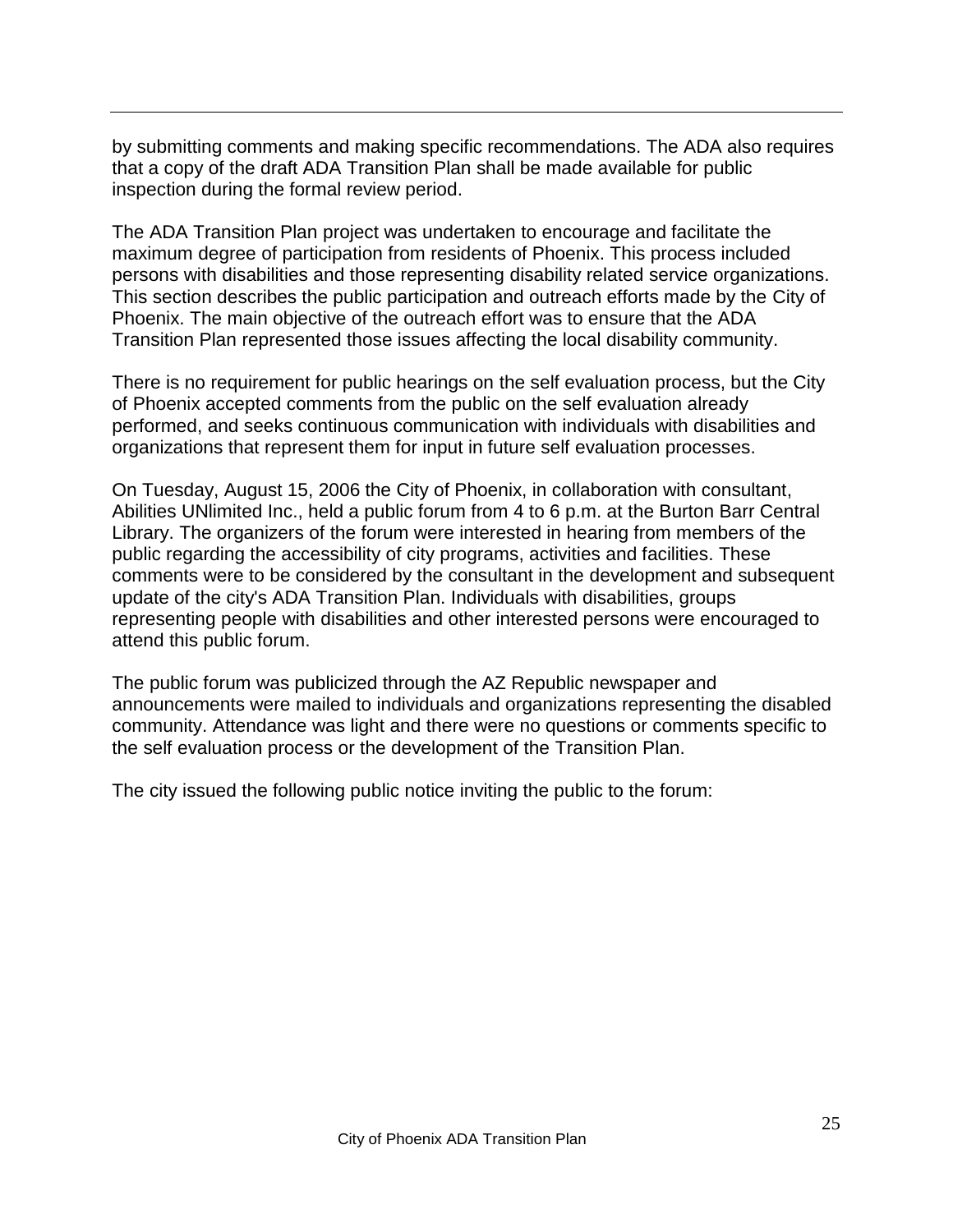#### **PUBLIC FORUM ADA Transition Plan**

**The City of Phoenix, in collaboration with Americans with Disabilities Act (ADA) consultant Abilities UNlimited, Inc., will be holding a public forum.** 

**We are interested in hearing from individuals regarding the accessibility of City of Phoenix programs, activities and facilities. These comments will be considered by the consultant in the update of the city's ADA Transition Plan. The Transition Plan provides steps that the city will take to become even more accessible to the public.**

**Individuals with disabilities, groups representing people with disabilities and other interested persons are encouraged to attend this public forum.** 

Date: Tuesday, Aug. 15, 2006

Time: 4 to 6 p.m.

Location: Burton Barr Central Library Pulliam Auditorium 1221 N. Central Ave. Phoenix, AZ 85004

\*\*Alternate format materials and reasonable accommodations are available by contacting 602-262-7502/voice or 602-534-1557/TTY. Please give 72-hour notice. \*\*

## CONTACT INFORMATION

Bill Scott, Abilities UNlimited, 602-547-1880 billscott@abilitiesunlimited.com

Joyce Grossman, Acting Deputy Director City of Phoenix Equal Opportunity Department 602-534-0118 or 602-534-1557/TTY



City of Phoenix ADA Transition Plan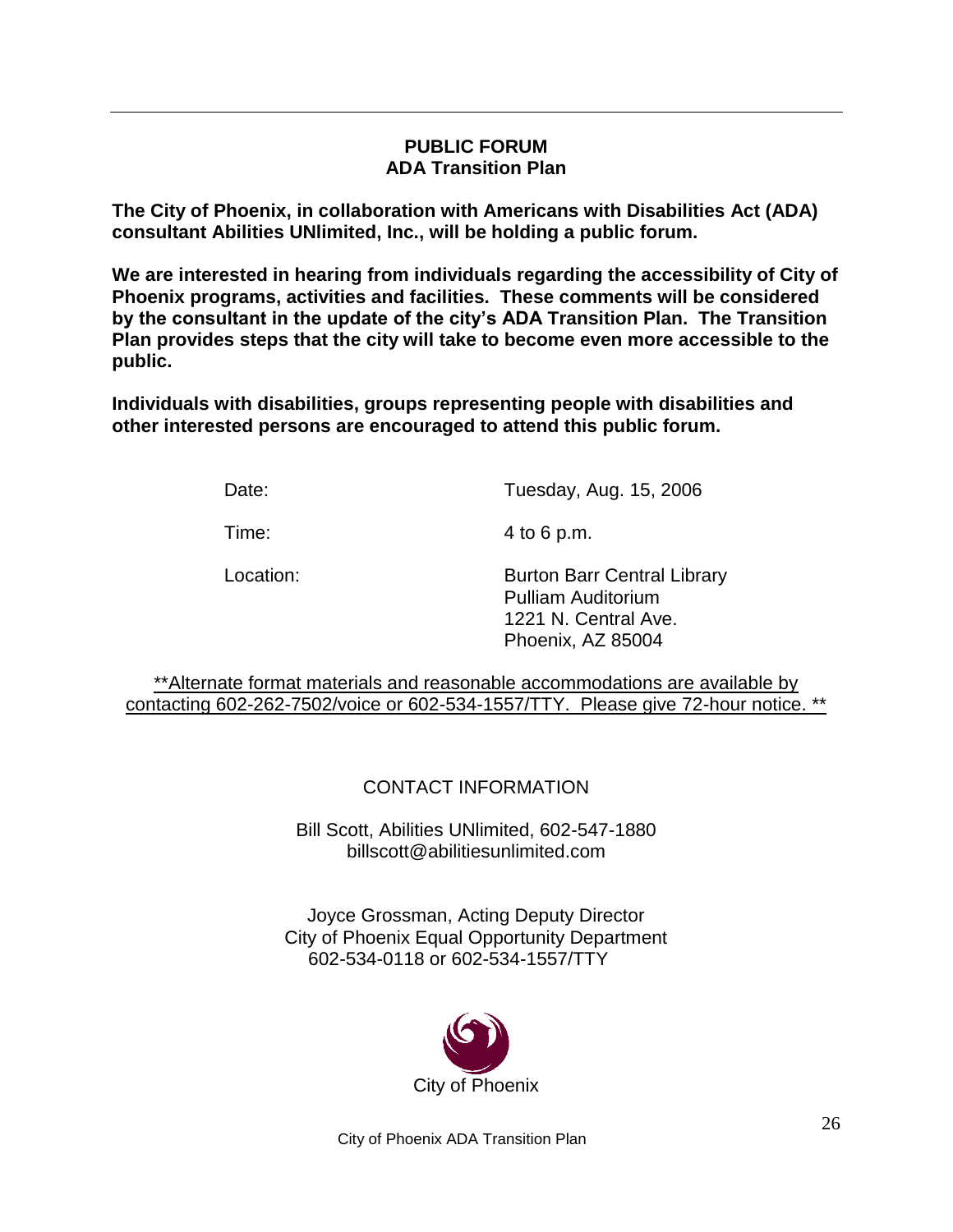## **9.0 Development of the ADA Transition Plan**

The ADA Transition Plan contains detailed documentation of physical barriers that were identified during surveys of the City's buildings and facilities. These department-bydepartment surveys were conducted over a three year period between 2003 and 2006. The findings of the surveys are contained in a comprehensive computer database that is housed in the City of Phoenix Equal Opportunity Department that is located on the 7<sup>th</sup> floor in the Calvin C. Goode Building.

Due to the ADA compliance oversight responsibilities of their programs, buildings and facilities, the Parks and Recreation Department maintains a separate ADA database that was developed by a consultant specifically to meet their needs. The Parks Department's ADA compliance data can be reviewed at their office located on the 16<sup>th</sup> floor in the City Hall Building.

At the time of the development of this Transition Plan the Street Transportation Department was in the second year of a possible five year program to assess ADA compliance in the public right-of-way which includes the review of nearly 2,000,000 curb ramps citywide. This data is also collected and stored electronically and can be reviewed in the Street Transportation Department which is located on the 5<sup>th</sup> floor of the City Hall building.

Due to the frequent addition of new construction and on-going structural modifications and renovations to existing buildings and facilities, it is not possible for the surveys to provide a comprehensive real-time listing of complying architectural or physical features in every structure throughout the City of Phoenix. For that reason it is important to note that improvements made to facilities after the date of the surveys are not included as part of this ADA Transition Plan. Departments also made an effort to ascertain the estimated cost of barrier removal over a three to five year period beginning with 2007 through 2012. Due to on-going significant escalations in material and labor costs historically, as a rule, estimators are inclined to use a 10% escalation factor per year to address future market prices.

#### **9.1 Compliance Requirements**

Based on the self evaluation, the ADA Transition Plan is required by the U.S. Department of Justice to contain the following at a minimum:

 A list of the physical barriers in city facilities that limit the accessibility of its programs, activities, or services to individuals with disabilities. This includes; Identifying structural barriers including readings and measurements of access elements and documenting those that directly impact the accessibility and usability of buildings and facilities where programs and/or services are provided to people with disabilities.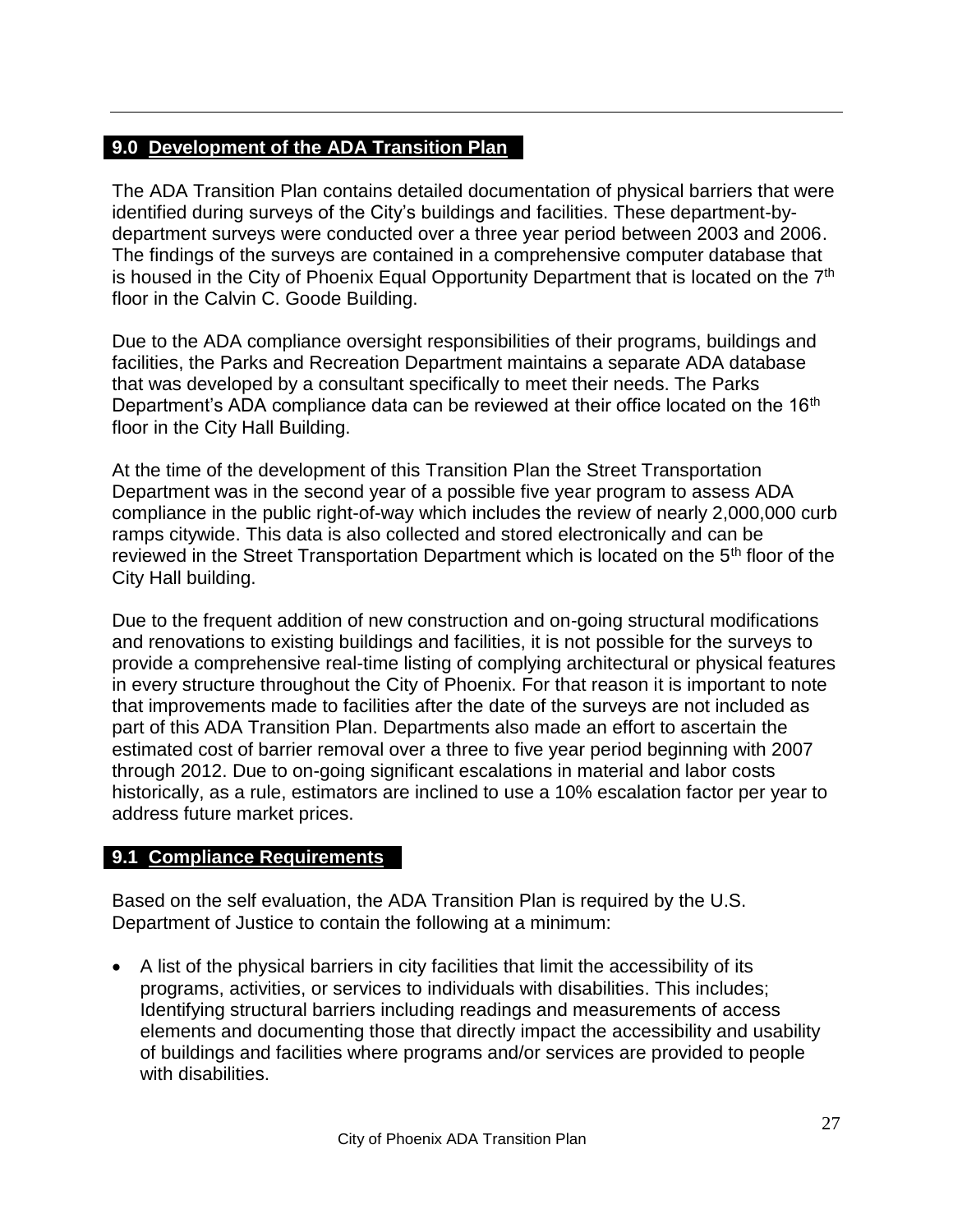The areas that were reviewed for accessibility and usability were limited to public areas only, with the understanding that employee only areas are addressed under the provisions of Title I of the ADA as reasonable accommodations provided, as requested, for employees with disabilities.

 A detailed outline of the methods to be utilized to remove these barriers and make the facilities accessible. This requires that;

Each identified structural barrier is accompanied by a specific recommendation for barrier removal. These recommendations are subject to changing environmental and budgetary constraints as well as alternative methods of achieving access based on recognized construction methodologies and industry standards. Utilizing the Americans with Disabilities Act Accessibility Guidelines (ADAAG), specific detailed descriptions were provided to give guidance as to what is required to bring the identified access element into compliance with the ADA.

 The schedule for taking the necessary steps to achieve compliance with Title II. If the time period for achieving compliance is longer than one year, the plan should identify the interim steps that will be taken during each year of the transition period.

The City of Phoenix is projecting a three to five year time frame for removal of identified barriers. It may become necessary to extend this time frame for such departments as the Street Transportation Department which has primary responsibility for the compliance status of more than 2,000,000 curb ramps in the public right of way city-wide. Another department that may need an extended time frame is the Transit Department which is responsible for at least 340 bus stops throughout the City.

As interim measures, to the extent possible, the City of Phoenix will provide assurance that any program or service in a given location that has limited accessibility will also be made available in a location that is accessible to people with disabilities. It is recommended that those areas that present unique challenges will be given extra time and attention to determine the technical feasibility of achieving compliance, as well as identifying innovative methods and alternatives that may be used when facilities cannot be made physically accessible.

 The name of the official responsible for the plan's implementation. The Equal Opportunity Department carries out the city's programs and policies that prohibit discrimination in employment, housing, education and public accommodations as it relates to the general population, including people with disabilities. The City of Phoenix does not have an individual assigned as the ADA Coordinator at this time, but there are ADA liaisons within each department that assisted with the development of this report.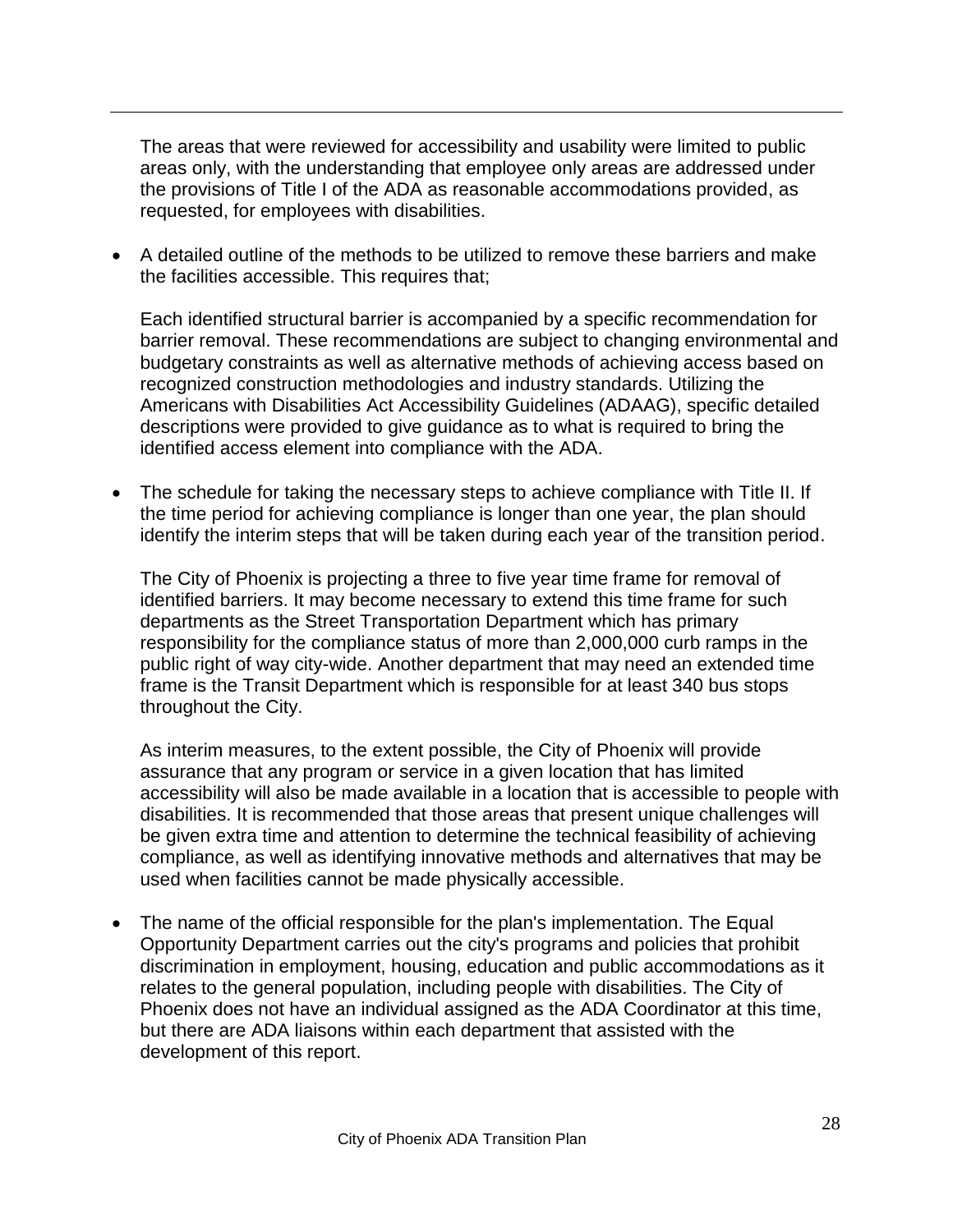## **9.2 Priorities and Cost Estimates for Barrier Removal**

The City of Phoenix is making an on-going effort to prioritize barrier removal to the extent possible, and assign cost estimates to the eradication of identified barriers.

- Recommendations for prioritizing removal of identified barriers are based on two standards. One is the recognized standard established by the U.S. Access Board and is referenced in the ADA. The consultant for this project has recommended additional priorities that are referred to as Scheduling Priorities. The purpose for these priorities is to assist the Department with identifying which barriers should be removed first and which can be removed at a later date. The Scheduling Priorities recommendations are just that, recommendations, and should not be interpreted as having any legal or regulatory foundation. Additionally, these recommendations may be amended by the appropriate department personnel, and may be subject to approval by the Department and/or the City of Phoenix. (See Section VIII. for Prioritization Matrix).
- Cost estimates are assigned to every identified barrier where structural modifications are needed to provide or enhance accessibility for people with disabilities. R. S. Means CostWorks® Computer Software is a recommended tool for tracking identified barriers and monitoring any subsequent modifications or corrective action taken. CostWorks is a commercial computer software program developed specifically to facilitate the management of architectural accessibility programs.

CostWorks will enable the departments to meet accessibility mandates by providing managers with consistent and thorough methods to track and evaluate programs and facilities and to implement changes. CostWorks fiscal management capability provides a means to estimate costs, prepare budgets, work plans and accurate justifications for funding. CostWorks or a comparable computer software program is recommended.

#### **10.0 Assessment Process Results and Findings by Department**

The facility compliance status of each department was reviewed to ascertain its compliance with Title II of the ADA. This process was undertaken to determine if their services, programs, or activities, when viewed in their entirety, are readily accessible to, and usable by individuals with disabilities. This standard is known as "program accessibility", and applies to all existing facilities within the City of Phoenix.

Each department was also charged with identifying structural barriers within each of its buildings and facilities that are open to the general public. This was achieved by conducting accessibility surveys of the various structures where the departments provide programs and/or offer services to the public. Although Title II of the ADA allows for solutions that do not require architectural changes to a facility, the City is required to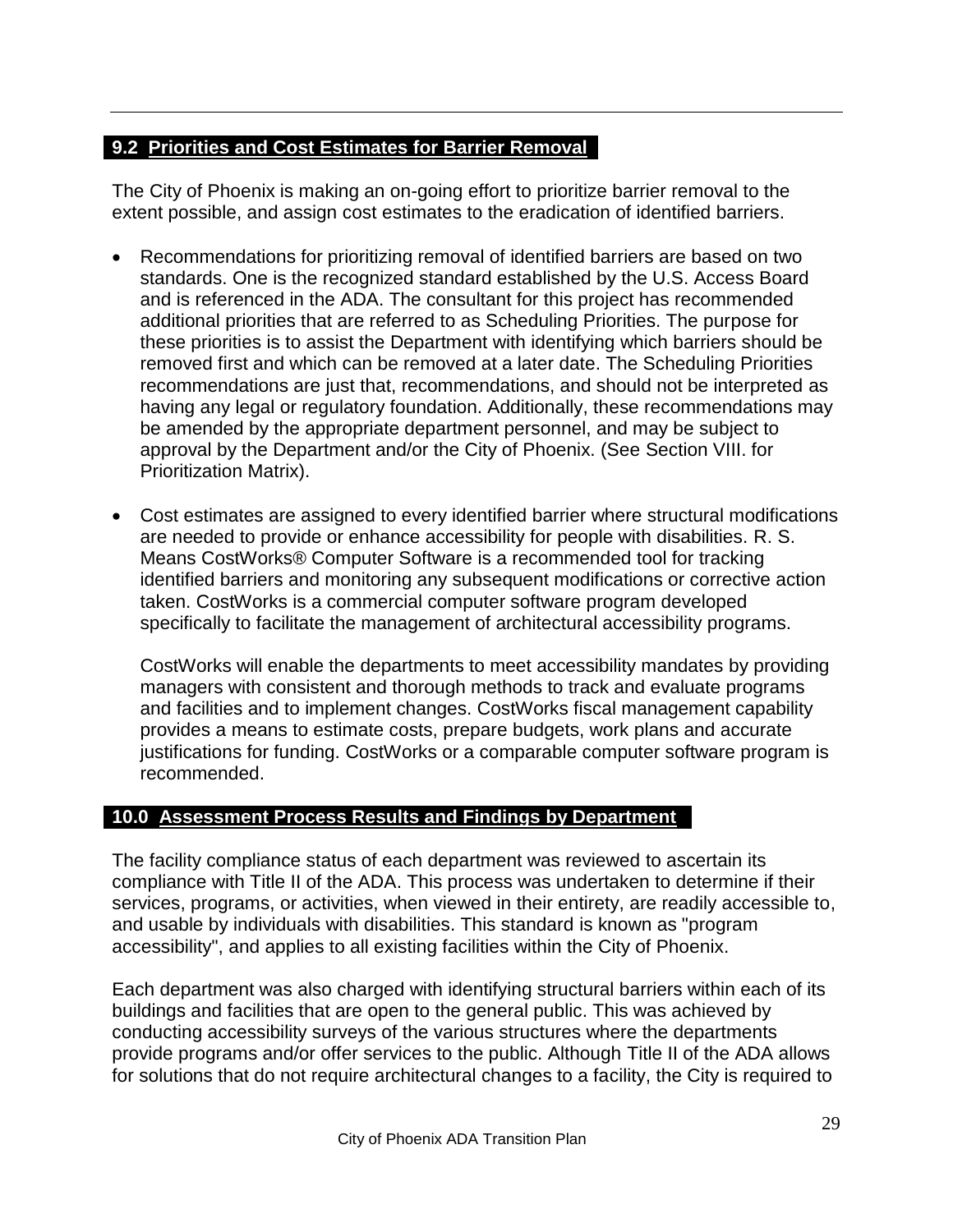develop an ADA Transition Plan that describes any structural or physical changes required to ensure program accessibility.

#### Data Consolidation Methodology

AUI reviewed self assessment data that consisted of approximately 500 excel workbooks (85 Aviation workbooks), each consisting of anywhere from a single work sheet, to as many as 90 worksheets (Library) to 203 worksheets (City Clerk). Additionally, a single worksheet may contain as many as 14 pages of data (Convention Center). This volume of data was unknown and was not anticipated at the beginning of the project. The consultants were therefore required to spend an inordinate amount of time reviewing, analyzing, and extracting data pertinent to the Transition Plan. In several cases the relevant information was missing, i.e., Finance Dept., Public Defender, and others (see attached tables), or was in a format that was not consistent with that required for entry into the database.

The content of the data submitted, specifically pertinent to Title II of the ADA and the ADA Transition Plan, was not consistent when going from one department's data to another. It appeared that there was a lack of understanding as to just what information was requested and what information was relevant or applicable to Title II. As an example; the City Clerk Department listed all 134 polling locations that are used for voting in the City of Phoenix. This is not relevant since these locations are not properties owned by the City. The City can not make modifications to private property that is used by agreement as voting locations only. Additionally, many of these locations are places of worship and are not covered by the ADA.

A template was designed as a guide for the format into which the data relevant to Title II was to be entered and stored. This data was compromised previously due to the quality of the data received in the early stages of the project. It was necessary to request that information be re-submitted by the various departments, data from NSD, Public Defender, Convention Center, Aviation (program only), Arts and Culture, Parks (program only), and Police (program) was either missing or for some reason was not clearly available. AUI recognized that more than one template would be necessary to capture data relating to (1) programs and services, (2) facilities, costs and priorities, and (3) personnel involved in the Self Assessments. The database could not be populated until AUI had received the relevant data in a consistent format from the departments.

After several submissions of the updated data that was entered into the template and forwarded by the departments to AUI, data entry into the Access database could commence. Due to the volume of data, this was a tedious process that required several months to complete. Additionally, the massive amounts of data collected by the Parks and Recreation Department and the Street Transportation Department are stored in their own departmental databases, possibly to be incorporated with the citywide database at a later date. The identified barriers,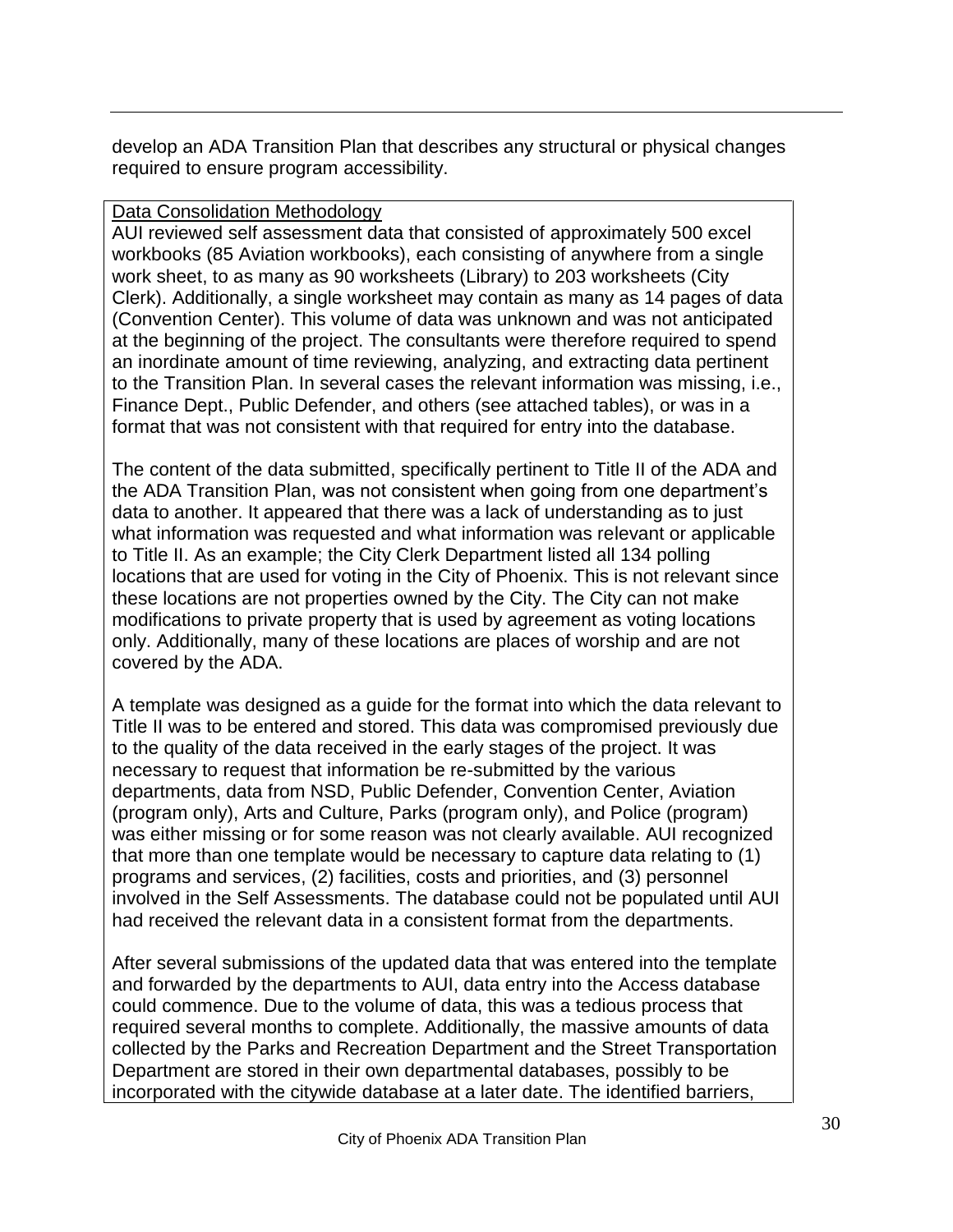recommendations for corrective actions, etc. are stored electronically in the citywide Access database and will be updated annually.

There are general structural accessibility issues common to all floors within the City Hall building, the Calvin C. Goode building, and other public buildings throughout the city where programs and services are provided. These issues are not generally elevated to the level of prohibiting people with disabilities from physically accessing and participating in the various departmental programs and services.

There remains much to be done in the area of structural barrier identification and related cost estimating as the City attempts to achieve full compliance with the mandates of the ADA. As the cost of construction materials continues to escalate in the coming years, the identification and prioritization of barrier removal will become all the more crucial to achieving the goal of maximizing the integration of people with disabilities into the mainstream of community life citywide.

The following is a department-by-department description of the general ADA compliance status of each department. This process includes an overall description of the department; the programs and services provided by the department; identified programmatic barriers, and; a statement describing the facilities compliance status of the department. Specific information regarding identified barriers, recommendations for barrier removal, timelines, etc. are not included in this portion of the Transition Plan, but can be reviewed in the Access database that is housed in the Equal Opportunity Department on the 7<sup>th</sup> floor of the Calvin C. Goode building at 251 W. Washington Street.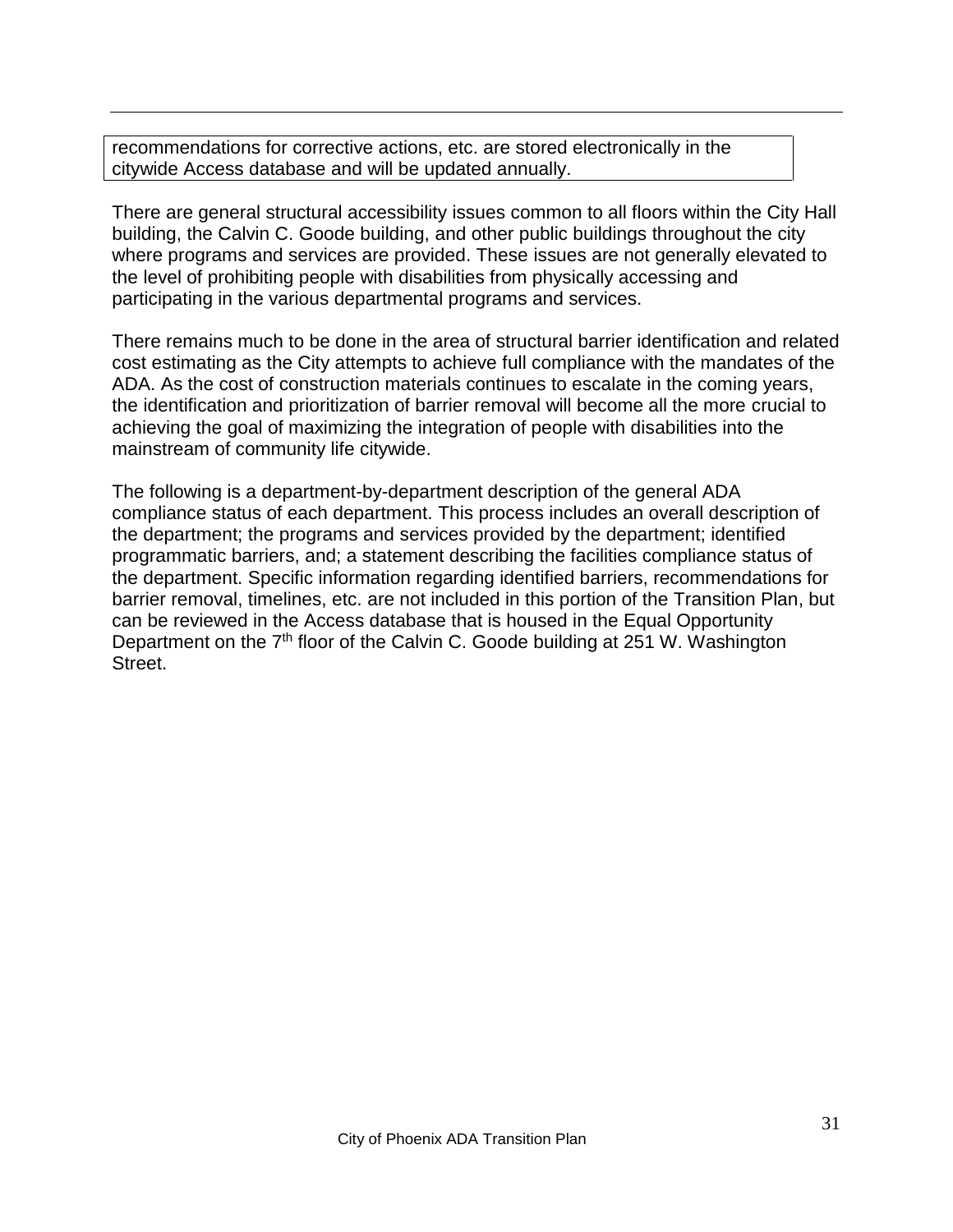In the development of this ADA Transition Plan, the assessment of each of the 34 departments and functions within the City of Phoenix produced recommendations specific to the programs and services provided to the public. These recommendations are put forth for the purpose of enhancing services to people with disabilities. They are programmatic in nature, and should be viewed as additional guidance along with the facilities modifications recommendations identified in the Transition Plan Database.

## **Department / Facility Name**

- Aviation
- Budget & Research
- City Auditor
- City Clerk
- City Council
- City Manager
- Convention Center
- Community & Economic Development
- Development Services
- Downtown Development
- **Engineering & Architectural Services**
- Equal Opportunity
- Finance
- Fire
- Housing
- Human Services
- Information Technology
- Law
- Library
- Mayor's Office
- Municipal Court
- Neighborhood Services
- Office of Arts and Culture
- Parks
- Personnel
- Planning
- Police
- Public Defender
- Public Info.
- Public Transit
- Public Works
- Retirement
- Street Transportation
- Water Services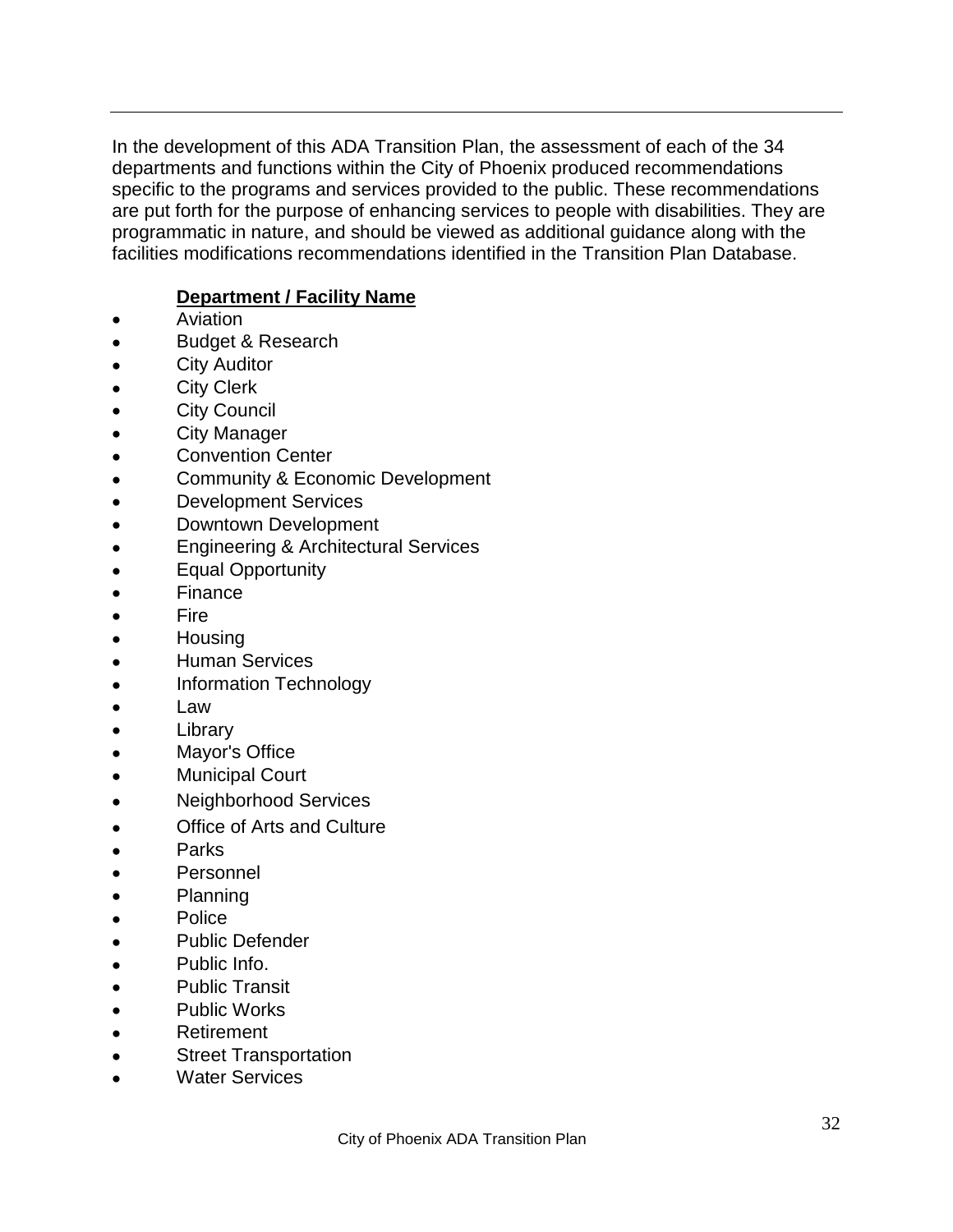## **Aviation Department**

3400 East Sky Harbor Boulevard Suite 3300

The Aviation Department operates one of the largest airports in the country. It is committed to creating a positive relationship with the Phoenix metropolitan community, business partners, tenants and airport customers through open communication, goodwill activities community outreach and education programs. It also provides the latest information on security requirements and travelers assistance for the comfort of all passengers.

#### **Programs/Services**

- Passenger Services
- Business Opportunities/Shops and Venders
- Phoenix Airport Museum Program
- Navigator Volunteer Program
- Kids Corner

#### **Community Programs**

- Public Events
- Speakers Bureau
- Education & Training Programs
- Media Relations
- Construction Information
- Noise Information Programs

## **Identified Programmatic Barriers**

Review of the data provided indicated no significant barriers that would prevent people with disabilities from participating in Aviation Department programs and services.

#### **Recommendations**

- Update department website to include some activities under Kids Corner that are accessible to people who are blind or visually impaired and use screen reader software to access the web.
- Provide Disability Awareness training to volunteer Navigators to enhance assistance provided to all visitors to the airport.
- Encourage/Require airlines to provide Disability Awareness training to all personnel interacting with the public on a regular basis, as required by the Air Carrier Access Act.

## **Facility Compliance Status**

The main offices of the Aviation Department are housed at 3400 East Sky Harbor Boulevard. The accessibility compliance status of this building comes under the jurisdiction of the Aviation Department and was included in a floor-by-floor accessibility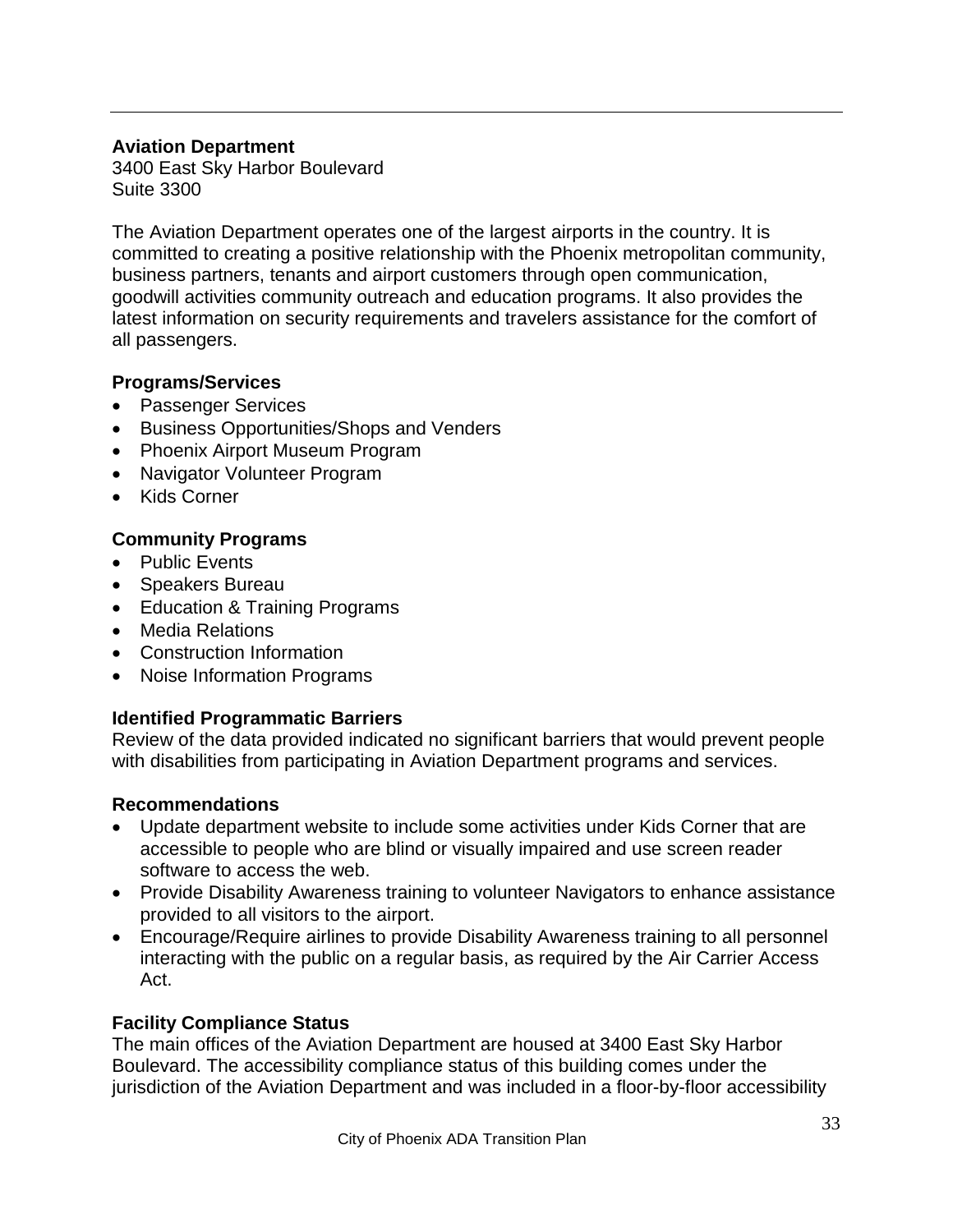assessment of the building which revealed no barriers that would prevent people with disabilities from physically accessing and participating in their programs and services. The Aviation Department is responsible for approximately 152 buildings and facilities located throughout the City of Phoenix, including 126 at Sky Harbor Airport, which encompasses Terminals 2, 3, and 4; eleven at the Goodyear Airport in Goodyear, AZ, and; 15 at Deer Valley Airport. The Aviation Department retained the consulting services of Studio 4 Interiors, Ltd. to review each of the three airport's facilities as identified in the Facilities Reports.

## **Summary of Findings Report**

The Aviation Department's list of facilities serving the public for Phoenix Sky Harbor International Airport, Phoenix Deer Valley Airport and Phoenix Goodyear Airport is extensive. Aviation and Equal Opportunity Departments concurred in one of the required meetings, that the most efficient way to review facilities and to meet the first deadline of June 17, 2005, was to base the review on a square foot basis, starting with the largest facilities and working through the list.

The Aviation Department contacted Engineering Architectural Services and through the Annual Service program hired Mr. Denis McKitrick, Principal, Studio 4 Interiors, Ltd. to review each of the three airport's facilities as identified in the Facilities Report. The list of the airport facilities listed below has been reviewed and is included in the report.

- Westwind Aviation FBO
- 2739 E. Washington ADOT Licensing Facility
- Terminal 4 International Facilities Pedestrian Route
- Executive Terminal Parking Shelters
- 624 N. 24<sup>th</sup> Street Tonto East & West Parking Structures
- 2949 E. Washington Aerotech Building
- Arizona Game & Fish Hangar
- Airport Beacon & FAA ATCT Tower
- Civil Air Patrol Hangar
- Executive Hangars E1-E4
- Executive Hangars #1-23
- Executive Hangar Viad/Pacific Connection
- 2745 E. Airlane Wash Racks Service Bays
- 3547 E. Sky Harbor Blvd. ARFF#19
- 3800 E. Sky Harbor Blvd. Terminal 4 Parking Garage/Toll Plaza
- 142 W. Deer Valley Road Bank One Hangar
- 530 W. Deer Valley Road Cutter Aviation FBO
- 702 W. Deer Valley Road Deer Valley Main Terminal & Administration
- Deer Valley Restaurant
- Deer Valley North Wash Rack
- Deer Valley Service Canopy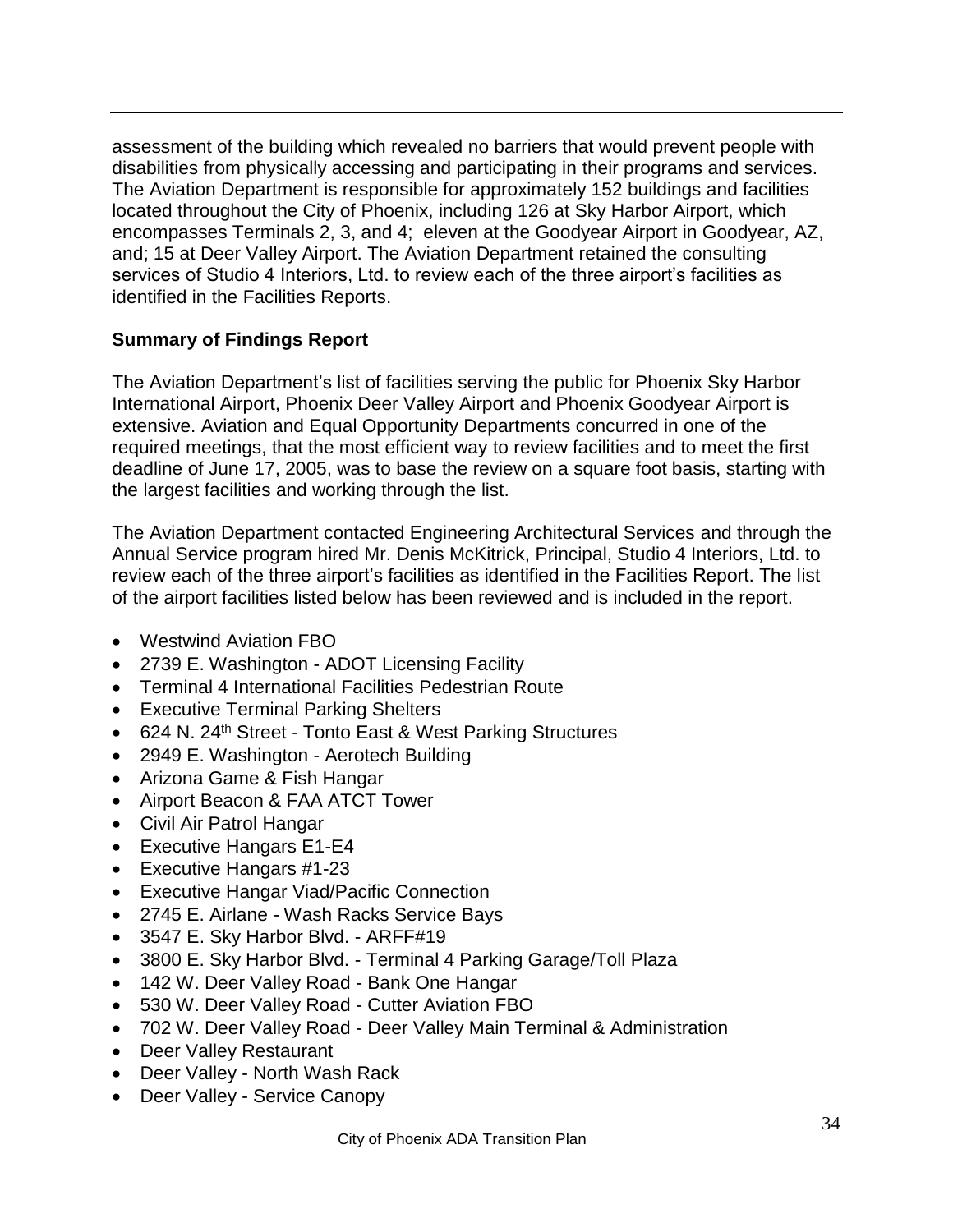- Deer Valley West Covered Parking #1 & 2
- Deer Valley West Wash Rack
- 3200 Sky Harbor Blvd. Terminal 2 Parking Lot
- 3800 Sky Harbor Blvd. Terminal 4 Building
- 2010 S. 24<sup>th</sup> Street N&S Mohave Employee parking Lots
- 3300 Sky Harbor Blvd. Operations Center
- 3300 Sky Harbor Blvd. Parking Operations Building
- 3300 Sky Harbor Blvd. Parking Operations Shelter
- 3917 E. Airlane Corporate Hangar Facility
- 3949 E. Airlane ARFF#29
- 4400 E. Sky Harbor Blvd. East Economy Security & Parking Administrative Bldg.
- Goodyear Airport 1658 E. Litchfield Road, Terminal & Administrative Office
- Goodyear Covered Car Shelters #1 & 2
- Goodyear Aircraft Wash Rack
- Goodyear Dormitory Building #53 (ATCA)
- Goodyear Dormitory Building #54 (ATCA)
- Goodyear Dormitory Building #55 (ATCA)
- Goodyear Training Building #57 (ATCA)
- Goodyear Hangar #18/Maintenance (Timco)
- Goodyear Building #32 Facilities Shop (Timco)
- Goodyear Hangar #52/Maintenance (Timco)
- Goodyear Security Building/Entrance to Hangars #18, #32, #52 (Timco)
- SHC East Economy Security & Parking Administration Bldg./Shelters.
- Employee Parking Tram Shelters (Same as 624 N. 24<sup>th</sup> Street)

The consultant's findings identify a number of items in the report as either Code 1 or 2 categories (Program Impact Use Code). Below is a brief list of some of them. The Aviation Department will further discuss on how to address these items to ensure that they continue to meet ADA requirements. Some of the items referenced are already in the process of being corrected through on-going projects, (i.e. strobes, bathrooms, crosswalks, areas of refuge) others will need to be addressed through pending construction projects or the use of JOC contractors. In addition, they initially requested a second Scope of Work from the consultant to estimate the costs associated with items in this report. It was rather high so staff has provided rough estimates for the items mentioned. Minor required changes will be addressed with the various divisions and corrected per the Implementation Schedule or when it makes most sense, while more extensive items will be budgeted for and completed over the next few years. The list includes:

- Reconfigure counters and sinks in a number of areas
- Install designated pathways, ramps, parking spaces, ADA doors
- Reconfigure handrails, restrooms, pathways, sprinkler system, hall, and slopes
- Reconfigure elevator at DV Tower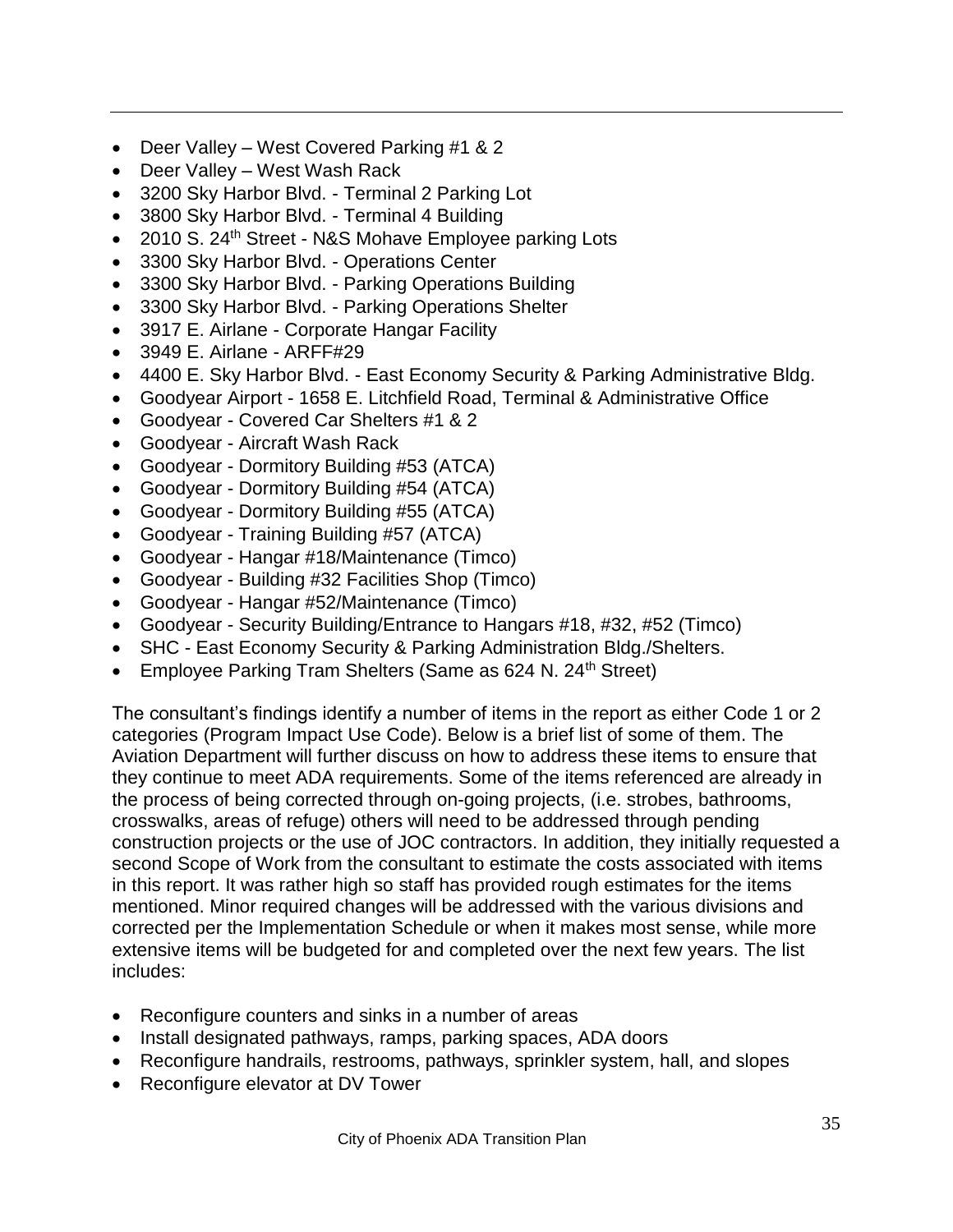- Relocate paper towel holders, toilets, mirrors, defibrillator, fire cabinet etc.
- Install ADA compliant parking signs
- Replace showers to comply with ADA

The Aviation Department has also completed the following ADA Summary of Findings Report 2 that includes the following:

# **Aviation Department Newly Completed ADA Projects**

- Terminal 4: ADA Safe Havens of Refuge at passenger Level/Core Building and the **Concourses**
- Terminal 3: ADA Safe Havens of Refuge are under design and will commence construction in fourth quarter
- Production of Signage Standards Manual: Based on the latest 2004 ADA/ABA Guidance Requirements
- Rental Car Center: Construction of Adult Changing Stations, ADA compliant signage, accessible pathways, elevators etc.
- Terminal 3 and 4: Universal Ticket Counters have been designed and are ready to be installed
- New ADA Terminal Building Directories: Have been produced to replace existing ones
- Passenger Information/Paging Assistance System (Pips/Pals): Were installed in all airport terminals to allow visual paging
- Assistance Call Boxes: Emergency blue call boxes were installed throughout the airport to assist customers with emergency responses or questions
- Salt River Project (SRP) Hangar: Completed new entrance ramp at correct slope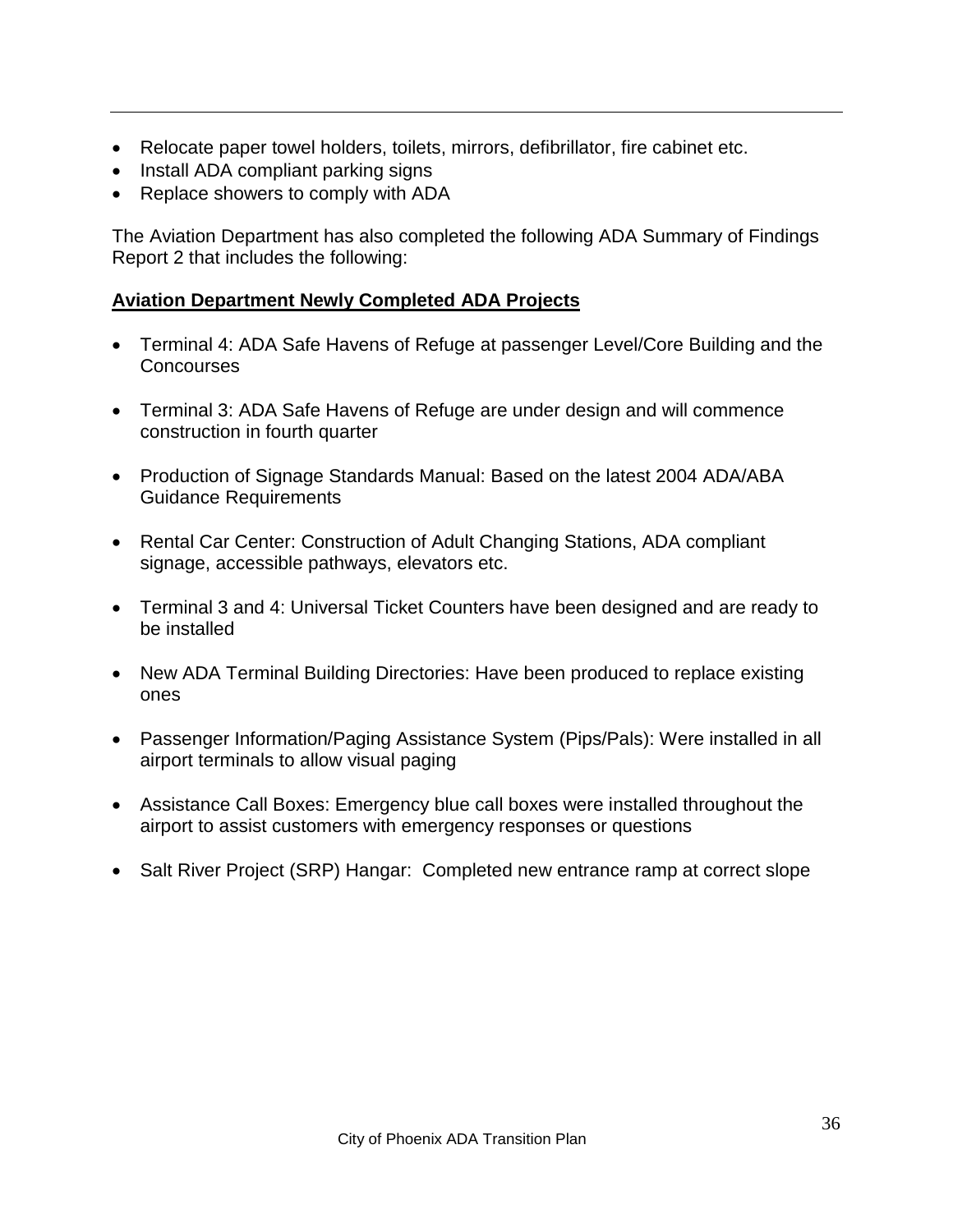#### **Budget and Research Department**

City Hall 200 W. Washington Street 14th Floor

The Budget and Research Department directs the preparation and administration of the annual operating budget and capital improvement program. Responsibilities include: Revenue estimating, develop and review expenditure estimates, fund forecasting, financial analyses, legal budget compliance, long range fiscal planning and conducting organizational and management studies.

# **Programs/Services**

- Director's Office
- Program Budgeting & Research
- Operating Budget Development
- Capital Budget Development

# **Identified Programmatic Barriers**

Review of the data provided indicated no barriers that would prevent people with disabilities from participating in Budget and Research programs and services.

# **Facility Compliance Status**

The Budget and Research Department is housed in the City Hall building on the 14<sup>th</sup> floor. The accessibility compliance status of the City Hall building comes under the jurisdiction of the Public Works Department. A floor-by-floor accessibility assessment of the City Hall building revealed no barriers on the  $14<sup>th</sup>$  floor that would prevent people with disabilities from physically accessing and participating in Budget and Research programs and services.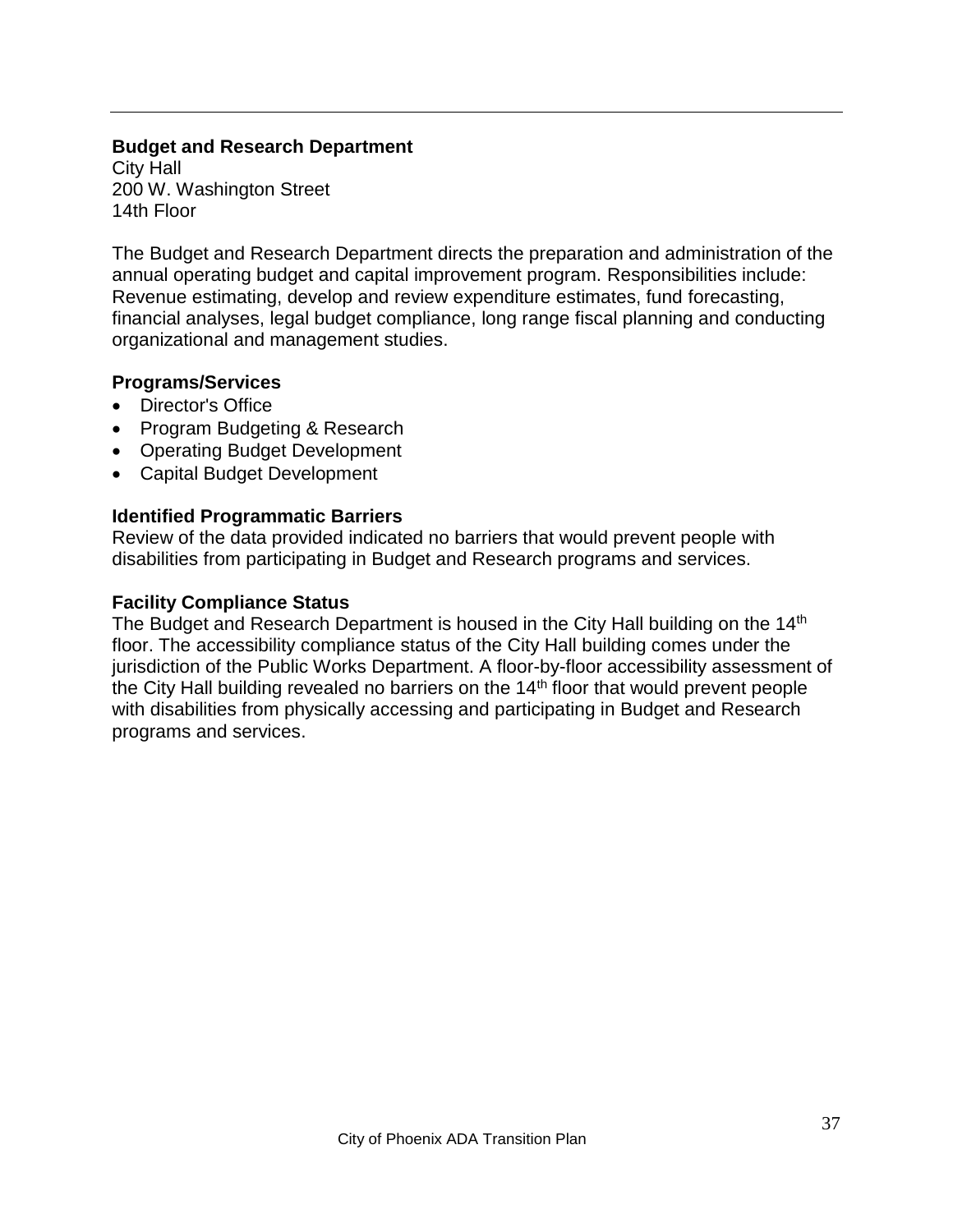# **City Auditor Department**

Historic City Hall 17 South 2nd Avenue Suite 200

The City Auditor Department supports the city manager and staff and elected officials in meeting residents' needs for quality government services. They provide independent and objective feedback on the City's programs, activities, and functions. Their work is to see that City resources are used effectively and honestly. The City Auditor does the following:

- Conducts internal audits of city departments, contractors, etc. The results of audits are documented and issued in a written report. The reports are issued to city management; however, since reports are public record, citizens or other parties may request a copy.
- Conducts hearings which provide citizens an independent, objective review of their protests. Hearings are held relating to water bills, false alarm charges, and disposition of stolen property, as well as for aviation ground transportation service providers.
- As part of research for projects or upon request of other city departments, the City Auditor Department often facilitates citizen focus groups. Citizen focus groups are meetings conducted with citizens to gain their input on a certain topic.

# **Program / Services**

- Audits
- Hearings
- Focus Groups/ Presentations

# **Identified Programmatic Barriers**

Review of the data provided found no barriers that would prevent people with disabilities from participating in City Audit Department programs/services.

# **Statement of Commitment**

Management staff fully endorses and supports the concept of equal business and employment opportunities for all individuals, regardless of race, color, sex, religion, age, national origin, or handicap. It also includes efforts to reach people having disabilities with news of employment and business opportunities with our Department and to communicate our desire to accommodate needs they may have that would make their affiliation possible.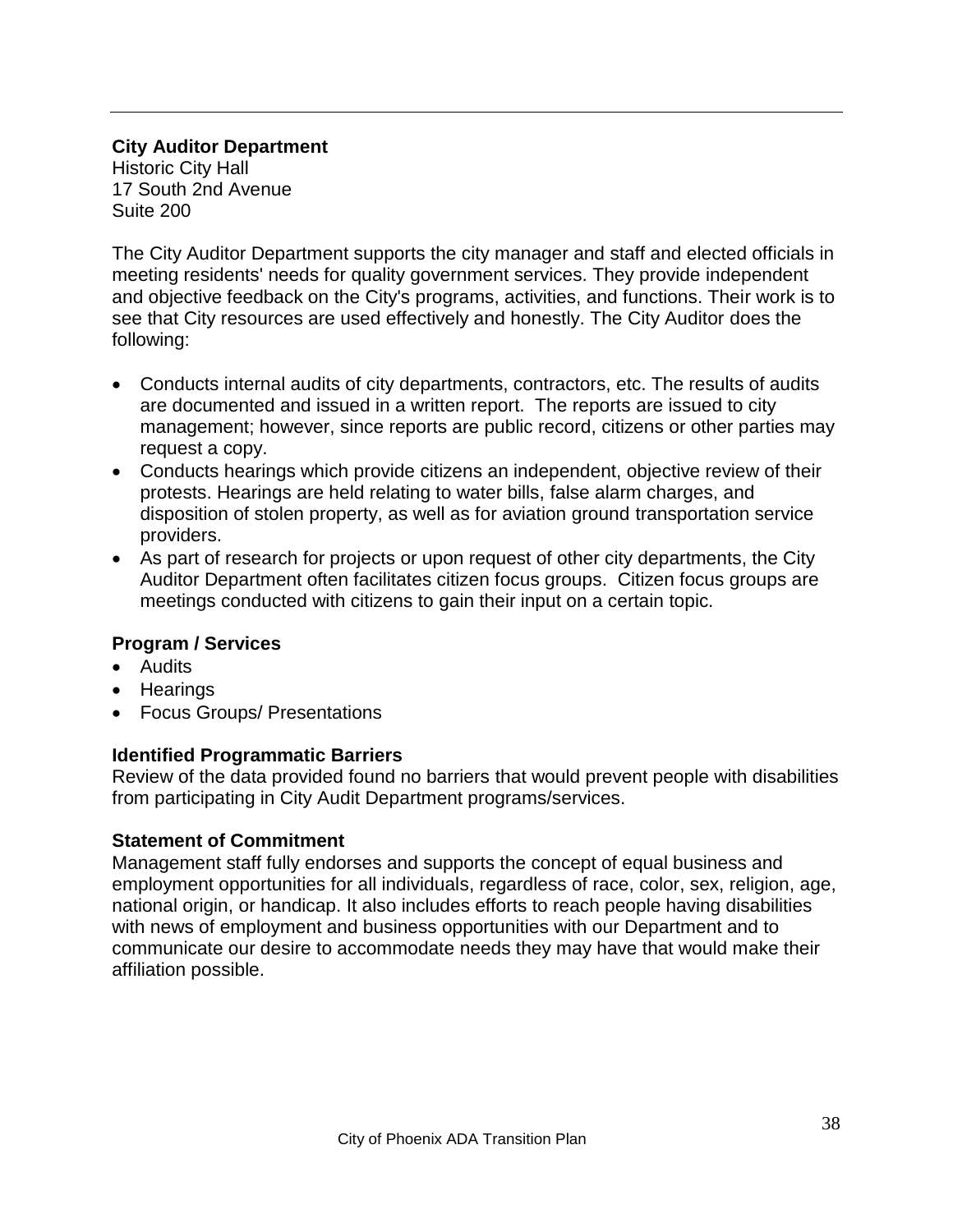#### **Recommendations**

- Develop a written policy/procedure which describes how requests for effective communication will be processed and outcomes tracked to ensure compliance.
- Provide Disability Customer Service Awareness training to "front-line" staff which includes use of a TTY and Relay service protocol on an annual basis.

# **Facility Compliance Status**

The City Auditor Department is housed in the Historic City Hall building on the 2nd floor. The accessibility compliance status of the Historic City Hall building comes under the jurisdiction of the Public Works Department. A floor-by-floor accessibility assessment of the Historic City Hall building revealed no barriers on the 2nd floor that would prevent people with disabilities from physically accessing and participating in City Auditor programs and services.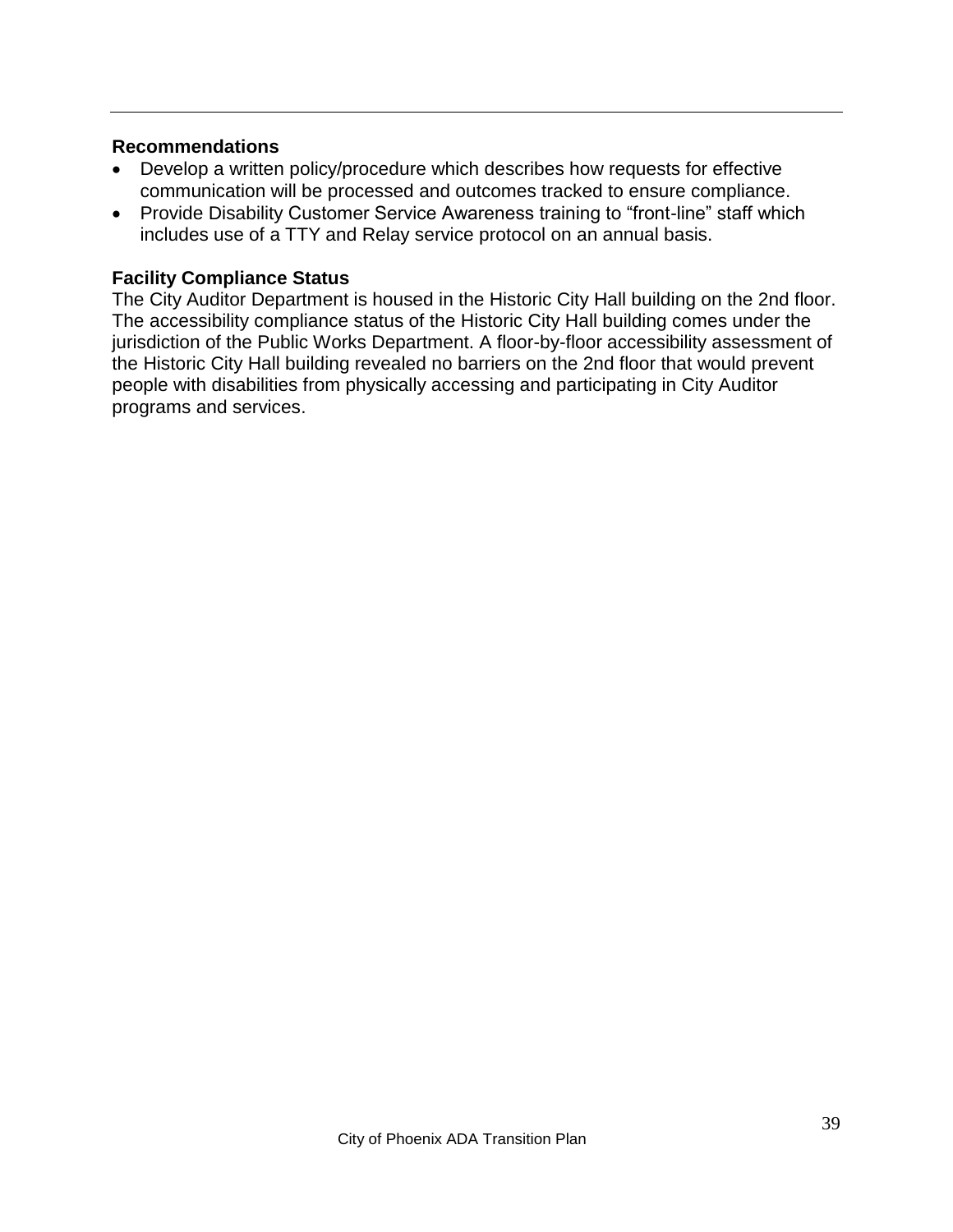# **City Clerk**

City Hall 200 W. Washington Street 15th Floor

The City Clerk's Office serves the public, elected officials and the City organization by providing effective processing, distribution and retention of information and official records; conduct of elections; annexations; and other public services as well as day to day citywide support services such as mail, electronic messaging and printing.

# **Program / Services**

- Elections
- Property Records
- Braille/Special Support
- Council Support
- License Services
- Lobbyist Program
- Open Meetings
- Official Records

# **Identified Programmatic Barriers**

Review of the data provided indicated no significant barriers that would prevent people with disabilities from participating in City Clerk programs and services.

# **Recommendations**

As new materials are printed, the TTY number should be printed on all business cards, letterhead, brochures, etc.

# **Facility Compliance Status**

The City Clerk Department is housed in the City Hall building on the 4th floor. The accessibility compliance status of the City Hall building comes under the jurisdiction of the Public Works Department. The City Clerk Department holds open meetings and is also responsible for the Elections Division/Special Services, both located on the 15<sup>th</sup> floor; the Department's Braille/Special Support, Help Desk/Website Support, and License Services are located on the 10<sup>th</sup> floor of the City Hall building. A floor-by-floor accessibility assessment of the City Hall building revealed no barriers on any floor that would prevent people with disabilities from physically accessing and participating in City Clerk Department programs and services.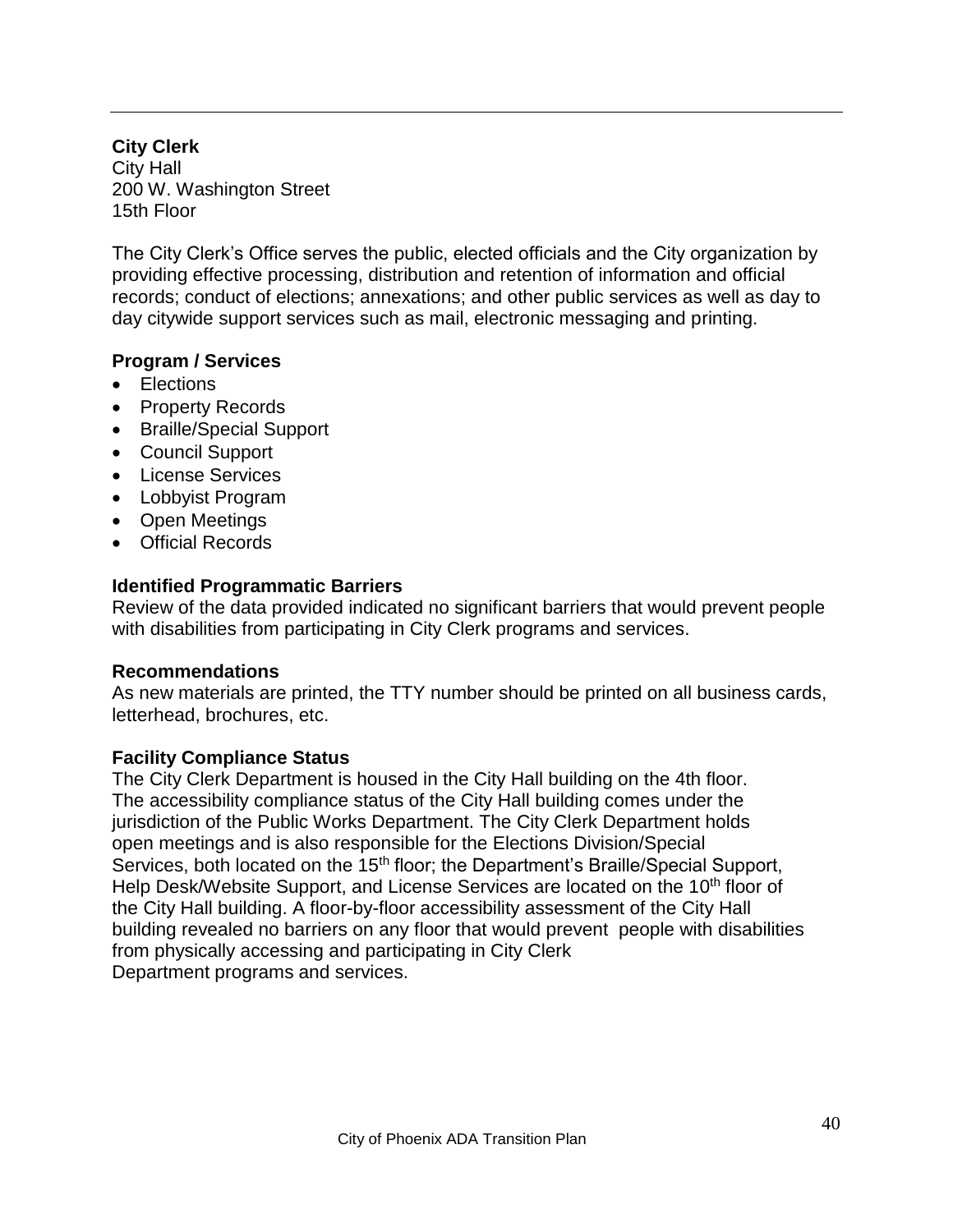# **City Council Office**

City Hall 200 W. Washington Street 11th Floor

The City Council office advises and prepares City Council members in all aspects of their responsibilities as elected officials. This includes interpreting existing policies and programs and developing new policies and programs as requested by City Council members. The office also serves as the liaison to the city manager and city management in meeting the needs of the elected officials.

#### **Programs/Services**

- **ADMINISTRATIVE DIVISION** Information and referral Internal statement of commitment External statement of commitment Administration letterhead/TTY # Administration business cards
- DISTRICT 1 Business cards
- DISTRICT 2 Issues and Information breakfast
- District 2 Newsletter District 2 resource guide
- District 3 District 3 business cards Breakfast with Bilsten
- DISTRICT 4 Continental breakfast meeting
- DISTRICT 5 District 5 letterhead District 5 newsletter District 5 breakfast meeting
- DISTRICT 6 Crime prevention Town hall District 6 coffee chat Crime prevention summit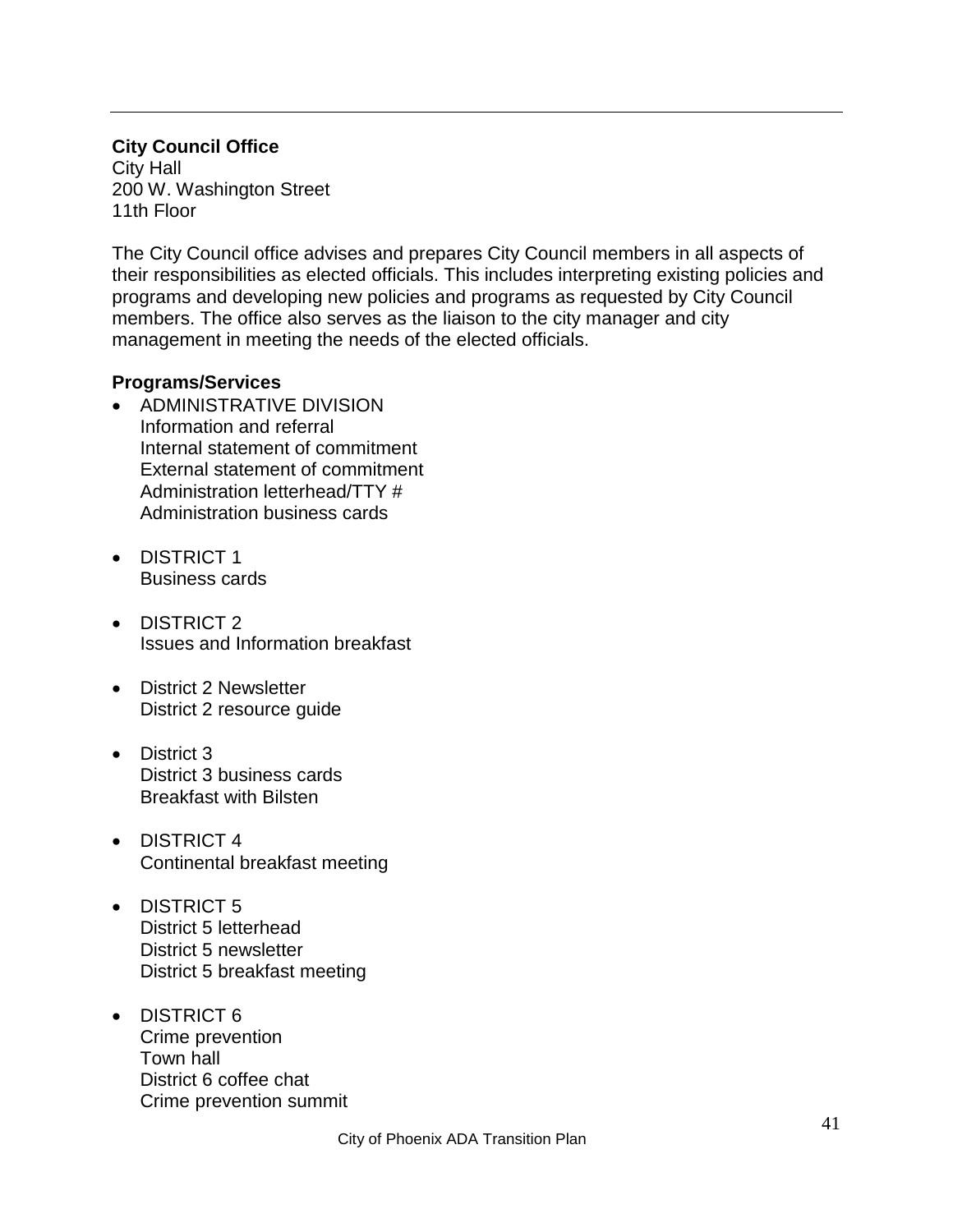- DISTRICT 7 Block watch summit/with Mayor Senior and children Christmas activities Block watches various – community meetings Business cards **Letterhead** Business breakfast w/community
- DISTRICT 8 District 8 business cards AZ Dept of Housing conference Roundtable **Newsletter** Neighborhood open house

#### **Identified Programmatic Barriers**

Review of the data provided indicated no barriers that would prevent people with disabilities from participating in community based City Council programs and services. The structural configuration of the City Council Chambers building does preclude full access and participation by people with disabilities. The unique design of the building and its potential status for inclusion in the Historic Buildings Registry create some significant challenges to meeting the needs of people with disabilities, particularly those who are mobility impaired.

#### **Facility Compliance Status**

The City Council Department is housed in the City Hall building on the 11<sup>th</sup> floor. The accessibility compliance status of the City Hall building comes under the jurisdiction of the Public Works Department. City Council members hold open meetings available to the public in each of the City's eight districts. The locations of these meetings are coordinated by Program Contact Person for ADA Issues. City Council meetings are held twice weekly in the City Council Chambers located at 200 W. Jefferson Street. This facility is also under the jurisdiction of the Public Works Department which has identified several structural barriers to public participation by people with disabilities.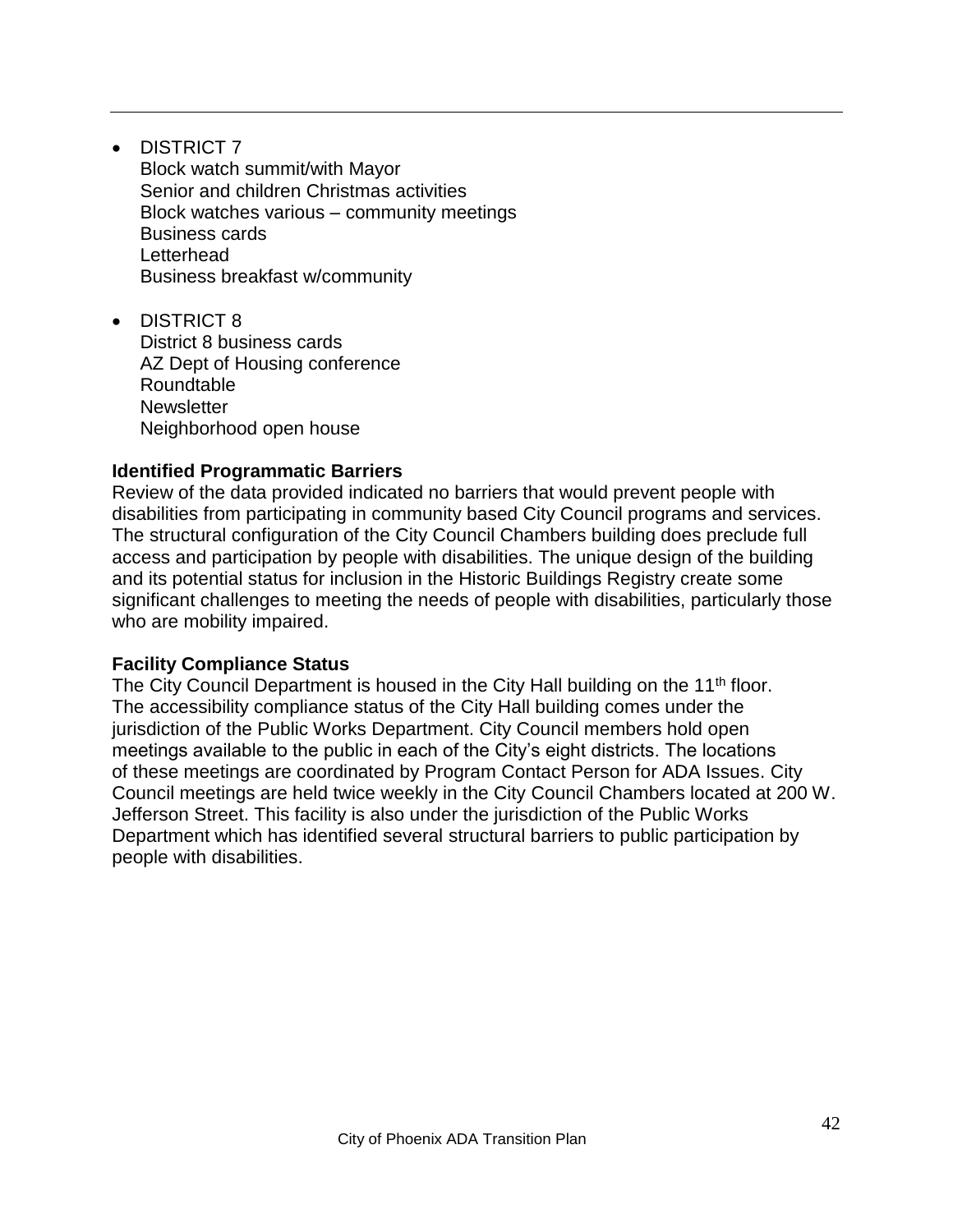# **City Manager's Office**

City Hall 200 W. Washington Street 12th Floor

The City Manager's Office is responsible to the Mayor and City Council for the day-today management and operation of the city. The office works closely with the Mayor and City Council, helping them formulate objectives and programs.

#### **Programs/Services**

- Community Contact & Business Operations
- Public Meetings
- Outreach
- Boards and Commissions
- Veteran's Commission
- Phoenix Substance Abuse Prevention Commission
- Healthier Phoenix Initiative
- Phoenix Citizens Corporation
- 25 Cities Initiative
- Criminal Justice Coordinating Committee
- Minority/Woman/Small Business Enterprise Public Forum
- MAC Phone Line

# **Identified Programmatic Barriers**

Review of the data provided indicated no barriers that would prevent people with disabilities from participating in City Manager programs and services.

# **Facility Compliance Status**

The City Manager's Office is housed in the City Hall building on the 12<sup>th</sup> floor. The accessibility compliance status of the City Hall building comes under the jurisdiction of the Public Works Department. A floor-by-floor accessibility assessment of the City Hall building revealed no barriers on the  $12<sup>th</sup>$  floor that would prevent people with disabilities from physically accessing and participating in City Manager's Office programs and services.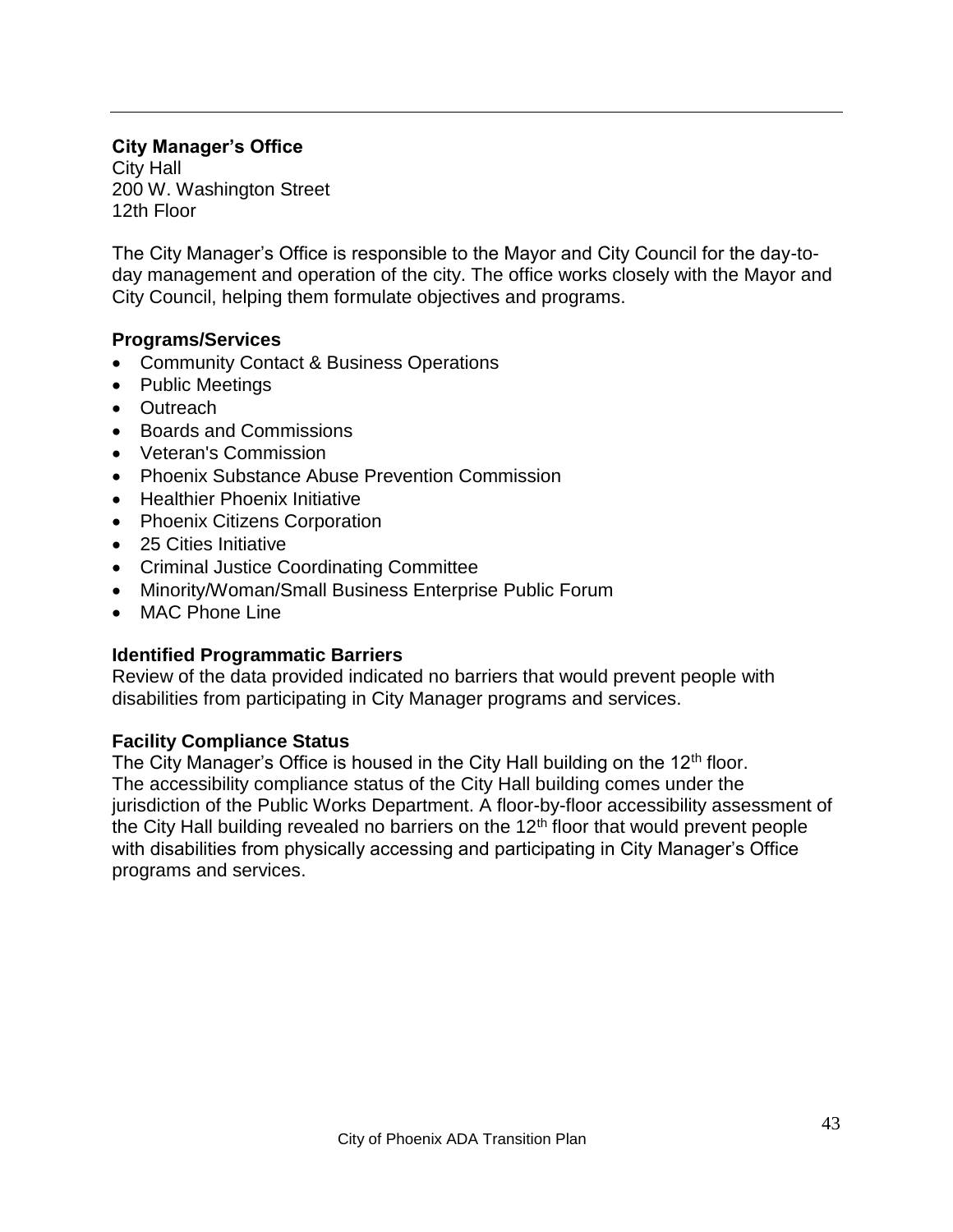# **Community and Economic Development Department**

City Hall 200 W. Washington Street 20th Floor

The Community and Economic Development Department stimulates economic activity by offering a diverse range of value-added business programs to build, revitalize, and sustain a quality community for Phoenix businesses and residents. The department also provides businesses with financial collateral so they can obtain business loans to enable business expansion; consultation services to businesses to assist them with various issues such as developing a business or marketing plan; a workforce program to assist workers who have been laid-off in finding a new job at a similar level by providing training and other job assistance, and; a program to provide training and education to qualified youth to prepare or train them for the workforce to find quality employment.

Additional activities of the department include: providing bonds to assist in financing projects for businesses to expand via capital improvements; consultation assistance to businesses along the light rail route; loans to qualifying businesses at a below market rate; outreach programs to small businesses for training classes and legal clinics; persuading both international and domestic businesses to relocate to Phoenix, and; business development along the Rio Salado Corridor.

# **Program / Service**

- Management Technical Assistance
- Workforce Investment Act (WIA) Dislocated Worker program
- Youth Programs
- Adult Programs
- Foreign Trade Zone Development
- Industrial Development Authority Bonds
- Light Rail Alignment Business Assistance Program
- New Markets Loan Program
- Small Business Marketing and Outreach
- International/Domestic Business Attraction
- Retail Development
- Rio Salado/Beyond the Banks Redevelopment

# **Identified Programmatic Barriers**

Review of the data provided indicated no significant barriers that would prevent people with disabilities from participating in Community and Economic Development programs and services.

# **Recommendations**

Update the department's website to include "ALT" descriptions on existing links.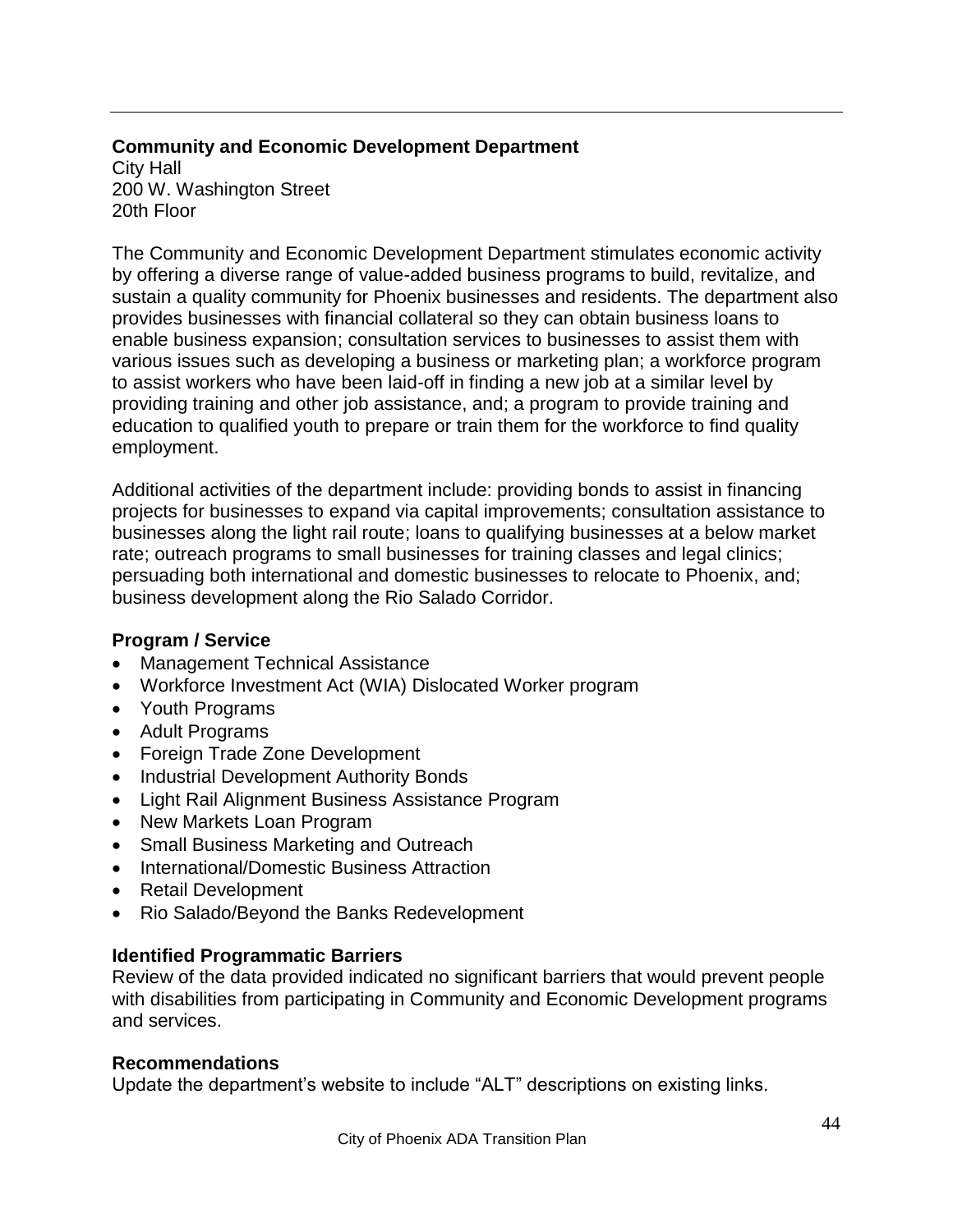#### **Facilities Compliance Status**

The Community and Economic Development Department is housed in the City Hall building on the  $20<sup>th</sup>$  floor. The accessibility compliance status of the City Hall building comes under the jurisdiction of the Public Works Department. This department also has administrative offices on the 19<sup>th</sup> floor of City Hall, and administers programs at three other locations around the City of Phoenix. These locations and related programs include the following;

- City Hall 19th & 20th Floors WFC - 9801 N.7th St. WFC - 3405 N. 51st Ave. WFC - 4732 S. Central
- **Workforce Investment Act (WIA) Dislocated Worker** - A workforce program designed to assist workers who have been laid-off in finding a new job at a similar level by providing training and other job assistance.
- City Hall 19th & 20th Floors WFC - 9801 N.7th St. WFC - 3405 N. 51st Ave. WFC - 4732 S. Central
- City Hall 19th & 20th Floors WFC - 9801 N.7th St. WFC - 3405 N. 51st Ave. WFC - 4732 S. Central
- City Hall 19th & 20th Floors WFC - 9801 N.7th St. WFC - 3405 N. 51st Ave. WFC - 4732 S. Central

**WIA Rapid Response** - When companies notify CEDD they are going to layoff employees, this program assists those employees in finding immediate employment through such services as on-site job fairs.

**WIA Youth Programs** - Provides training and education to qualified youth to prepare or train them for the workforce and find quality employment.

**WIA Adult Programs** - Provides training and education to qualified adults to prepare or train them for the workforce and find quality employment.

The Community and Economic Development Department's self assessment of the locations where these programs are offered to the public revealed no structural barriers that would prevent individuals with disabilities from participating in and enjoying the full benefits the programs have to offer.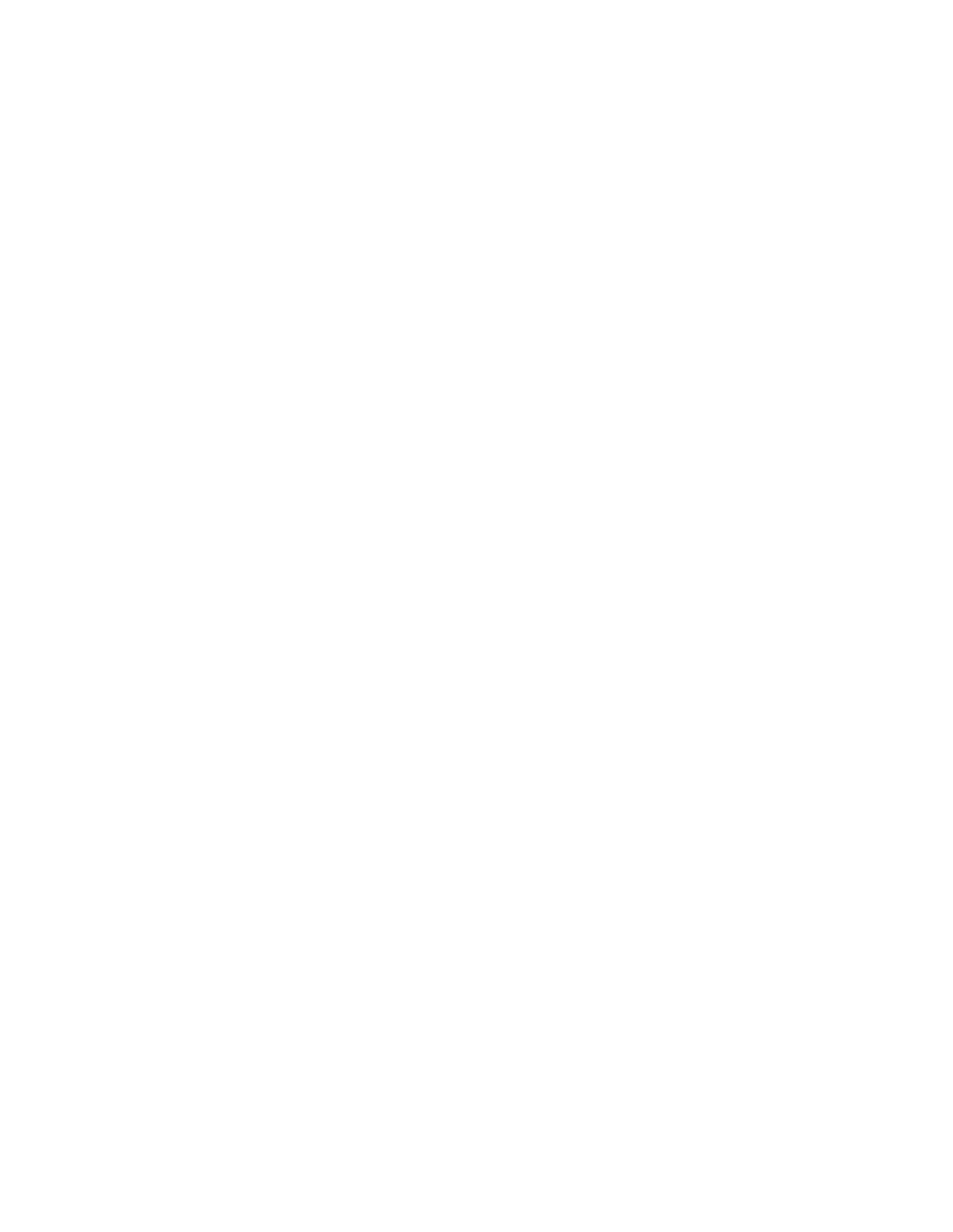# **Development Services Department**

**(2 Locations)** City Hall 200 W. Washington Street 2<sup>nd</sup> & 3<sup>rd</sup> Floors and 438 W. Adams

The Development Services Department manages the development approval process to assure safe buildings and compatible site improvements that enhance the urban environment and promote economic vitality. It does this by: participating in meetings with customers seeking to construct large commercial buildings, providing plan review services for building, civil, site, and landscape projects, issuing building permits, conducting on-site inspections of structural, electrical, and plumbing/mechanical components of commercial and residential buildings, conducting off-site inspections of infrastructure construction, providing on-site plan review and inspections for tenant improvements in industrial buildings, and providing general administrative functions such as administering the journeyman license test and issuing apprentice licenses to plumbers, responding to records inquiries, and assessing impact fees.

# **Programs/Services**

- Major Commercial (including building, site, traffic, landscape)
- PCD (Planned Community Development)
- Journeyman/Apprentice Licensing
- AFP (Annual Facility Permit)
- Backflow Prevention
- Commercial Inspections
- Residential Inspections
- Civil Inspections
- Administration
- DAC (Development Assistance Center)
- Central Log-in/Cashier/Info Counter
- Signs
- Residential Permits
- Civil Counter 7 & 8
- Minor Commercial (including building, site, traffic, landscape)
- Communications
- Records
- Impact Fees

# **Identified Programmatic Barriers**

Review of the data provided indicated no significant barriers that would prevent people with disabilities from participating in Development Services Department programs and services.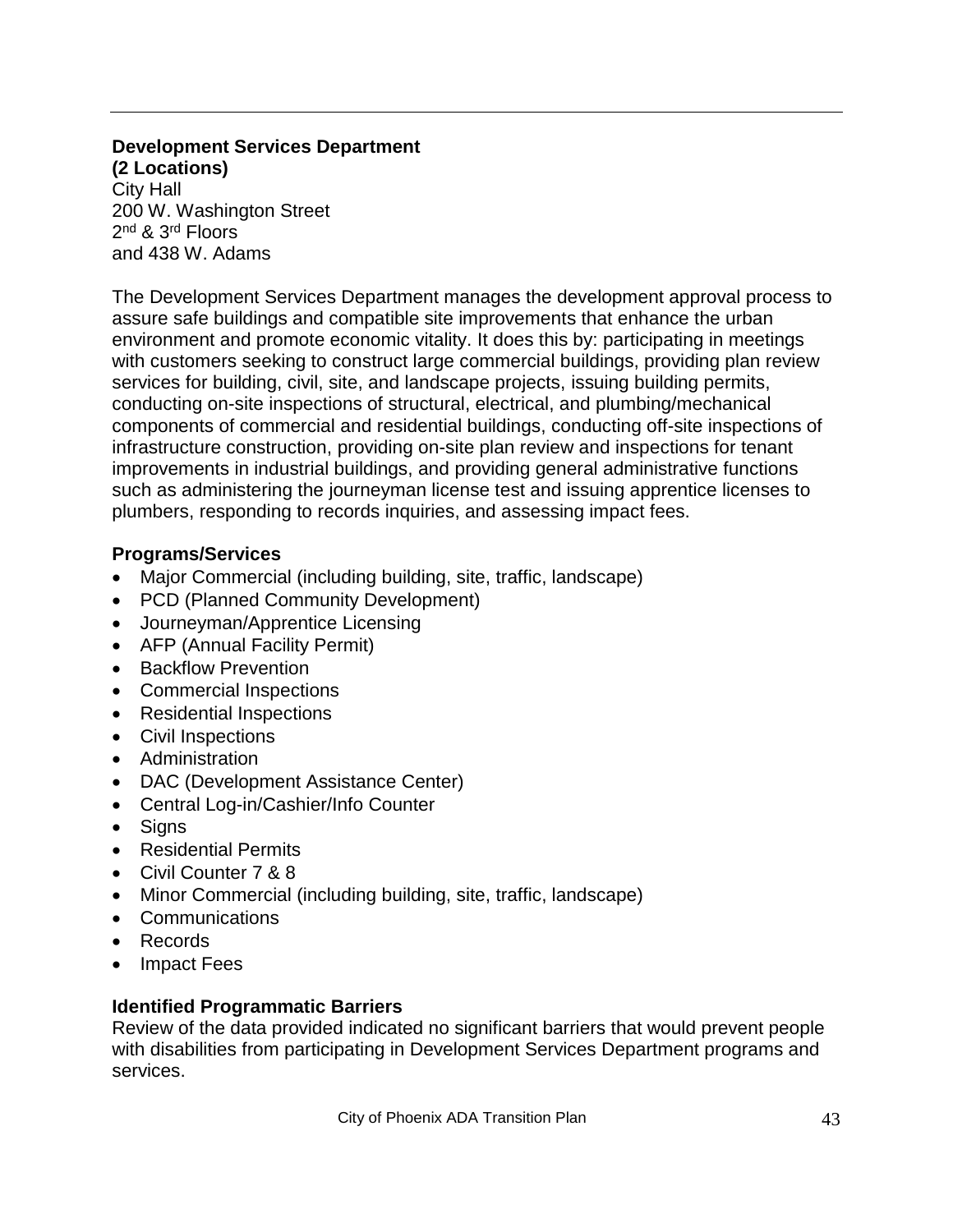#### **Recommendations**

- Provide Disability Awareness training which includes use of the TTY and Relay service to front-line staff on a regular basis.
- Update printed business cards and publications with the City's TTY number and a statement about the availability of alternate formats.

# **Facilities Compliance Status**

The Development Services Department is housed at City Hall, 200 West Washington, and at 438 West Adams. The accessibility compliance status of these buildings comes under the jurisdiction of the Public Works Department. A complete accessibility assessment of these buildings revealed no barriers that would prevent people with disabilities from physically accessing and participating in Development Services Department programs and services.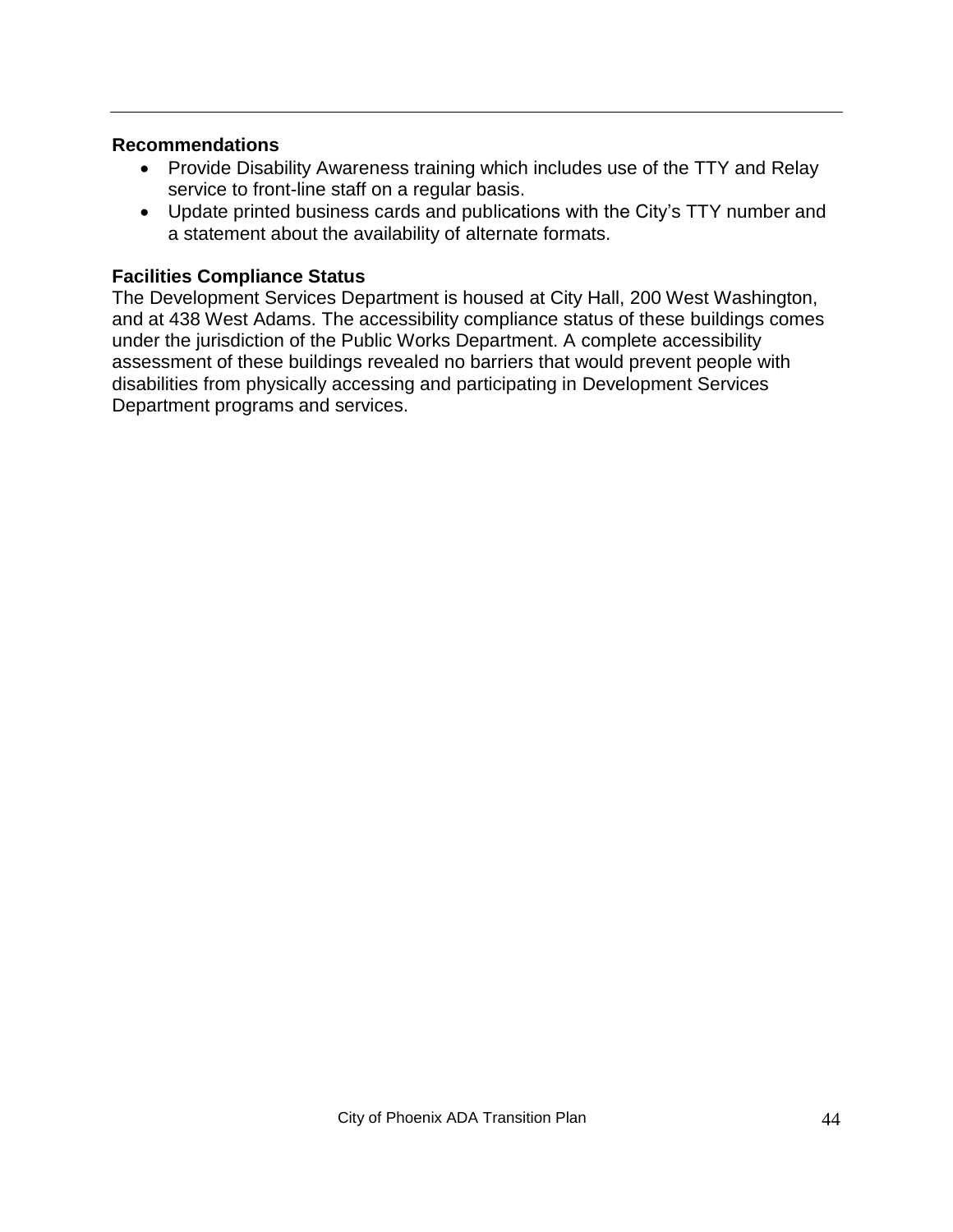# **Downtown Development Office**

City Hall 200 W. Washington Street 20th Floor

The Downtown Development Office is dedicated to the development and enhancement of the economic, academic and cultural vitality of the urban core that is uniquely Phoenix. The office was established in July 2004 to guide the growth and development of the downtown area. It is responsible for several major initiatives which will contribute to the revitalization of downtown Phoenix. Some of these projects include:

- The Phoenix Biomedical Campus at Copper Square, anchored by the headquarters facility for TGen/IGC, as well as the Arizona Biomedical Collaborative (ABC)
- The new Arizona State University Downtown Campus
- The University of Arizona College of Medicine and College of Pharmacy
- Publicly-financed Sheraton Downtown Hotel
- Light Rail Transit-oriented development

In addition to these projects, the Office is working on increasing the number of residential units in downtown, attracting additional bioscience development and promoting mixed-use development.

# **Program / Service**

- Urban Planning
- Business Development
- Commercial Revitalization
- Development Assistance

# **Identified Programmatic Barriers**

Review of the data provided indicated no identified barriers that would prevent people with disabilities from participating in Downtown Development Office programs and services.

# **Statement of Commitment**

The Downtown Development Office staff fully endorses and supports the concept of equal business and employment opportunities for all individuals, regardless of race, color, age, sex, religion, national origin, disability, or sexual orientation. The office also fully endorses, supports, and intends to comply with all requirements of the Americans with Disabilities Act (ADA) and ensure that sexual harassment in the workplace is not tolerated. The purpose of this statement is to affirm our commitment to compliance with all ADA requirements and to the concepts of Equal Employment Opportunity.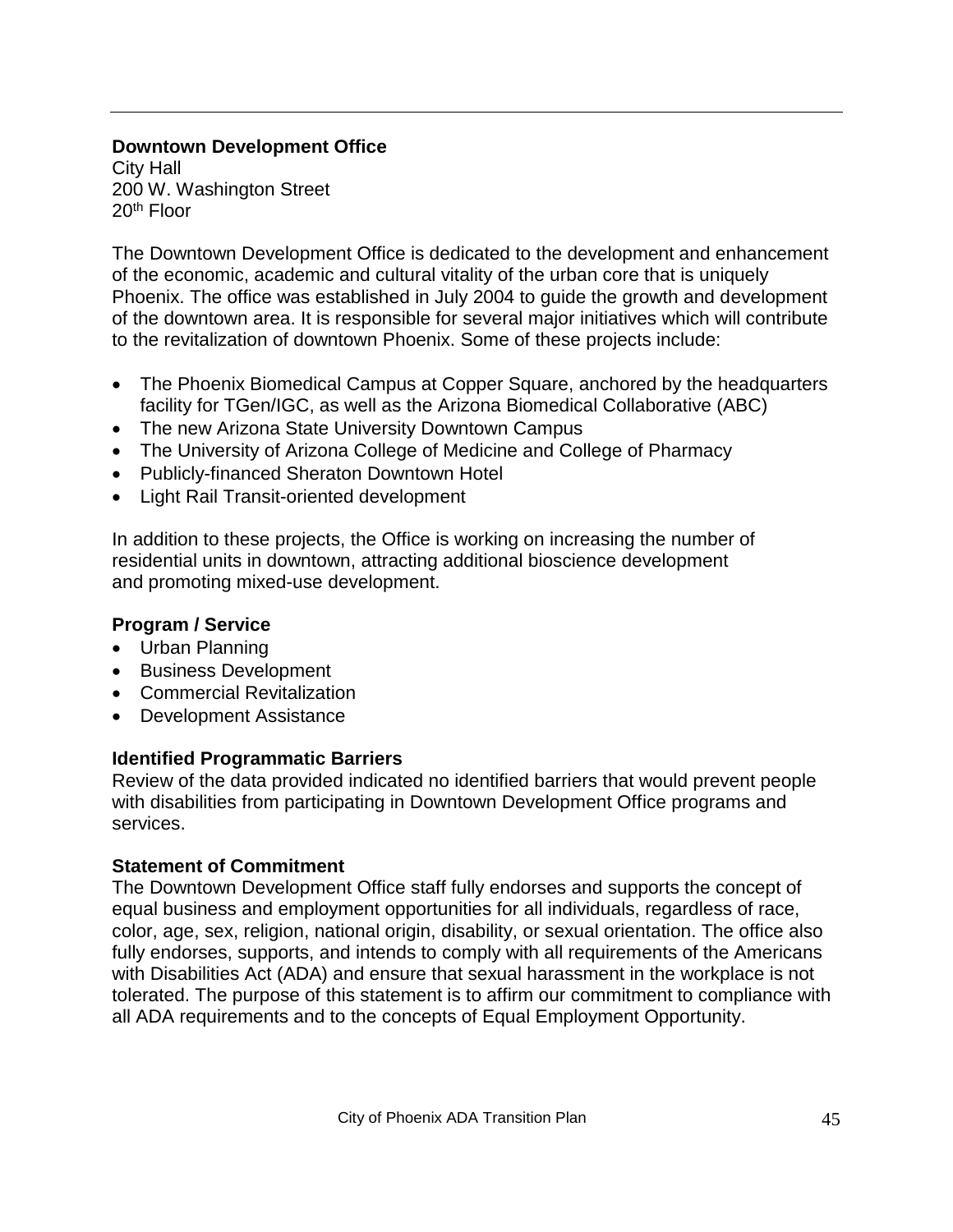# **Facility Compliance Status**

The Downtown Development Office is housed in the City Hall building on the 20<sup>th</sup> floor. The accessibility compliance status of the City Hall building comes under the jurisdiction of the Public Works Department. A floor-by-floor accessibility assessment of the City Hall building revealed no barriers on the 20<sup>th</sup> floor that would prevent people with disabilities from physically accessing and participating in Downtown Development Office programs and services.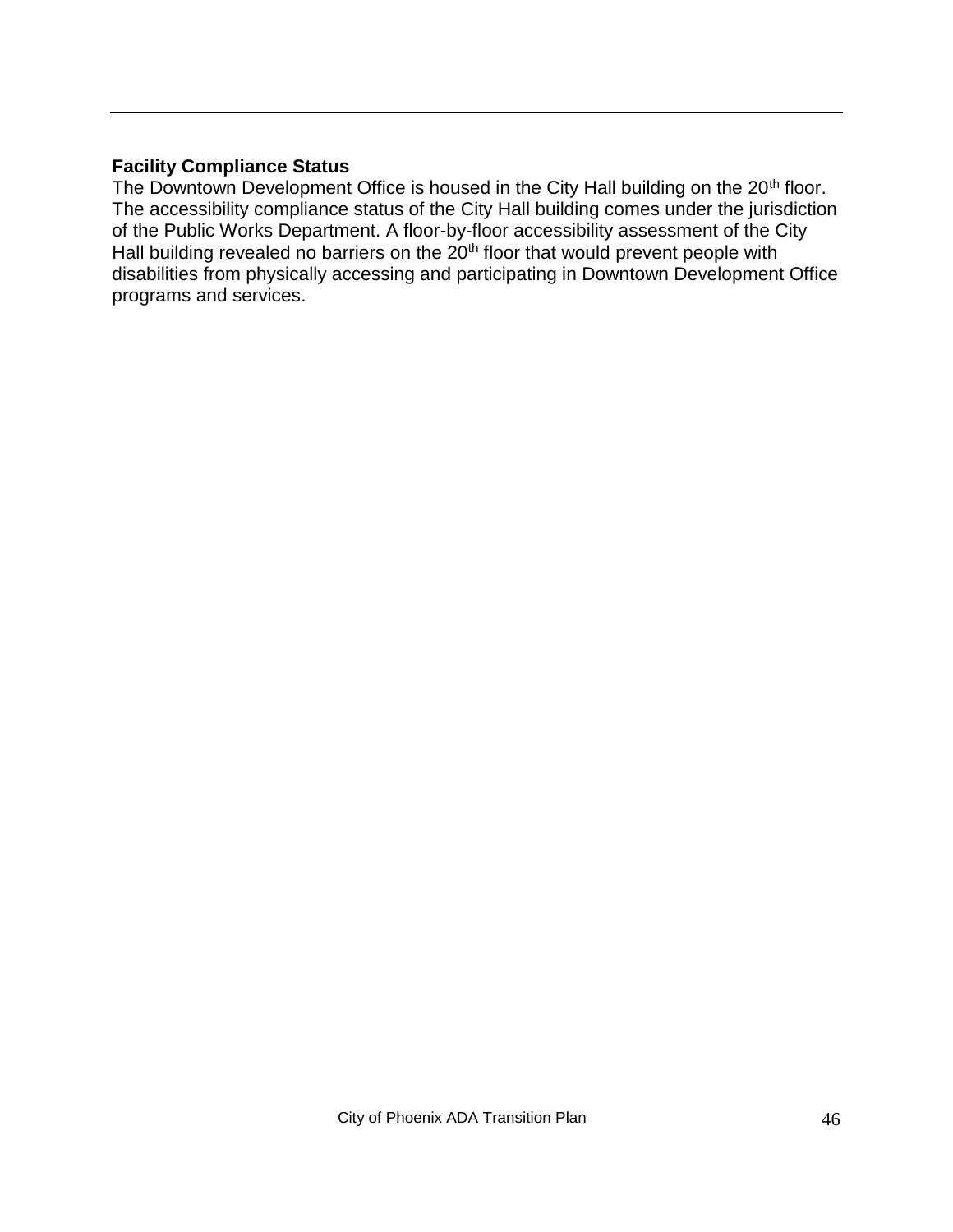# **Engineering and Architectural Services Department**

City Hall 200 W. Washington Street 7th Floor

The Engineering and Architectural Services Department is responsible for all engineering and architectural work for the city, including the design and construction of the City's capital improvement projects. The Department strives to provide engineering excellence, architectural vision and superior customer service.

# **Program / Services**

- Administration
- $\bullet$  DCM I
- DCM II
- Environmental
- Utilities
- Labor Compliance
- Geographic Technology
- Bid Specifications
- Contracts Administration
- Personnel

# **Identified Programmatic Barriers**

Review of the data provided indicated no significant barriers that would prevent people with disabilities from participating in Engineering and Architectural Services Department programs and services.

# **Statement of commitment**

The Engineering and Architectural Services Department fully endorses and supports the concept of equal business and employment opportunity for all individuals, regardless of race, color, age, sex, religion, national origin, disability or sexual orientation.

# **Recommendations**

- Develop means of access to an Assistive Listening System for use in Public hearings and Pre-bid conferences.
- Provide Disability Awareness training to staff making them aware of the importance of auxiliary aids and services.

# **Facility Compliance Status**

The Engineering and Architectural Services Department is housed in the City Hall building on the 7<sup>th</sup> floor. The accessibility compliance status of the City Hall building comes under the jurisdiction of the Public Works Department. A floor-by-floor accessibility assessment of the City Hall building revealed no barriers on the 7<sup>th</sup> floor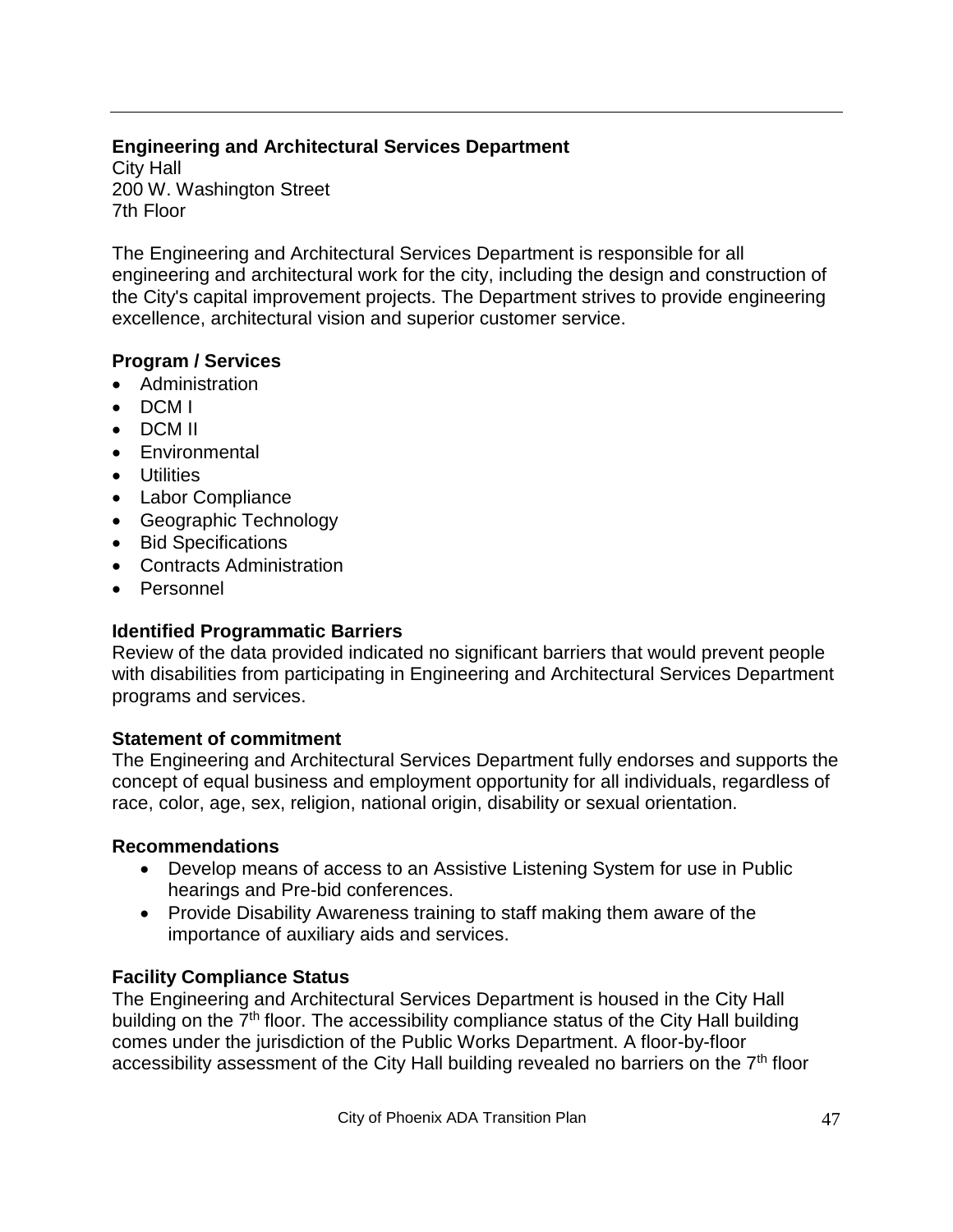that would prevent people with disabilities from physically accessing and participating in Engineering and Architectural Services programs and services.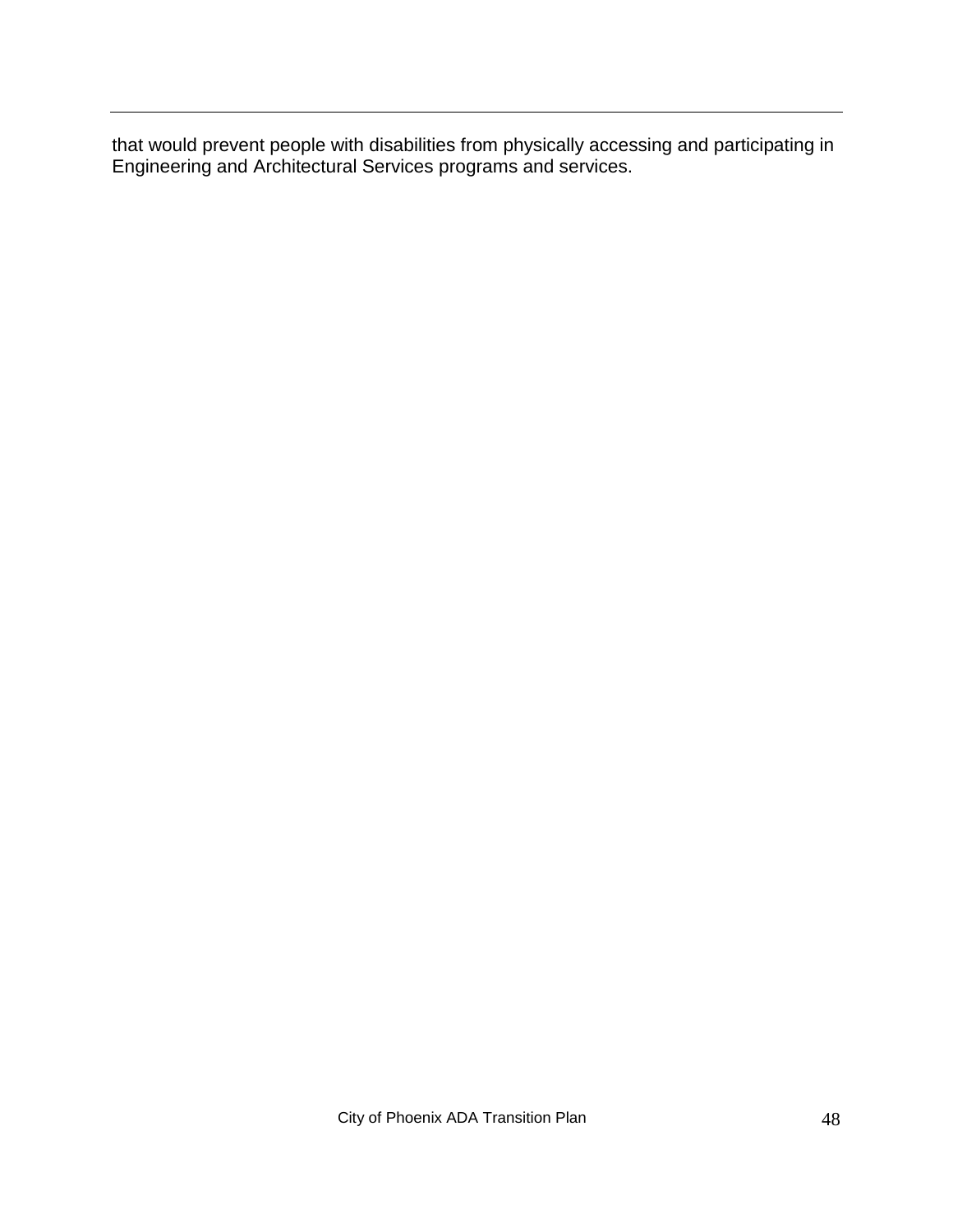# **Equal Opportunity Department**

Calvin G. Goode Building 251 W. Washington Street 7th Floor

The Equal Opportunity Department carries out the city's programs and policies that prohibit discrimination in employment, housing, education and public accommodations. The department also promotes awareness of needs and opportunities for minorities, women and the disabled. It provides developmental, educational, leadership and recognition programs for diverse groups, and provides human relations and fair housing assistance.

# **Programs/Services**

- Director's Office
- Public Meetings
- Community/Business
- Outreach
- Vendor Affirmative Action
- Minority/Woman/Small Business Enterprise Certification
- Minority/Woman/Small Business Enterprise Directory
- Certification Workshops
- Advertising
- Presentations
- **Human Relations Commission**
- Disabilities Issues Commission
- Abilities Counts Luncheon
- Women's Commission
- International Women's Day
- Compliance/Enforcement
- Fair Housing Enforcement
- Outreach Efforts
- ADA Compliance
- Equal Employment Opportunity Program
- Employment Affirmative Action
- Meetings
- Reassessment Of Current Programs, Services & Activities
- Training In All Areas
- Public Meetings In All Areas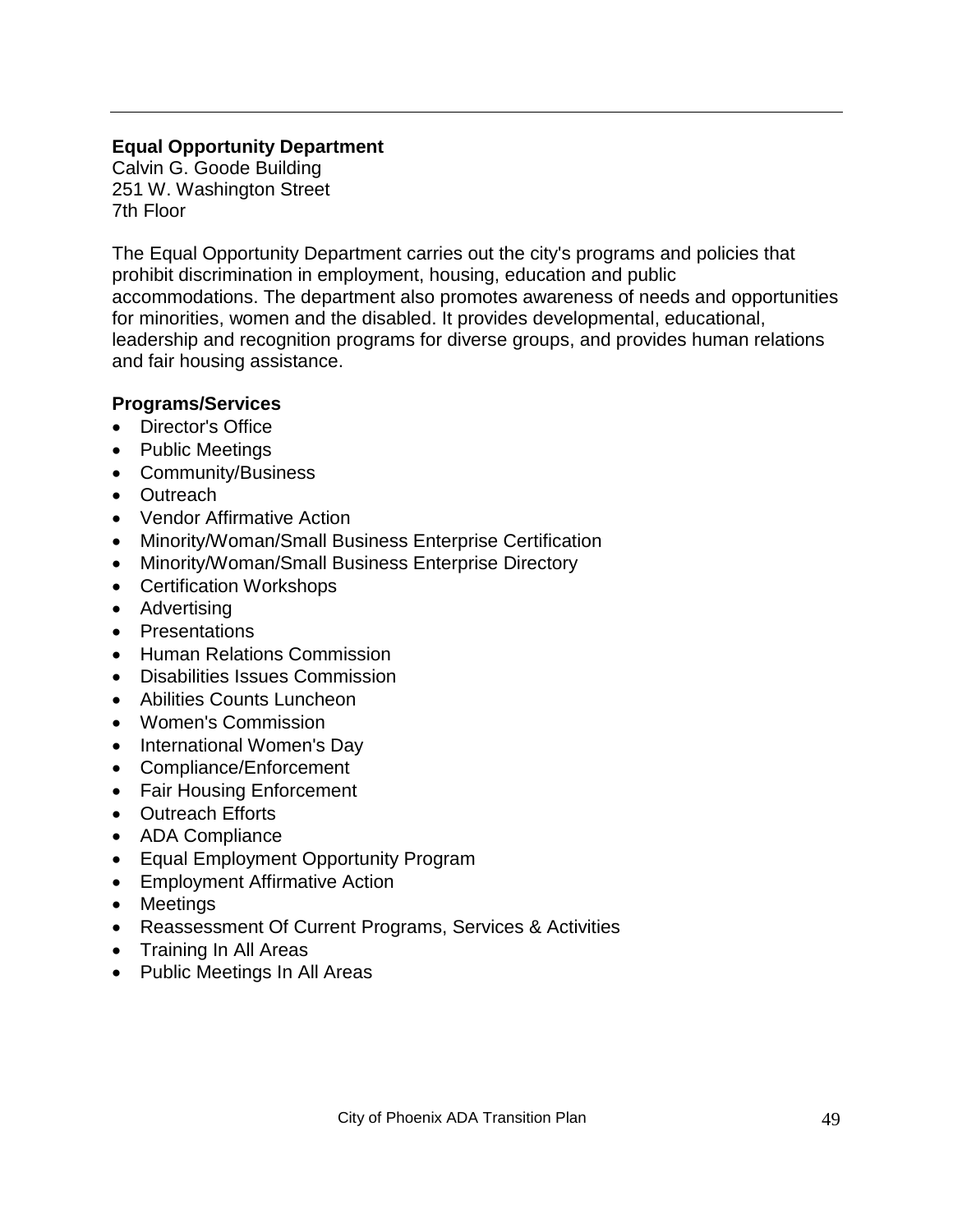# **Identified Programmatic Barriers**

Review of the data provided indicated no programmatic barriers that would prevent people with disabilities from participating in Equal Opportunity Department programs and services.

# **Statement of Commitment**

Phoenix values and respects the diversity of its residents and employees. The Equal Opportunity Department provides leadership and works to ensure equal opportunity for all Phoenix residents.

# **Facility Compliance Status**

The Equal Opportunity Department is housed in the Calvin G. Goode Building on the 7<sup>th</sup> floor. The accessibility compliance status of the Calvin G. Goode Building comes under the jurisdiction of the Public Works Department. A floor-by-floor accessibility assessment of the Calvin G. Goode Building revealed no barriers on the 7<sup>th</sup> floor that would prevent people with disabilities from physically accessing and participating in Equal Opportunity Department programs and services.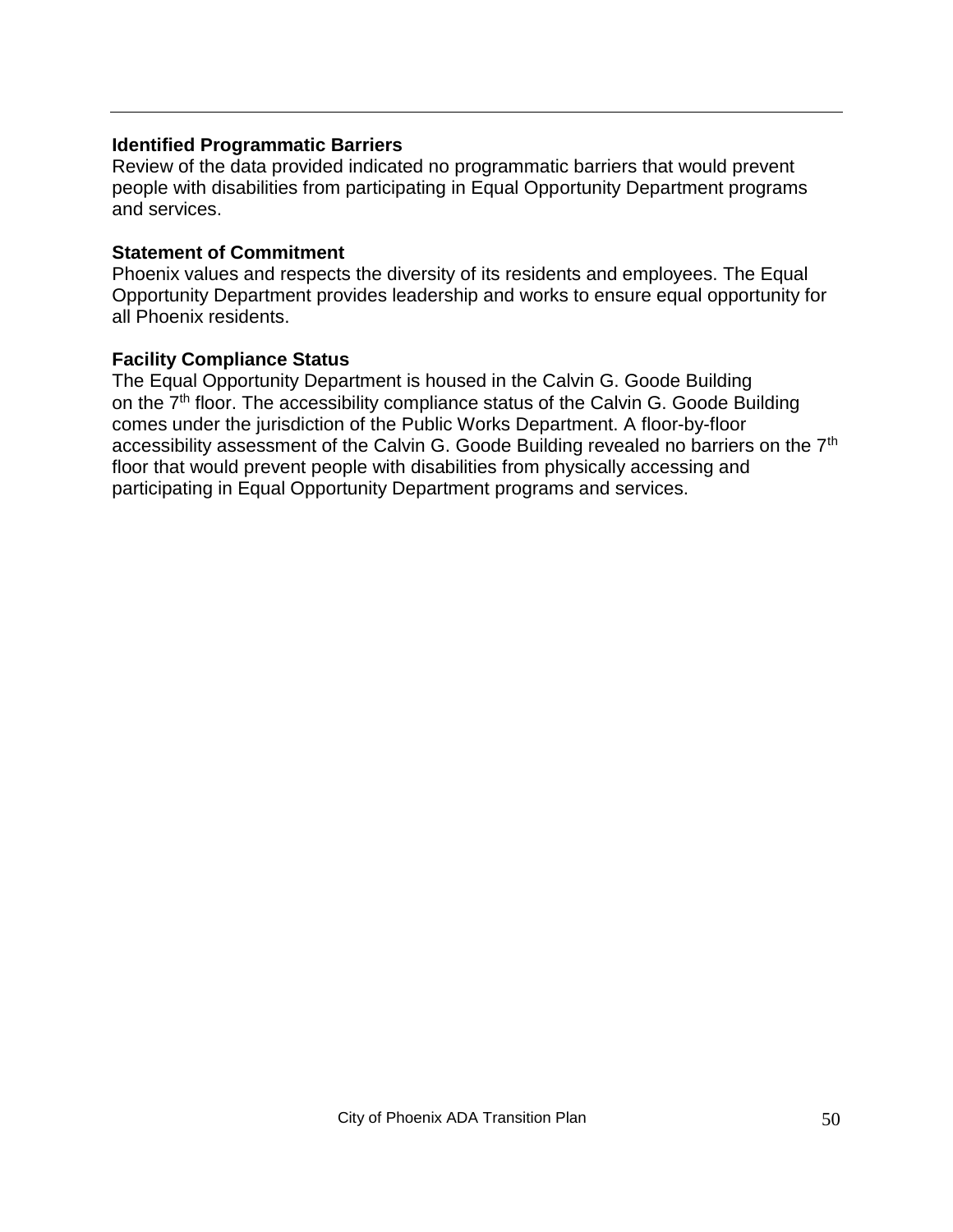# **Finance Department**

251 W. Washington Street

The Finance Department is responsible for maintaining a fiscally sound organization that conforms to legal requirements and to generally accept financial management principles. Services provided include debt management and capital financing, advisory support, accounting and financial reporting, procurement of materials and services, treasury services, risk and inventory management, tax and licensing programs administration, and acquisition and management of real property.

# **Programs/Services**

- Accounts Division
- Banking & Cashiering
- Collections
- Inventory Management
- Purchasing Division
- Real Estate
- Risk Management
- SAP/Technical Division
- **•** Tax Division
- Utilities Accounting Division

# **Identified Programmatic Barriers**

Review of the data provided indicated no programmatic barriers that would prevent people with disabilities from participating in Finance Department programs and services.

# **Facility Compliance Status**

The Finance Department is housed in the Calvin C. Goode Building on numerous floors. The accessibility compliance status of the Calvin C. Goode Building comes under the jurisdiction of the Public Works Department. A floor-by-floor accessibility assessment of the Calvin C. Goode Building revealed no barriers on the floors that would prevent people with disabilities from physically accessing and participating in Finance Department programs and services.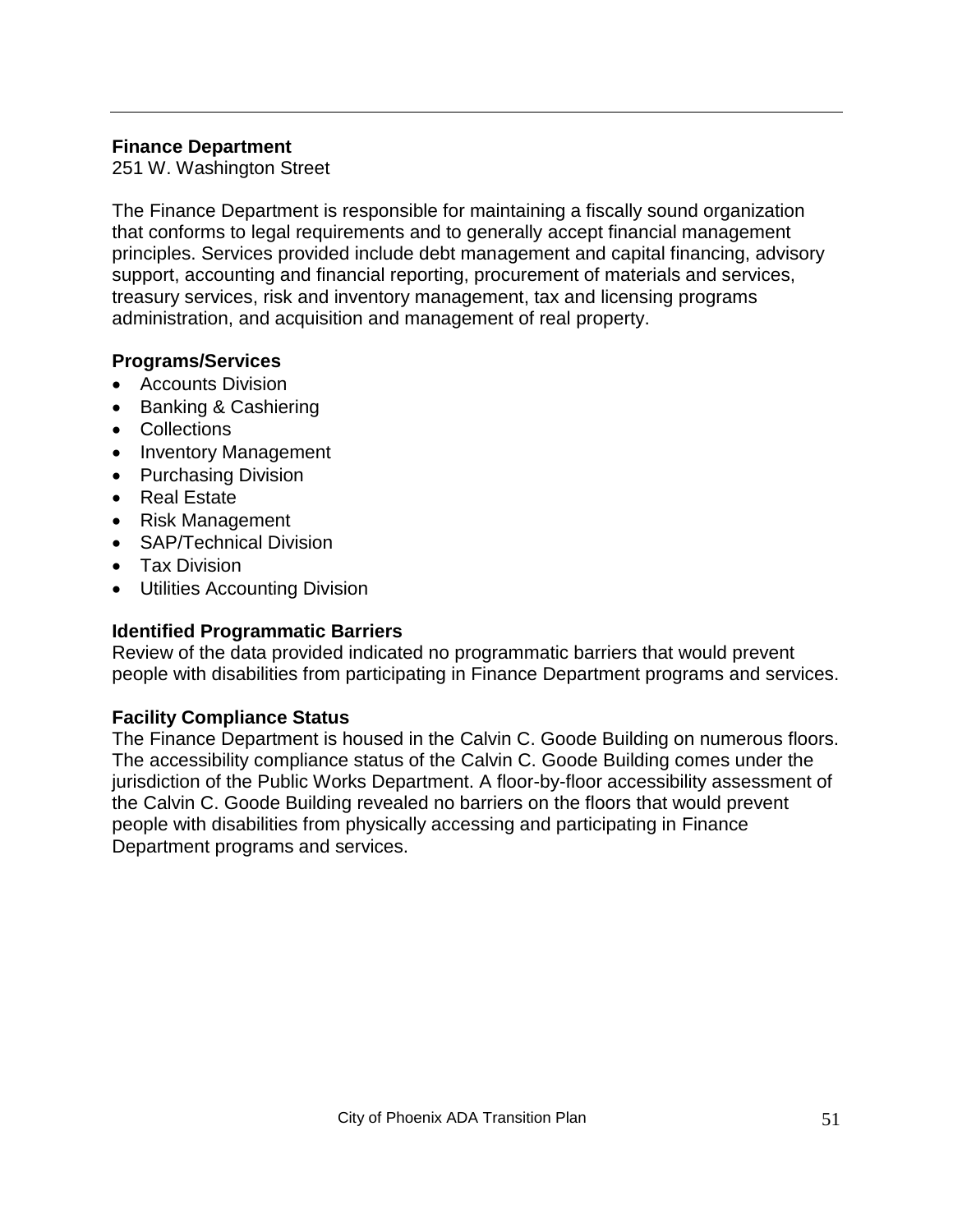# **Fire Services Department**

150 South 12th Street

The Phoenix Fire Department is one of the busiest fire departments in the United States. Phoenix currently has 53 fire stations and 9 battalions. It has 58 engine companies, 14 ladder companies, and 33 rescue companies (ambulances). The Phoenix Fire Department employs 1,938 members (approximately 1,588 sworn members and 350 civilians).

The Phoenix Fire Department serves the fifth largest city in the nation -- over 515.8 square miles and 1.47 million people. Many of them will need help at some time or another. In 2005, Phoenix Firefighters responded to a total of 160,730 calls for service. Of those, 125,422 were Emergency Medical Services (EMS) calls. The average response time for 2005 was 5:04.

# **Programs/Services**

- Alarm Room
- Alternative Response Units
- Ambulance Billing
- Baby Shots Program
- Blood Pressure Checks
- Business Service Reports
- Cadet Program
- Choose To Survive Program
- Code Desk/Permits
- Community Emergency Services (CENS)
- Day Care/Group Home Inspections
- Emergency Access
- Event and Trade Show Inspections
- Fire FitKids Program
- FireStar Program
- Fire Investigations/Reports
- **Statement of Commitment**
- Fire Safety Advisory Board and Appeals
- Hazardous Materials Advisory **Committee**
- Homeland Security
- Occupancy Records
- Parking Enforcement
- Performance Auditing Complaints
- Personnel
- Plan Review/Inspections
- Pool Complaints
- Safe Haven for Newborns
- Site Inspections/New Construction
- Smoking Ordinance
- Special Event Permits
- Urban Search & Rescue (USAR)

The Phoenix Fire Department fully endorses and supports the concept of equal business and employment opportunities for all individuals regardless of race, color, age, sex, religion, national origin, disability or sexual orientation.

The Department also fully endorses, supports, and intends to comply with all requirements of the Americans with Disabilities Act (ADA) and ensure that sexual harassment in the workplace is not tolerated. The purpose of this statement is to affirm our commitment to compliance with all ADA requirements and the concepts of Equal Employment Opportunity.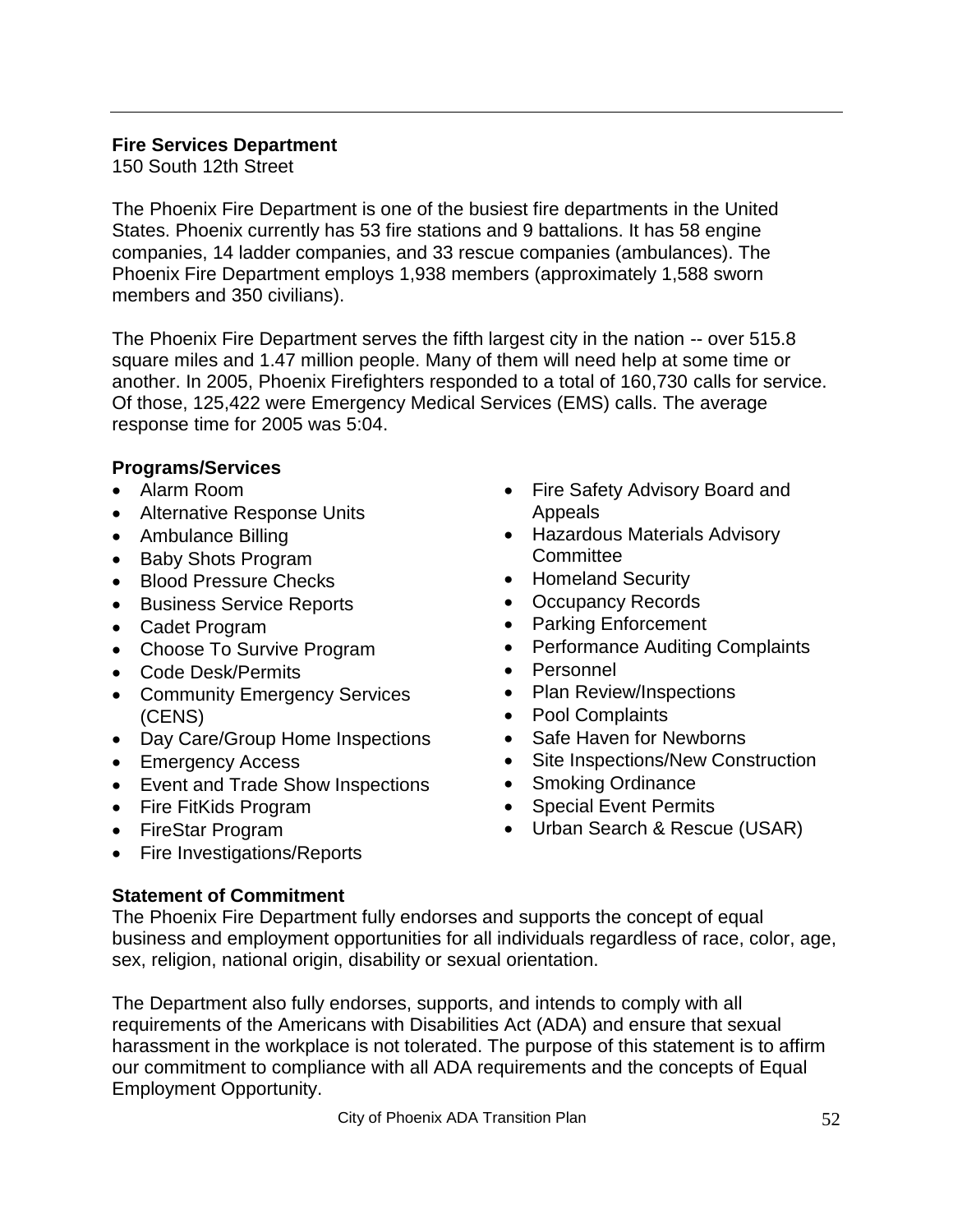Furthermore, members of management are also responsible for removing any obstacles that limit the hiring or promotional opportunities of any person due to their race, color, religion, age, national origin, sex, disability or sexual orientation.

# **Identified Programmatic Barriers**

Review of the data provided indicates that most programs of the Fire Services Department are accessible to people with disabilities.

# **Recommendations**

- Review program locations. Those taking place in older fire stations with limited physical access may need to be relocated to a more accessible station.
- Update Media publications containing references to TDDs to TTYs and make reference to the availability of Alternate Formats.
- Provide training to staff regarding the availability of communication aids or alternative services for individuals with disabilities- what they are, where to access them, etc.
- Provide awareness training for staff in service areas where they are unaware of emergency evacuation procedures for people with disabilities.
- Assess the need for the placement of additional TTYs in other sections of the Fire Department.
- Provide Disability Awareness training for staff including the use of TTYs and the Relay service.

# **ADA COMPLIANCE SUMMARY**

- Media publications containing references to TDDs will be changed to TTYs in future printings.
- There are several service related areas where it appears that staff members are unaware of the availability of communication aides or alternative services for individuals with disabilities. Written procedures will be established to educate staff.
- Training will be provided to those members in areas identified where they are not aware of evacuation procedures as they relate to the disabled community.
- We will also assess the need regarding the placement of additional TTYs in other sections of the Fire Department.

# **Facility Compliance Status**

The Fire Department Administrative Office is housed at 150 South 12th Street, Phoenix, AZ . Fire Department personnel have reviewed the accessibility compliance status of this building. No barriers were identified that would prevent people with disabilities from physically accessing and participating in Fire Department programs and services. The Fire Department has retained the services of a Public Works vendor to perform facility reviews.

Other facilities under the jurisdiction of the Fire Department located throughout the City of Phoenix include the following: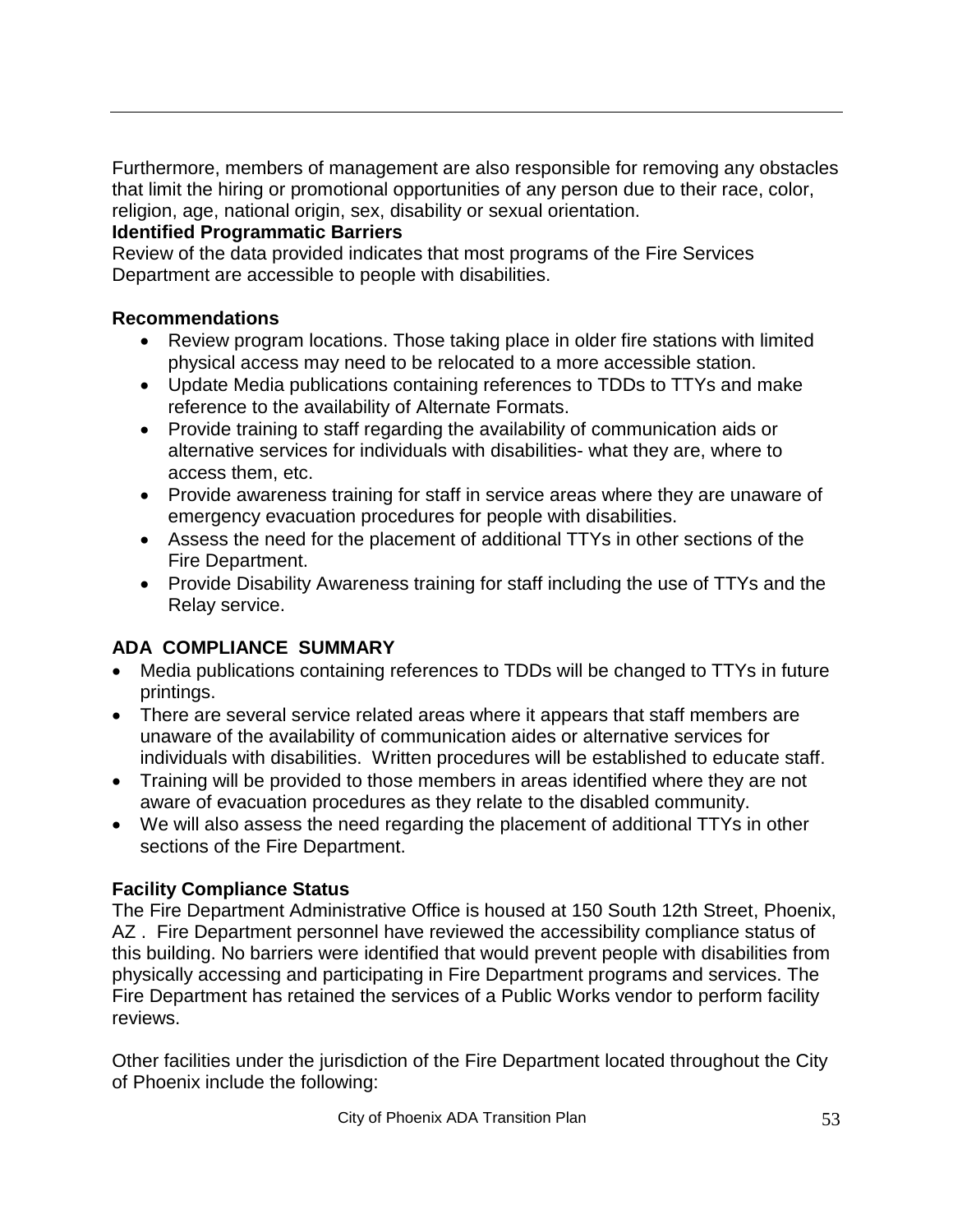#### **Phoenix Fire Department Field Services Division DATE: 12/22/06**

# **FACILITIES SERVING THE PUBLIC (Combined)**

# **12/22/06 (updated)**

# **Facility Name: Address:** Fire Operations Center 150 S. 12th St. Support Services 2625 S. 19th Ave. \*Fire Station 1 323 N. 4th Ave. No Station 2 Exists \*Fire Station 3 1257 W. Pierce St. \*Fire Station 4 1601 N. Third Ave. \*Fire Station 6 368 W. Apache St. \*Fire Station 7 403 E. Hatcher Rd. \*Fire Station 8 1025 E. Polk St. \*Fire Station 10 2731 N. 24th Dr. \*Fire Station 12 4247 N. 32nd St. \*Fire Station 13 2828 N. 47th Pl. \*Fire Station 14 1330 N. 32nd Ave. \*Fire Station 15 4730 N. 43rd Ave. \*Fire Station 16 1216 S. 18th St. \*Fire Station 18 5019 N. 23rd Ave. \*Fire Station 21 1212 S. 27th Ave. \*Fire Station 22 230 E. Roeser Rd. \*Fire Station 23 4416 S. 32nd St. \*Fire Station 24 2602 N. 43rd Ave. \*Fire Station 25 4010 N. 63rd Ave. \*Fire Station 26 3301 W. Rose Lane \*Fire Station 27 12449 N. 32nd St. \*Fire Station 28 7409 S. 16th St. \*Fire Station 29 3949 E. Air Lane Way \*Fire Station 30 2701 W. Belmont

\*Fire Station 5 1840 E. Cambridge Ave. \*Fire Station 9 330 E. Fairmont Ave. \*Fire Station 11 2727 E. Roosevelt St. \*Fire Station 17 1531 E. Missouri Ave. \*\*Fire Station 19 3547 E. Sky Harbor Blvd. \*Fire Station 20 726 W. Glendale Ave.

Under **Construction** 

Aviation Restricted Site

City of Phoenix ADA Transition Plan 54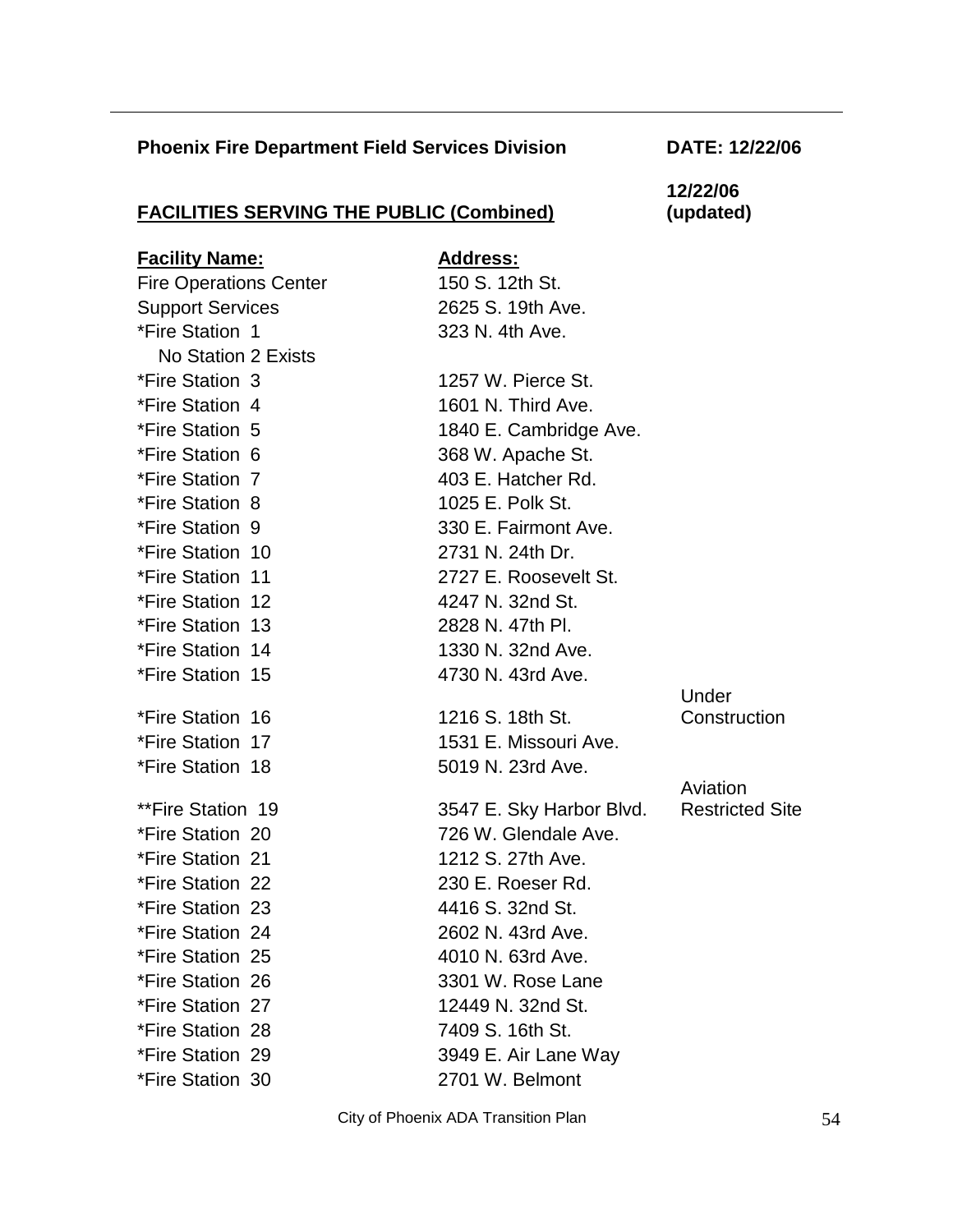\*Fire Station 33 2409 W. Cactus Rd. \*Fire Station 34 50 N. 51st Ave. \*Fire Station 36 21602 N. Ninth Ave. \*Fire Station 37 16602 N. 40th St. \*Fire Station 40 3838 N. 83rd Ave. \*Fire Station 46 No Station 47 Exists \*Fire Station 50 20225 N. 35th Ave. No Station 51 Exists \*Fire Station 53 No Station 55 Exists \*Fire Station 56 Carefree & I-17 No Station 59 Exists

\*Fire Station 31 5730 E. Thunderbird Rd. \*Fire Station 32 42nd St. & Baseline Road In design \*Fire Station 35 646 E. Paradise Lane \*Fire Station 38 5002 E. Warner-Elliot Loop \*Fire Station 39 2276 W. Southern Ave. \*Fire Station 41 2501 W. Morningside Dr. \*Fire Station 42 3246 W. Greenway Rd. \*Fire Station 43 4110 E. Chandler Blvd. \*Fire Station 44 7117 E. McDowell Rd. \*Fire Station 45 2545 E. Beardsley Road 15402 S. Market Place Way \*Fire Station 48 5230 W. Happy Valley Rd. \*Fire Station 49 3750 E. Dynamite Blvd. \*Fire Station 52 21650 N. Tatum Blvd. F. C. I. P; 37900 N. 45th Ave. \*Fire Station 54 99th Ave. & Campbell Under **Construction** Under **Construction** \*Fire Station 57 17th Ave & Dobbins Rd. In Design \*Fire Station 58 4718 W. Dobbins Rd. No Station 60 Exists Need Property \*Fire Station 61 19th St. & Indian School Beginning Design \*Fire Station 62 99th Ave & Lower Buckeye In Design Central/Encanto District (F.S.#1) 323 N. 4th Ave. District Offices Camelback East District (F.S.#12 3217 E. Glenrosa Ave. District Offices

City of Phoenix ADA Transition Plan 55 \*\*Sky Harbor District (F.S.#19) 3547 E. Sky Harbor Blvd. District Offices Maryvale/Estrella District (F.S.#25) 4010 N. 63rd Ave. District Offices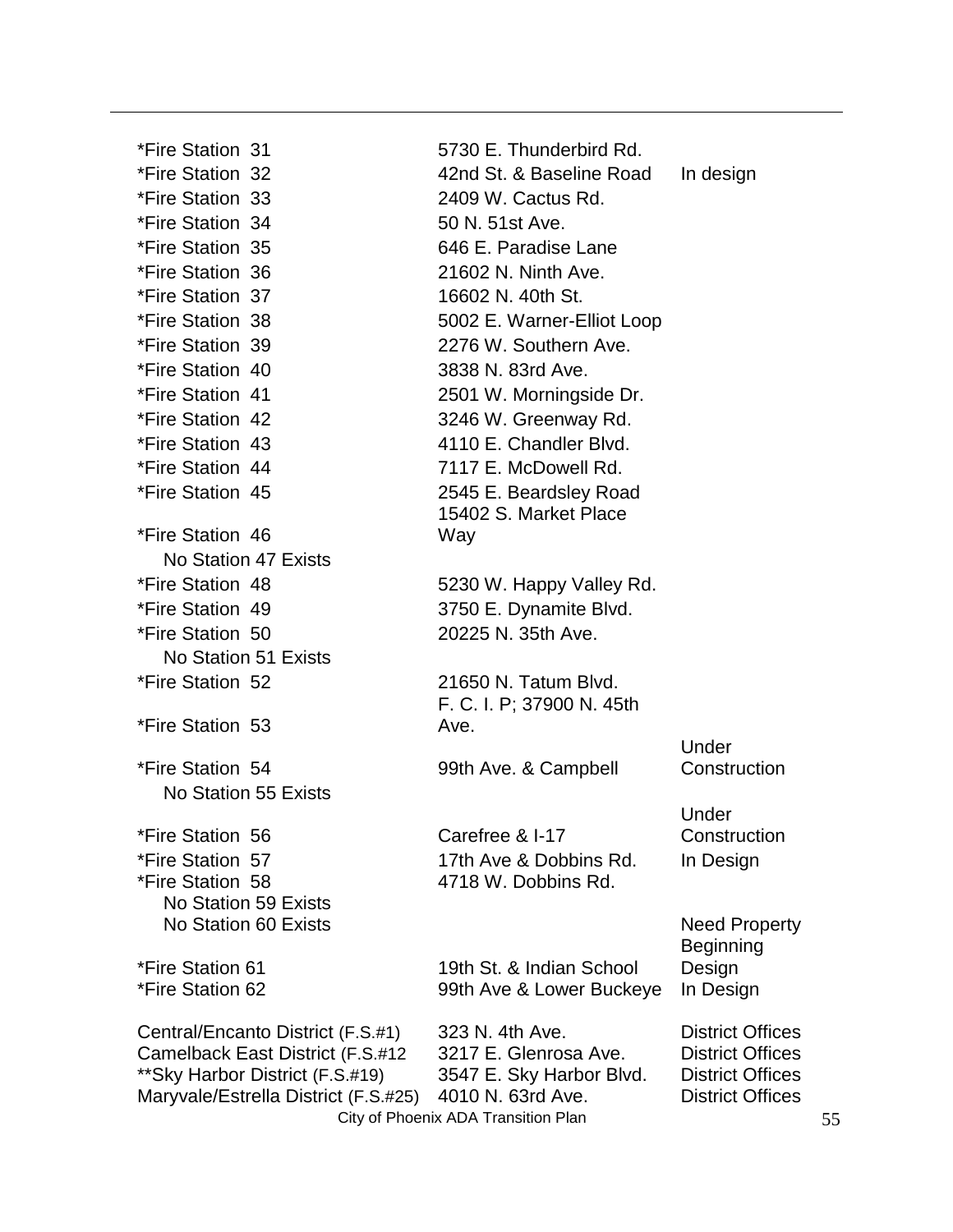| Deer Valley/Gateway District<br>(F.S#41)<br>South Mountain District (F.S.#22)<br>Laveen/Ahwatukee District<br>(F.S.#58)<br>Laveen/Ahwatukee Batt. Chiefs<br>(F.S. #43)<br>Paradise Valley/ Desert View Dist.<br>(F.S.#52) | 2501 W. Morningside Dr.<br>230 E. Roeser Rd.                                                     | <b>District Offices</b><br><b>District Offices</b>                            |
|---------------------------------------------------------------------------------------------------------------------------------------------------------------------------------------------------------------------------|--------------------------------------------------------------------------------------------------|-------------------------------------------------------------------------------|
|                                                                                                                                                                                                                           | 4718 W. Dobbins Rd.<br>4110 E. Chandler Blvd.<br>21650 N. Tatum Blvd.                            | <b>District Offices</b><br><b>District Offices</b><br><b>District Offices</b> |
| *Old Health Center (Old 15)<br>*Old Station 8<br>*Old Fire Station 29<br>*Wellness Center (Old 25)<br>*Command Training Center (Old                                                                                       | 3315 W. Indian School Rd.<br>541 W. Encanto Blvd.<br>4056 E. Washington St.<br>4032 N. 59th Ave. |                                                                               |
| 30)<br>*West Fire Prevention (Old 44)<br>*Phoenix Training Academy                                                                                                                                                        | 7717 N. 27th Ave.<br>1602 N. 72nd Lane<br>2430 S. 22nd Avenue                                    |                                                                               |

# **FACILITIES RESTRICTED TO EMPLOYESS ONLY**

#### **Facility Name: Address:**

Ave

2450 S. 22nd

\*\*\*Special Ops (T/A Annex)

#### **OTHER FACILITIES - NO CITY PROGRAM, SERVICE, OR ACTIVITY PROVIDED**

# **Facility Name:** Address:

|               |                | Leased to      |
|---------------|----------------|----------------|
|               |                | <b>Mothers</b> |
|               | 1401 E. Thomas | Against        |
| Old Station 5 | Rd             | Gangs          |

*\* Partial public access and/or services* 

*\*\* Partial public access restrictions and additional security provisions per FAA*

*\*\*\*\* FEMA and Homeland Defense operations - restricted to employee only access*

Due to the age and extent of barriers at the following facilities, no significant work is planned as these facilities will be replaced via future bond projects: Fire Stations 4, 6, 7, 11, 13, 20, 21, 22, 24, 27, 28 and 58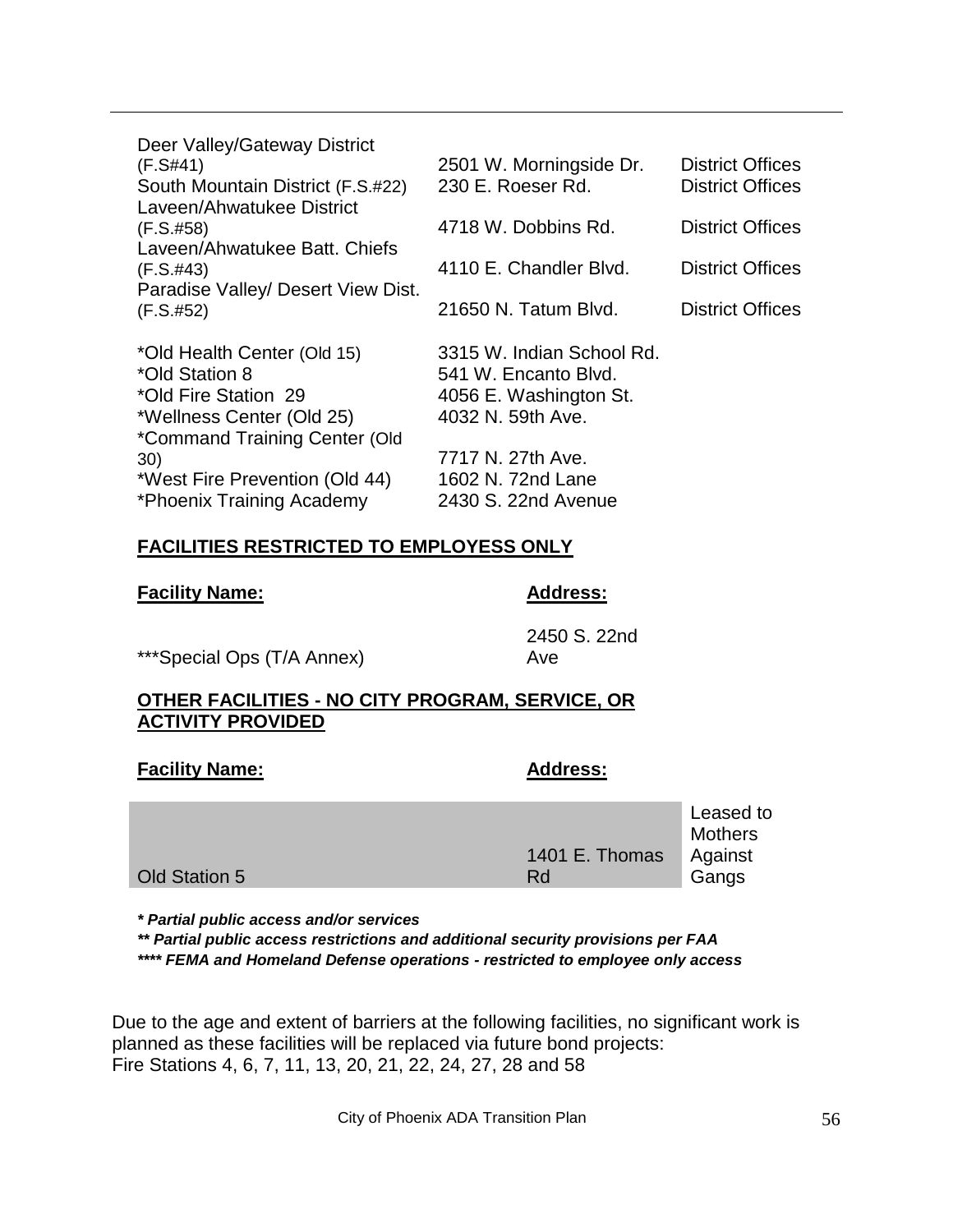# **Housing Department**

251 W Washington Street 4th Floor

The Housing Department provides and promotes diversified housing opportunities and enriches the quality of life for low-to moderate-income families, seniors, and persons with disabilities by developing, managing, and subsidizing affordable housing. The City owns approximately 3,500 units of public and other affordable housing and manages over 5,200 housing choice vouchers. These programs provide homes to over 25,000 Phoenix residents. The department provides services and referrals to assist residents reach their goals and attain self-sufficiency. The department also provides financing to private for-profit and nonprofit partners in creating additional housing in our community.

# **Program / Services**

- Housing Admin/Management Services
- Modernization
- Employment & ADA Liaison
- Development and Home Ownership
- Applications & Information
- Section 8
- Technology
- Conventional Housing
- Resident Services
- Scattered Sites:
- Senior Housing
- Affordable Housing

# **Identified Barriers**

Review of data provided found no barriers that would prevent people with disabilities from participating in the Housing Department's programs/services.

# **Statement Of Commitment To Customers**

The Housing Department staff fully endorses and supports the concept of equal access to business and employment opportunities for all individuals, regardless of race, color, age, sex, religion, national origin, disability, or sexual orientation.

The Housing Department also fully endorses, supports, and intends to comply with all requirements of the Americans with Disabilities Act (ADA). We fully intend to support equal employment opportunity and comply with all ADA requirements through our recruitment and employment practices.

# **Facility Compliance Status**

The Housing Department is housed in the Calvin G. Goode Building on the 4<sup>th</sup> floor. The accessibility compliance status of the Calvin G. Goode Building comes under the jurisdiction of the Public Works Department. A floor-by-floor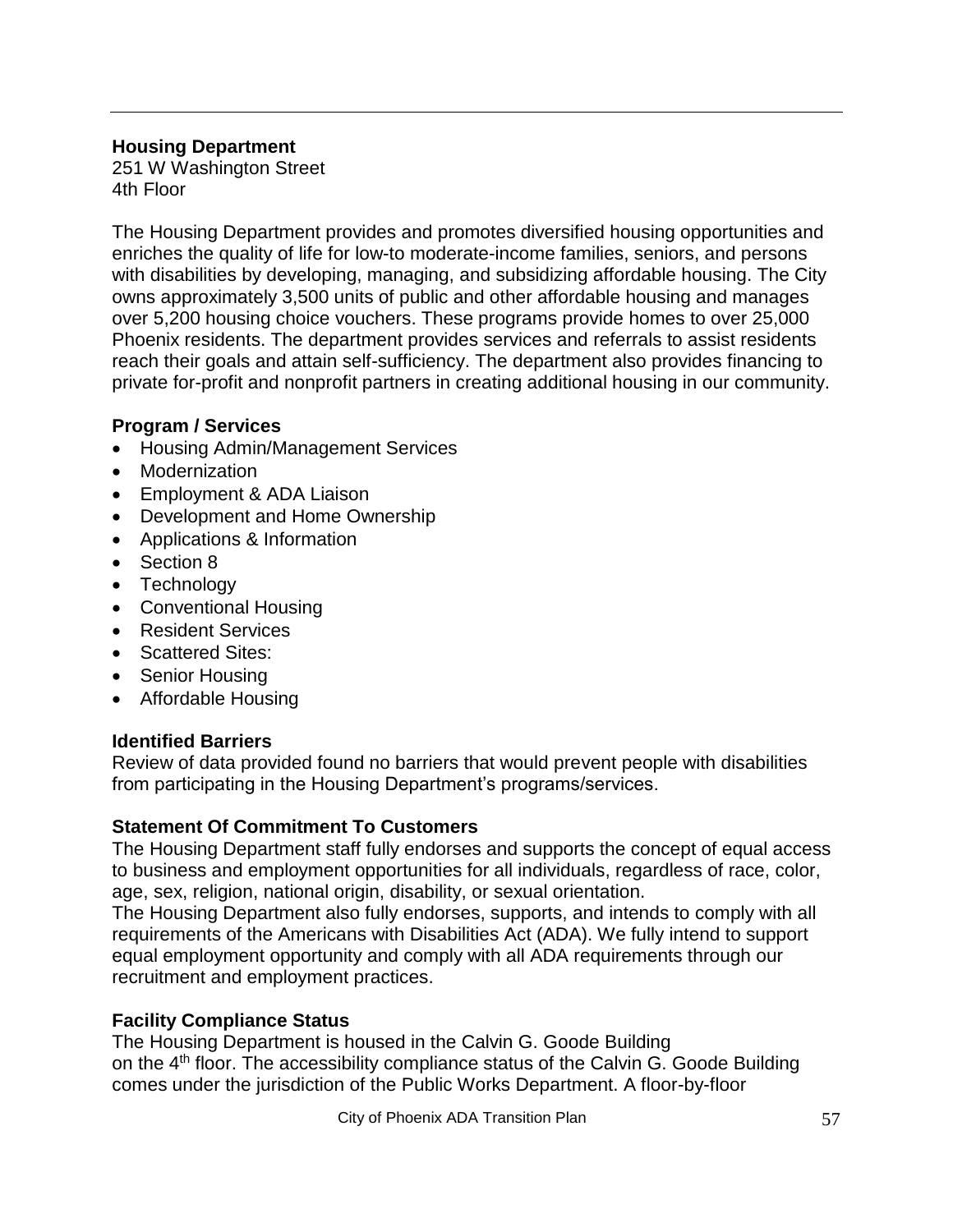accessibility assessment of the Calvin G. Goode Building revealed no barriers on the 4<sup>th</sup> floor that would prevent people with disabilities from physically accessing and participating in Housing Department programs and services.

Housing Department services are also offered in the following locations, all of which are reported as ADA Accessible.

- 830 E. Jefferson
- Foothills Facility
- Pine Towers
- Fillmore Garden
- Maryvale
- Washington Manor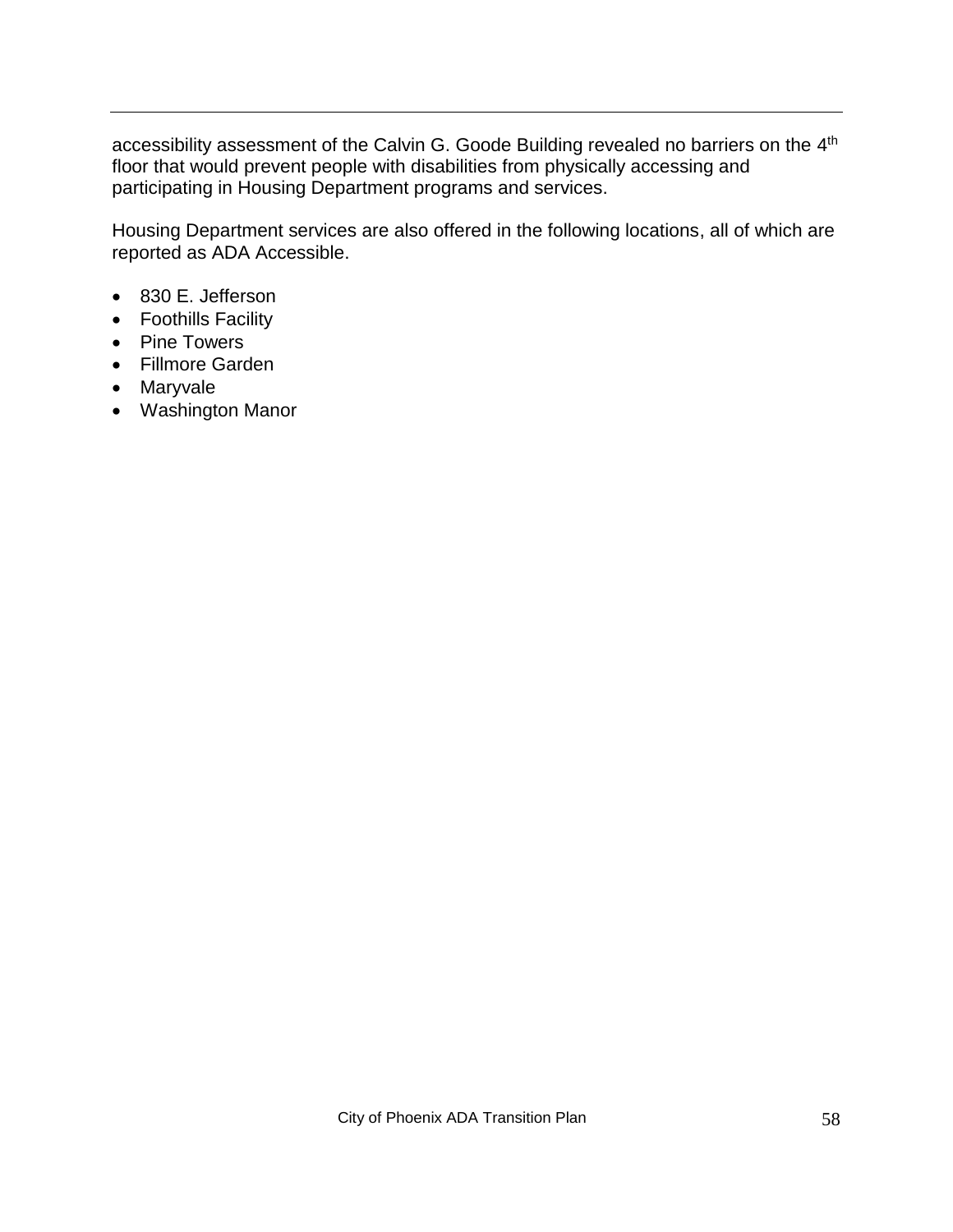#### **Human Services Department**

City Hall 200 W Washington Street 17<sup>th</sup>, 18<sup>th</sup> & 19<sup>th</sup> Floors

The Human Services Department provides a comprehensive array of services to help people achieve their highest level of self-sufficiency. Services and programs reach a diverse population of Phoenix residents from preschool children participating in Head Start programs to older adults attending senior center activities. Programs provide a safety net of services to the community, working to prevent homelessness, maintain independent living and keep at-risk youth in school. Services extend a helping hand to residents in times of crisis or need. The department operates 17 senior centers, 150 Head Start classrooms and four family services centers.

# **Programs/Services**

- Community Services
- Education/Head Start
- **•** Senior Services
- Youth Services

#### **Senior Services Division** - 200 W Washington 17th Floor Ahwatukee – Foothills

5051 East Elliot

Chinese Senior Center 734 W Elm

Manzanita Senior Center 3581 W Northern

McDowell Place Senior 1845 E McDowell

Senior Opportunities West 1220 S 7th Ave

Senior Services East 1818 S 16th ST

- **Workforce Connection Div. -** 200 W Washington 19th Floor
- **Community Services Division -** 200 W Washington 17th Floor Central PHX. Family Services Center 1250 S 7th Ave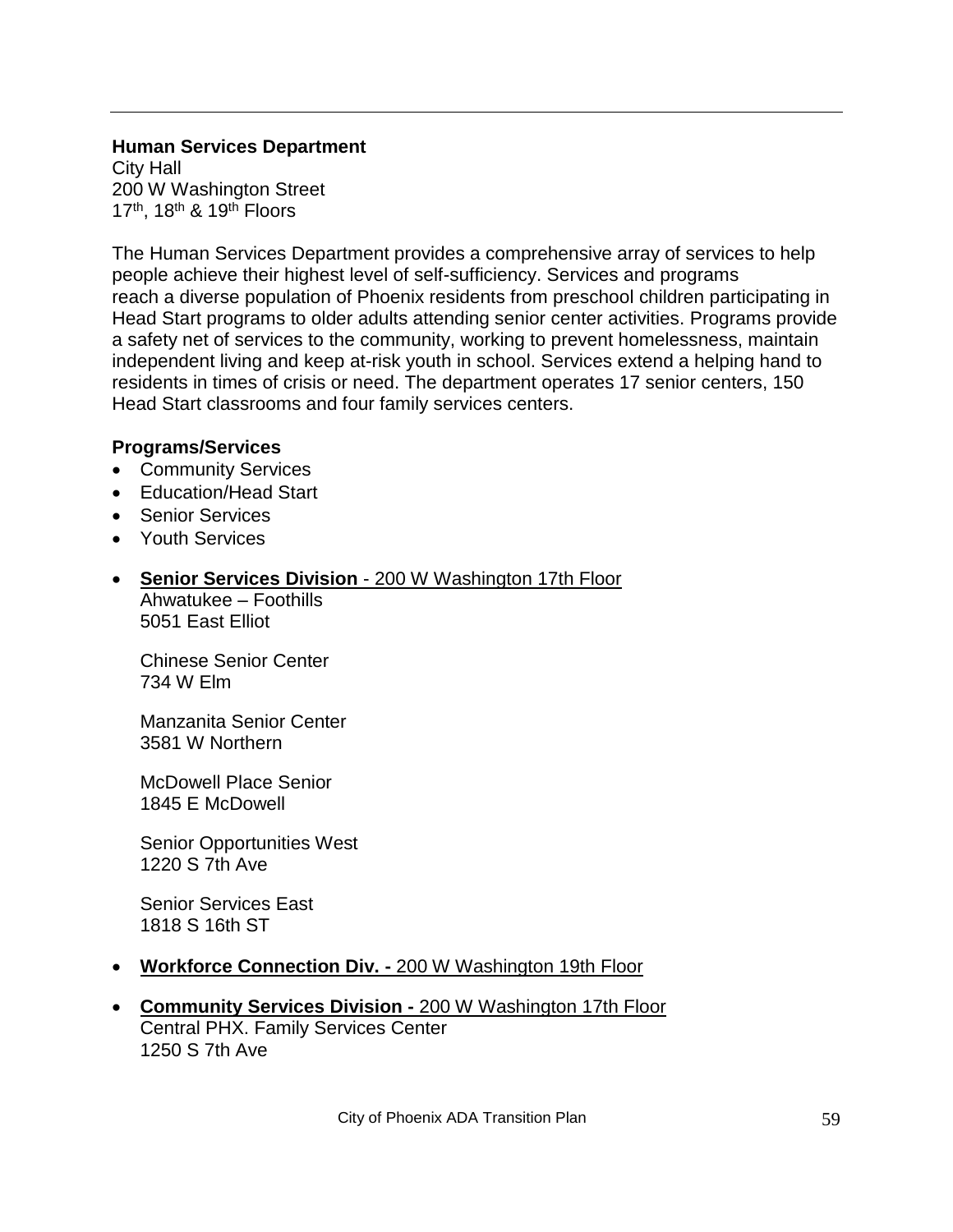Sky Harbor Family Services Center 1818 S 16th ST

Travis Williams Family Services CNT 4732 S Central Sunnyslope Family Services Center 914 W Hatcher

John F. Long Family Services Center 3454 N 51st Ave

Watkins Winter Overflow Shelter 1120 W. Watkins

Local Alcohol Reception Center

#### **Education Division -** 200 W Washington 19th Floor

#### **Head Start Classroom Sites**

Friendly House 201 E. Durango

Neighborhood Ministries 1929 W. Fillmore St.

Riverside Elementary District 1414 S. 51st Ave.

Stardust Head Start 1308 E. Apollo

Phoenix Pappas Elementary 355 N. 5th Ave

# **Identified Programmatic Barriers**

Review of the data provided indicated no barriers that would prevent people with disabilities from participating in Human Services programs and services.

# **Facilities Compliance Status**

The Human Services Department is housed in the City Hall building on the 17<sup>th</sup>, 18<sup>th</sup> & 19<sup>th</sup> floors. The accessibility compliance status of the City Hall building comes under the jurisdiction of the Public Works Department. A floor-by-floor accessibility assessment of the City Hall building revealed no barriers on the 17<sup>th</sup>, 18<sup>th</sup> & 19<sup>th</sup> floors that would prevent people with disabilities from physically accessing and participating in Human Services Department programs and services.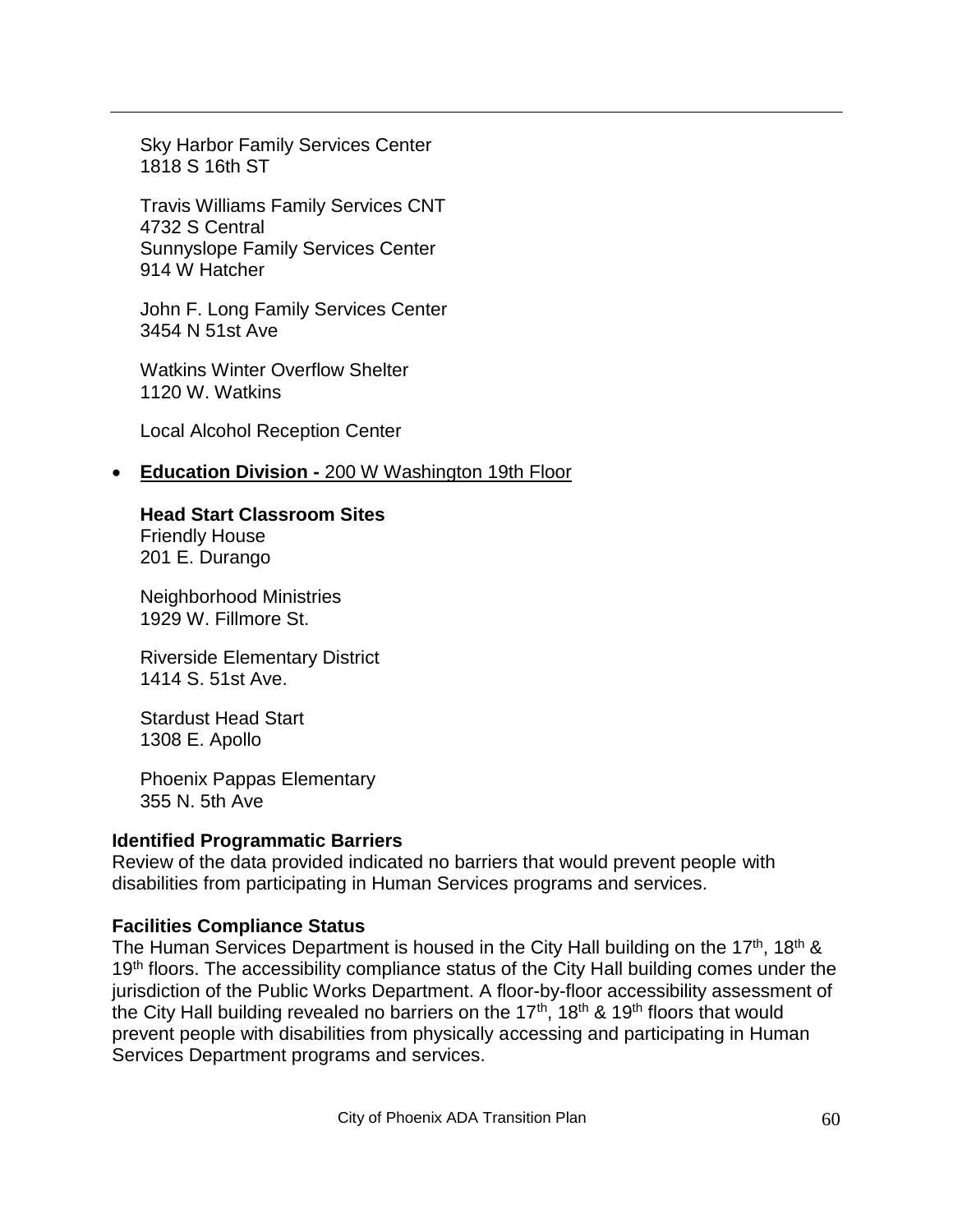# **Information Technology Department**

251 W. Washington Street 6<sup>th</sup> Floor

The Information Technology Department coordinates the use of information technology across the various departments and agencies of Phoenix city government to ensure that accurate and timely information is provided to citizens, elected officials, management and staff. The department also manages the city's radio, telephone, and enterprise computer network systems.

# **Program / Services**

- Cable Television Complaint Services (phone or e-mail)
- City Switchboard Services
- Phoenix Web Services
- Employment Practices
- Enterprise Technology Management
- Enterprise Technical Services
- Management Services
- Phoenix Regional Wireless Network
- Enterprise Business Applications Services
- Enterprise Telecom and Network Infrastructure Services

# **Identified Programmatic Barriers**

Review of the data provided indicated no significant barriers that would prevent people with disabilities from participating in Information Technology programs and services.

# **Recommendations**

- Place the Cities' TTY number on Cox and Qwest cable bills to provide better access for deaf and hard of hearing customers who want to make a complaint.
- Complete any outstanding access barriers identified during the May 2006 evaluation of the City of Phoenix website

# **Facility Compliance Status**

The Information Technology Department is housed in the Calvin C. Goode Building on the 6<sup>th</sup> floor. The accessibility compliance status of the Calvin C. Goode Building comes under the jurisdiction of the Public Works Department. A floor-by-floor accessibility assessment of the Calvin C. Goode Building revealed no barriers on the 6<sup>th</sup> floor that would prevent people with disabilities from physically accessing and participating in Information Technology programs and services.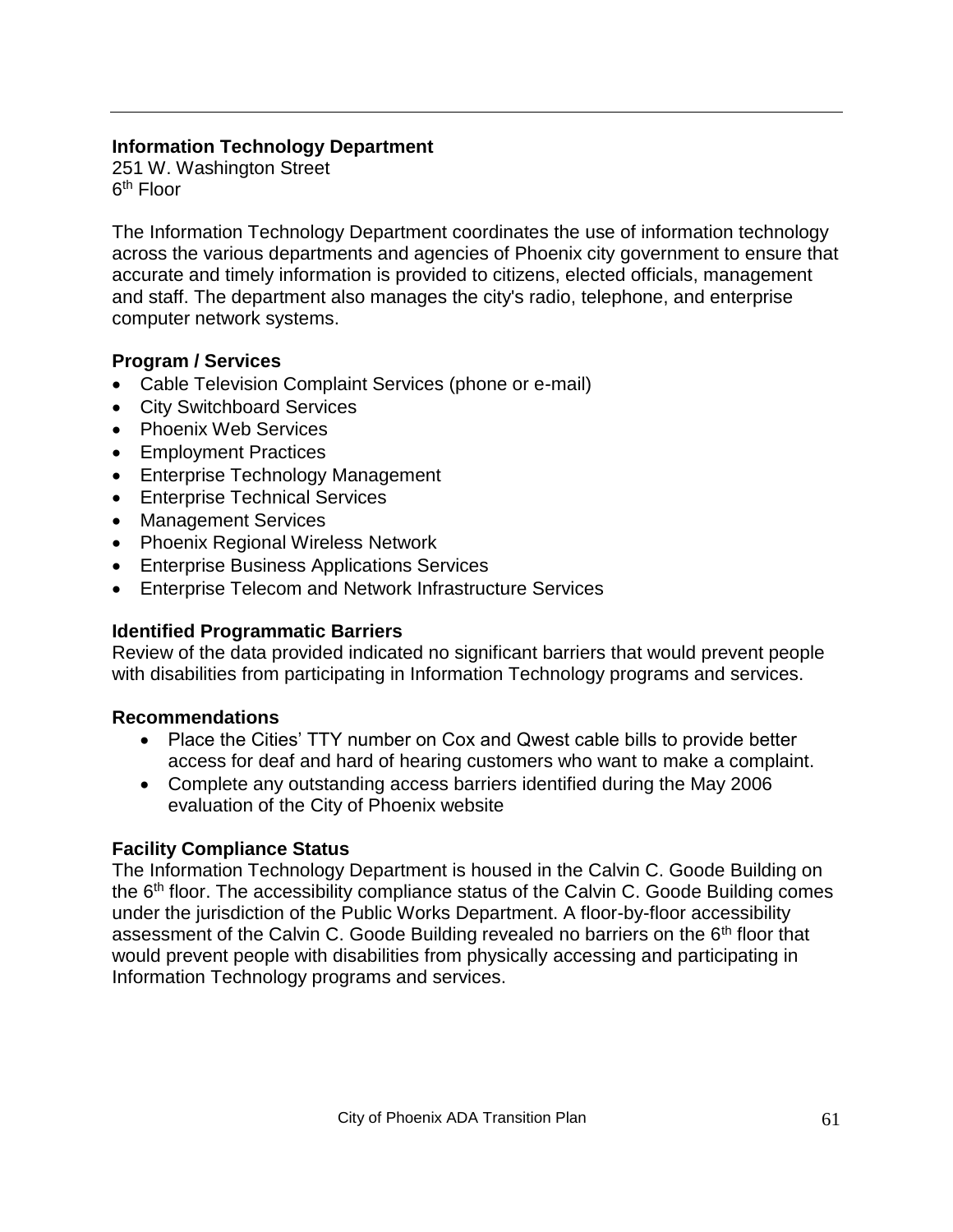# **Law Department**

City Hall 200 W. Washington Street Suite 1300

The Law Department provides a wide array of legal services to City government and the citizens of this community. The Law Department is responsible for prosecuting misdemeanor offenses, prosecuting over 70,000 cases per year. The City Prosecutor's Office is one of most innovative in the country, implementing community prosecution programs that reduce crime and which serve as a model for other prosecuting agencies throughout the country. In addition, the Law Department's civil division is responsible for defending the City in civil lawsuits as well as providing legal advice to the Mayor, City Council, City management and all of the City's departments.

# **Program / Service**

- In Person Contact With The Public
- Telephone Contact With The Public
- Written Communications, Brochures, Subpoenas, Forms, Discovery, Website
- Speaking At Community Events
- Diversion Programs:
	- Prostitution Diversion and Prostitution Solicitation Diversion
	- Domestic Violence and Positive Alternatives
	- Shoplifting Diversion Program

# **Identified Programmatic Barriers**

Review of the data provided indicated no significant barriers that would prevent people with disabilities from participating in Law Department programs and services.

# **Recommendations**

- Update departmental website with "ALT" descriptions on graphics and images making it more accessible to all visitors.
- Revise AP&P Non-Discrimination Policies, #1.4, 2.4 and 2.5. (See 2.A.vii).
- Provide disability awareness training including use of the TTY and creating documents in alternate formats to Law Department reception staff.
- Provide training for Law Department staff in how to accommodate people who are deaf and hard of hearing audience members at community events.
- Update brochures with TTY and Alternative format statement when they are next printed.

# **Facility Compliance Status**

The Law Department Civil Division is housed in the City Hall building on the 13<sup>th</sup> floor. The accessibility compliance status of the City Hall building comes under the jurisdiction of the Public Works Department. A floor-by-floor accessibility assessment of the City Hall building revealed no barriers on the  $13<sup>th</sup>$  floor that would prevent people with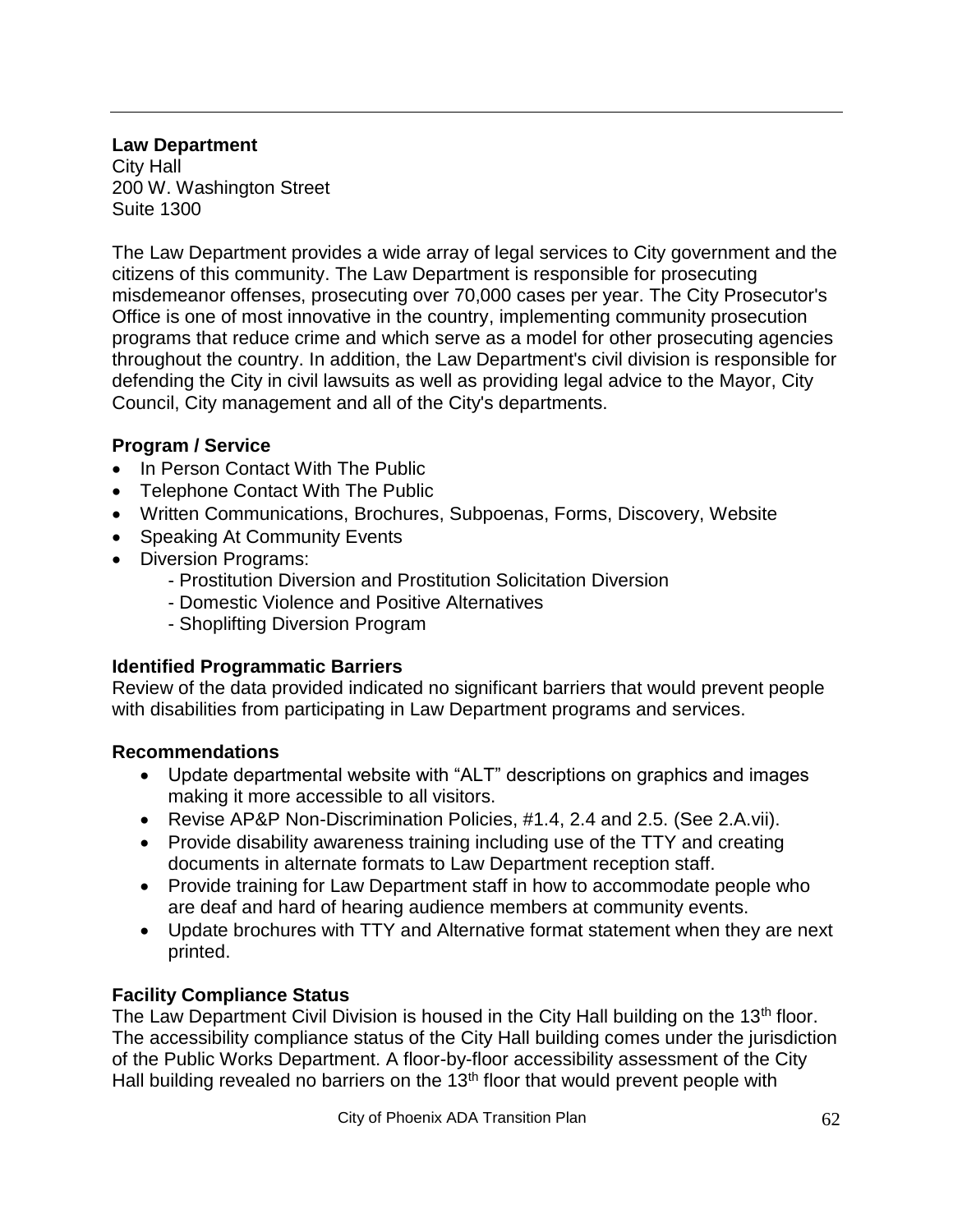disabilities from physically accessing and participating in Law Department programs and services.

The Law Department Criminal Division is housed in the Municipal Court Building on the 2<sup>nd</sup>, 8<sup>th</sup> and 9<sup>th</sup> floors. The accessibility compliance status of the Municipal Court Building comes under the jurisdiction of the Public Works Department.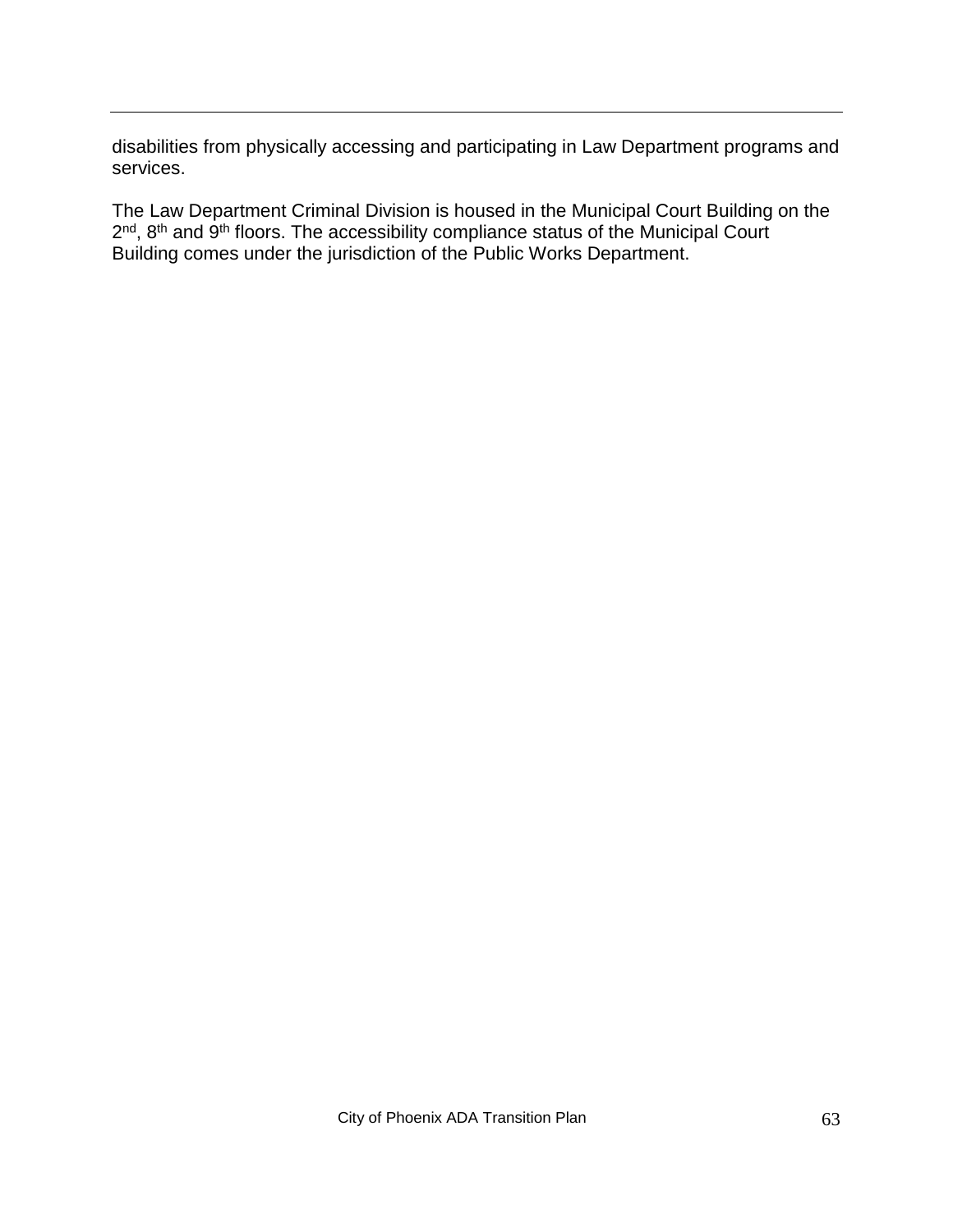# **Library Department**

Burton Barr Central Library 1221 N. Central Avenue

The Phoenix Public Library is featured on Phoenix At Your Fingertips, the City of Phoenix's online system and World Wide Web page. This is where one can find out about library services, locations, hours and facilities, special collections and how to get a library card. The Department manages a wide variety of information and resource data available to the public including: catalogs of books, magazine indexes and information databases, Calendar of Events, kids programming, Teen Central Online, business resources and senior living resources.

# **Programs/Services**

- Materials Viewed/Used Inside Library Facilities
- Materials Outside The Library
- Reservation Of Specific Materials
- Mailing Of Materials To Individuals With Special Needs
- Inter-Library Loan
- Subscription Data Bases
- Arizona Images Collection
- Reference Service (In-Library)
- Reference Service (Telephone)
- Reference Service (On-Line)
- Reference Service (Fax to Go)
- Grade One at the Library
- Reading Programs
- Exhibits
- Partnerships with the Arts Community
- Community Space
- Meeting Rooms For Use By The Public
- Meeting Rooms For Use By City Groups
- Tours
- Outreach
- Assistive Devices For Individuals With Special Needs
- Exam Proctoring
- Print and Copy Services

# **Identified Programmatic Barriers**

Review of the data provided indicated no barriers that would prevent people with disabilities from participating in Library programs and services. The Library Department is also a resource to other departments in the City of Phoenix for converting printed materials to alternate formats to accommodate the needs of people who are blind or visually impaired.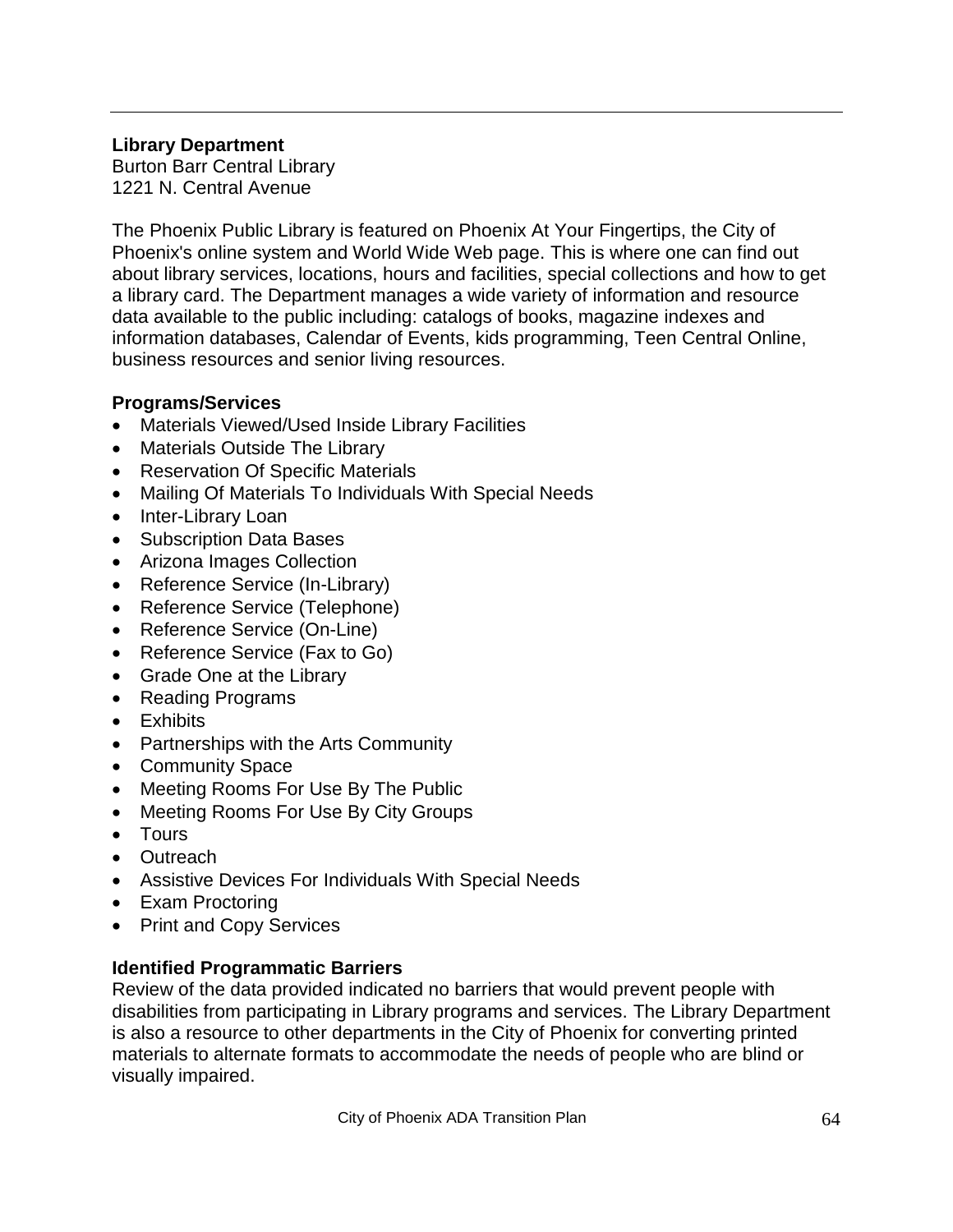# **Facility Compliance Status**

The Library Department is housed at 1221 N. Central Ave. The accessibility compliance status of this building and the six branch libraries come under the jurisdiction of the Library Department. A branch-by-branch accessibility assessment of the Central Library building and the six branch libraries revealed multiple structural barriers, but none that would prevent people with disabilities from physically accessing and participating in Library Department programs and services.

The Central Library and six branch library locations are as follows:

|           | • Burton Barr Central Library<br>1221 North Central Avenue     | Date: Surveyed on May 3, 2005 |
|-----------|----------------------------------------------------------------|-------------------------------|
|           | • Desert Broom Branch Library<br>29710 North Cave Creek Rd     | Date: Surveyed May 24, 2005   |
| $\bullet$ | Desert Sage Branch Library<br>7602 W Encanto Blvd              | Date: Surveyed May 6, 2005    |
|           | • Harmon Branch Library<br>411 West Yavapai                    | Date: Surveyed May 13, 2005   |
| $\bullet$ | Ironwood Branch Library<br>4333 E Chandler Blvd                | Date: Surveyed May 10, 2005   |
|           | • Juniper Branch Library<br>1825 W Union Hills Dr              | Date: Surveyed May 16, 2005   |
| $\bullet$ | Mesquite Branch Library<br>4525 Paradise Village Parkway North | Date: Surveyed May 20, 2005   |

The Library Department has added two facilities since the initial submission of their self evaluation report. The two facilities are Palo Verde, which is newly remodeled, and Cesar Chavez branch. Since there is no report of an accessibility survey being conducted at either branch, there can be no determination of ADA compliance at this time.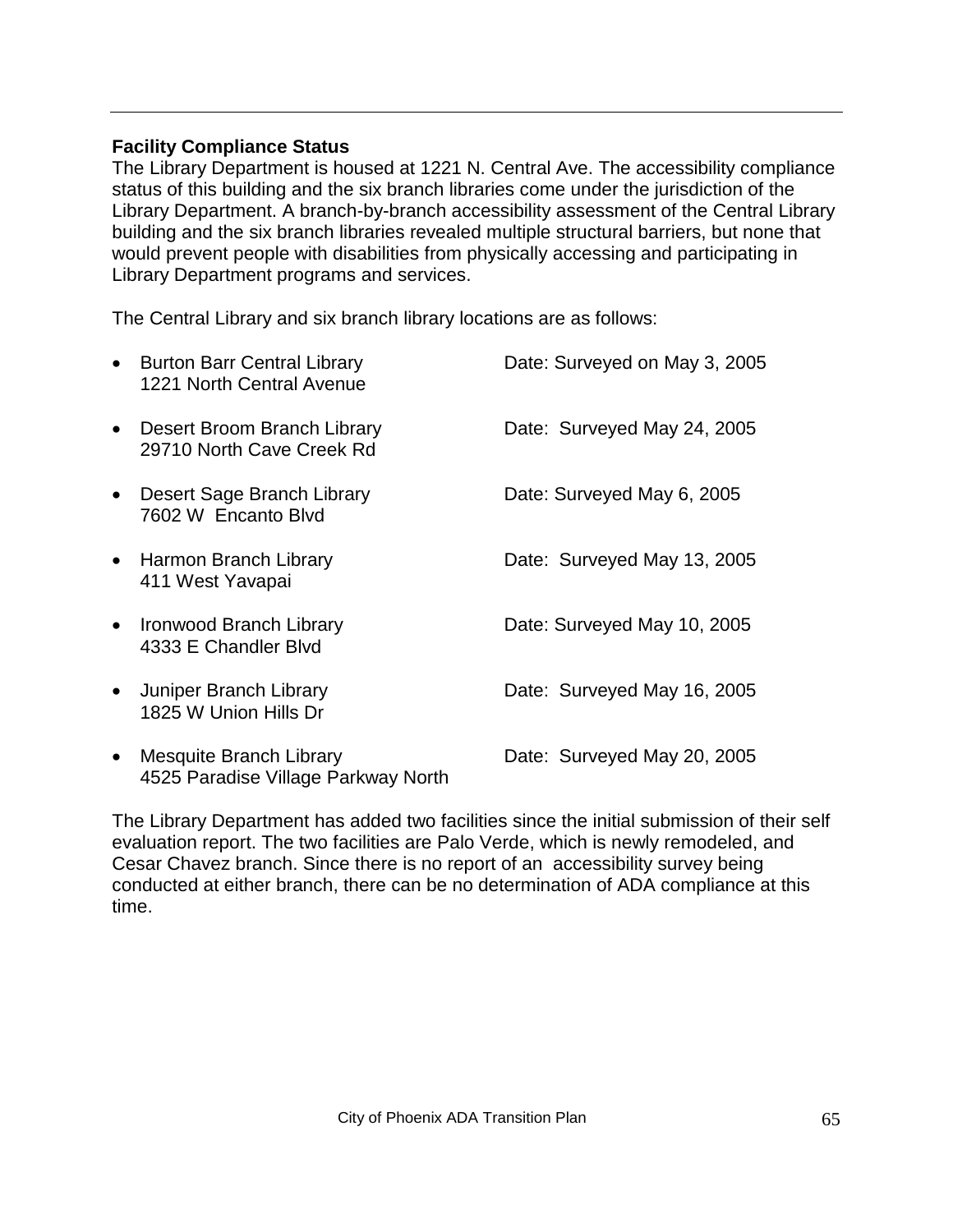# **Mayor's Office**

City Hall 200 W. Washington Street 11th Floor

# **Programs Services & Activities**

- Internal Statement of Commitment
- Block Watch Summit
- Coffee Chats Council Dist 1.5
- Coffee Chats Council Dist 2,3
- Coffee Chats Council Dist. 4,7
- Coffee Chats Council Dist. 6, 8
- Constituent Issues
- Constituent Recognitions
- Formal Meeting
- Information and Referral
- Intergovernmental Affairs/ Interaction
- Letterhead/TTY #/ business cards
- Mayor's Commission on Disability issues
- Policy Meeting
- Policy Reviews
- Public Outreach & Education
- State of the City Address
- Zoning Meeting

# **Identified Programmatic Barriers**

Review of the data provided indicated no significant barriers that would prevent people with disabilities from participating in Mayor's Office programs and services.

# **Facility Compliance Status**

The Mayor's Office is housed in the City Hall building on the 11<sup>th</sup> floor. The accessibility compliance status of the City Hall building comes under the jurisdiction of the Public Works Department. A floor-by-floor accessibility assessment of the City Hall building revealed no barriers on the 11<sup>th</sup> floor that would prevent people with disabilities from physically accessing and participating in Mayor's Office programs and services.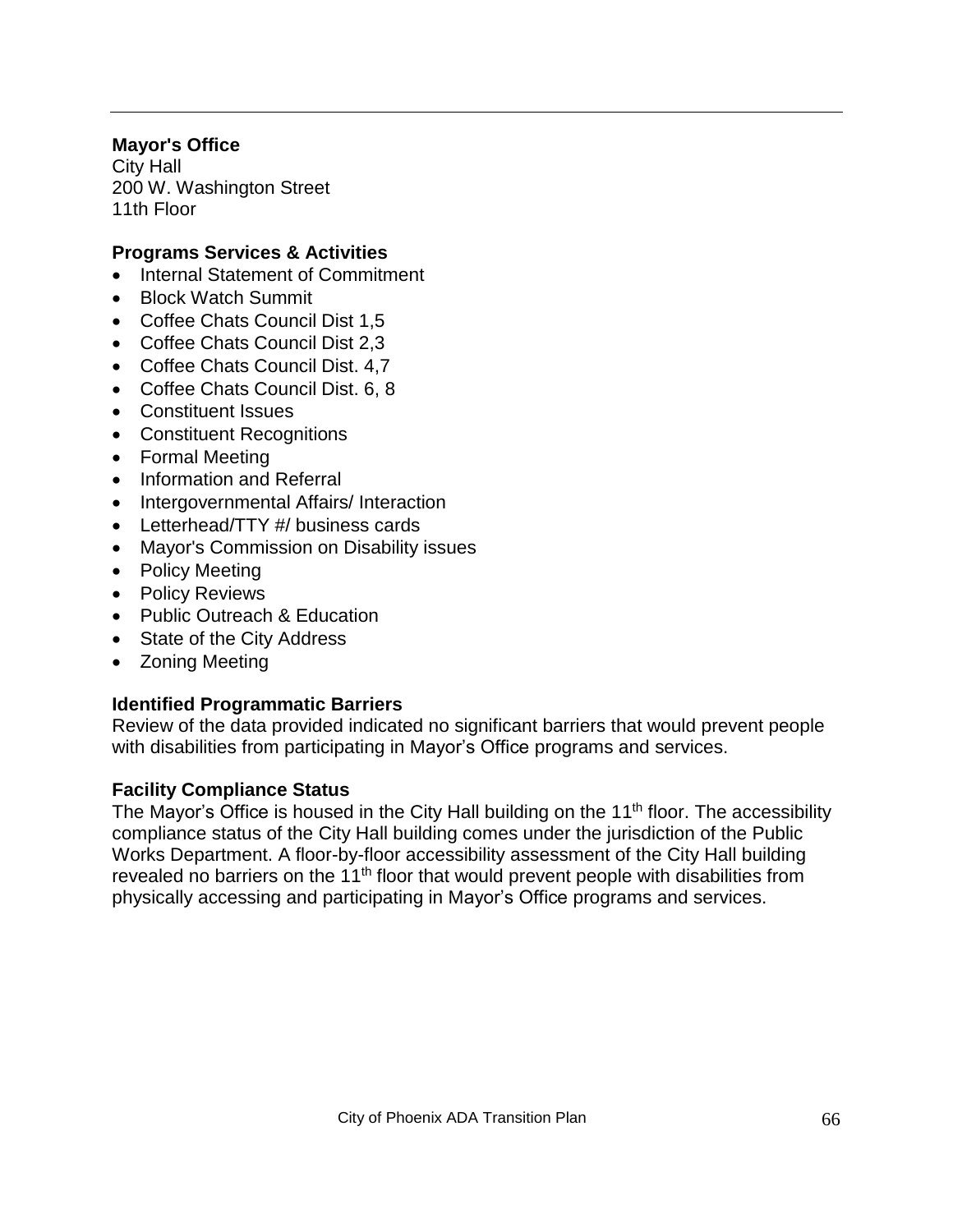# **Municipal Court**

300 W. Washington Street

The Municipal Court is the judicial branch of Phoenix city government and is also a part of the State of Arizona court system. The Court consists of both Civil and Criminal Division courtrooms. Civil traffic, minor criminal traffic, parking, and environmental charges are heard in the Civil Division courtrooms. Major criminal traffic and non-traffic criminal misdemeanor violations are heard in the Criminal Division courtrooms. The Municipal Court also issues Orders of Protection and Injunctions Against Harassment. The Phoenix Municipal Court handles cases ranging from minor traffic violations to Class 1 misdemeanors. The Court is a separate branch of city government and a part of the statewide court system, subject to the authority of the Supreme Court.

# **Program/Services**

- **Administration Division** Judicial Selection Advisory Board
- **Management Services Division** Customer Service Program Defensive Driving Program

# **Civil Division**

Customer Call Center Correspondence & Research Civil Central Files **Security** Customer Service Courtroom Operations (Civil arraignments and hearings) Closed Records

# **Criminal Division**

Jury Center Screening and Assessment Services Criminal Arraignments and Trials Central Files Warrants/Non-Compliance Jail Court & K-Court Court Interpreter Services for the entire Department Orders Of Protection & Injunctions Against Harassment Abused Animal & Vicious Animal Petitions/Seizures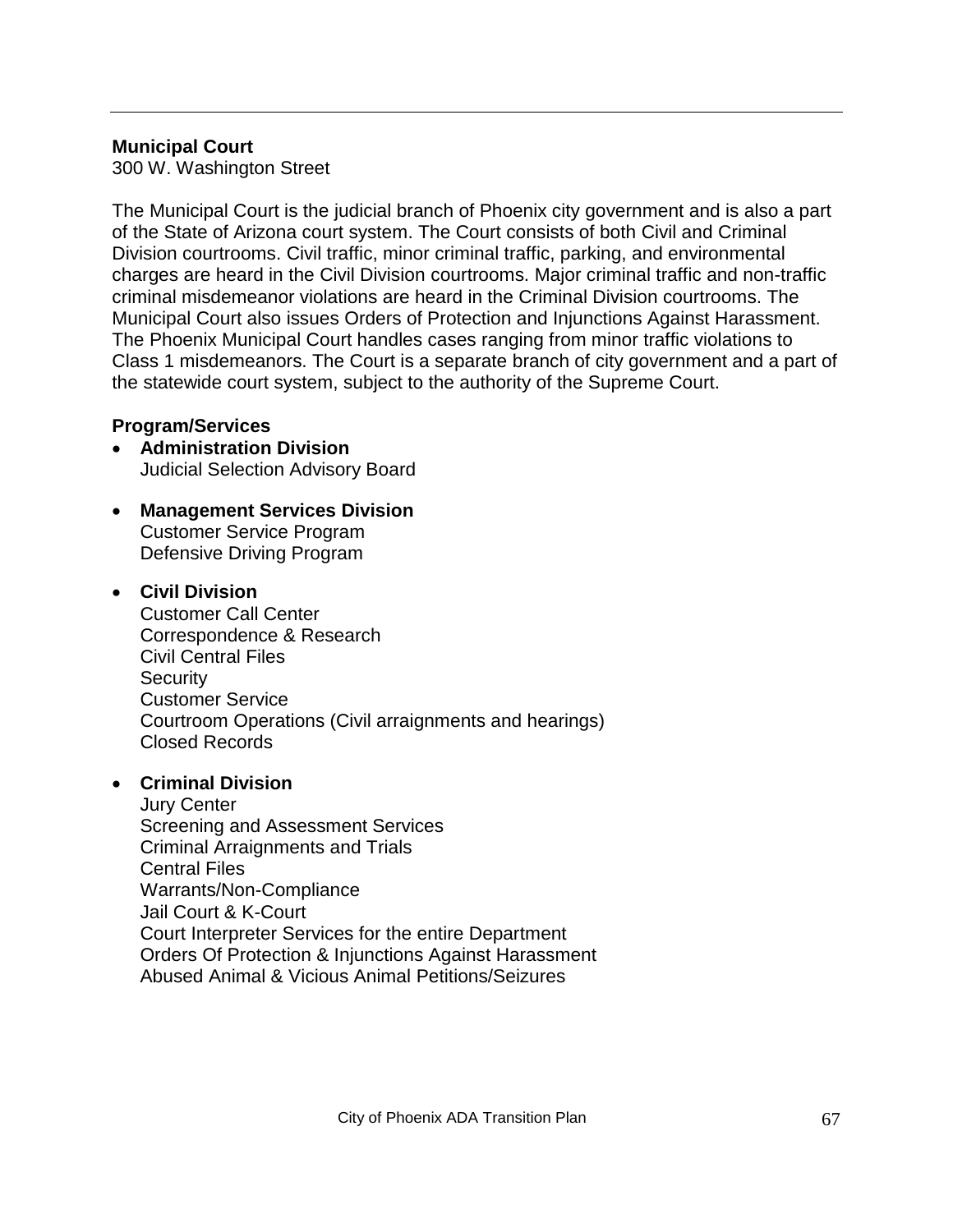- **Financial Management Division**
	- Financial Screening MCED Unit Bond Window Refunds & Disbursements Tax Intercept Delinquent Accounts Unit External Collections
- **Judicial Division**

## **Identified Programmatic Barriers**

Review of the data provided indicated no significant barriers that would prevent people with disabilities from participating in Municipal Court programs and services.

#### **Recommendations**

- Cordova Building- Customer Entry Lobby/ Information Desk (1st Floor) Re-do signage at front entry directing people who need assistance or special accommodations to the information booth on the 1st floor.
- Cordova Building- Customer Service Counter (3rd Floor) Provide one sign at the Civil Central Files Customer Service Counter on the 3rd Floor to inform customers that they can request materials in alternate formats.
- Cordova Building- Financial Management Delinquent Accounts Issue a directive to staff regarding the Court's TTY number and provide training in the use of a TTY and/or Relay service.
- Cordova Building- Criminal Central Files (3rd Floor) Provide one sign at the Criminal Central Files Customer Service Counter on the 3rd Floor to inform customers that they can request materials in alternate formats.
- Defensive Driving Schools Monitor contracts to ensure the accessibility of classrooms or that alternative accessible locations are used when needed.

#### **Facility Compliance Status**

The Municipal Court is housed in the Valdemar A. Cordova Municipal Courts building. The accessibility compliance status of the building comes under the jurisdiction of the Public Works Department. A floor-by-floor accessibility assessment of the Municipal Courts building revealed no barriers that would prevent people with disabilities from physically accessing and participating in Municipal Court programs and services.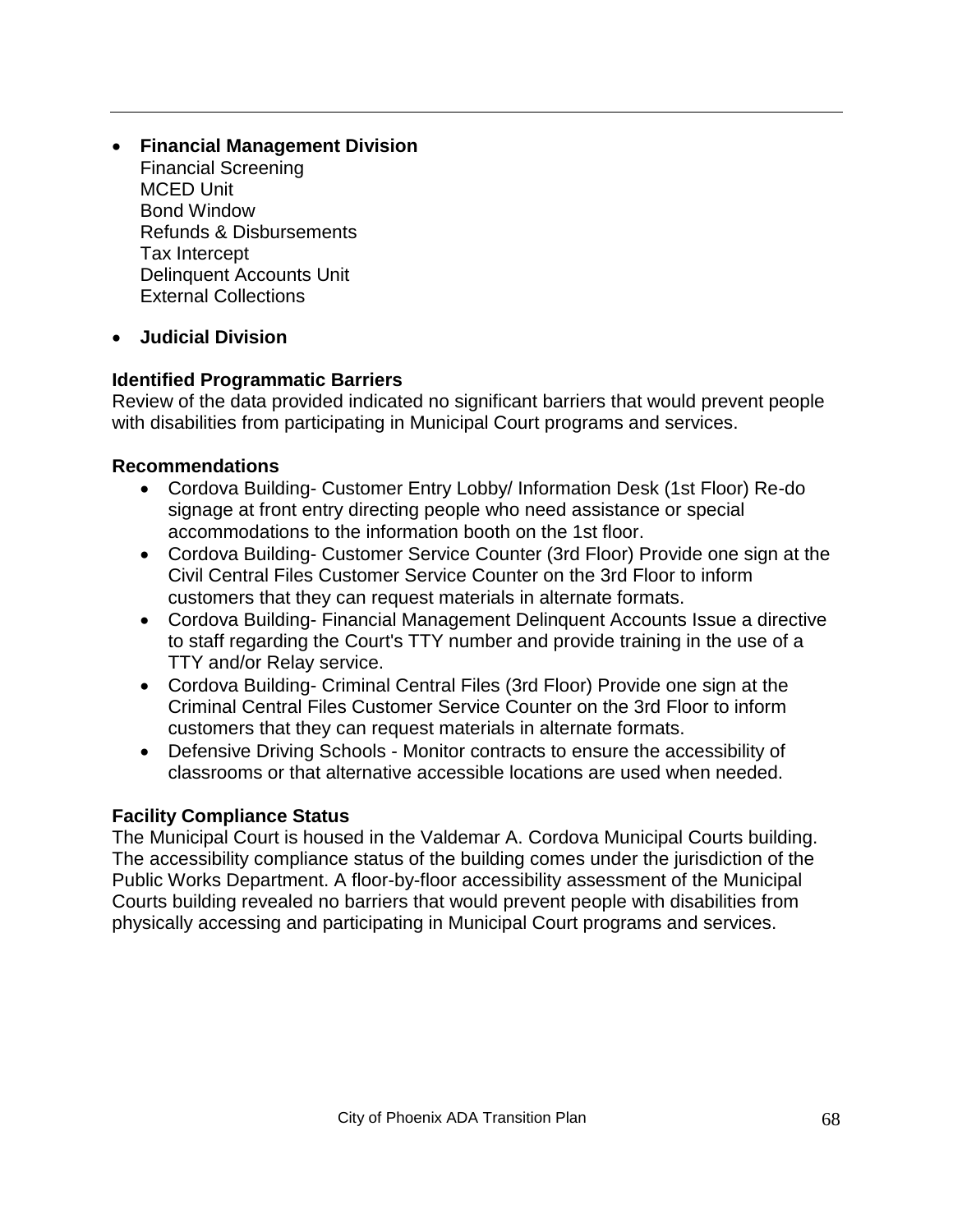### **Neighborhood Services Department**

City Hall 200 W. Washington Street 4th Floor

The Neighborhood Services Department was created to preserve and revitalize Phoenix neighborhoods and to help residents access city services. It's investment in healthy neighborhoods is an investment in the residents of Phoenix, in a sense of community, and in an ethic of shared pride. The department's mission is to preserve and improve the physical, social and economic health of Phoenix neighborhoods, support neighborhood self-reliance, and enhance the quality of life for residents through community-based problem solving, neighborhood-oriented services and public/private cooperation.

## **Programs/Services**

## **Administrative Services**

- Oversees the department budget, human resources and information systems
- Administers Neighborhood Initiative Program for comprehensive neighborhood revitalization
- Assists with department planning and research
- Provides liaison services to the City Manager and City Council offices

## **Community Development**

- $\overline{\bullet}$  Manages grant-funded programs, including CDBG projects
- Develops housing and promotes home ownership
- Supports commercial building development and rehabilitation
- Coordinates infrastructure improvements and land acquisitions

## **Coordination**

- Administers Fight Back programs
- Provides housing counseling to landlords and renters
- Issues neighborhood involvement notifications for capital improvement projects
- Oversees public outreach and education programs

#### **Preservation**

- Resolves blight, property maintenance and zoning problems
- Enforces Neighborhood Preservation and Zoning ordinances
- Educates residents about the Neighborhood Preservation and Zoning ordinances

## **Revitalization**

- Administers Graffiti Busters and sign abatement programs
- Provides financial assistance for home repairs
- Remediates lead hazards in privately owned low-income housing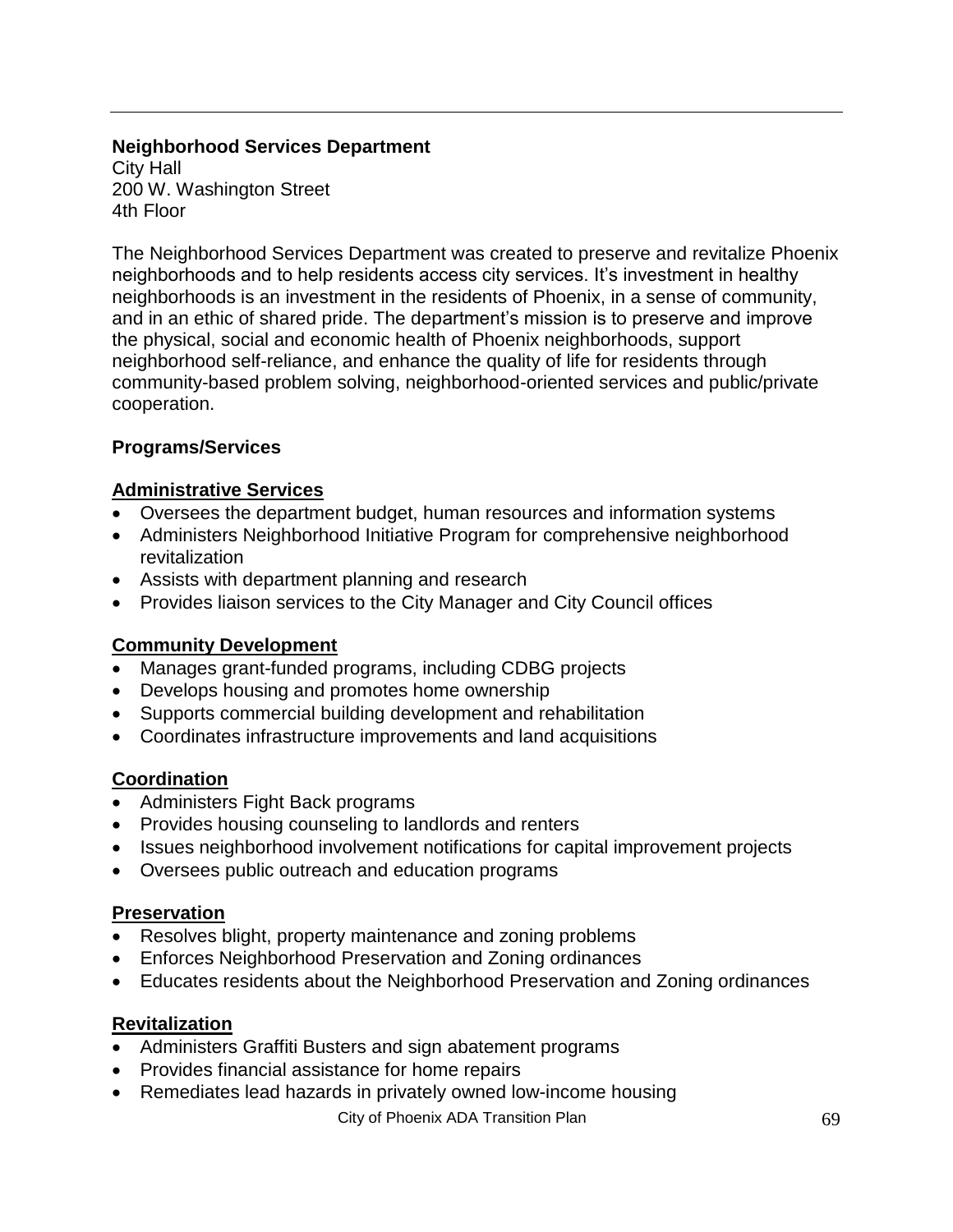### **Identified Programmatic Barriers**

Review of the data provided indicated no barriers that would prevent people with disabilities from participating in Neighborhood Services Department programs and services.

## **Facility Compliance Status**

The Neighborhood Services Department is housed in the City Hall building on the 4<sup>th</sup> floor. The accessibility compliance status of the City Hall building comes under the jurisdiction of the Public Works Department. A floor-by-floor accessibility assessment of the City Hall building revealed no barriers on the  $4<sup>th</sup>$  floor that would prevent people with disabilities from physically accessing and participating in Neighborhood Services programs and services.

This department also administers programs at several other locations around the City of Phoenix. These locations and related programs include;

|           | Graffiti Warehouse<br>64 N 48th Avenue<br>Phoenix AZ                       | Graffiti Removal                  |
|-----------|----------------------------------------------------------------------------|-----------------------------------|
|           | • Graffiti Warehouse<br>64 N 48th Avenue<br>Phoenix AZ                     | Paint and Tool Leading Program    |
| $\bullet$ | <b>Graffiti Warehouse</b><br>64 N 48th Avenue<br>Phoenix AZ                | Paint Sprayer Training on Wheels  |
|           | • Graffiti Warehouse<br>64 N 48th Avenue<br>Phoenix AZ                     | Illegal Sign Removal Program      |
| $\bullet$ | <b>Palomino Elementary School</b><br>15833 North 29th Street<br>Phoenix AZ | Provide Information and referrals |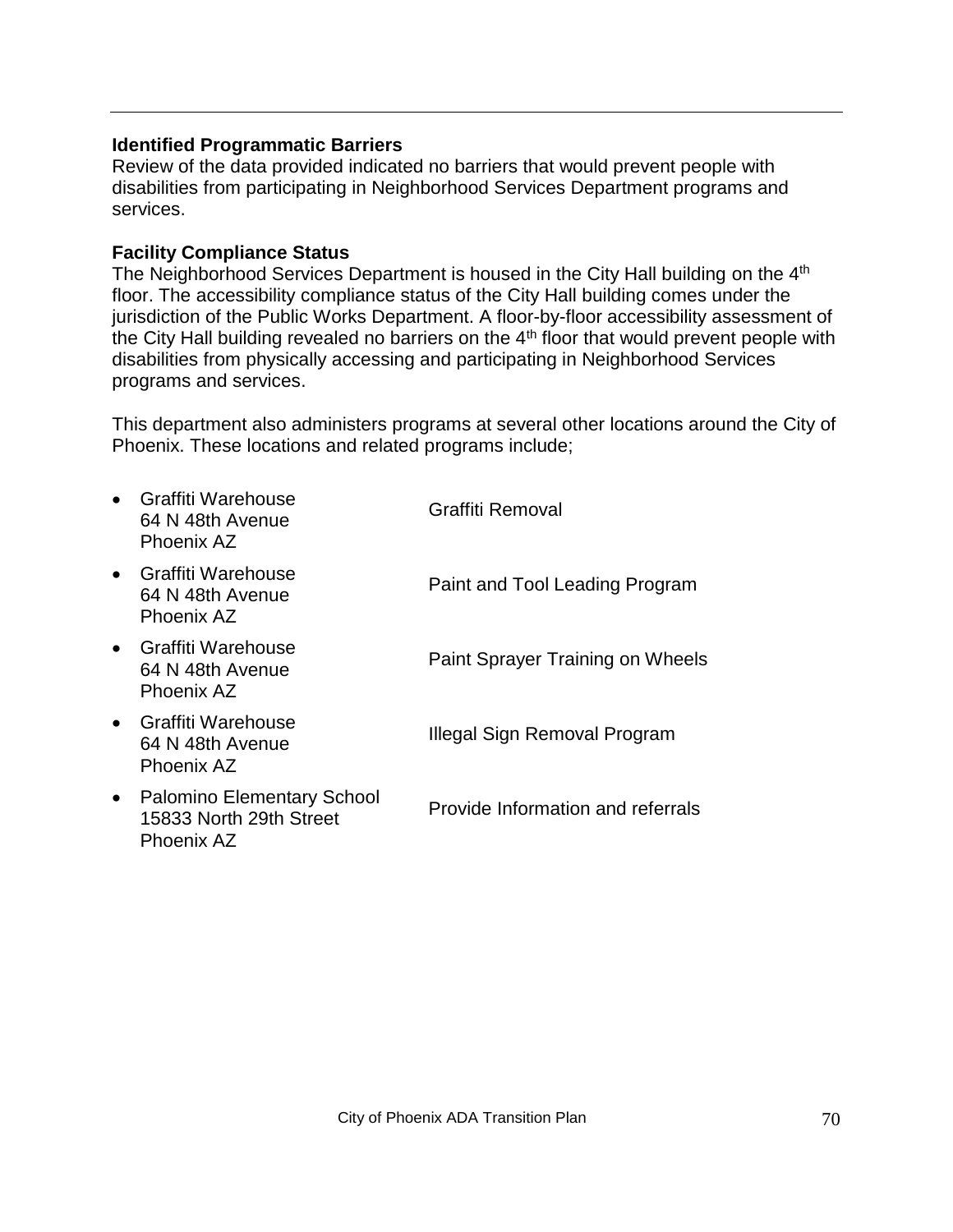### **Parks and Recreation Department**

City Hall 200 W. Washington Street 16th Floor

The Parks and Recreation Department provides, operates and manages a variety of programs for city residents. Examples include aquatic lessons, arts and culture classes and events, golf, tennis, senior Olympics, youth development programs, programs listed on Phoenix.gov, Phoenix Activity City (after-school and summer programs), team and league sports, ranger led outdoor programs and tours, Camp Colley activities, adaptive recreation opportunities, employment program, internship opportunities, etc.

## **Parks and Recreation Department Facilities**

- Acres of Deserts Parks/Preserves: 29,376\*
- Acres of Developed City Parks: 4,374
- Acres of street landscape/median maintained by Parks staff: 885

## **Number of:**

- City Parks: 174
- Tennis Courts: 140
- Soccer/football fields: 66
- Softball fields: 86
- Baseball fields: 20
- Golf Courses: 8 (five championship, 3 nine-hole)
- Pools: 29
- Recreation/Teen centers: 21
- Community Centers: 11
- Museums, arts, cultural facilities: 6
- Special use/special interest facilities: 8

\* figure does not include department-owned land not yet developed for public use. Including land purchased for the future Sonoran Preserve, the total preserve/desert park acreage is 31,276.

## **Programs/Services Structured Programs**

- Aquatics Programs
- Cultural Services & Performing Arts
- Special Interest Classes
- At Risk Youth Programs
- After School Enrichment Programs
- Adult and Youth Sports Programs

City of Phoenix ADA Transition Plan 71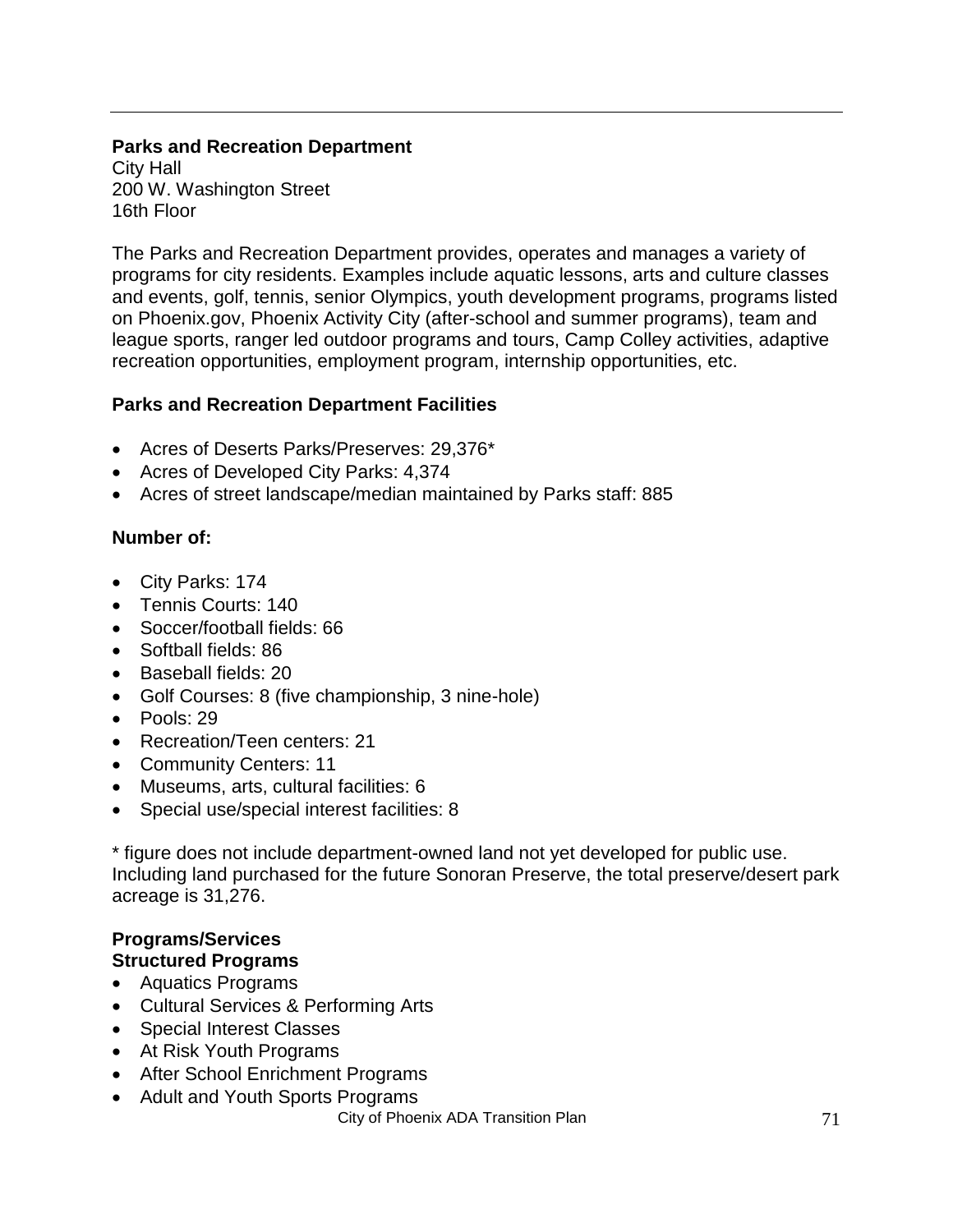- Special Population Programs/Adaptive Recreation
- Special Events
- Senior Programs
- Outdoor Leisure and Nature Programs
- Baseball

## **Unstructured Programs**

- Rock Climbing And Repelling
- Biking, Skate Boarding, Golfing, Picnicking
- Jogging, Exercising, Relaxing
- Playing In A Safe Open Space, Enjoying Nature And Leisure Activities
- Sports Free-Play Activities, Horse Back Riding
- Safe And Hazard-Free Playground Play, Trails

## **Administrative and Departmental**

- Parks Development Citizen Commission
- Parks Board
- Communications
- Special Operations

## **Identified Programmatic Barriers**

Review of the data provided indicated no significant barriers that would prevent people with disabilities from participating in Parks and Recreation Departments programs and services.

## **Recommendations**

Update course on-line registration to make it more accessible to those registering for a class using a screen reader to access the website.

# **Facilities Compliance Status**

The Parks and Recreation Department is housed in the City Hall building on the 16<sup>th</sup> floor. The accessibility compliance status of the City Hall building comes under the jurisdiction of the Public Works Department. A floor-by-floor accessibility assessment of the City Hall building revealed no barriers on the  $16<sup>th</sup>$  floor that would prevent people with disabilities from physically accessing and participating in Parks and Recreation Department programs and services.

The Parks and Recreation Department has conducted an ADA compliance assessment of all park facilities throughout the City of Phoenix. This survey is continuous and is being updated. This assessment identified numerous structural barriers in a wide variety of locations. At some specific sites, an identified non compliant physical barrier may prevent people with disabilities from physically accessing Parks and Recreation programs; however similar services are provided in other park sites that are accessible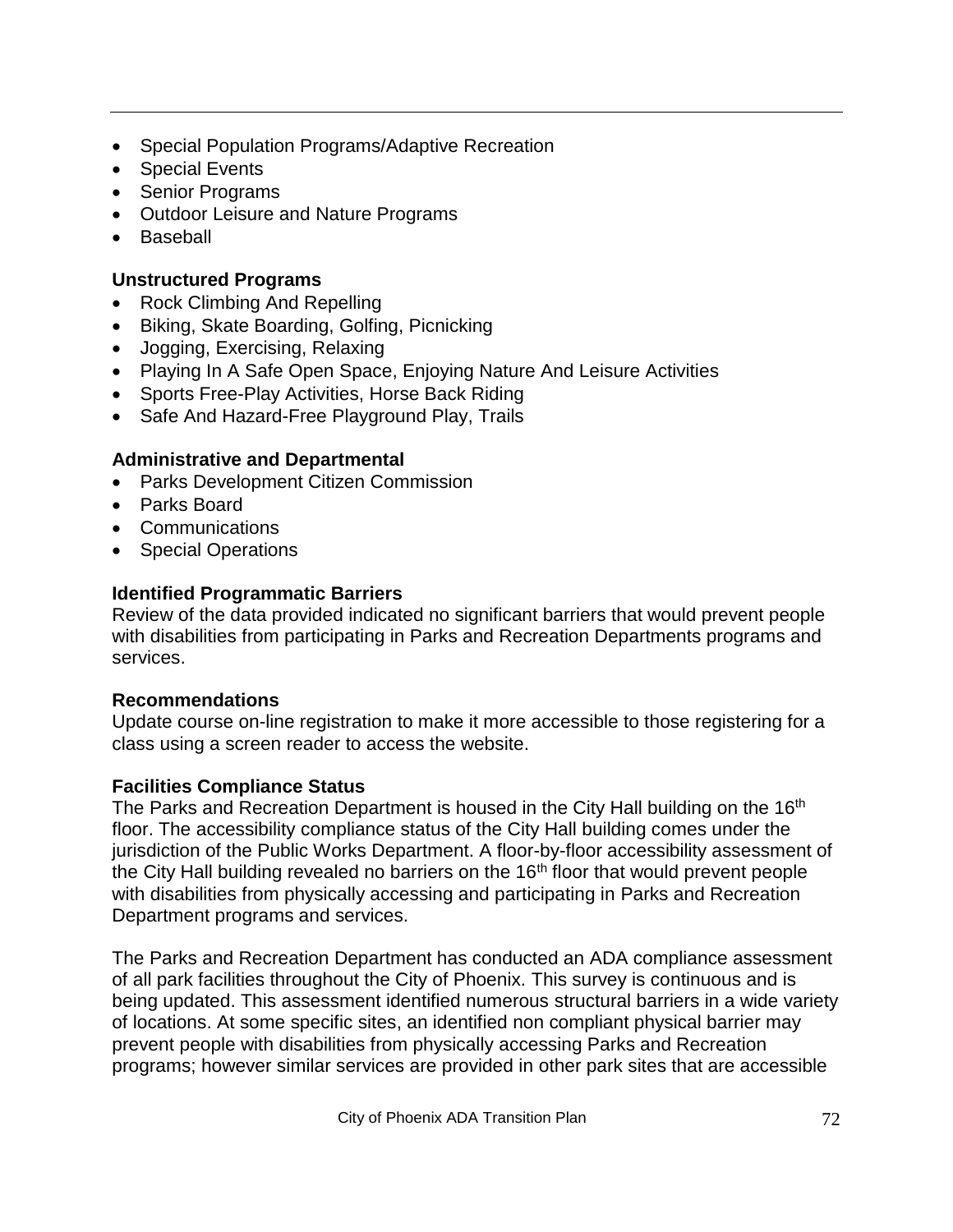and compliant. This information is contained in a database that can be reviewed at the Parks Department on the 16<sup>th</sup> floor in the City Hall building.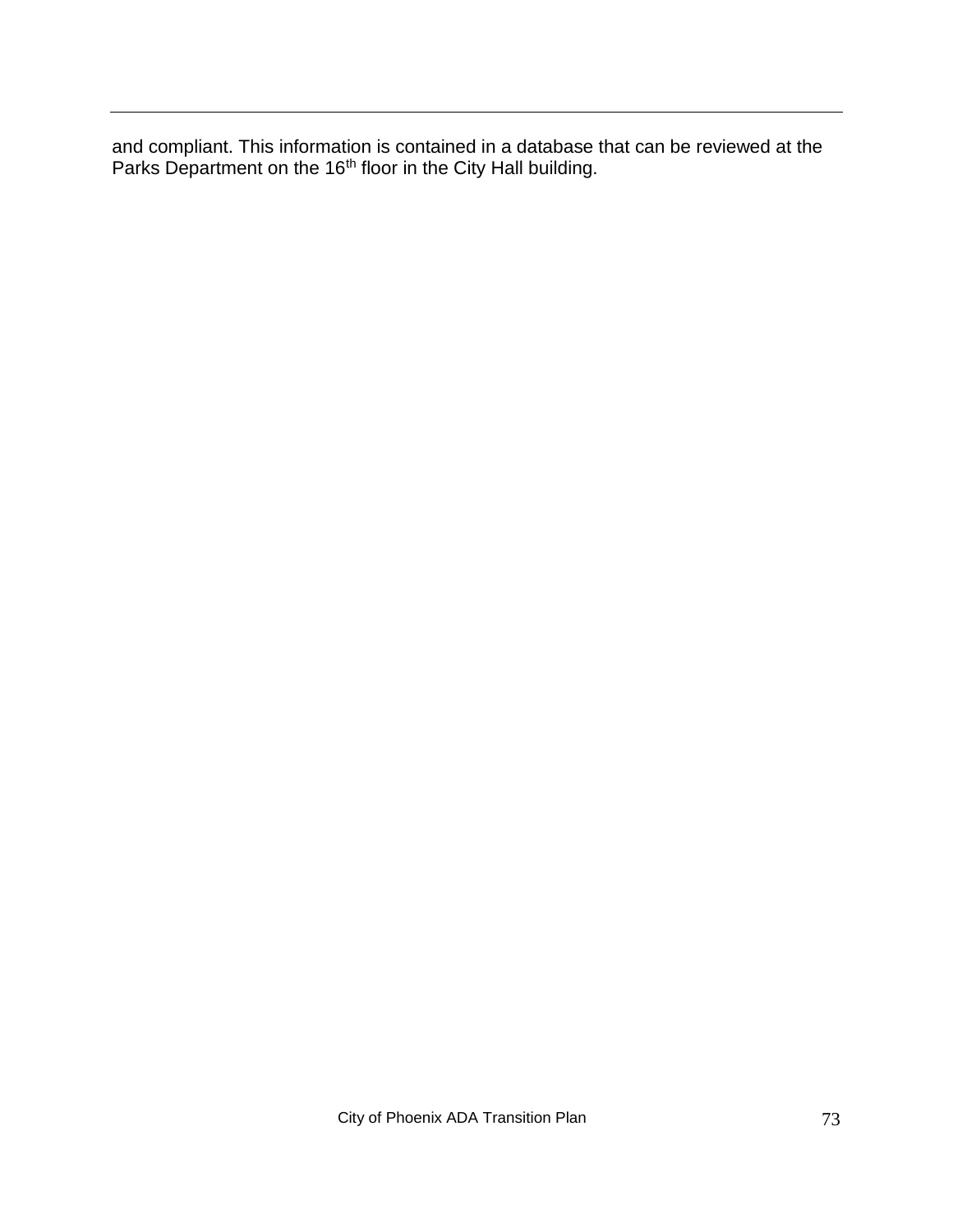### **Personnel Department**

135 N. 2nd Avenue

The Personnel Department partners with departments and employees to hire, compensate, support, and develop a diverse workforce that is dedicated to delivering high-quality services to the community.

### **Programs/Services**

- Public Meetings / Hearings: Civil Service Board Meetings, Personnel Rule amendments, Deferred Compensation Board, Health Care Benefits Trust Board
- Fire / Emergency evacuation of EDTA
- Personnel Building (Facility)
- Employment Policies (Personnel Rules, Administrative Regulations, City Charter/Code, Memoranda of Understanding)
- Benefits/Retiree Medical Services
- Classification & Compensation
- Employee Development
- Human Resource Application Support (IT Services)
- Employment Services
- Recruiting/Job Fairs
- Labor Relations
- Records and Placement
- Wellness & Employee Assistance
- Employee Driver Training Academy (EDTA)

## **Identified Programmatic Barriers**

Review of the data provided indicated no barriers that would prevent people with disabilities from participating in Personnel Department programs and services.

#### **Facilities Compliance Status**

The Personnel Department is housed at 135 N. 2nd Avenue, Phoenix. The accessibility compliance status of the building at 135 N. 2nd Avenue comes under the jurisdiction of the Public Works Department. A floor-by-floor accessibility assessment of the building revealed no barriers that would prevent people with disabilities from physically accessing and participating in Personnel Department programs and services.

In addition, the Employee Driver Training Academy was reviewed and the Academy facility's doors were adjusted (April 25, 2006). This facility is now ADA compliant.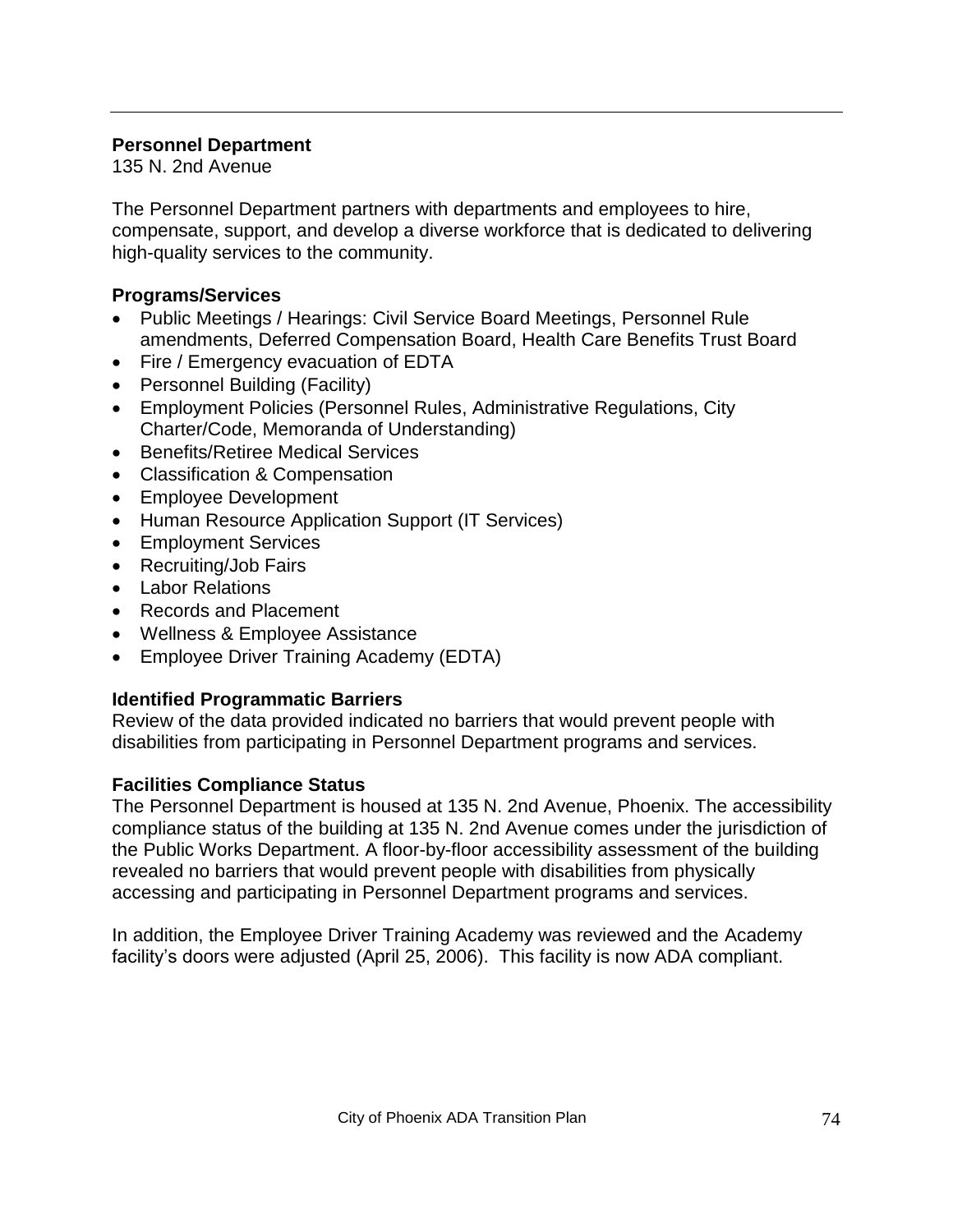#### **Phoenix Convention Center**

100 N. 3rd Street

The Phoenix Convention Center Department's vision is to become the premier convention and entertainment complex in North America through distinctive venues, caring services and memorable experiences.

#### **Programs/Services**

The Phoenix Convention Center Department manages and operates the Phoenix Convention Center, Orpheum Theatre, Herberger Theater Center, Symphony Hall and 7 parking facilities. Although there are no specific programs accessed by the public, many of the events booked in these facilities are open to the public.

#### **Statement of Commitment**

The Phoenix Convention Center is committed to ensuring that its facilities, services and activities are readily accessible and useable by qualified persons with disabilities in accordance with the Americans with Disabilities Act of 1990 (ADA). Every effort will be made to make reasonable accommodations to ensure full participation of everyone.

#### **Facility Compliance Status**

The Phoenix Convention Center is located at 100 North 3rd Street in the heart of Phoenix' Copper Square and comes under the jurisdiction of the Convention Center Department. A thorough accessibility assessment of this building revealed no barriers that would prevent people with disabilities from physically accessing and participating in Convention Center programs and services.

The Convention Center is currently undergoing a \$600 million expansion and remodel that will triple the size of meeting and exhibit space. The remodel will include accessibility for people with disabilities in all public areas.

- The Symphony Hall is located at 75 N. 2<sup>nd</sup> Street. A major remodel was completed in the fall of 2005, which brought the 1972 building into compliance with ADA regulations.
- The Orpheum Theater is located at 203 W. Adams Street. The theater was originally opened in 1929 and a major remodel was completed in the early 1990's. The city of Phoenix purchased the Orpheum Theatre in 1984. It was listed on the National Register of Historic Places in 1985 and is the only theatre designated historic in the Valley. Renovation included:
	- Better accessibility for physically challenged patrons (ADA compliance)
	- Expanded lobby and interior upgrades
	- Easy access to the box office

City of Phoenix ADA Transition Plan 75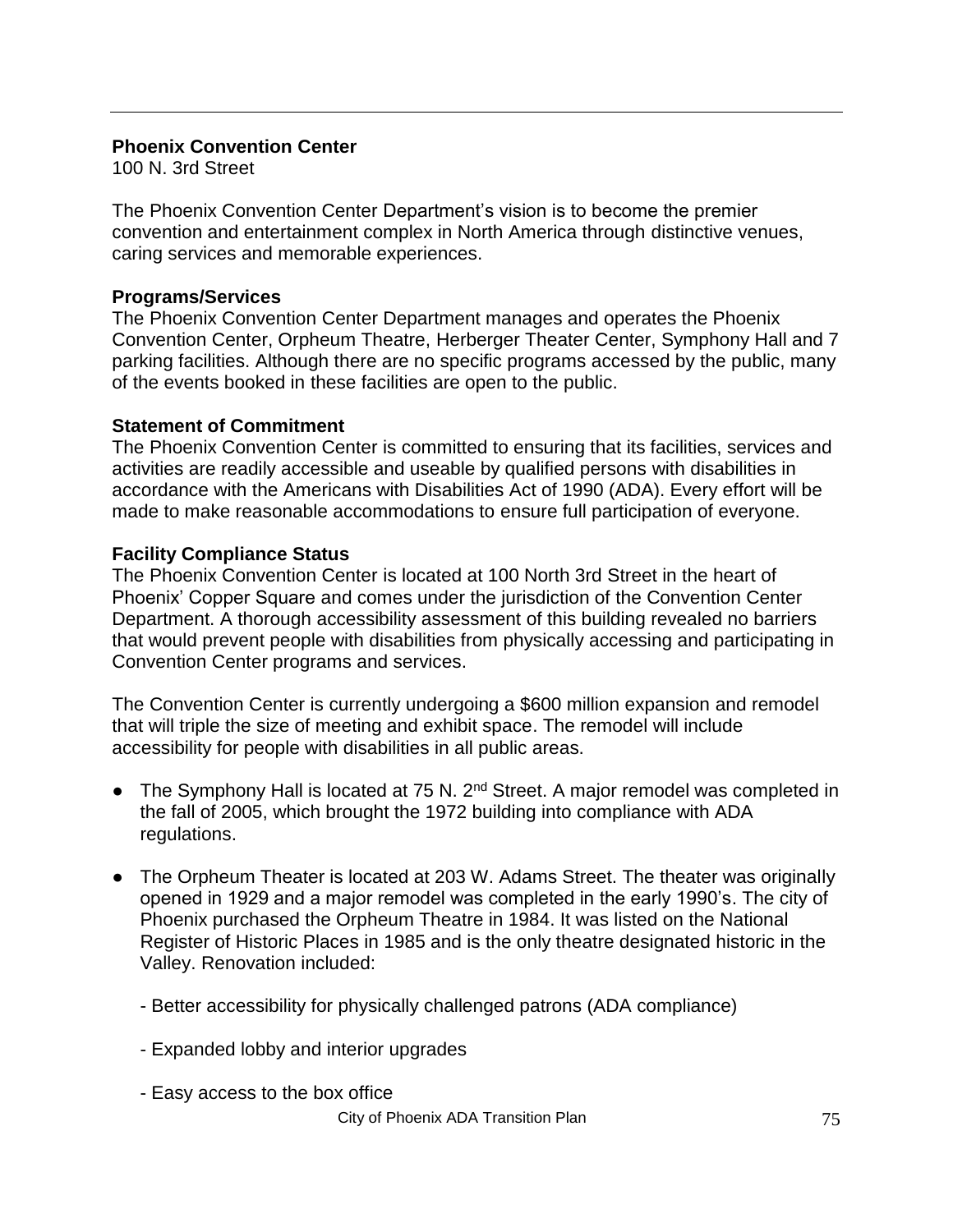- The Herberger Theater Center is located at 222 E. Monroe Street. The Herberger Theater Center was built in 1989, and conceived as a pivotal piece in the redevelopment and revitalization of downtown Phoenix. Herberger Theater Center accessibility features include:
	- Ramps that provide easy access to theater seating
	- Accessible seating available in all price ranges
	- Infrared provides audio amplification
	- Audio description and Braille or large print programs are available for many shows

- Arizona Theatre Company offers on-stage tactile tours at audio descripted performances

- Service dogs are welcome

- The theater provides ushers trained in American Sign Language at scheduled ASL performances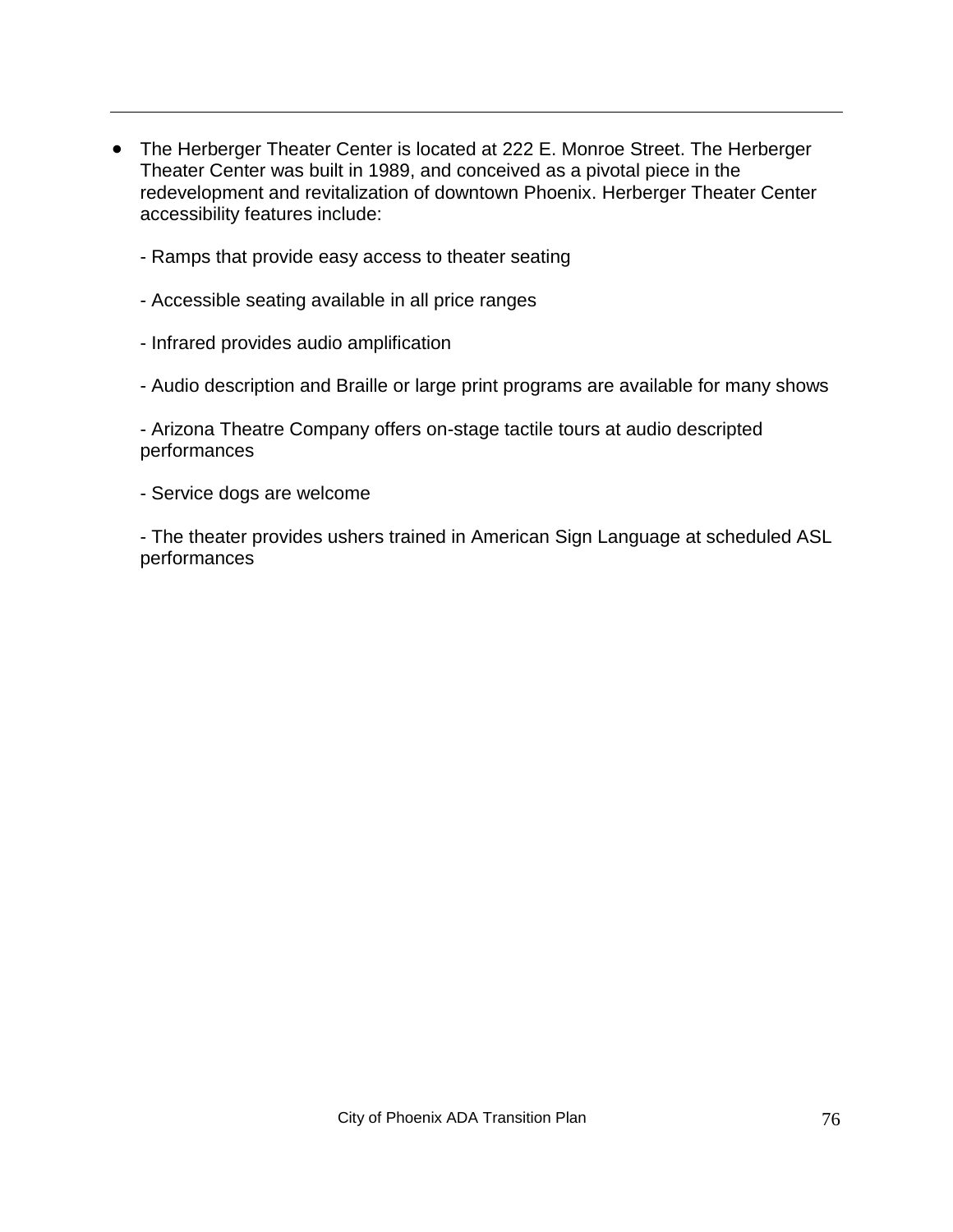# **Phoenix Office of Arts and Culture** City Hall

200 W. Washington Street  $10<sup>th</sup>$  Floor

The Phoenix Office of Arts and Culture was established within the City Manager's Office by the Phoenix City Council to advance the growth and development of the city's arts and cultural community. The Office of Arts and Culture manages the city's public art program, administers a grants program, supports arts education, conducts research, provides information and assistance to artists and cultural organizations, and oversees the city's cultural planning efforts. The Office of Arts and Culture works with other city departments that manage cultural facilities and programs. Collectively, these efforts result in a broad range of artistic and cultural opportunities for Phoenix residents and visitors.

The Phoenix Arts and Culture Commission, a diverse group of citizen volunteers, is appointed by the Mayor and City Council to advise on the development of arts and culture in Phoenix. The Commission includes representatives from the cultural, business, and education communities and the general public. The Commission is supported by other citizens and arts professionals who serve on panels to review applications and make recommendations regarding grant awards and selection of artists for public art projects.

Through ongoing advocacy efforts and relationships with other agencies and organizations, the Phoenix Office of Arts and Culture and the Phoenix Arts and Culture Commission work together to increase awareness of the city's rich cultural diversity, the role of the arts in enhancing education and addressing social issues, and the contributions of arts and culture to Phoenix's economy and quality of life.

## **Programs/Services**

- Arts Grants Program
- Artist Career Development Grants
- Public Art Program
- Maintains city-owned art collection
- Arts-in-Education Program
- Assistance and information services/public workshops/networking/ individual consultations.
- Cultural Facilities Resource Guide
- Valley Ethnic Resource Directory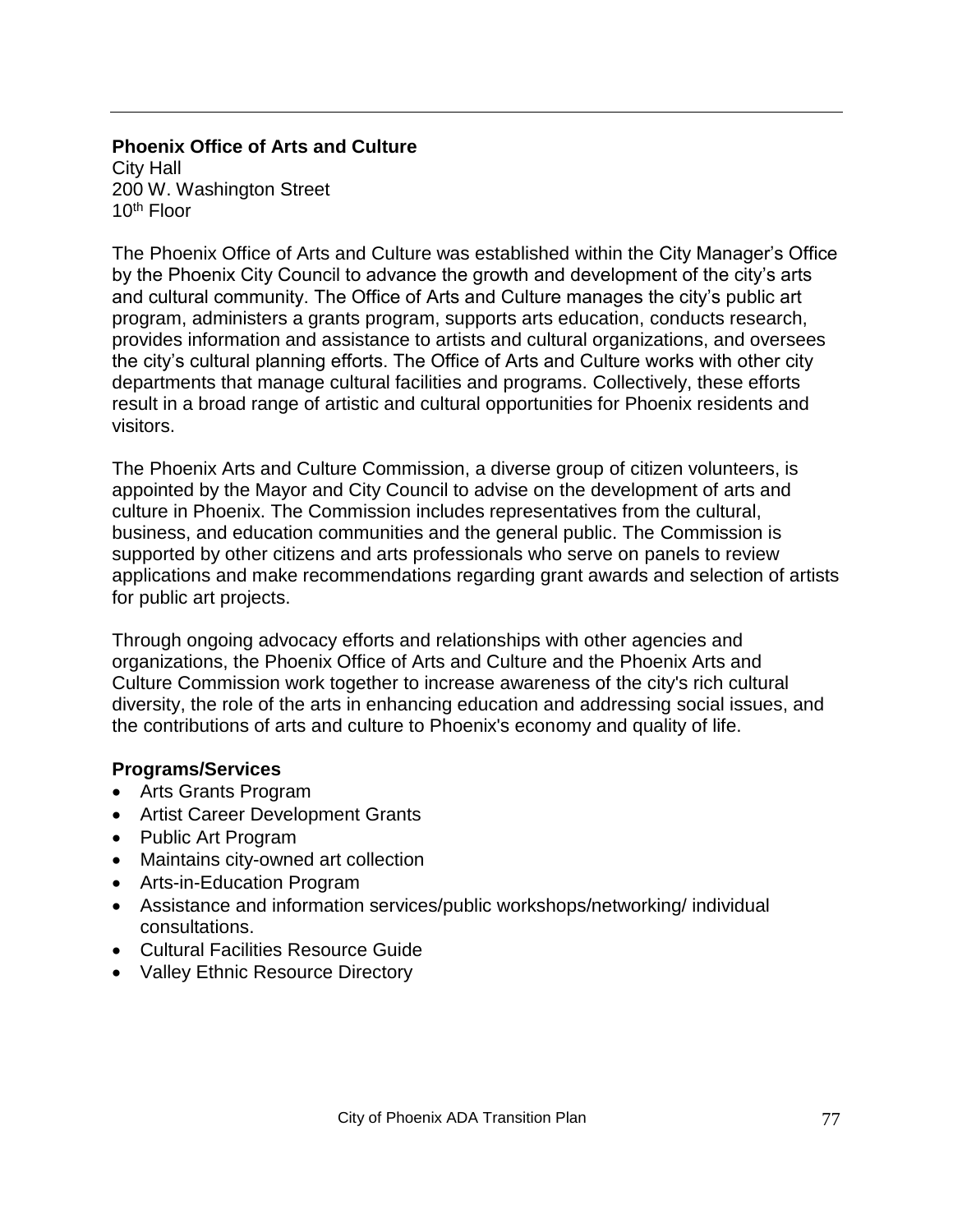## **Municipal Art Collection**

The Office of Arts and Culture manages the city's Municipal Art Collection of ceramics, paintings, prints and photographs by Arizona and regional artists, and historic artworks. These works are located throughout Phoenix City Hall, the Calvin C. Goode Building, and other city buildings – primarily in public areas. An inventory of the locations of these works is available, but locations change on a weekly basis. It can be assumed that the accessibility of the buildings that house these pieces will be addressed in the reporting of the responsible city departments.

## **21ST Century Community Learning Center Grant Program**

We are in the second year of a five year grant funded program serving nine schools in the Phoenix Elementary District. Participating schools are:

- Mary McLeod Bethune 1310 South 15<sup>th</sup> Avenue
- 
- Ralph Waldo Emerson School 915 East Palm Lane
- Silvestre S. Herrera School 1350 South 11<sup>th</sup> Street
- Augustus H. Shaw School 123 North 13<sup>th</sup> Street
- 
- Maie Bartlett Heard School 2301 West Thomas Road
- Thomas A. Edison School 804 North 18<sup>th</sup> Street
- 

• Ann Ott School 1801 South 12<sup>th</sup> Street • Whittier School 2000 North 16<sup>th</sup> Street • Capitol School 330 North 16<sup>th</sup> Avenue

## **Grants Program**

The Phoenix Office of Arts and Culture awards grants to non-profit organizations and schools to support a variety of arts and cultural activities in Phoenix. These grants support hundreds of activities each year in facilities throughout the city. All grantees are required to sign a Grant Conditions letter which states "Any grantee in performing under this contract shall not discriminate against any worker, employee or applicants, or any member of the public, because of race, color, religion, gender, national origin, age or disability".

#### **Meetings and Workshops**

All public meetings and workshops coordinated by the Phoenix Office of Arts and Culture are held in accessible facilities.

## **Carver Museum and Cultural Center**

The City of Phoenix is spending \$2.1 million in 2001 cultural bond funds for the renovation of the George Washington Carver Museum and Cultural Center (415 E. Grant) which is housed in a school building constructed in 1926. The facility is owned by the Phoenix Monarchs Alumni Association. In June 2001, the city entered into a 25 year lease with the Association which conveyed the right to the City to occupy the Museum's Main Building and Art Gallery/Shop building as a museum and cultural center. In June 2001 the city also entered into an Operating Agreement with the Association to allow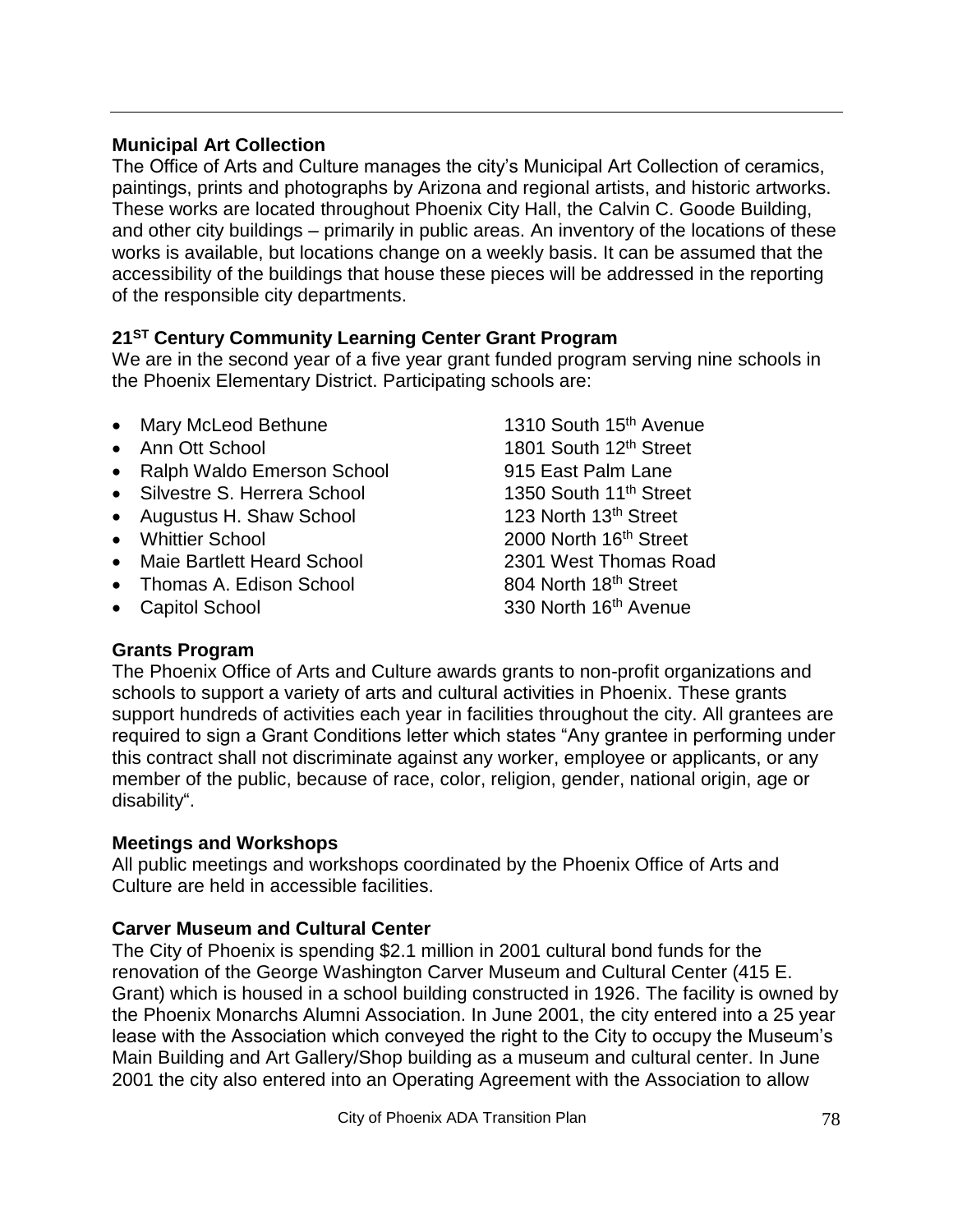the Association to continue to occupy and run the leased premises as a public museum and cultural center. Thus, it is technically the Association, not the City, that is responsible for operating the Museum and Cultural Center. The Phoenix Office of Arts and Culture is the city department responsible for monitoring both the lease and the operating agreement with the Association.

#### **Identified Programmatic Barriers**

Review of data provided indicated no barriers that would prevent people with disabilities from participating in POAC programs and services.

#### **Facilities Compliance Status**

NOTE: The Office of Arts and Culture will work with the city departments responsible for the facilities or city property where public art projects are located to assess accessibility. In some instances, completed projects are located on non-city property.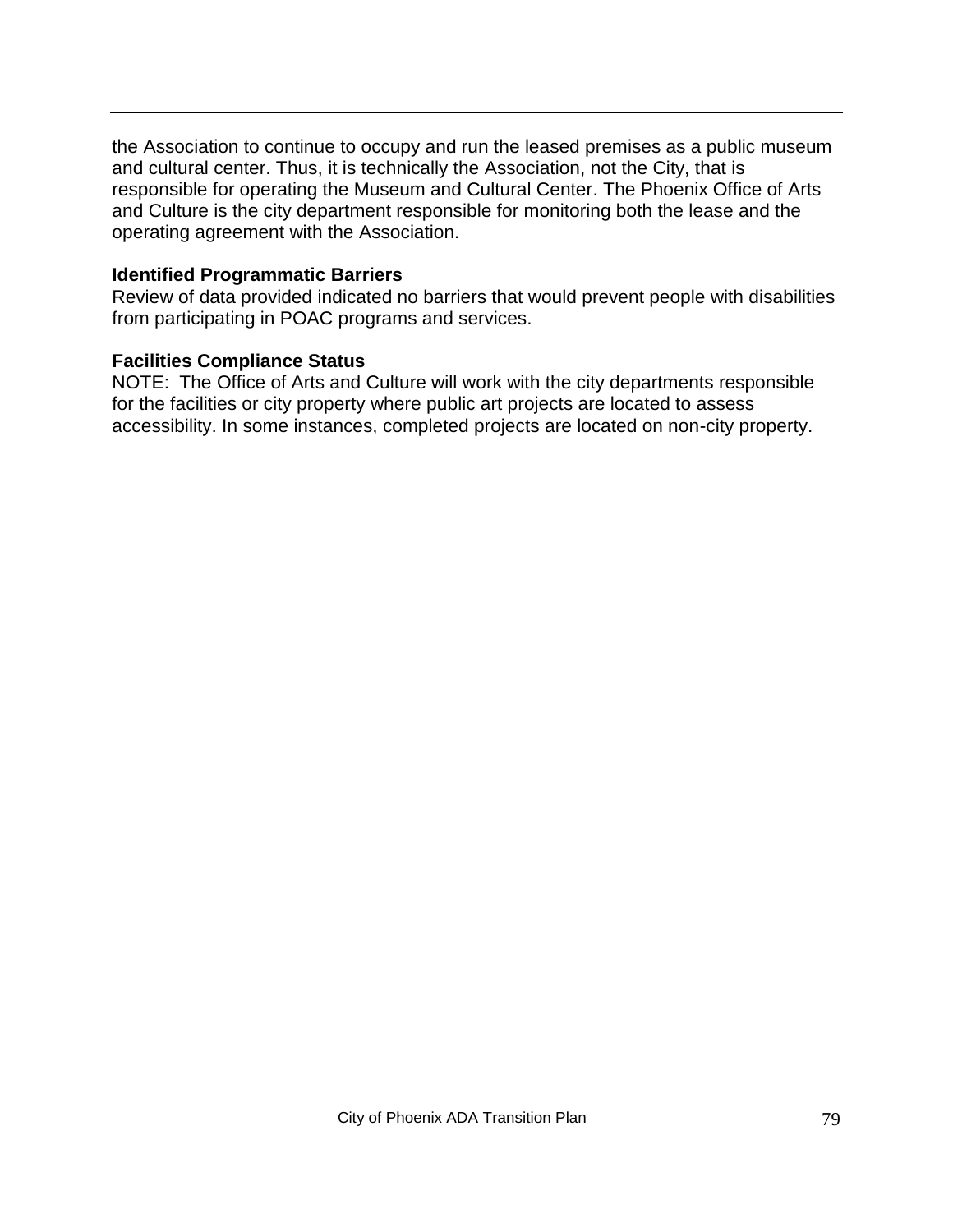## **Planning Department**

City Hall 200 W. Washington Street Floors 2 and 6

The Planning Department guides the physical development of the city. Examples of the department's work include implementation of the Phoenix General Plan, administration and updating of the zoning ordinance, processing of rezoning requests and general plan amendments, development of area and neighborhood plans, development of long range growth strategies, development and implementation of freeway mitigation programs, and support of the Planning Commission, Board of Adjustment, Village Planning Committees, and Design Review Standards Committee.

#### **Programs/Services**

- Public Meetings
- Public Hearings
- Village Planning Meetings

## **Identified Programmatic Barriers**

Review of the data provided indicated no programmatic barriers that would prevent people with disabilities from participating in Planning Department programs and services.

#### **Statement of Commitment**

In accordance with the requirements of Title II of the Americans with Disabilities Act of 1990, the City of Phoenix provides persons with disabilities equal access to its services, programs and activities. The City of Phoenix will provide reasonable accommodations to persons with disabilities whenever necessary to ensure their full participation.

#### **Facility Compliance Status**

The Planning Department is housed in City Hall on the  $2^{nd}$  and  $6^{th}$  the floors. The accessibility compliance status of the City Hall building comes under the jurisdiction of the Public Works Department. A floor-by-floor accessibility assessment of the City Hall building revealed no barriers on the  $2<sup>nd</sup>$  or  $6<sup>th</sup>$  floors that would prevent people with disabilities from physically accessing and participating in Planning Department programs and services.

This department also administers programs at several other locations around the City of Phoenix. These locations and related programs include;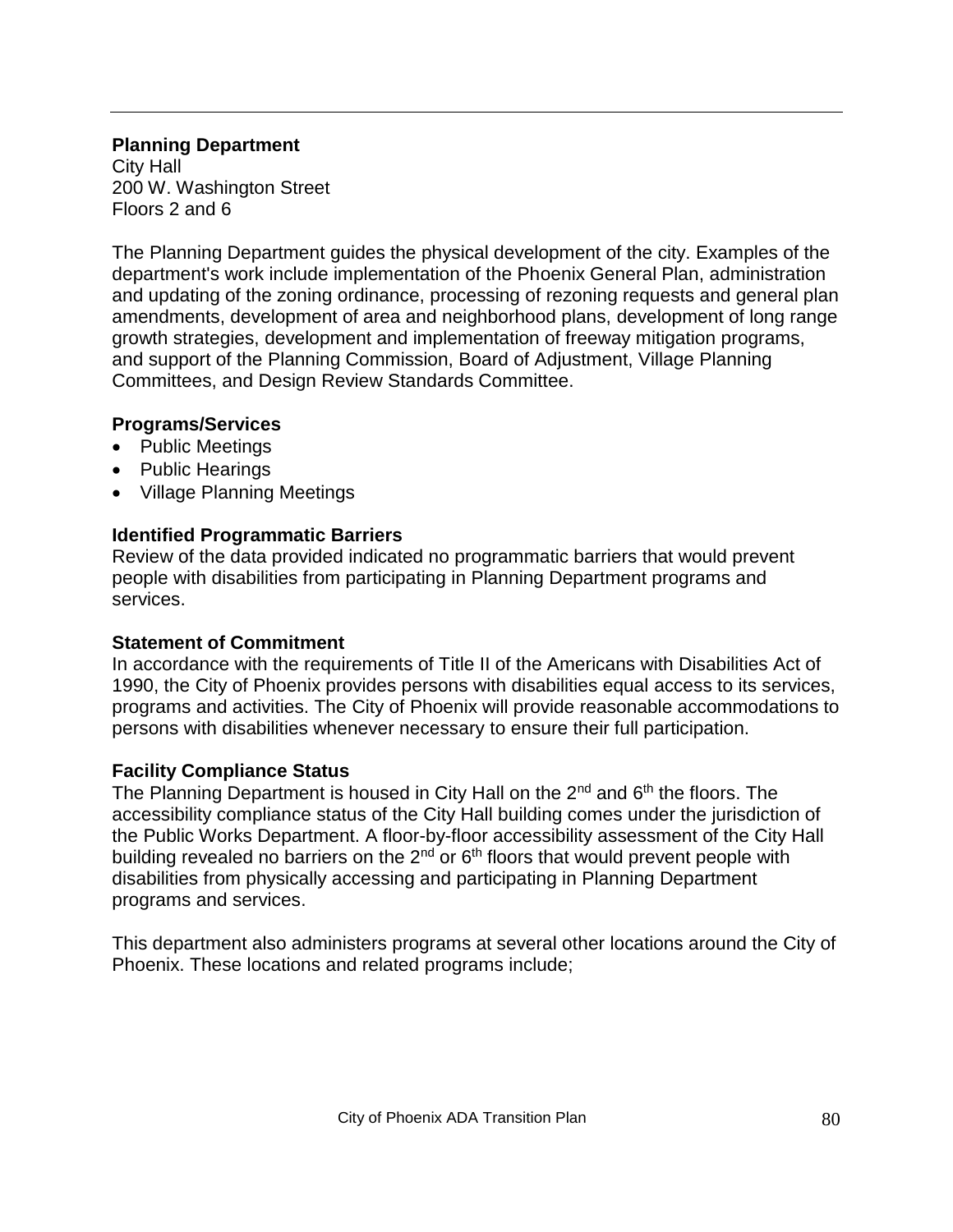| <b>Facility</b>                      | <b>Programs/Services</b>         | <b>Survey</b><br>Date/Date of<br><b>CIP completion</b> |
|--------------------------------------|----------------------------------|--------------------------------------------------------|
| Ahwatukee Foothills Sr. Center       | Ahwatukee Foothills Village      |                                                        |
| 5051 D Elliott Rd                    | holding public meetings,         | Note 1                                                 |
| Ahwatukee                            | providing information            |                                                        |
| <b>Washington Adult Center</b>       | Alhambra Village                 |                                                        |
| 2240 W. Citrus Way                   | holding public meetings,         | Note 2                                                 |
| Classrooms #4 & 5                    | providing information            |                                                        |
| Gateway Comm. College                | Camelback East Village, SAP      |                                                        |
| 10840th Street, Rm 111               | holding public meetings,         | Note 5                                                 |
| Phoenix                              | providing information            |                                                        |
| <b>Phoenix Central Library</b>       | <b>Central City Village</b>      |                                                        |
| 1221 N. Central Ave                  | holding public meetings,         | Note 4                                                 |
| Phoenix                              | providing information            |                                                        |
| Deer Valley Community Center         | Deer Valley Village, Infra-      |                                                        |
| 2001 W Wahall Dr.                    | structure, N. Gateway Village    | Note 3                                                 |
| <b>Multipurpose Room</b>             | holding public meetings,         |                                                        |
| Phoenix                              | providing information            |                                                        |
| <b>Paradise Valley Community CTR</b> | <b>Desert View Village</b>       |                                                        |
| 17402 N 40th St D-3                  | holding public meetings,         | Note <sub>3</sub>                                      |
| Paradise Valley                      | providing information            |                                                        |
| <b>Phoenix College</b>               | <b>Encanto Village</b>           |                                                        |
| 3310 N. 20th Avenue                  | holding public meetings,         | Note 5                                                 |
| Phoenix                              | providing information            |                                                        |
| Fowler School District Board Rm.     | Estrella Village, Infrastructure |                                                        |
| 1617 S. 67th Avenue                  | holding public meetings,         | Note 5                                                 |
| Phoenix                              | providing information            |                                                        |
| Aguila Golf Course Club House        | Laveen Village                   | Note 3                                                 |
| 7858 S. 35th Ave.                    | holding public meetings,         |                                                        |
| Desert Sky Mall/Community Rm.        | North Gateway Village            |                                                        |
| 7611 W. Thomas Rd.                   | holding public meetings,         | 11/4/2004                                              |
| Phoenix                              | providing information            |                                                        |
| <b>Cowden Center</b>                 | North Mountain Village           |                                                        |
| 9202 N 2nd ST.                       | holding public meetings,         | 3/15/2005                                              |
| Phoenix                              | providing information            |                                                        |
| Paradise Valley Community Ctr.       | <b>Paradise Valley Village</b>   |                                                        |
| 17402 N 40th St                      | holding public meetings,         | Note 2                                                 |
| <b>Multipurpose Room</b>             | providing information            |                                                        |
| South Mountain Environmental         | South Mountain Village           |                                                        |
| <b>Education Center</b>              | holding public meetings,         | Note 2                                                 |
| 10409 S Central Ave                  | providing information            |                                                        |

City of Phoenix ADA Transition Plan 81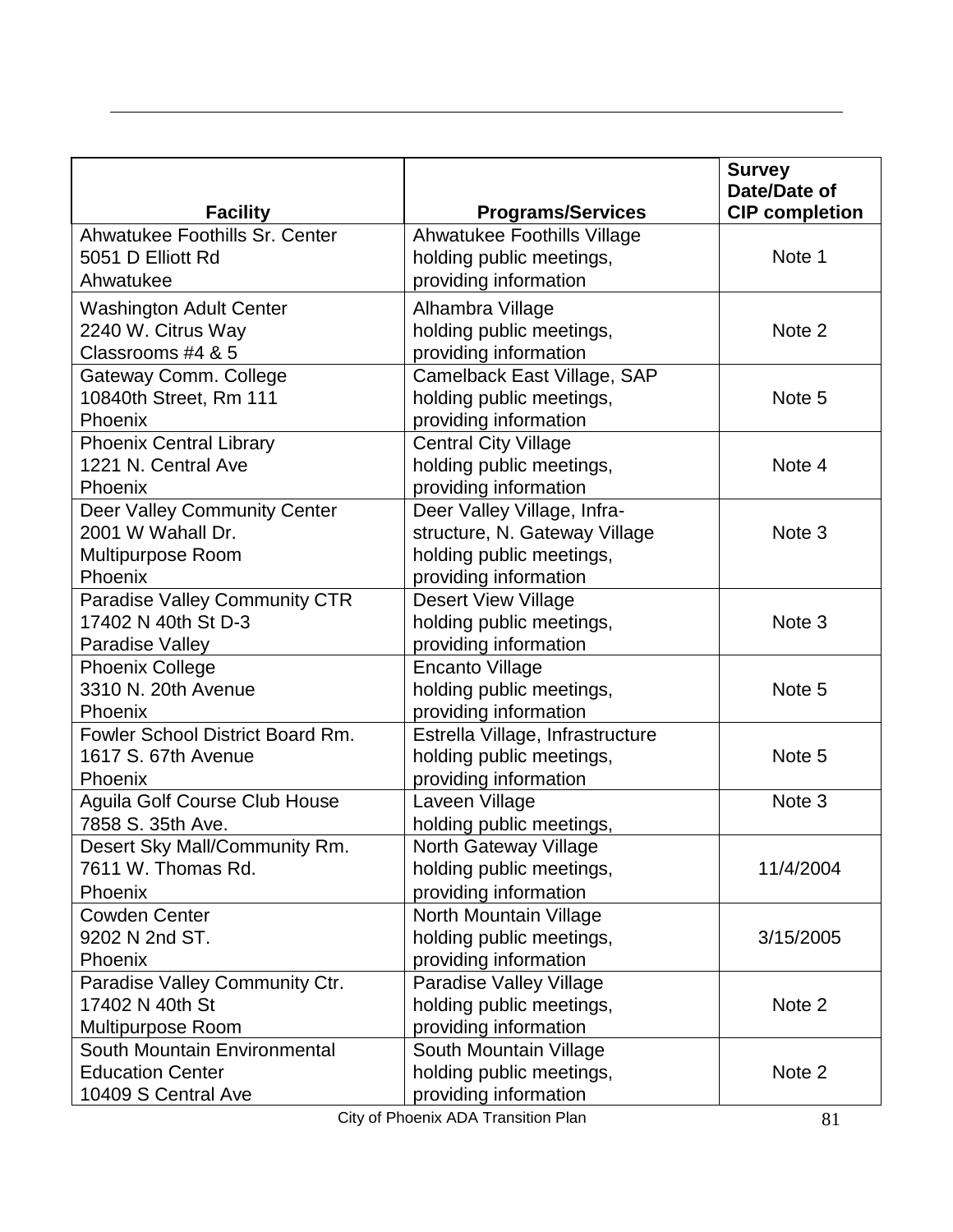| <b>City Council Chambers</b>          | <b>Numerous Meetings</b>    |        |
|---------------------------------------|-----------------------------|--------|
| 200 W Jefferson                       | holding public meetings,    | Note 3 |
| Phoenix                               | providing information       |        |
| Phoenix City Hall 6-East              | <b>Numerous Meetings</b>    |        |
| 1st Floor Assy. Rm                    | holding public meetings,    | Note 3 |
| 200 W Washington                      | providing information       |        |
| <b>Travis L. Williams Family</b>      | South Mountain SubCommittee |        |
| <b>Services Center</b>                | holding public meetings,    | Note 1 |
| 4732 S. Central Ave                   | providing information       |        |
| <b>Burton Barr Library Auditorium</b> | Station Area Plan (SAP),    |        |
| Wiletta St. & Central Ave             | holding public meetings,    | Note 4 |
| Phoenix                               | providing information       |        |
| Shaw Elementary School Audit.         | Station Area Plan (SAP),    |        |
| 13th Street/Washington                | holding public meetings,    | Note 5 |
|                                       | providing information       |        |
|                                       |                             |        |

Note 1 - See Housing Department ADA Compliance Report for any barriers and compliance.

Note 2 - See Parks Department ADA Compliance Report for any barriers and compliance.

Note 3 - See Public Works Department ADA Compliance Report for any barriers and compliance.

Note 4 - See Library Department ADA Compliance Report for any barriers and compliance.

Note 5 - See U.S. Department of Justice Disability Rights Section documentation for any barriers and compliance.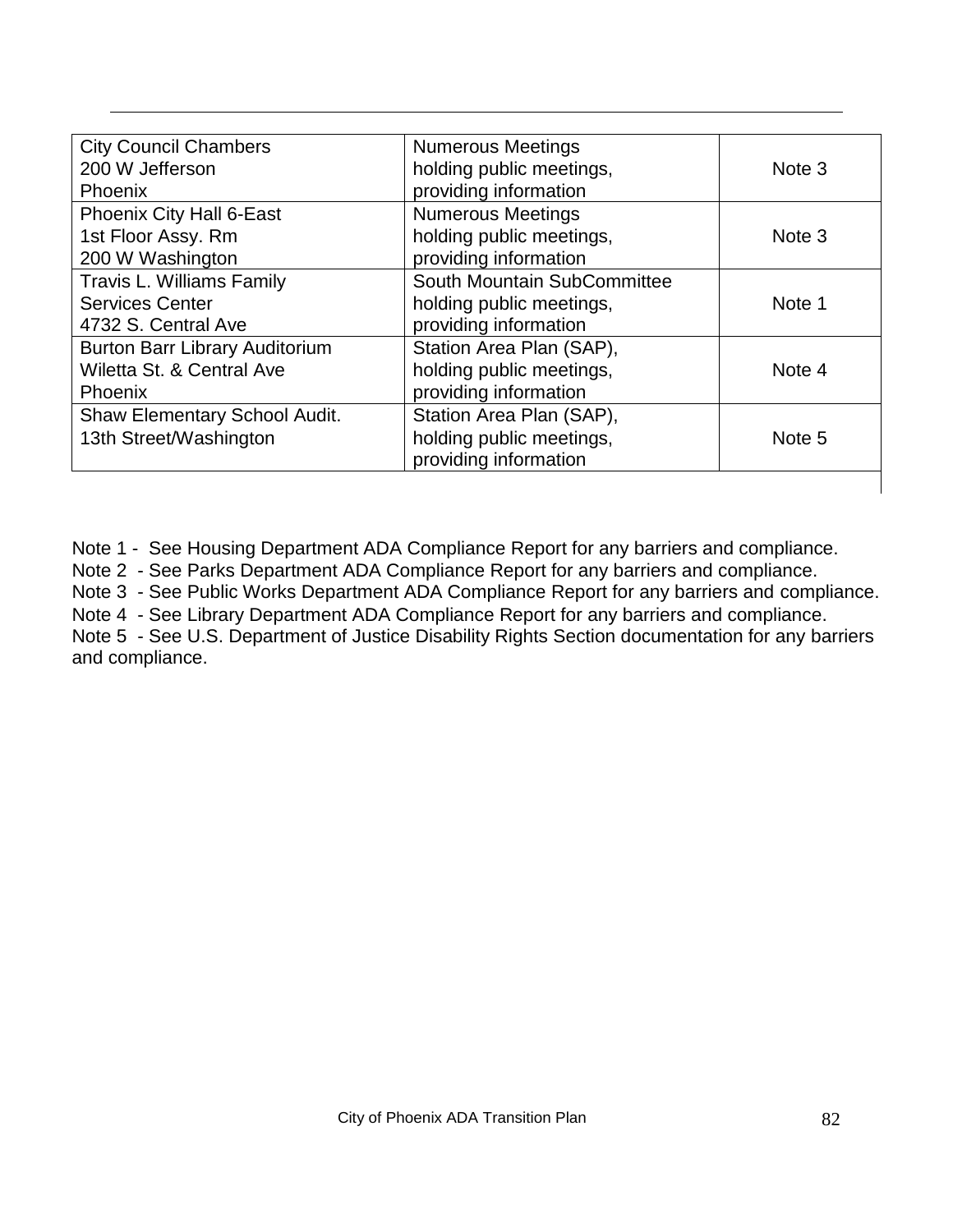### **Police Department**

620 W. Washington Street

## **Guiding Values (1 of 5)**

The Police Department is committed to all aggressive response to criminal enforcement of the law and the protection of constitutional rights throughout the City of Phoenix.

## **Programs/Services**

- Accessibility Compliance Enforcement Program
- Auto Theft Valley HEAT
- Communications/911
- Crime Free Multi-Housing
- Graffiti Hotline
- Patrol/Law Enforcement
- Phoenix Neighborhood Patrol
- Public Records
- Sex Offender Notification
- Silent Witness
- Traffic Safety Program
- Victim Services
- Wake-Up CEAS Violence

## **Identified Programmatic Barriers**

Review of the data provided indicated no significant programmatic barriers that would prevent people with disabilities from participating in Police Department programs and services.

#### **Recommendations**

Update the following print materials to include a TTY number and statement regarding the availability of Alternate Formats.

- Patrol /Law Enforcement Parking citation
- Silent Witness All sources
- Sex Offender Notification Mailed notice
- Sex Offender Notification Brochure
- Auto Theft Valley HEAT Prevention information

## **Facility Compliance Status**

The Police Department Headquarters is housed at 620 W. Washington Street. The accessibility compliance status of this building comes under the jurisdiction of the Public Works Department. A complete accessibility assessment of the Police Department Headquarters building revealed multiple structural barriers, but none that would prevent people with disabilities from physically accessing and participating in Police Department programs and services.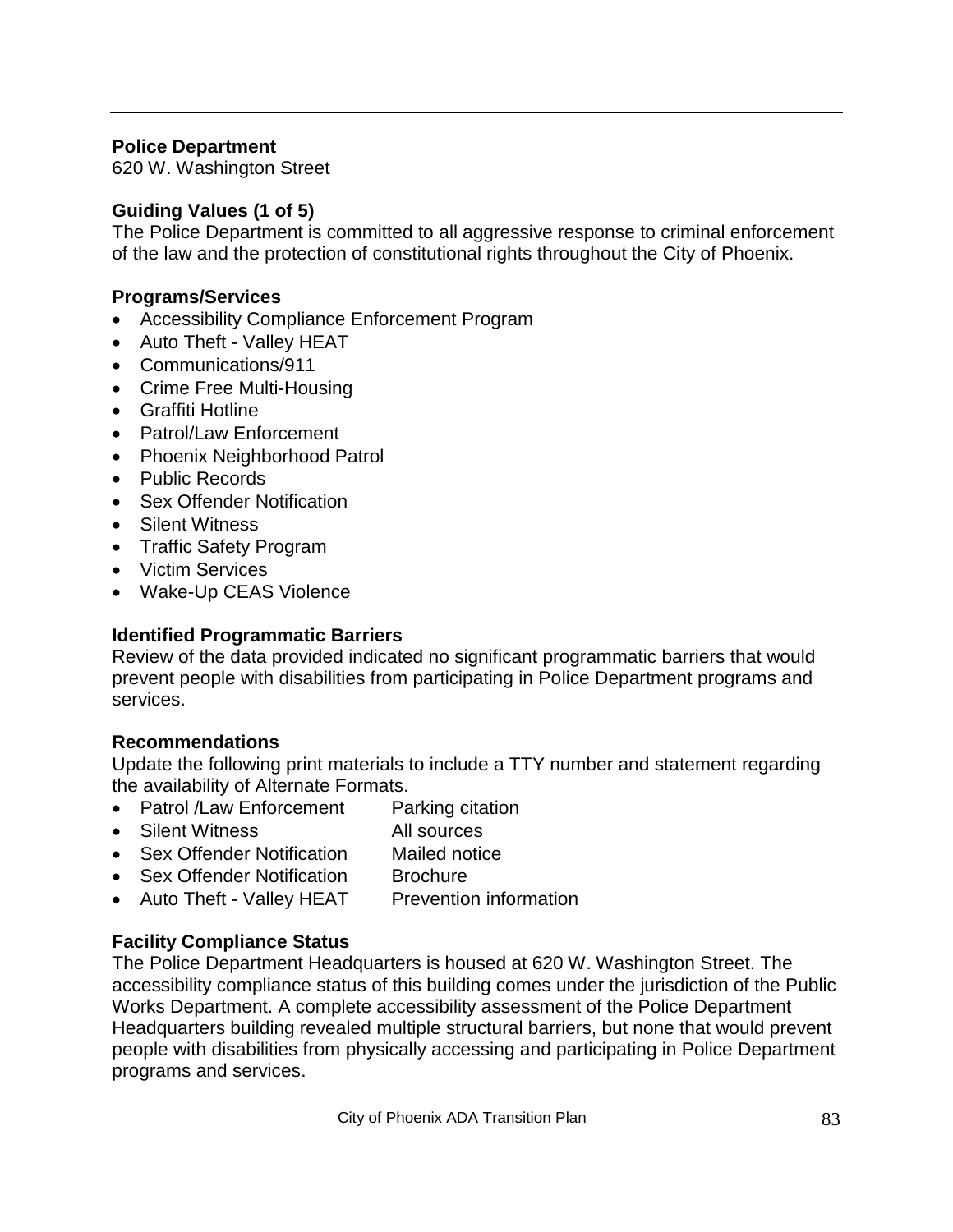Other facilities under the control of the Police Department located throughout the City of Phoenix include the following:

## **FACILITIES SERVING THE PUBLIC DATE:9/8/04**

## **Facility Name: Address: Address:**

Police & Public Safety Building **620 W. Washington St.** South Mountain Precinct: Administration Building 400 W. Southern Ave. Squaw Peak Precinct: Administration Building 6206 N. 24<sup>th</sup> St. Desert Horizon Precinct: Administration Building 16030 N. 56th St. Maryvale Precinct: Administration Building 6180 W. Encanto Blvd. Cactus Park Precinct: Administration Building 12220 N 39th Ave. Central City Precinct: Administration Building 1902 N. 16th St. Ahwatukee Foothills Substation **Accord Accord 4053 E. Mountain Sky Ave.** Paseo Highlands Park/Goelet A. Beuf Substation 3435 W. Pinnacle Peak Rd. Jefferson Street Substation 333 E. Jefferson St. Tactical Support Bureau: Administration Building 302 W. Union Hills Dr. Family Investigations 2120 N. Central Ave ChildHelp Center 2346 N. Central Ave.

## **FACILITIES RESTRICTED TO EMPLOYESS ONLY**

## **Facility Name: Address:**

South Mountain Precinct: Cycle Storage Shed 400 W. Southern Ave. South Mountain Precinct: Fuel Station 400 W. Southern Ave. South Mountain Precinct: Vehicle Service Building 400 W. Southern Ave. South Mountain Precinct: Shooting Range 400 W. Southern Ave. Squaw Peak Precinct: Storage Shed#1 6206 N. 24<sup>th</sup> St. Squaw Peak Precinct: Storage Shed#2 6206 N. 24<sup>th</sup> St. Squaw Peak Precinct: Garage Shelter 6206 N. 24th St. Squaw Peak Precinct: Cycle Storage Shed 6206 N. 24<sup>th</sup> St. Squaw Peak Precinct: Vehicle Maintenance Building 6206 N. 24<sup>th</sup> St. Squaw Peak Precinct: Gas Island Shelter 6206 N. 24<sup>th</sup> St. Tactical Support Bureau: Administration Building 102 E. Deer Valley Rd. Tactical Support Bureau: Storage Shelter 302 E. Union Hills Dr. Traffic Bureau: Storage Shed 3443 S. Central Ave. Defensive Driving Track: Restroom Building 8645 W. Broadway Rd. Defensive Driving Track: Parking Shelter 8645 W. Broadway Rd. Maryvale Precinct: Vehicle Service Station & Range 6180 W. Encanto Blvd. Police Academy: Reloading & Target Building 10001 S. 7th Ave. Police Academy: Tactical Village/Mock Strip Mall 10001 S. 7th Ave.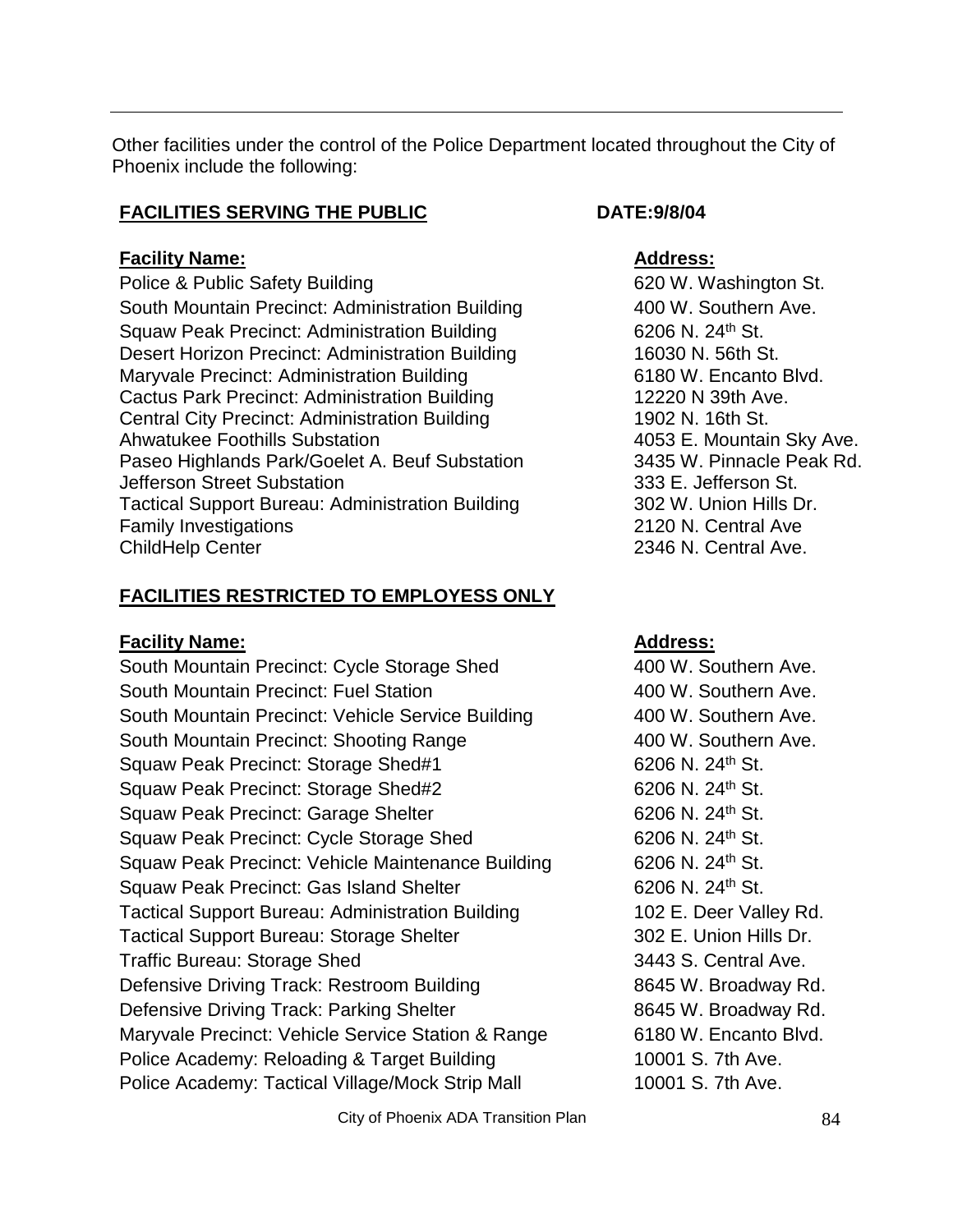| Police Academy: Tactical Village/Mock Apartment              | 10001 S. 7th Ave. |
|--------------------------------------------------------------|-------------------|
| Police Academy: Tactical Village/Mock House                  | 10001 S. 7th Ave. |
| Police Academy: Tactical Village/Mock Convenience Store      | 10001 S. 7th Ave. |
| Police Academy: Locker Rooms and Weight Room                 | 10001 S. 7th Ave. |
| Police Academy: Range Shelter/Review Stand                   | 10001 S. 7th Ave. |
| Police Academy: Armory Building                              | 10001 S. 7th Ave. |
| Police Central Warehouse: Warehouse Building                 | 100 E. Elwood St. |
| Police Central Warehouse: Vehicle Inspection Garage          | 100 E. Elwood St. |
| <b>Salt River Service Center: Warehouse</b>                  | 3045 S. 22 Ave.   |
| Salt River Service Center: Storage Shelter                   | 3045 S. 22 Ave.   |
| Salt River Service Center: Vehicle Impound                   |                   |
| Yard/Warehouse                                               | 3045 S. 22 Ave.   |
| Salt River Service Center: Records Storage                   | 3045 S. 22 Ave.   |
| Desert Horizon Precinct: Service Station/Range Building      | 16030 N. 56th St. |
| <b>Central City Precinct: Service Station/Range Building</b> | 1902 S. 16th St.  |
| <b>Cactus Park Precinct: Service Station/Fuel Island</b>     | 12220 N 39th Ave. |

## **OTHER FACILITIES - NO CITY PROGRAM, SERVICE, OR ACTIVITY PROVIDED**

#### **Facility Name:** Address:

Arizona Center: Police office 455 N. 3rd St. Cactus Park Precinct: Modular Office Building 12220 N. 39th Ave. Central City Precinct: Modular office Building 1902 N. 16th St. Spectrum Mall: Police Bike Office 1724 W. Montebello Ave. Defensive Driving Track: Main Building/Classroom 8645 W. Broadway Rd. Defensive Driving Track: Modular Building/Classrooms 8645 W. Broadway Rd. Police Academy: Recruit Dining & Classrooms 10001 S. 7th Ave. Police Academy: Tactical Classrooms 10001 S. 7th Ave. Police Academy: Classroom Building 10001 S. 7th Ave. Mounted Unit/Turf Paradise: Modular Office Buildings(2) 1501 W. Bell Rd. Squaw Peak Precinct: Modular Office Building 6206 N. 24th St.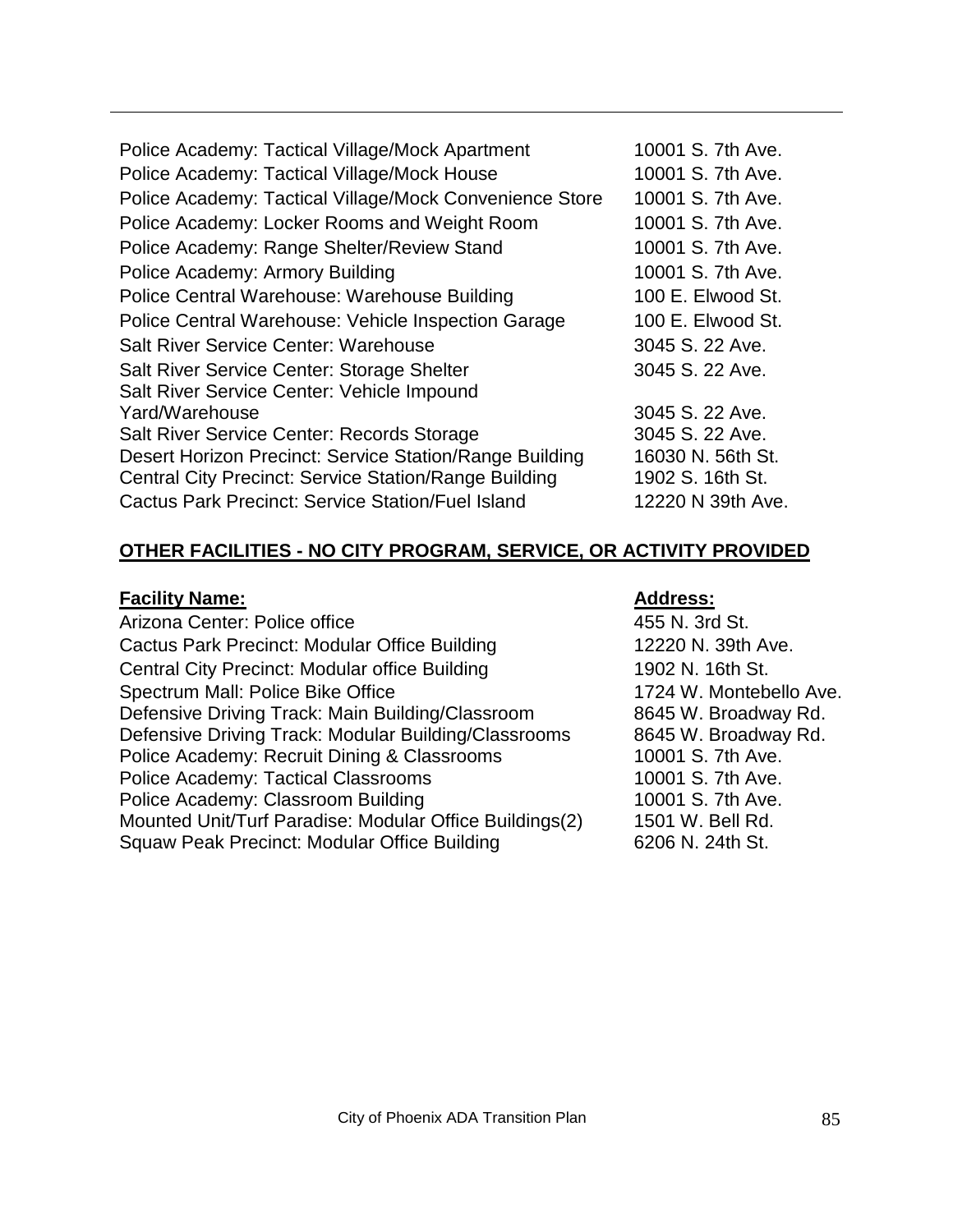## **Public Defender's Eligibility Office**

Municipal Court Building 300 W. Washington Street 4th Floor

### **Program / Service**

• Public Defender Investigator's Eligibility Servicing

#### **Identified Programmatic Barriers**

Review of the data provided indicated no significant barriers that would prevent people with disabilities from participating in Public Defender's Office programs and services.

#### **Facility Compliance Status**

The Public Defender's Office is housed on the 4<sup>th</sup> floor in the Valdemar A. Cordova Municipal Courts building. The accessibility compliance status of the building comes under the jurisdiction of the Public Works Department. A floor-by-floor accessibility assessment of the Municipal Courts building revealed no barriers on the 4<sup>th</sup> floor that would prevent people with disabilities from physically accessing and participating in Public Defender's Office programs and services.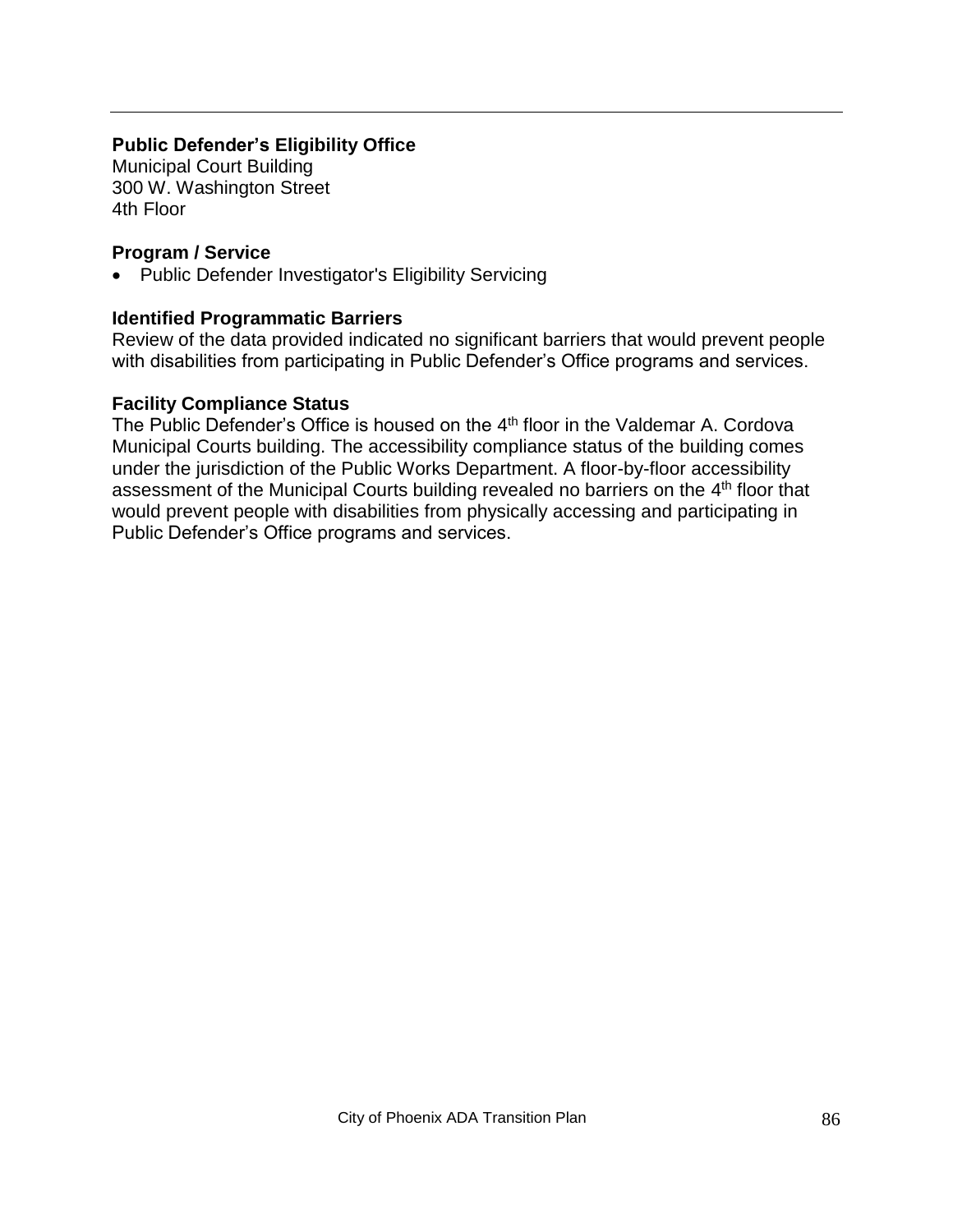#### **Public Information Office**

City Hall 200 W. Washington Street 12th Floor

The Public Information Office helps to convey city messages and issues to external and internal audiences through a variety of measures, including posting information daily on phoenix.gov, helping produce brochures and fliers and broadcasting city news and programs on PHX11. The department also helps to spearhead citywide campaigns such as Census surveys, all city elections and bond measures. PIO also publishes a weekly newsletter, City Connection, that is distributed to all city employees and posted on the city's Intranet.

The Department adopts and conveys the Mission and Vision of the City (Seamless Service) to its citizens. Seamless Services is a perspective, a way of doing business that city employees strive to incorporate into their daily work. Whether we are protecting neighborhood streets, battling fires, collecting garbage, providing water to your home, resurfacing streets or keeping the parks clean, providing the best possible service to citizens and visitors is our mission 24 hours every day.

It challenges staff to rise to a standard of excellence in government. It is based on the core values:

- We are dedicated to serving our customers
- We learn, change and improve
- We work as a team
- We focus on results

## **Programs/Services**

- Public Information
- Cable television programming

## **Identified Programmatic Barriers**

Review of the data provided indicated no barriers that would prevent people with disabilities from participating in Public Information Office programs and services.

## **Facility Compliance Status**

The Public Information Office is housed in the City Hall building on the  $12<sup>th</sup>$  floor. The accessibility compliance status of the City Hall building comes under the jurisdiction of the Public Works Department. A floor-by-floor accessibility assessment of the City Hall building revealed no barriers on the  $12<sup>th</sup>$  floor that would prevent people with disabilities from physically accessing and participating in Public Information Office programs and services.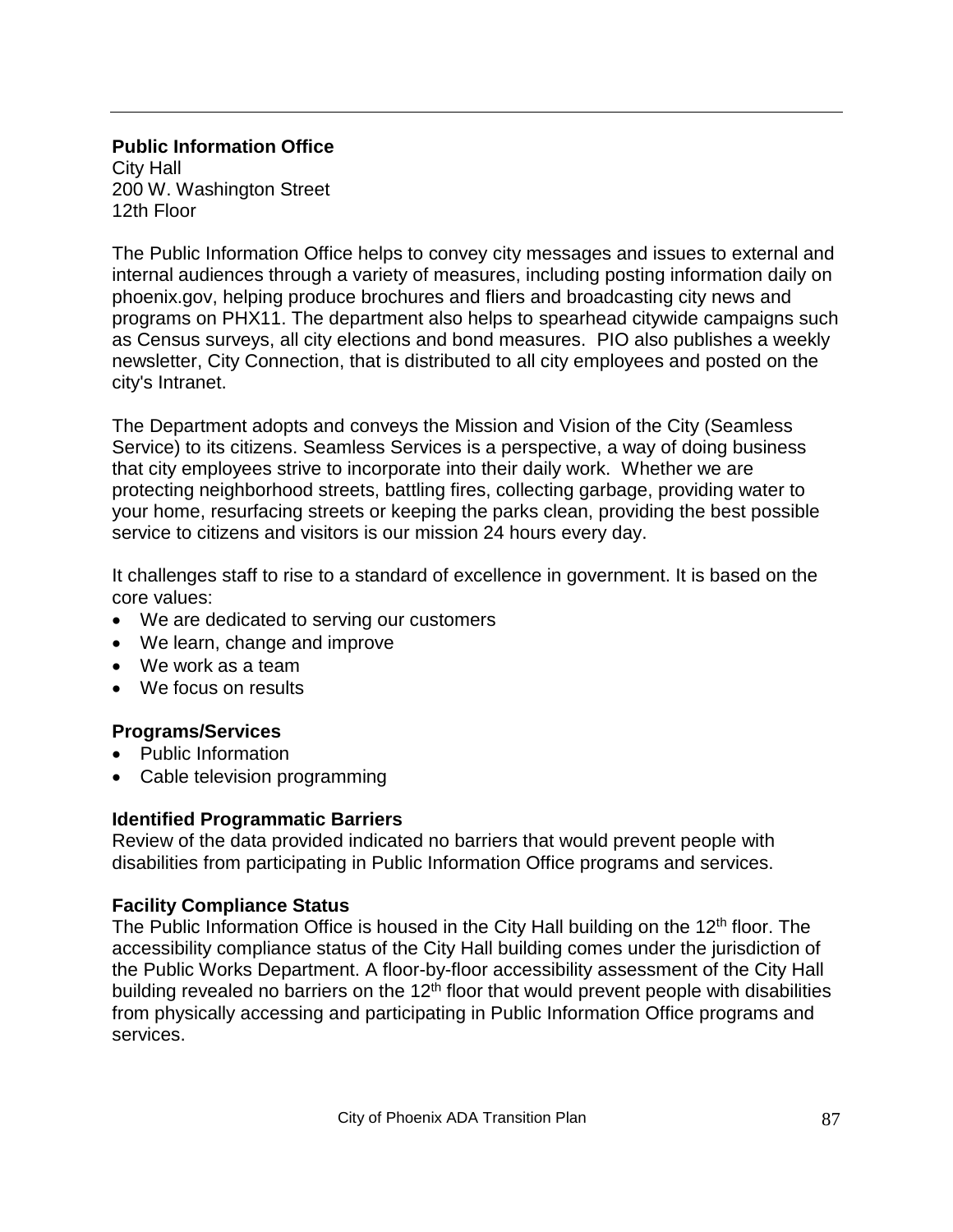Part of the Public Information Office includes PHX11, a 24-hour television channel that is located at 140 N. Third Ave. The station broadcasts on Cox Cable 11 and Qwest Cable 11 channels. PHX 11 broadcasts an array of city programming, including mayor and City Council press conferences, segments on police, fire, transit and Sky Harbor, and a show that highlights city programs and services called Everything Phoenix.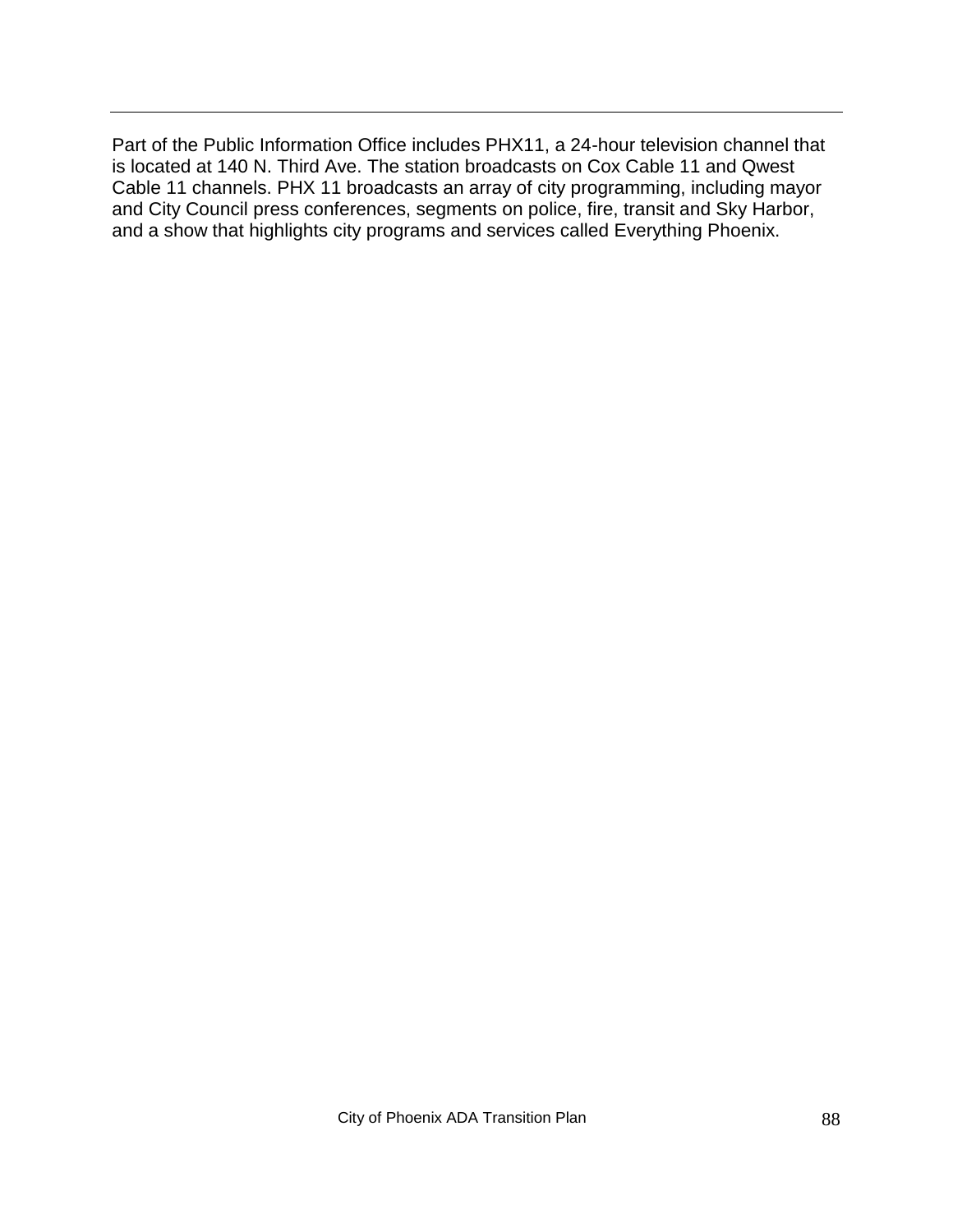### **Public Transit Department**

302 N. 1st Ave. Suite 900

The Public Transit Department operates and/or over-sees contractors who provide various forms of transportation services to Phoenix City residents. These services include:

- A fixed route bus network of 41 fixed routes, eight Express routes, four RAPID routes and two neighborhood circulator routes. Service is provided through three fixed route contractors.
- Complementary paratransit service provided to people with disabilities that meet eligibility criteria under the provisions of the ADA.
- A taxi subsidy to people with disabilities in two programs. Phoenix residents with disabilities can receive a taxi subsidy to go to their work places and dialysis patients are assisted with trips to a dialysis center for treatments.
- The Peer Travel Training Program provides a peer trainer at no cost who will ride with a person and show them how to use the bus.
- Fare media to include the RAPID and Express Monthly Pass, Local Route Monthly Pass and bus tickets.
- Phoenix Youths (6-18), seniors (65 and older), persons with disabilities and Medicare cardholders are eligible for reduced fares on all local City of Phoenix routes. The ADA monthly pass is a reduced fare media offered by mail for passengers with disabilities eligible to use ADA paratransit service.
- Staffing the Citizen Transit commission to provide support in terms of commission meeting scheduling, public notices, recording minutes and agendas as well as assisting in responses to commission inquiries.

## **Programs/Services**

- Fixed Route
- ADA Paratransit Service
- Taxi Subsidy
- Travel Training
- Fare Programs
- Reduced Fare Programs
- Staffing Citizens Transit Commission

# **Fixed Route**

- Local Service
- Express Service
- Circulator Service
- RAPID

# **Fare Programs**

- RAPID & Express Monthly Pass
- Local Monthly Pass
- Tickets
- Pass By Mail

# **Paratransit**

• Same Day / Demand Service

# **Taxi Subsidy**

- Dialysis
- Work Trips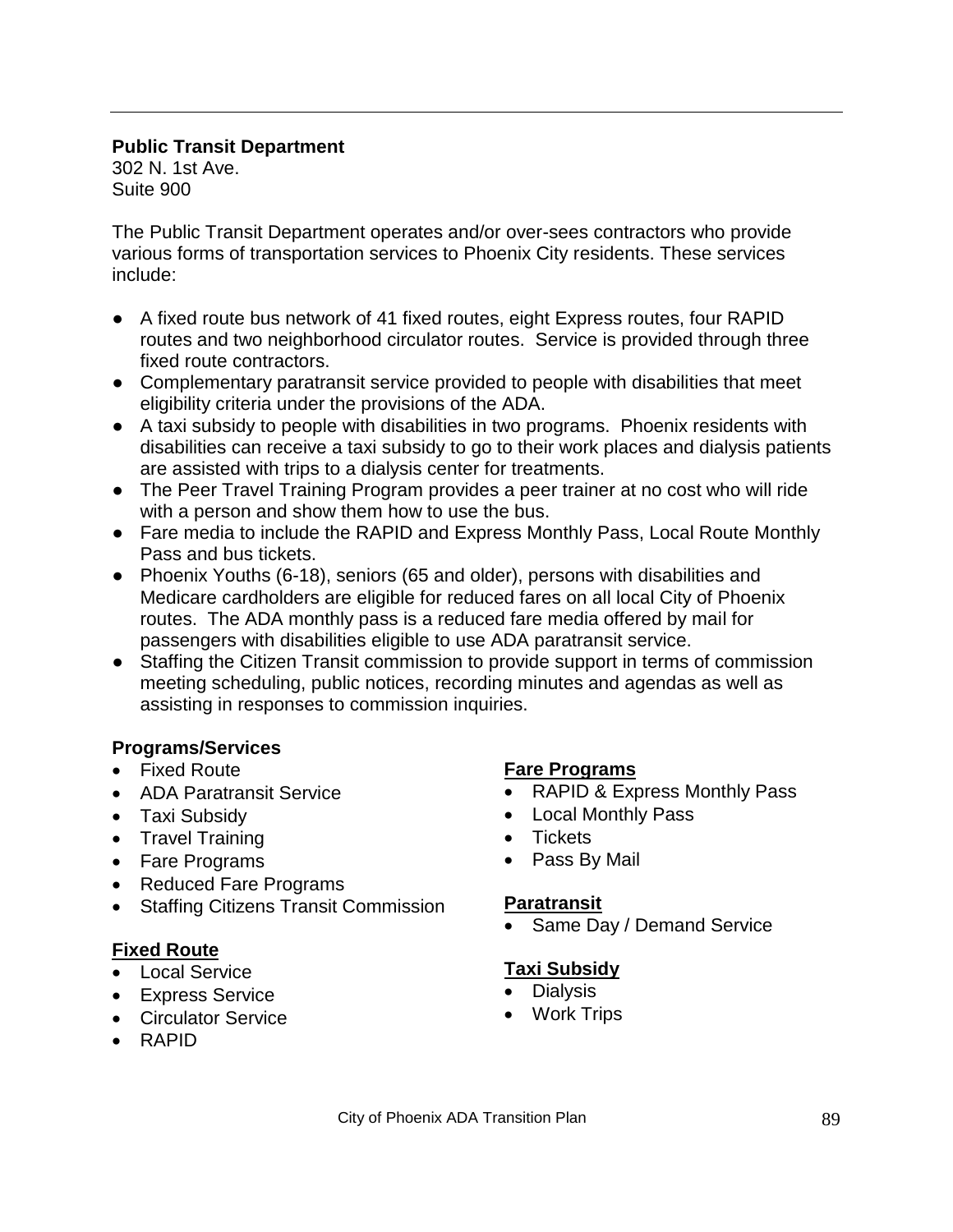#### **Identified Programmatic Barriers**

Review of the data provided indicated no programmatic barriers that would prevent people with disabilities from participating in Public Transit programs and services.

This department also has other locations around the City of Phoenix. These locations, accessibility compliance status, and related programs include;

|           | Shea Boulevard/ SR51<br>10203 N. 32nd Street               | Curb ramp slopes  |
|-----------|------------------------------------------------------------|-------------------|
|           | <b>Bell Road/SR51</b><br>3434 E. Bell Road                 | No barriers exist |
|           | Bell Road/ I-17<br>2001 W. Wahalla Ln.                     | No barriers exist |
|           | <b>Ed Pastor Transit Center</b><br>10 W. Broadway Road     | No barriers exist |
|           | Pecos Road/40th Street<br>17010 S. 40th Street             | No barriers exist |
|           | 79th Avenue/ I-10<br>7805 W. McDowell Road                 | No barriers exist |
|           | <b>Public Transit Offices</b>                              |                   |
|           | <b>Compass Bank Building</b><br>302 N. 1st Avenue          | No barriers exist |
|           | <b>Bus Operating Facilities</b>                            |                   |
| $\bullet$ | <b>North Operating Facility</b><br>2010 W. Desert Cove     | No barriers exist |
|           | <b>South Operating Facility</b><br>2322 Lower Buckeye Road | No barriers exist |
|           | <b>Passenger Facilities</b>                                |                   |
|           | <b>Central Station</b><br><b>302 North Central Avenue</b>  | No barriers exist |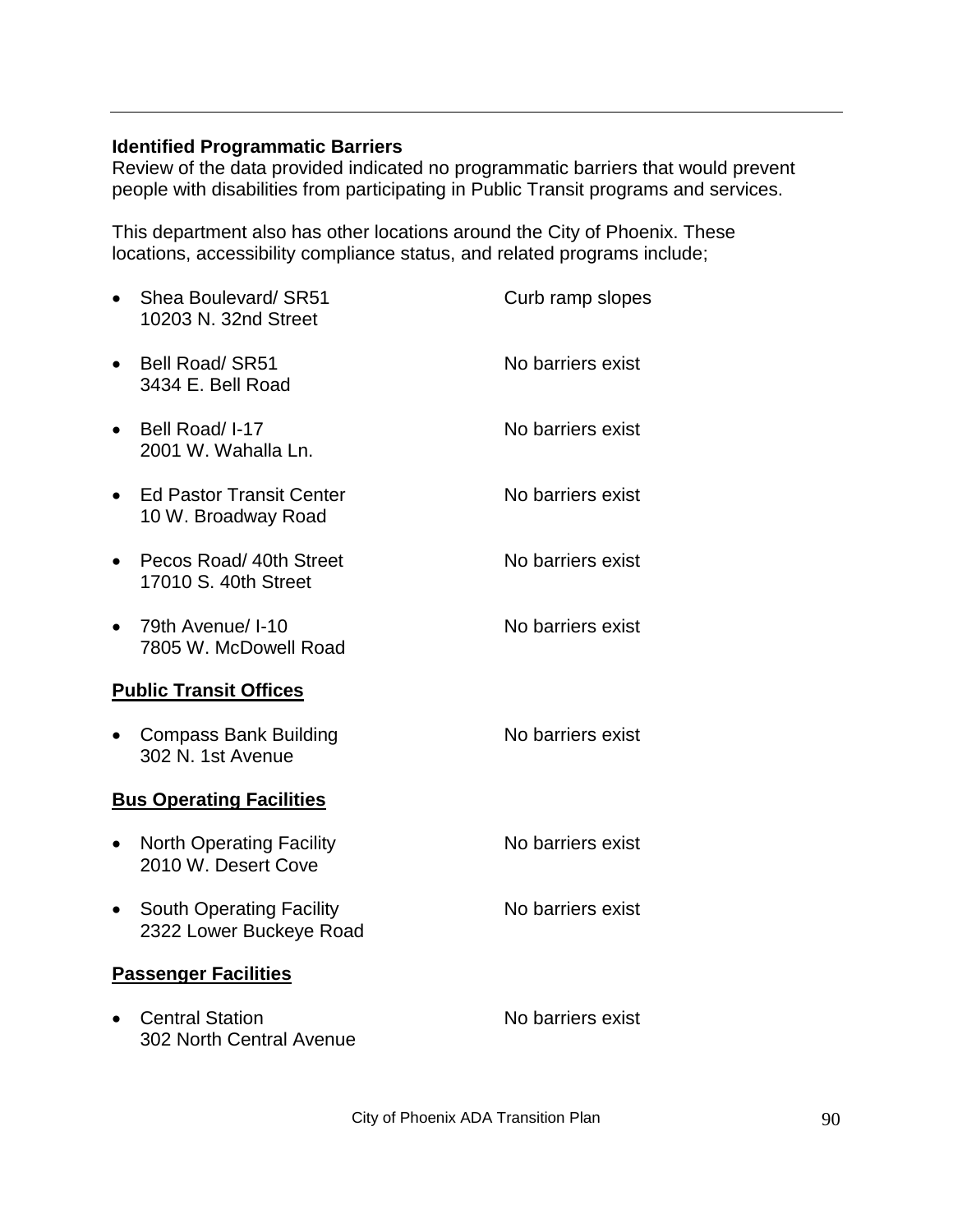|           | <b>Paradise Valley Mall Transit Center</b><br>4623 E. Paradise Village Parkway North | No barriers exist |
|-----------|--------------------------------------------------------------------------------------|-------------------|
|           | <b>Sunnyslope Transit Center</b><br>8927 N. 3rd Street                               | No barriers exist |
| $\bullet$ | Metro Center Transit Center<br>9451 N. Metro Parkway West                            | No barriers exist |
|           | <b>Desert Sky Transit Center</b><br>7611 W. Thomas Road                              | No barriers exist |

The review performed by staff shows no existing barriers to ADA accessibility. However, non-compliant items will be addressed in facility upgrades programmed in future years as part of the Facilities Division Capital Improvement Plan.

## **Summary of Findings Report**

The Public Transit Department formed an ADA Compliance Report Review Team that has had four formal meetings to review facilities and programs, services and activities to ensure accessibility and ADA compliance. These meetings were held on March 30, April 22, May 20, June 6, and October 24, 2005. A team meeting was also held February 10, 2006. Additionally, John Cleveland and Becky Johnson met with department staff on numerous occasions to review all of the programs, policies, services, and material provided to the public, and communication systems and alternate format capabilities that educate the public on transit services.

The Department's ADA Compliance Report is organized by the transit services that are provided to the public including passengers with disabilities. The report addresses seven major programs, services and activities to include fixed route transit service, paratransit services, taxi subsidy programs, travel training programs, regular fare programs, reduced fare programs, and the department staffing of the Citizens Transit Commission.

After a complete review of all programs, all areas were found to be in ADA compliance with the exception of four brochures requiring inclusion of the TTY number and a statement regarding the availability of alternate format materials. These four brochures are the Automatic Mail Plan brochure advertising the monthly pass by mail program (will be corrected in next printing of June 2006), and the Easter Seals Taxi Subsidy Program, Transportation Project, and Travel Training brochures, all of which have now been reprinted with the correct TTY and alternate format information.

Other than these brochures, no other non-compliance conditions were found that could represent an accessibility barrier for people with disabilities.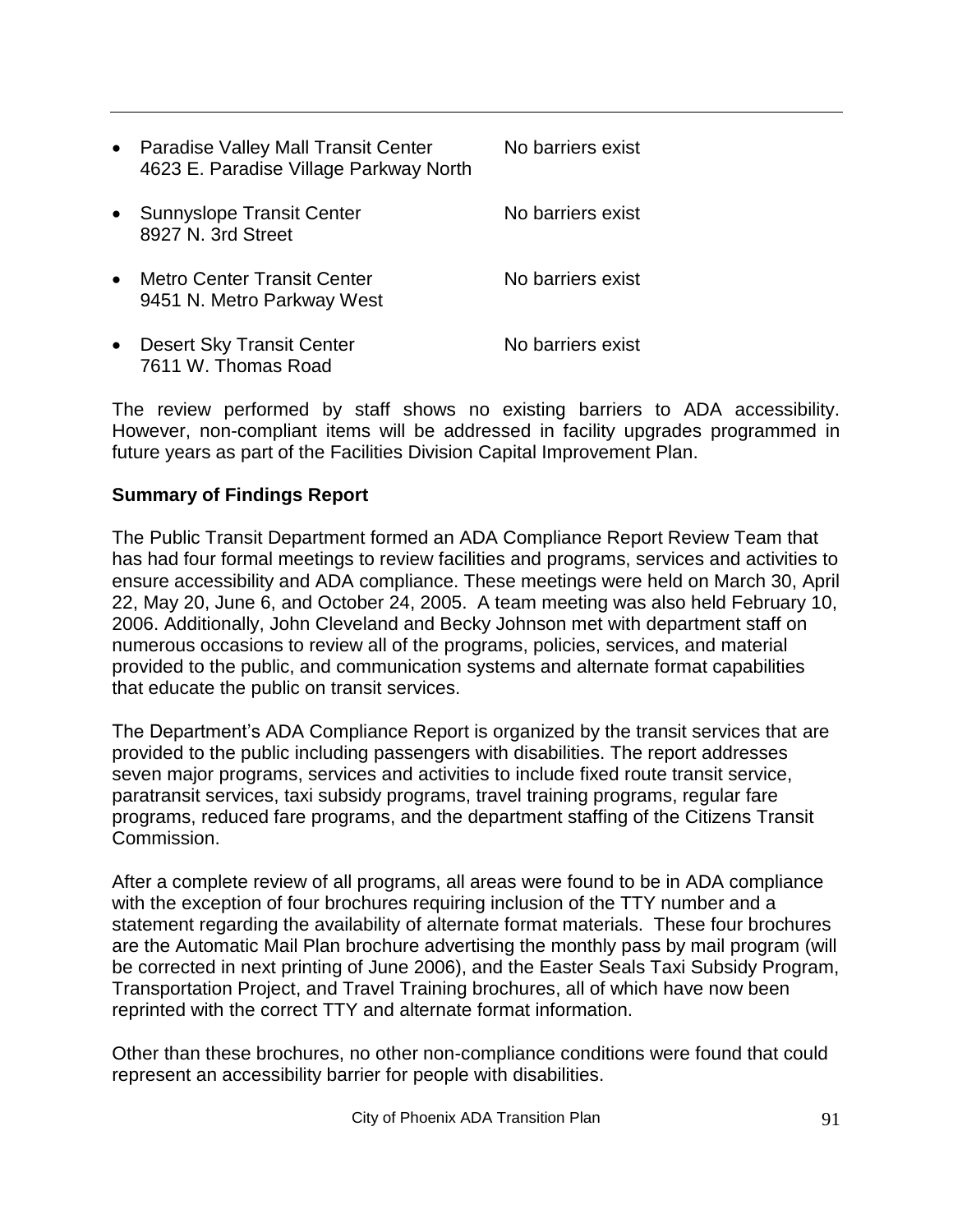## **Facilities Compliance Status**

The Public Transit Department is housed at 302 N. 1st Ave. on the 9<sup>th</sup> floor. The accessibility compliance status of this location comes under the jurisdiction of the Public Works Department. A floor-by-floor accessibility assessment of 302 N. 1st Ave. revealed no barriers on the 9<sup>th</sup> floor that would prevent people with disabilities from physically accessing and participating in Public Transit Department programs and services.

Technical staff from the Facilities Division at the City of Phoenix Public Transit Department has completed their review of the following seven (7) passenger facilities either recently constructed or upgraded as part of the city's transit system:

- Shea Boulevard/ SR51 Park-and-Ride
- Bell Road/ SR51 Park-and-Ride
- Bell Road/ I-17 Park-and-Ride
- Metro Center Transit Center
- Pecos Road/ 40<sup>th</sup> Street Park-and-Ride
- Ed Pastor Transit Center at South Mountain Village
- 79<sup>th</sup> Avenue/ I-10 Park-and-Ride

The review performed by staff shows one (1) barrier to ADA accessibility that will be addressed in facility upgrades programmed in future years as part of the Facilities Division Capital Improvement Plan. No undue burdens exist in providing these upgrades at the Shea Boulevard/ SR51 Park-and-Ride listed in the enclosed documentation. This facility was originally constructed in 1997 and has undergone the first phase of improvements in 2003 to correspond with the opening of RAPID service.

#### **Regional Valley Metro ADA Complaint Process**

All ADA complaints including those from ADA paratransit passengers are processed through the RPTA Customer Service Section. Complaints are received, processed, proofed for accuracy and sent to the transit service providers. The provider investigates the complaint according to federal standards found in 28CFR, Part 35, responds to the customer, and takes appropriate action to ensure the resolution of the problem, to include counseling the operator, providing additional training, etc.

Valley Metro ADA policies require that any operator that is the subject of a validated ADA complaint receive refresher training tailored to the specific nature of the complaint.

Each documented ADA investigative report must address each of the seven federal investigative steps found in 28CFR, Part 35. These seven steps are as follows:

• Summary of complaint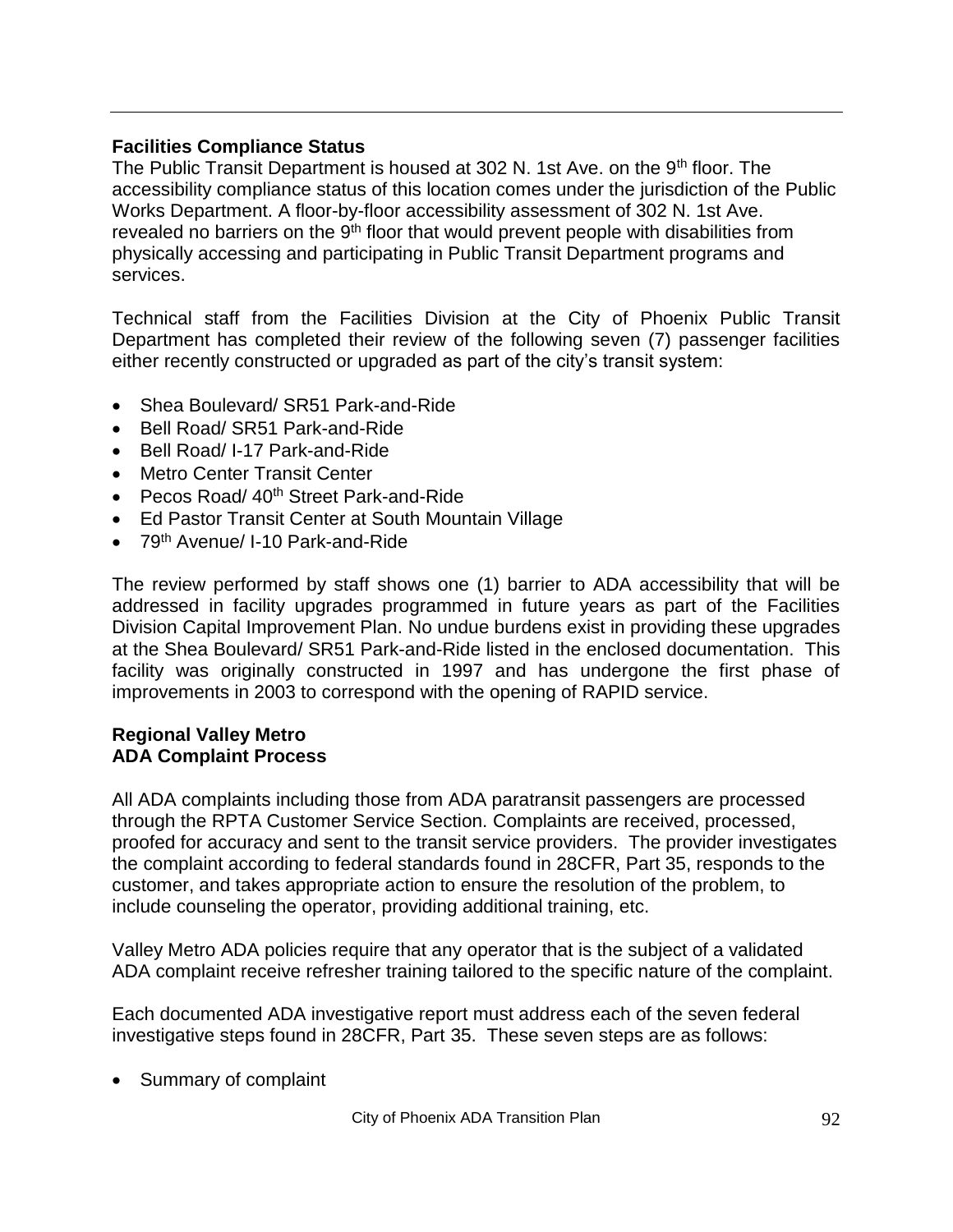- Statement of issues
- Respondent's reply to each issue
- Findings of fact
- Citations of pertinent regulations and rules
- Conclusions of law
- Description of remedy for each violation

Any complaint that involves a person with a disability is monitored by the ADA Quality Assurance Specialist (who reports to the Public Transit Department Civil Rights Manager) to ensure that the complaint has been appropriately resolved. The ADA Quality Assurance Specialist codes every ADA complaint according to the category of the complaint and enters the complaint into an ADA complaint log. This complaint log is maintained for five years in accordance with 49CFR, Part 27. Proper investigation and processing of ADA complaints has been added to the Performance Indicators for the Veolia Phoenix fixed route contract.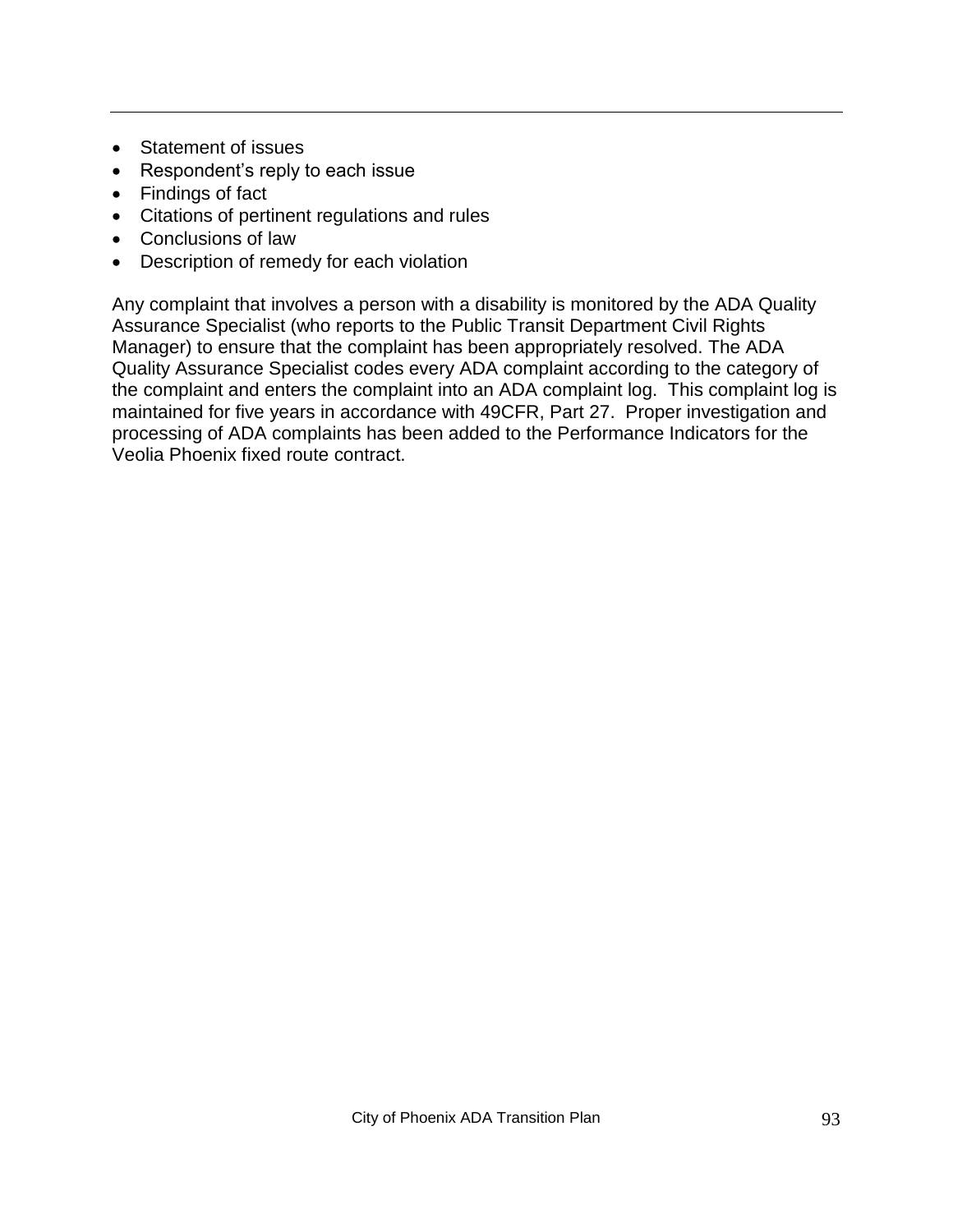#### **Public Works Department**

Barrister Building 101 S. Central Avenue

The Public Works Department has approximately 1,000 employees in seven major divisions. The department provides both internal support to other city departments and external service delivery to Phoenix residents. Department staffing levels as of December 15, 2006 are as follows; the internal support functions include fleet and facilities management operations for a majority of city departments performed by 428 employees; the department's external service delivery is solid waste service including contained and uncontained collections, landfill operation, and recycling provided by 511 employees, and; the remaining 42 employees perform management and administrative duties.

## **Programs/Services Administrative Services**

Procurement for Professional Services

## **Director's Office**

- Personnel, Training and Safety
- Public Works Directives
- Special Projects
- Public Information (all communication)

## **Downtown Facilities**

- Event Services
- Parking Services

## **Metro Facilities and Energy Mgmt.**

Glenrosa Service Center - Parks Bldg.

# **Solid Waste Contracts and Education**

- School Recycling Presentation/ Show
- Recycling Education Outreach Events
- Recycling Facility Tours

# **Solid Waste Disposal Management**

- 27th Ave. Transfer Station/MRF Tours
- North Gateway Transfer Station
- Payments by Accounts Receivables
- Public Hearings and Open Houses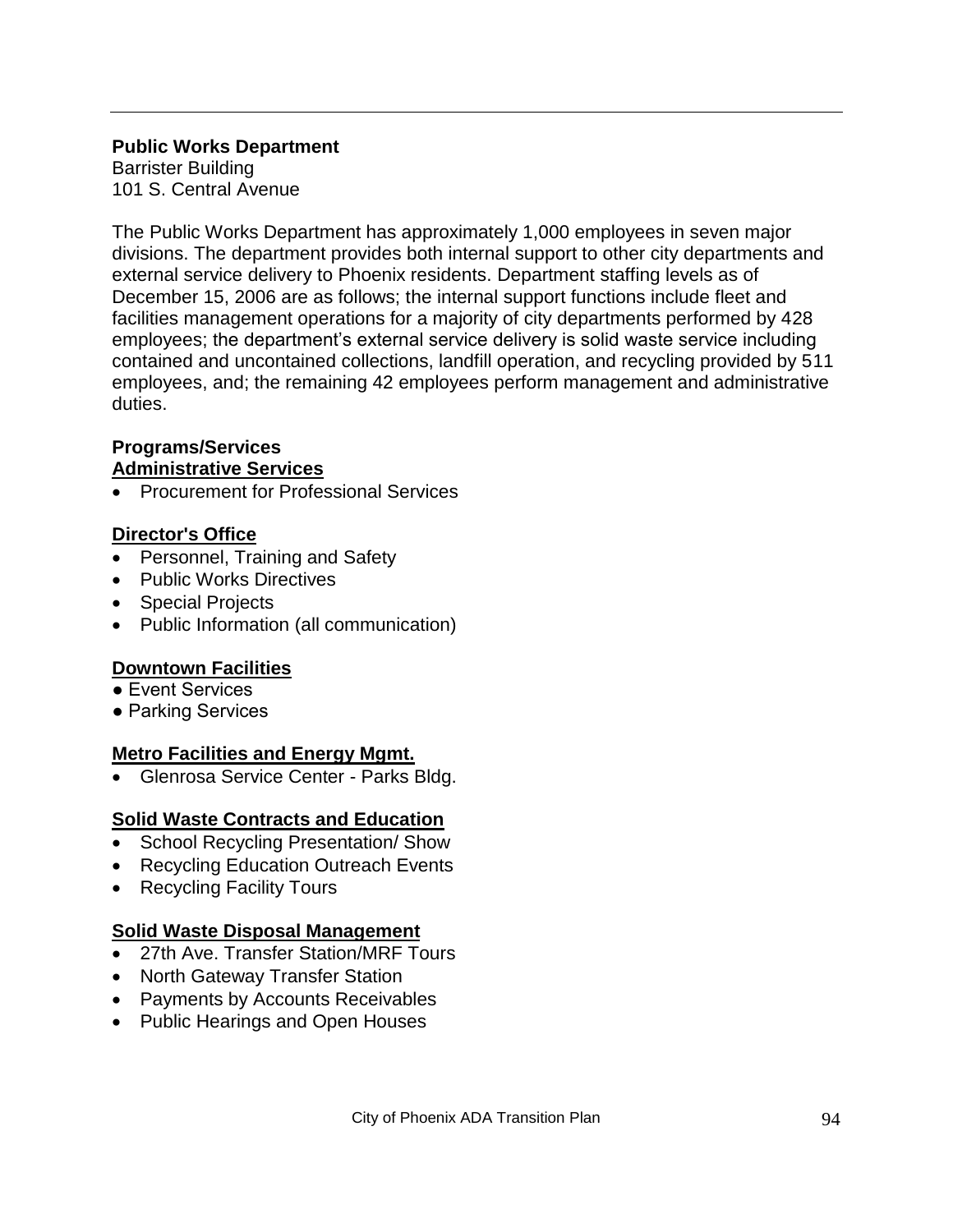## **Solid Waste Field Services**

- Educational and Informational Literature
- Chapter 27 Education and Enforcement
- BOPA Program

### **Identified Programmatic Barriers**

Review of the data provided indicated no barriers that would prevent people with disabilities from participating in Public Works programs and services.

## **Facility Compliance Status**

The Public Works Department is housed in the Barrister building located at 101 S. Central Avenue, Phoenix. The accessibility compliance status of the Barrister building comes under the jurisdiction of the Public Works Department. A floor-by-floor accessibility assessment of the Barrister building revealed no barriers that would prevent people with disabilities from physically accessing and participating in Public Works Department programs and services.

Other facilities under the control of the Public Works Department located throughout the City of Phoenix include the following:

| Location |                                                                  | <b>Survey Date</b> |
|----------|------------------------------------------------------------------|--------------------|
|          | Valdemar A. Cordova Building<br>300 W. Washington                | 01/27-29/05        |
|          | • Phoenix City Hall<br>200 W. Washington                         | 01/31-02/02/05     |
|          | 305 Building including Garage<br>305 W. Washington               | 02/02/05           |
|          | • Calvin C. Goode Building<br>251 W. Washington                  | 02/10/05           |
|          | <b>Historic City Hall Building</b><br>17 S. 2 <sup>nd</sup> Ave. | 02/22/05           |
|          | <b>City Council Chambers</b><br>200 W. Washington                | 02/22/05           |
|          | <b>Barrister Place</b><br>101 S. Central                         | 03/01/05           |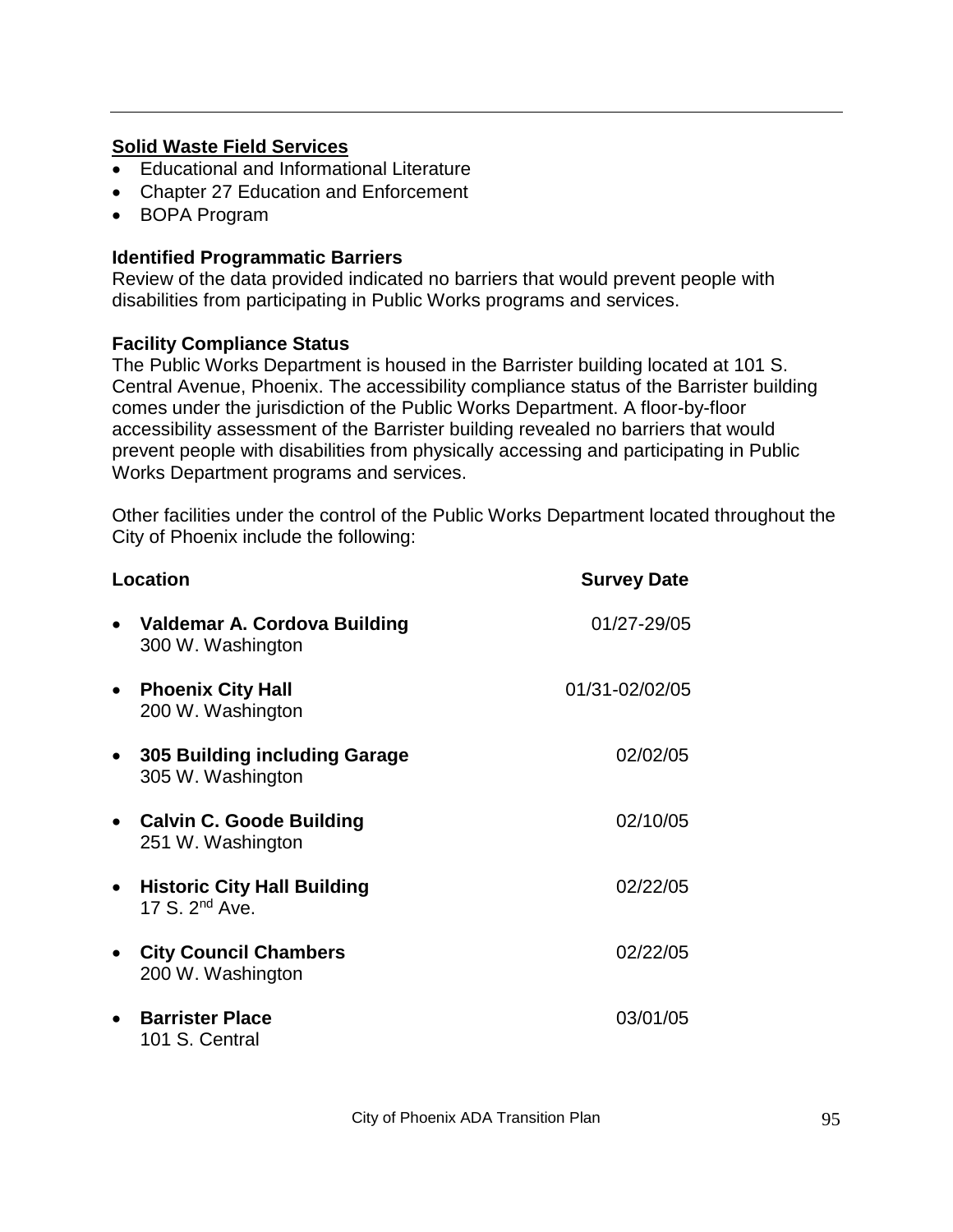|           | <b>Personnel Building</b><br>135 N. 2 <sup>nd</sup> Ave.                                                                                                                 | 03/01/05 |
|-----------|--------------------------------------------------------------------------------------------------------------------------------------------------------------------------|----------|
| $\bullet$ | <b>Adams Street Facilities including Garage</b><br><b>Copper Sun Child Development Center:</b><br>150 N. 4 <sup>th</sup> Avenue<br>Phoenix Channel 11: 140 N. 3rd Avenue | 03/08/05 |
|           | 438 Building<br>438 W. Adams                                                                                                                                             | 03/08/05 |
|           | <b>Glenrosa Service Center</b><br>4020 W. Glenrosa Ave.                                                                                                                  | 03/15/05 |
| $\bullet$ | <b>North Transfer Station/Materials</b><br><b>Recovery Facility</b><br>30205 N. Black Canyon Highway                                                                     | 03/11/05 |
| $\bullet$ | <b>Skunk Creek Landfill</b><br>3165 West Happy Valley Road                                                                                                               | 03/11/05 |
| $\bullet$ | <b>Solid Waste Transfer Station, Self Haul</b><br>3060 South 27th Avenue                                                                                                 | 03/15/05 |
|           | <b>Stores Auction Yard</b><br>2640 South 22 <sup>nd</sup> Avenue                                                                                                         | 03/17/05 |
| $\bullet$ | <b>Police &amp; Public Safety Building</b><br>620 W. Washington                                                                                                          | 03/22/05 |

The Public Works Department utilized Abilities UNlimited, Inc. to conduct ADA assessments on its facilities that are accessed and utilized by the public. The firm's assessment team included a person with a disability.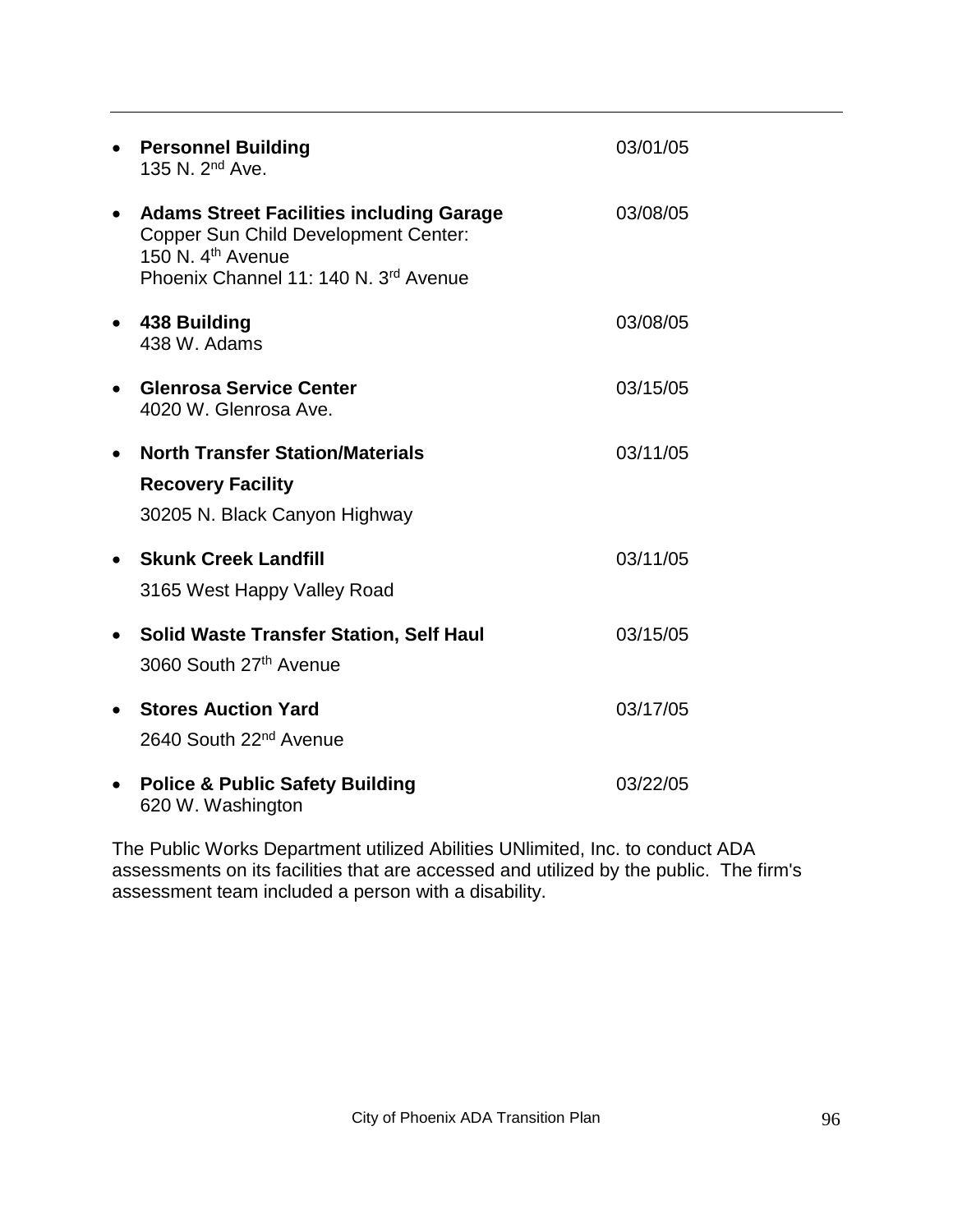### **Retirement Services Department**

Barrister Building 101 S. Central 6th Floor

## **Program / Service**

- Retirement Program Benefits
- COPERS' Retirement Board
- COPERS' Investment Committee
- Disability Assessment Committee
- Legal Review Committee
- Charter Amendments/Policies and Procedures
- Public Safety Retirement Board

## **Identified Programmatic Barriers**

Review of the data provided indicated no programmatic barriers that would prevent people with disabilities from participating in Retirement Services Department programs and services.

## **Facility Compliance Status**

The Retirement Services Department is housed in the Barrister building on the 6<sup>th</sup> floor. The accessibility compliance status of the Barrister building comes under the jurisdiction of the Public Works Department. A floor-by-floor accessibility assessment of the Barrister building revealed no barriers on the 6<sup>th</sup> floor that would prevent people with disabilities from physically accessing and participating in Retirement Services programs and services.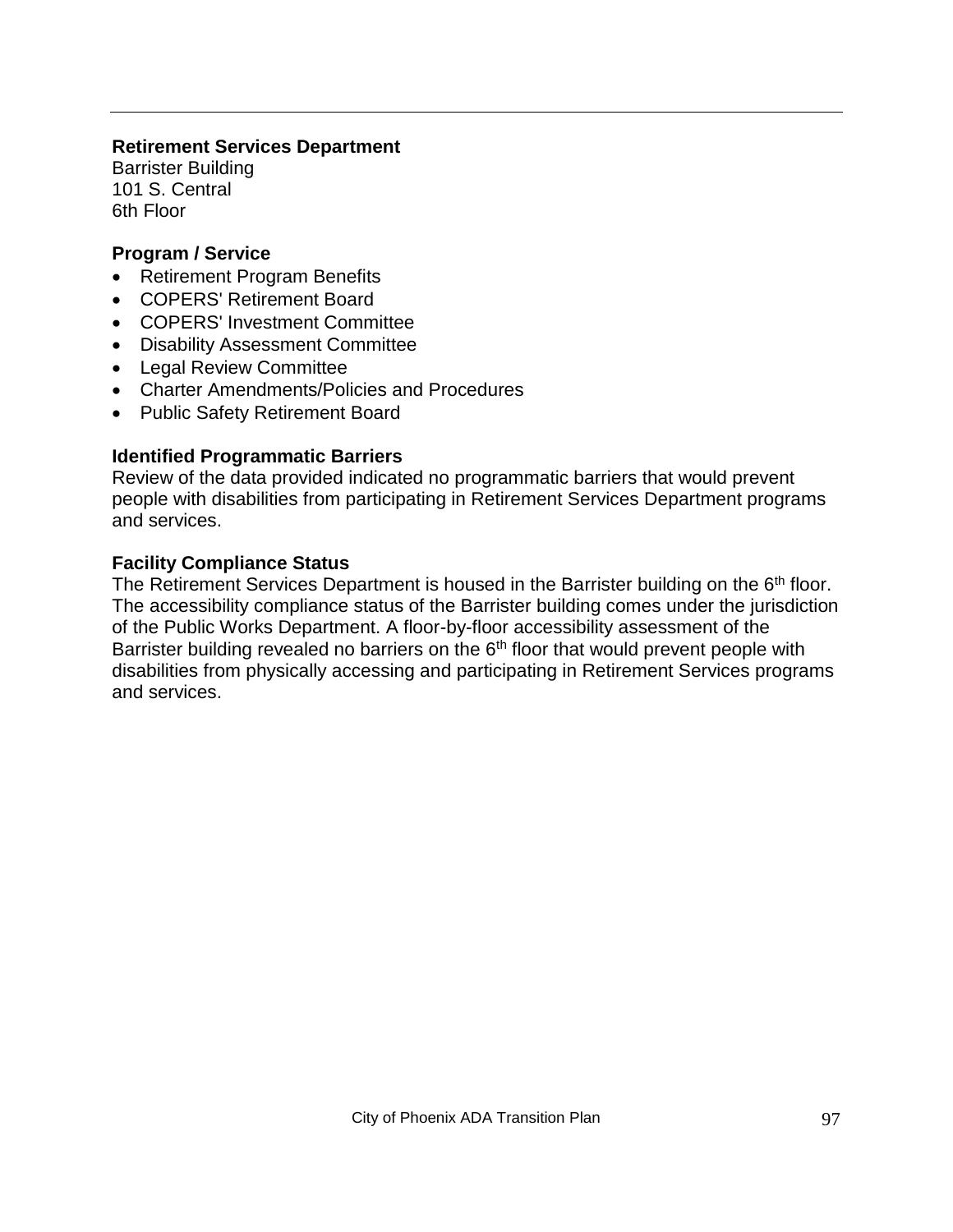## **Street Transportation Department**

City Hall 200 W. Washington Street 5<sup>th</sup> and 6<sup>th</sup> Floors

The Street Transportation Department plans and provides for the safe, efficient and convenient movement of people and goods on city streets. This is accomplished by responding to transportation needs in relation to street capital improvement planning, street maintenance and pavement management, traffic engineering, traffic signal construction and maintenance, and traffic safety coordination.

## **Programs/Services**

- Light Rail and Your Neighborhood
- Streets & Streetscapes 2006 Bond Program
- East Sonoran Parkway Alignment Study
- Right-of-Way Management Program (RMP)
- Design and Construction of: Major Streets Storm Drains Water Lines Bridges Bike Paths
- Development of Traffic Systems
- Construction, Maintenance and Operation of: Traffic Control Devices Street Lighting Systems Maintenance of the Public Right-of-Way
- Major Street Construction Projects
- Signal Construction Projects
- Traffic Counts
- Street Cleaning
- Street Marking
- Sign Fabrication & Installation
- Street Resurfacing
- Preventative Maintenance
- Parking Meters
- IT Support
- Neighborhood Traffic Management Team
- Investigative Services

#### **Identified Programmatic Barriers**

Review of the data provided indicated no significant programmatic barriers that would prevent people with disabilities from participating in Street Transportation Department programs and Services.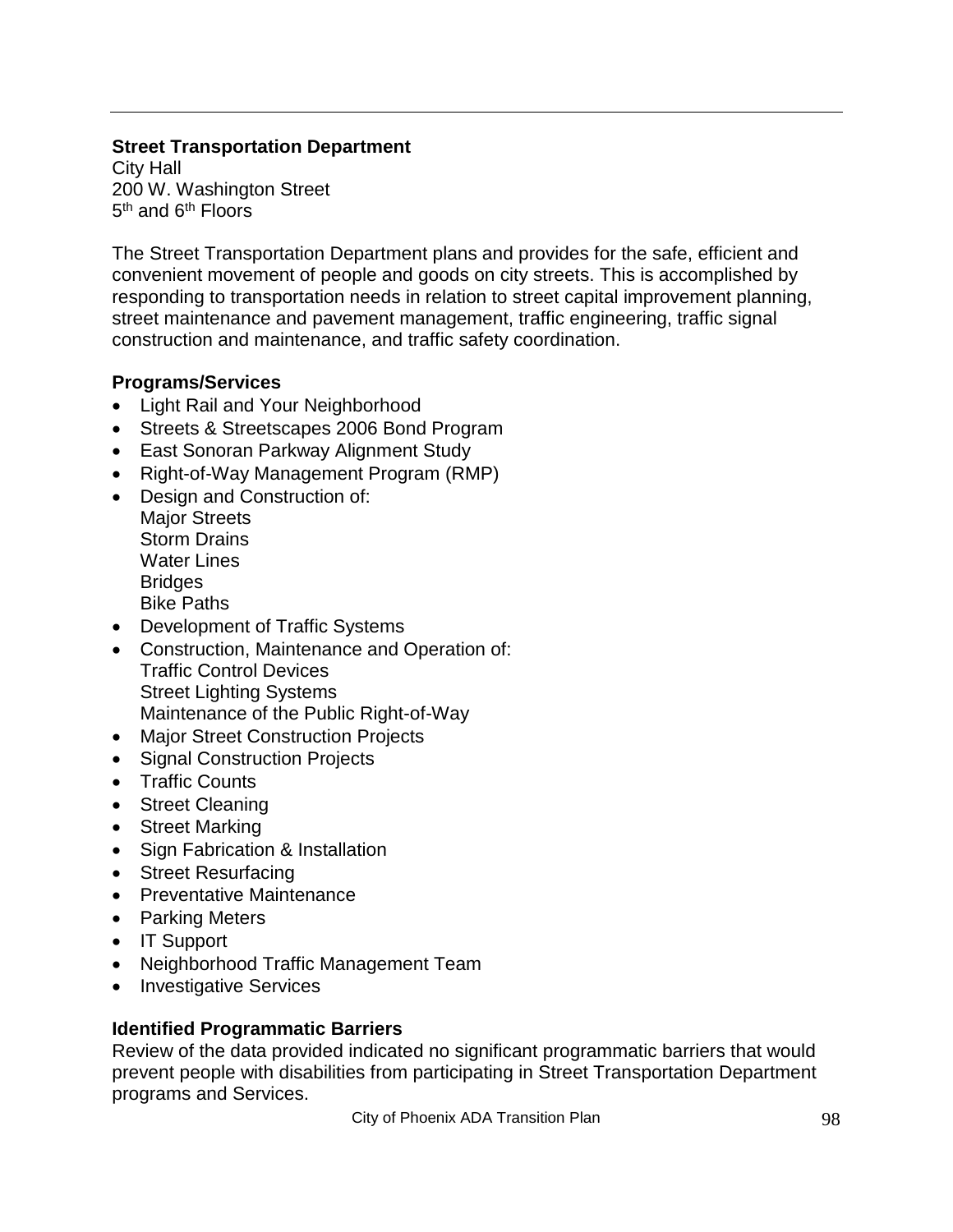## **Recommendations**

- Develop emergency evacuation plans for locations that do not currently have one. Plans should include input from employees and/or others with disabilities.
- Update vender contracts template to include an ADA compliance statement.

## **Facilities Compliance Status**

The Street Transportation Department is housed in the City Hall building on the 5<sup>th</sup> and 6<sup>th</sup> floors. The accessibility compliance status of the City Hall building comes under the jurisdiction of the Public Works Department. A floor-by-floor accessibility assessment of the City Hall building revealed no barriers on the  $5<sup>th</sup>$  or  $6<sup>th</sup>$  floor that would prevent people with disabilities from physically accessing and participating in Street Transportation Department programs and services.

The Street Transportation Department has retained a consultant to assist with the interpretation of regulations, assessment of current facilities, and establishment of an assessment and compliance plan of ADA Title II as it applies to the Department's facilities and functions. The services to be provided by the consultant include, but are not limited to the following:

- Provide Department staff with interpretation of ADA requirements.
- Work with Department staff, attend meetings, and make presentations.
- Conduct field inspections and evaluations of existing facilities where public access is required as identified in ADA Title II.
- $\bullet$  Identify locations and numbers of facilities where public access is required.
- Identify physical obstacles that impede accessibility to individuals with disabilities as specified in ADA Title II and any other applicable guidelines.
- Summarize and compile assessment findings in a database.
- Recommend method to be utilized to remove obstacles and provide accessible facilities.
- Assist in estimation of projected costs for ADA modifications and revisions.
- Recommend system for prioritization of efforts to eliminate any identified barriers.
- Assist in the development of a schedule for implementing recommendations, if any, consistent with ADA Title II.

At the time of the development of this Transition Plan the Street Transportation Department was in the second year of a possible five year program to access ADA compliance in the public right-of-way which includes the review of traffic control devices, crosswalks, and nearly 2,000,000 curb ramps citywide. This data is collected and stored electronically in a database in the Department and can be reviewed in the Street Transportation Department which is located on the 5th floor of the City Hall building.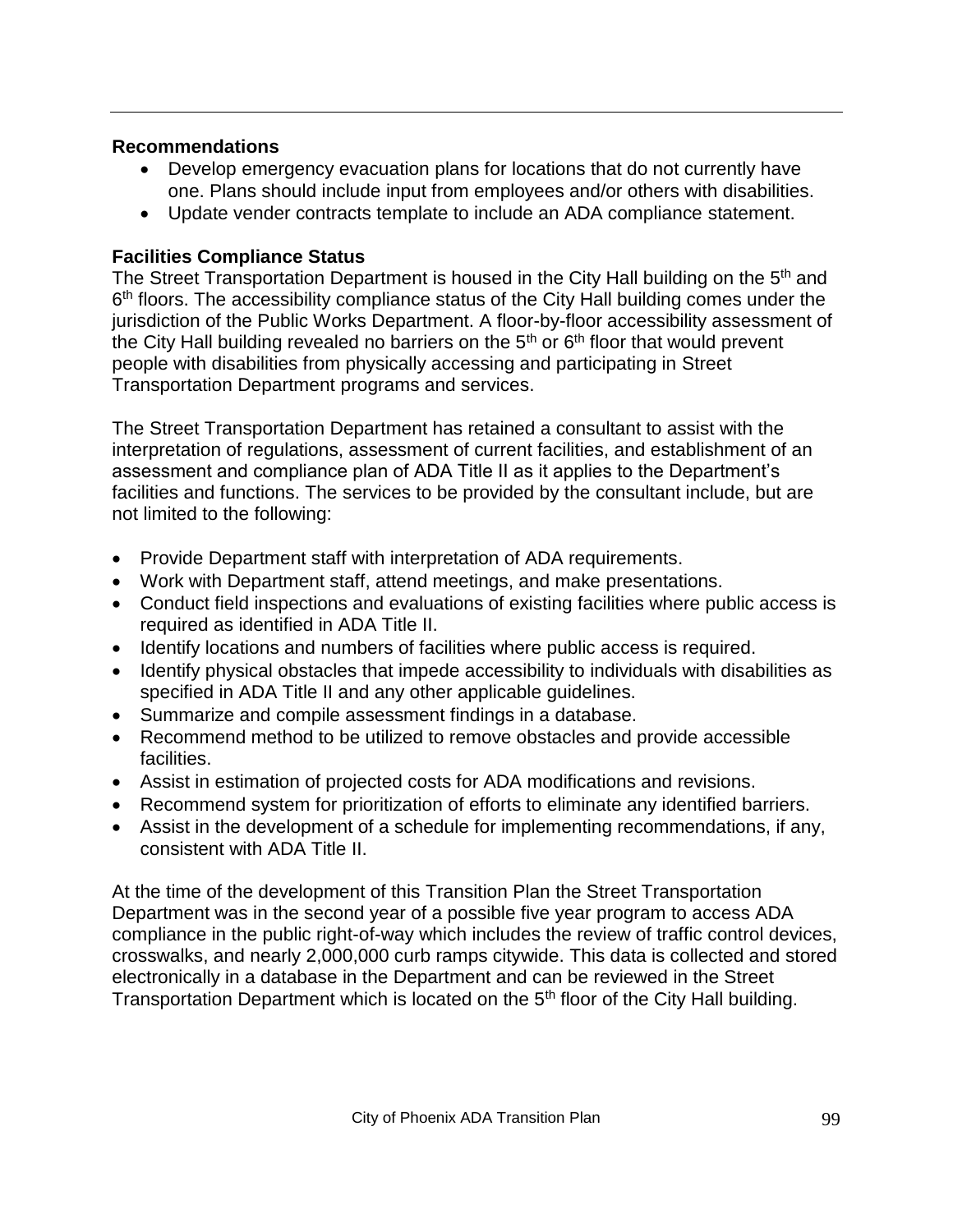#### **Water Services Department**

City Hall 200 W. Washington Street 8th & 9th Floor

The City of Phoenix Water Services Department consistently provides a reliable supply of drinking water that meets or surpasses all standards for health and safety. More than 90 percent of the water delivered to customers comes from surface water sources. The remaining amount of water comes from groundwater (wells). The surface water is treated at one of five water treatment plants, with a sixth plant coming online in early 2007.

After customers use the water, it is collected and treated at one of the three wastewater treatment plants. Most of the water is recycled - or reclaimed - and is used for agricultural irrigation, industry, or to water large turf areas such as golf courses.

The City of Phoenix Water Services Department, as a government agency, is fee driven and thereby self-supporting and does not rely upon taxes for its operation.

## **Programs/Services**

- Public Information Office
- Pollution Control
- Security Unit
- Consumer Advocate Office
- Billing
- Call Center
- Pav Stations
- Human Resources
- Information Systems
- Purchasing (Finance)
- Records & Property Management
- Support Services
- Water Production
- Wastewater Treatment
- Water Distribution
- Wastewater Collection
- Specialized Services
- Water Conservation Office
- Water Resources Activities
- Development Planning Activities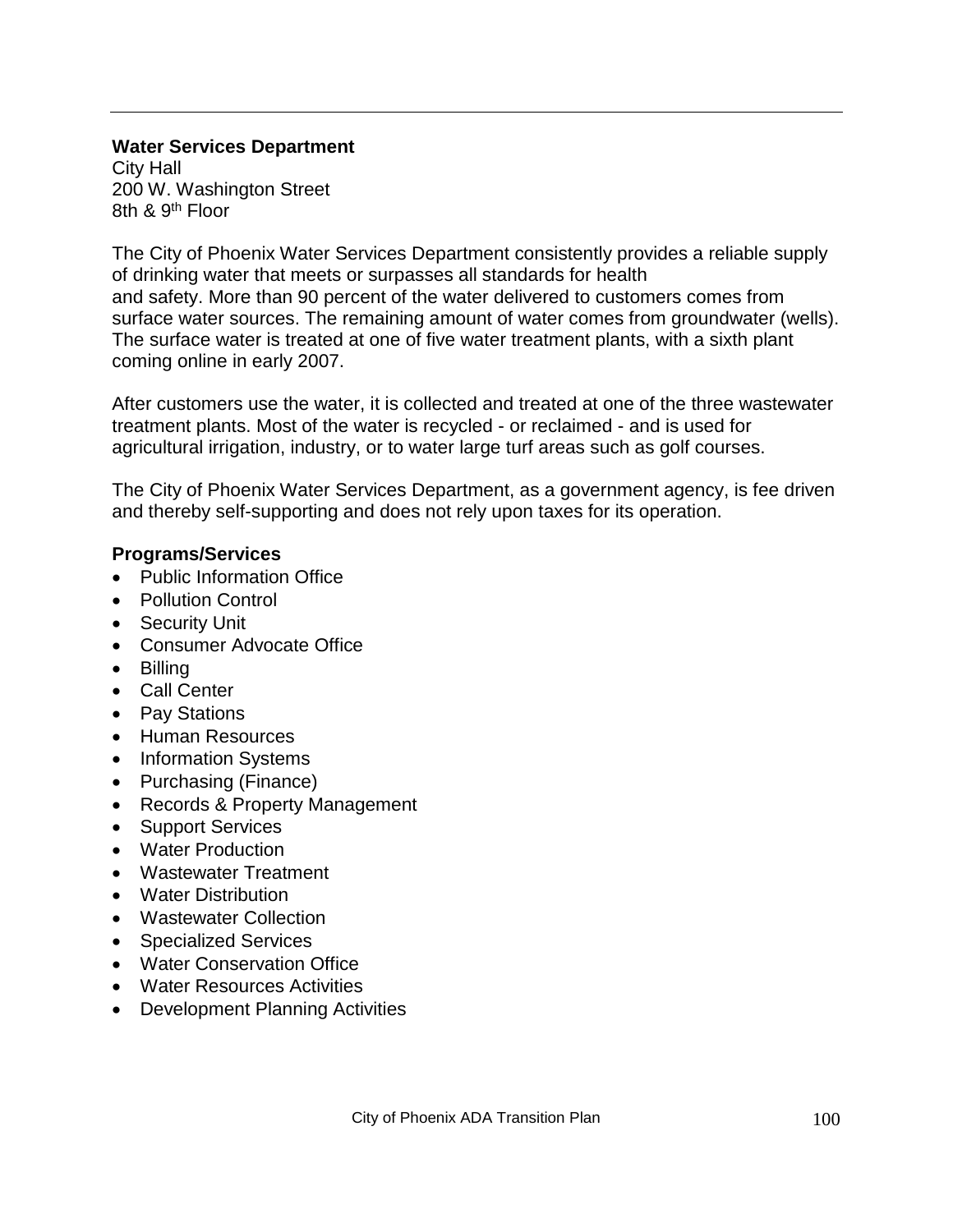#### **Identified Programmatic Barriers**

Review of the data provided indicated no programmatic barriers that would prevent people with disabilities from participating in Water Services Department programs and services.

#### **Recommendations**

Review print hand-outs and brochures and add TTY numbers and Alternate Format statement where needed.

#### **Facility Compliance Status**

The Water Services Department is housed in the City Hall building on the  $8<sup>th</sup>$  &  $9<sup>th</sup>$ floors. The accessibility compliance status of the City Hall building comes under the jurisdiction of the Public Works Department. A floor-by-floor accessibility assessment of the City Hall building revealed no barriers on the  $8<sup>th</sup>$  &  $9<sup>th</sup>$  floors that would prevent people with disabilities from physically accessing and participating in Water Department programs and services.

Other facilities under the control of the Water Services Department located throughout the City of Phoenix include the following:

| <b>Site &amp; Location</b> |                                                                      | <b>Survey Dates</b> |
|----------------------------|----------------------------------------------------------------------|---------------------|
| $\bullet$                  | <b>Tres Rios (91st Avenue)</b><br>5615 South 91st Avenue             | 03/25/05 & 01/18/06 |
|                            | • 91st Avenue WWTP<br>5615 South 91st Avenue                         | 03/25/05            |
| $\bullet$                  | <b>Field Area 3, Northwest Paystation</b><br>10255 North 23rd Avenue | 04/05/05            |
| $\bullet$                  | Deer Valley WTP Admin. Building<br>3030 West Dunlap                  | 04/05/05            |
| $\bullet$                  | Union Hills WTP Admin. Building<br>2001 East Deer Valley Road        | 04/15/05            |
|                            | • South Central Paystation<br>26 East Baseline Road                  | 04/19/05            |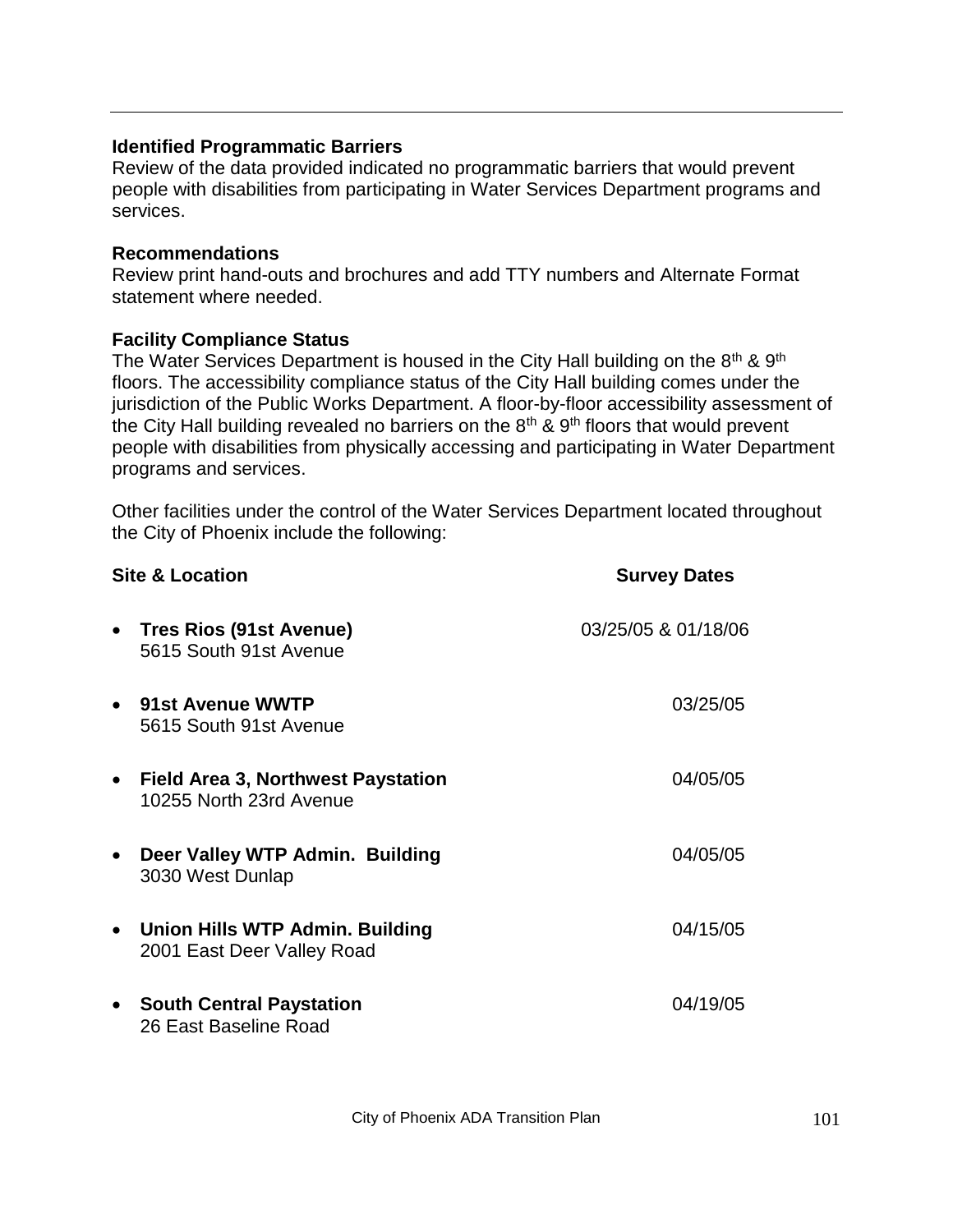| $\bullet$ | <b>West Paystation</b><br>5036 West Indian School Road                                                     | 04/19/05 |
|-----------|------------------------------------------------------------------------------------------------------------|----------|
|           | • Val Vista WTP Admin. Building<br>3200 East McDowell (Mesa)                                               | 04/20/05 |
| $\bullet$ | Verde WTP Admin. Building<br>7696 North Red Mountain Road                                                  | 04/20/05 |
|           | • 23rd Ave WWTP and Visitor's Center<br>2470 South 22nd Avenue                                             | 04/26/05 |
|           | • 24th Street WTP Admin. Building<br>6202 North 24th Street                                                | 04/26/05 |
| $\bullet$ | <b>Cave Creek Water Reclamation Plant</b><br><b>Administration Building</b><br>22841 North Cave Creek Road | 04/28/05 |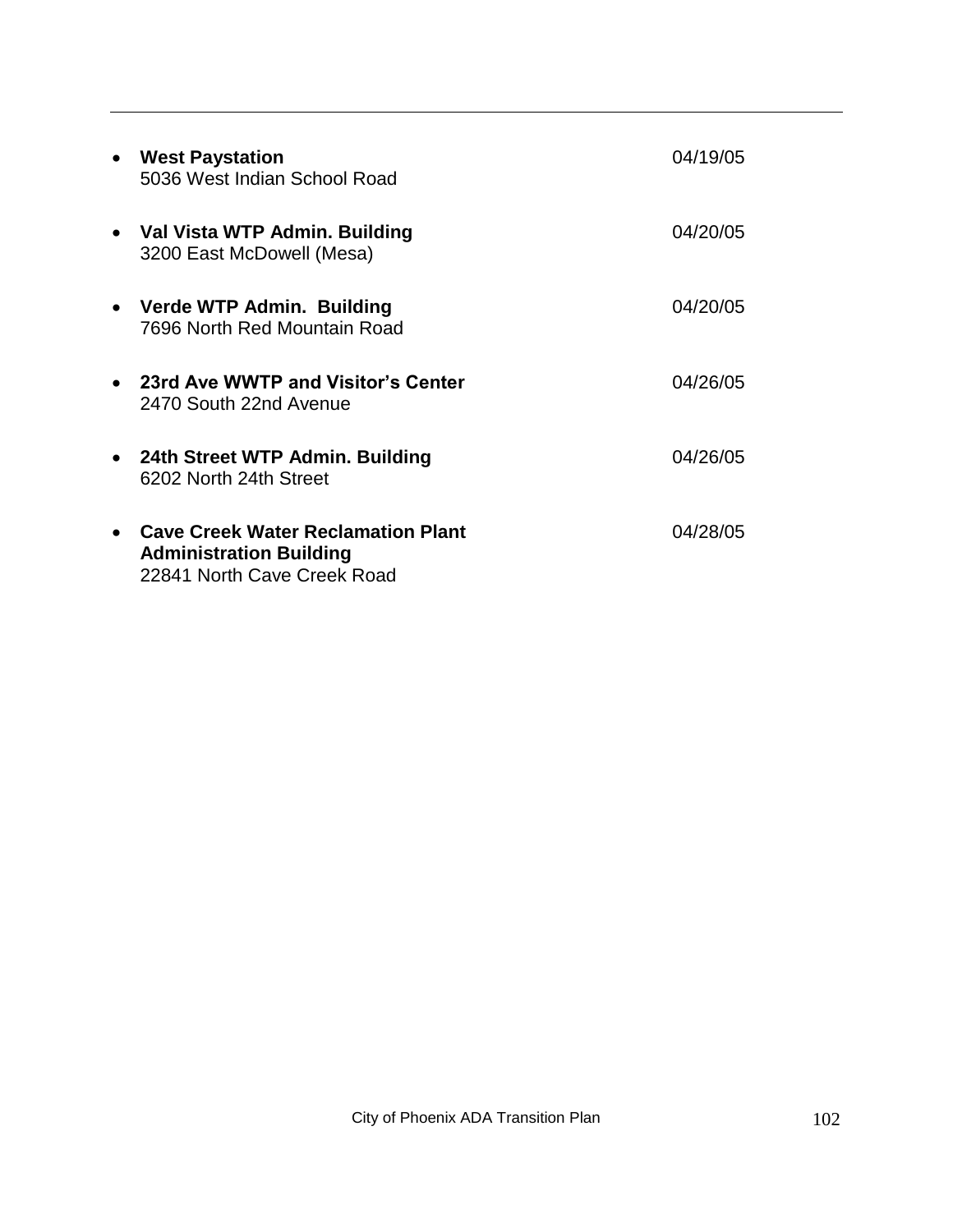# **11.0 Barrier Removal Prioritization and Scheduling**

In creating priorities, it is the City's intent to evaluate all areas of potential deficiency, and to make structural changes where necessary. The assignment of priorities is intended to facilitate public review and to address specific concerns of the local disabled community. It must be emphasized that it is the intent for all individuals with disabilities to be reasonably accommodated by the City.

Recommendations for prioritizing removal of identified barriers are based on two standards. One is the recognized standard established by the U.S. Access Board and is referenced in the ADA. This standard is as follows:

# **U.S. Access Board Priorities**

The U.S. Department of Justice's regulation recommends priorities for removing barriers in existing facilities. Because the resources available for barrier removal may not be adequate to remove all existing barriers at any given time, the regulation suggests a way to determine which barriers should be mitigated or eliminated first. These priorities are not mandatory. Public accommodations are free to exercise discretion in determining the most effective "mix" of barrier removal measures to undertake in their facilities.  *Taken from The ADA Title III Technical Assistance Manual*

| Priority 1)        | <b>Accessible</b><br><b>Approach/Entrance</b> | The first priority should be to enable individuals with<br>disabilities to physically enter its facility. This priority<br>on "getting through the door" recognizes that<br>providing physical access to a facility from public<br>sidewalks, public transportation, or parking is<br>generally preferable to any alternative arrangements<br>in terms of both business efficiency and the dignity of<br>individuals with disabilities.                                              |
|--------------------|-----------------------------------------------|--------------------------------------------------------------------------------------------------------------------------------------------------------------------------------------------------------------------------------------------------------------------------------------------------------------------------------------------------------------------------------------------------------------------------------------------------------------------------------------|
| <b>Priority 2)</b> | <b>Access to Goods</b><br>and Services        | The next priority is for measures that provide access<br>to those areas of a place of public accommodation<br>where goods and services are made available to the<br>public. For example, in a hardware store, to the<br>extent that it is readily achievable to do so,<br>individuals with disabilities should be given access<br>not only to assistance at the front desk, but also<br>access, like that available to other customers, to the<br>retail display areas of the store. |
| Priority 3)        | <b>Usability of Rest</b><br><b>Rooms:</b>     | The third priority should be providing access to<br>restrooms, if restrooms are provided for use by<br>customers or clients.                                                                                                                                                                                                                                                                                                                                                         |
| Priority 4)        | <b>Additional Access:</b>                     | The fourth priority is to remove any remaining<br>barriers to using the public accommodation's facility<br>by, for example, lowering telephones.                                                                                                                                                                                                                                                                                                                                     |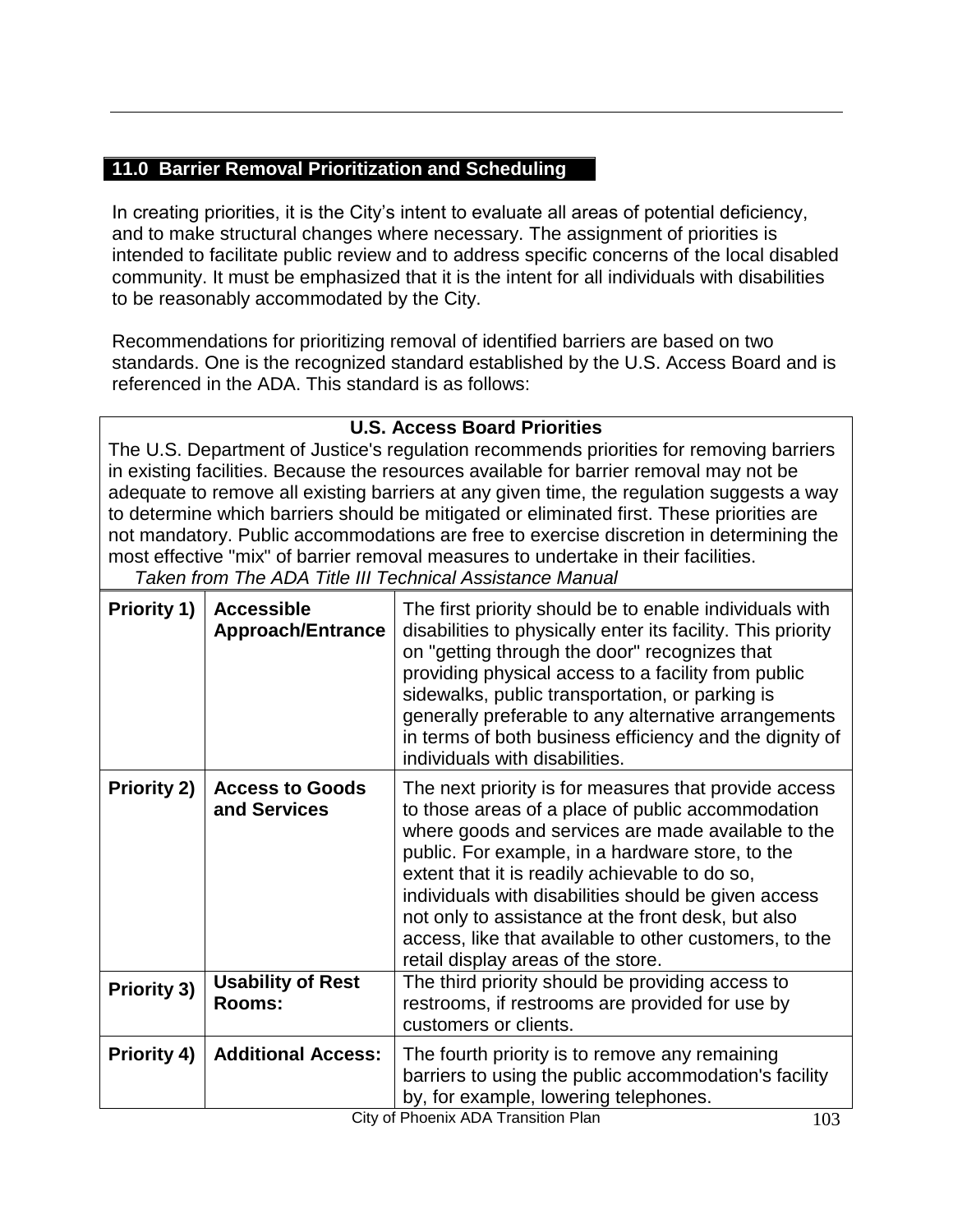The consultant has recommended additional priorities that are referred to as Scheduling Priorities. The purpose for these priorities is to assist the departments with making objective determinations as to which barriers should be removed first and which can be removed at a later date. These Scheduling Priorities are recommendations, and should not be interpreted as having any legal or regulatory authority. These recommendations may be amended by department personnel, and may be subject to approval by the City of Phoenix. The recommendations for Scheduling Priorities are as follows:

# **Scheduling Priorities**

These priorities are not mandatory, but are recommendations developed by Abilities UNlimited, Inc. (AUI) and are intended to provide guidance, in conjunction with the four priorities recommended by the Department of Justice, in scheduling the removal of identified barriers. These recommendations may be used in concert with the Department's recommended priorities regardless of where they fit in Priority #1 through #4 e.g., Priority A, Life Safety, may apply to the Department's Priority 1, 2, 3, or 4, etc.

|                           |                                                                                                                  | <b>Definition</b>                                                                                                                                                                                                                        |
|---------------------------|------------------------------------------------------------------------------------------------------------------|------------------------------------------------------------------------------------------------------------------------------------------------------------------------------------------------------------------------------------------|
|                           |                                                                                                                  | This is the highest priority and                                                                                                                                                                                                         |
|                           |                                                                                                                  | requires immediate attention to                                                                                                                                                                                                          |
| of Hazardous              | ramp.                                                                                                            | mitigate or eliminate potentially                                                                                                                                                                                                        |
| Conditions                |                                                                                                                  | hazardous conditions.                                                                                                                                                                                                                    |
| <b>Readily Achievable</b> | Re-striping                                                                                                      | These are the identified barriers                                                                                                                                                                                                        |
| <b>Barrier Removal</b>    | accessible                                                                                                       | that can be removed quickly and                                                                                                                                                                                                          |
|                           |                                                                                                                  | easily with the least amount of                                                                                                                                                                                                          |
|                           | & access                                                                                                         | difficulty and expense.                                                                                                                                                                                                                  |
|                           |                                                                                                                  |                                                                                                                                                                                                                                          |
| Schedule barrier          |                                                                                                                  | These are the identified barriers                                                                                                                                                                                                        |
| removal within a          | knobs with                                                                                                       | that should be scheduled for                                                                                                                                                                                                             |
| "reasonable" amount of    |                                                                                                                  | corrective action within $12 - 24$                                                                                                                                                                                                       |
| time                      |                                                                                                                  | months (or less).                                                                                                                                                                                                                        |
| Normal maintenance        | Replace                                                                                                          | Items that are not strictly compliant                                                                                                                                                                                                    |
| procedures &              |                                                                                                                  | with ADAAG, yet are safely usable                                                                                                                                                                                                        |
|                           | fountains with                                                                                                   | and without difficulty should be                                                                                                                                                                                                         |
|                           |                                                                                                                  | replaced with fully compliant                                                                                                                                                                                                            |
|                           |                                                                                                                  | accessible items during the normal                                                                                                                                                                                                       |
|                           | accessible                                                                                                       | equipment replacement cycle or                                                                                                                                                                                                           |
|                           |                                                                                                                  | regularly scheduled maintenance                                                                                                                                                                                                          |
|                           | fountains.                                                                                                       | procedures.                                                                                                                                                                                                                              |
|                           | <b>Relocation of</b>                                                                                             | These identified barriers that can                                                                                                                                                                                                       |
| barrier removal           |                                                                                                                  | be very costly and/or difficult to                                                                                                                                                                                                       |
|                           |                                                                                                                  | modify or replace, and should be                                                                                                                                                                                                         |
|                           |                                                                                                                  | addressed in a future budget cycle.                                                                                                                                                                                                      |
|                           |                                                                                                                  | This does not apply to those items                                                                                                                                                                                                       |
|                           | ramp access.                                                                                                     | identified under Priority A.                                                                                                                                                                                                             |
|                           | <b>Covers</b><br>Life Safety &<br>Avoidance/Elimination<br>equipment replacement<br>cycle<br>Costly more complex | <b>Example</b><br>An exceedingly<br>steep curb<br>parking spaces<br>aisle(s)<br>Replace door<br>lever hardware.<br>drinking<br>paper cup<br>dispensers with<br>drinking<br>obstructions<br>such as utility<br>poles that<br>prevent curb |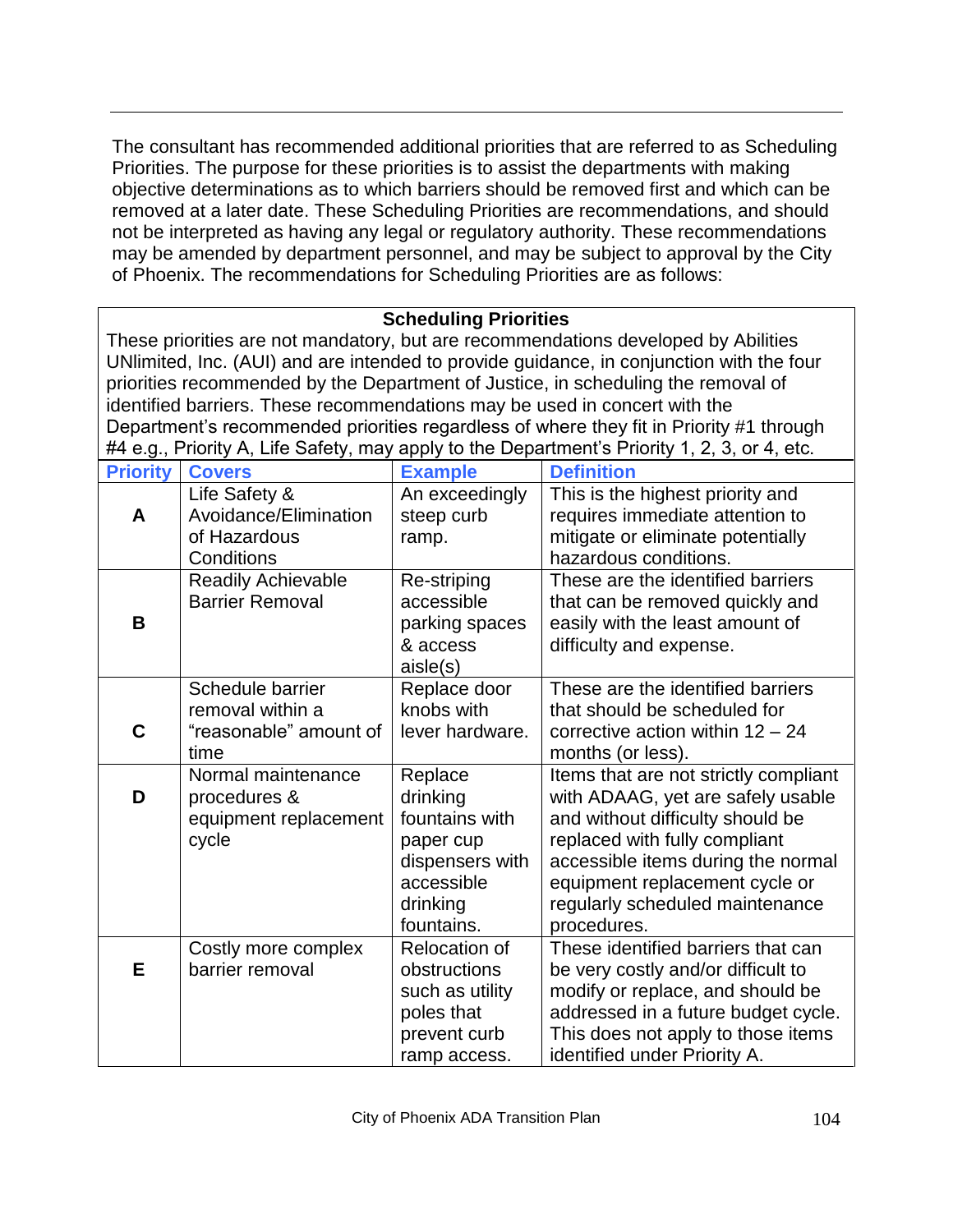### **12.0 Continued Compliance Measures**

### **12.1 Database explanation**

To meet the specific requirements of the ADA, the City of Phoenix has retained the services of the consulting firm, Abilities UNlimited, Inc. to develop the Transition Plan database. The database has been developed using Microsoft's Access as the platform on which this database was built. Feeding this application is more than 200 Microsoft Excel workbooks, with more than 10 worksheets a piece; containing departmental ADA self assessment documents provided to the Equal Opportunity Department by each of the 34 departments and functions. The Access database will consist of 'department', 'location', 'barrier', 'barrier remedy', 'responsible party' and other tables with approximately 1000 records between all departments. The ADA Transition Plan is intended to outline the methods by which physical or structural changes will be made to affect the non-discrimination polices described in Title II.

# **12.2 Database Project Objectives:**

- Move all received MS Excel spreadsheets to a centralized location
- Organize and consolidate files into a single MS Excel source file
- Develop a process to upload source file into an MS Access data structure
- Develop a process to update data tables
- Acquire data reporting requirements
- Redevelop existing reports where possible based on data constraints
- Conduct training on how to access and update data tables

The ADA Transition Plan is required by the U.S. Department of Justice rules to contain at a minimum the following:

- A list of the physical barriers in a public entity's facilities that limit the accessibility of its programs, activities, or services to individuals with disabilities;
- A detailed outline of the methods to be utilized to remove these barriers and make the facilities accessible;
- The schedule for taking the necessary steps to achieve compliance with Title II. If the time period for achieving compliance is longer than one year, the plan should identify the interim steps that will be taken during each year of the transition period; and,
- The name of the official responsible for the plan's implementation.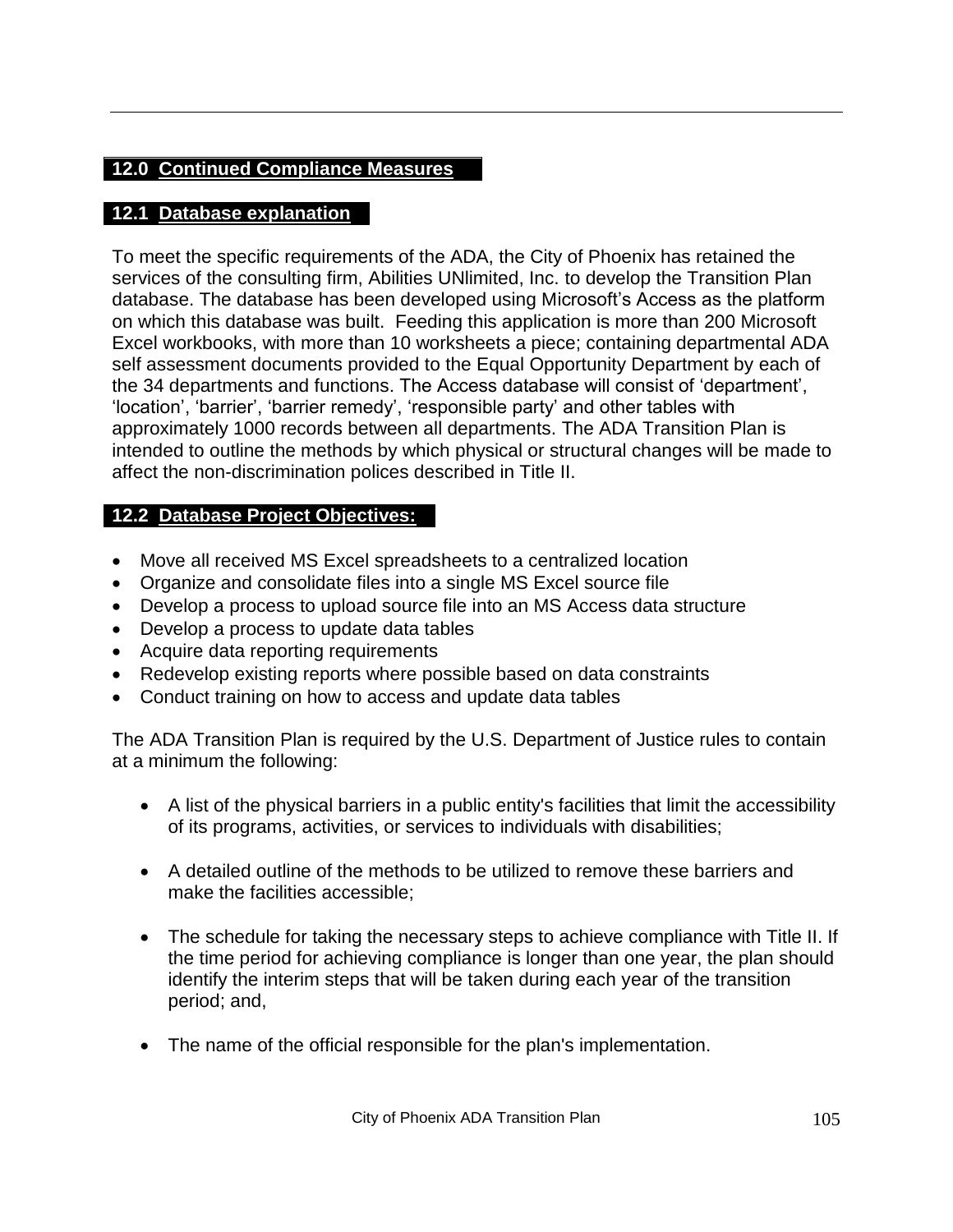#### **12.3 Approach:**

- Each of the 34 departments and functions within the City of Phoenix were charged with the responsibility of conducting a detailed ADA self evaluation of their programs, services, and facilities and to identify those areas where persons with disabilities are excluded from participation or denied benefits of programs, services or activities. It is based on these findings that this ADA Transition Plan has been prepared.
- The self evaluation reports were submitted in Excel spreadsheets to the City of Phoenix Equal Opportunity Department (EOD) and forwarded to the consultant, Abilities UNlimited, Inc. (AUI).
- AUI then reviewed each of the self evaluation reports for the purpose of performing data analysis and validation of the appropriateness, thoroughness, and to the extent possible, the accuracy of the data submitted. This proved to be a daunting task as the self evaluation instrument used by the departments included all aspects of ADA Title II program compliance assessments and went well beyond the facilities compliance data that is required for the ADA Transition Plan. Furthermore, there were little, if any direct linkages established between the programs and services, the locations where they were provided, and the accessibility compliance status of each of the facilities.
- In an effort to establish linkages between the programs and facilities, AUI developed a template in Excel that was distributed to each of the departments. This template specifically requested information regarding each department's programs and services, and the identified barriers found in the facilities where they are provided. Many of the department's responses to the requested data were incomplete and could not be verified for thoroughness and accuracy without conducting "spot checks", at the very least. Since this was not feasible, and with time running out on the allotted time for development of the Transition Plan, there was little alternative but to enter the partial data collected into the Access database with the expectation that this might provide the basis for on-going facilities review updating and reporting in the future.
- All of the accessibility compliance data submitted by the departments that were applicable to facilities housing programs and services that are available to the public was entered into the Access database. The format of the database allows for on-going updating as additional accessibility data is collected and/or structural modifications are made to existing buildings and facilities to achieve compliance with the ADA Accessibility Guidelines. This will also allow data to be entered when the ADAAG is amended, which is expected to occur in the near future.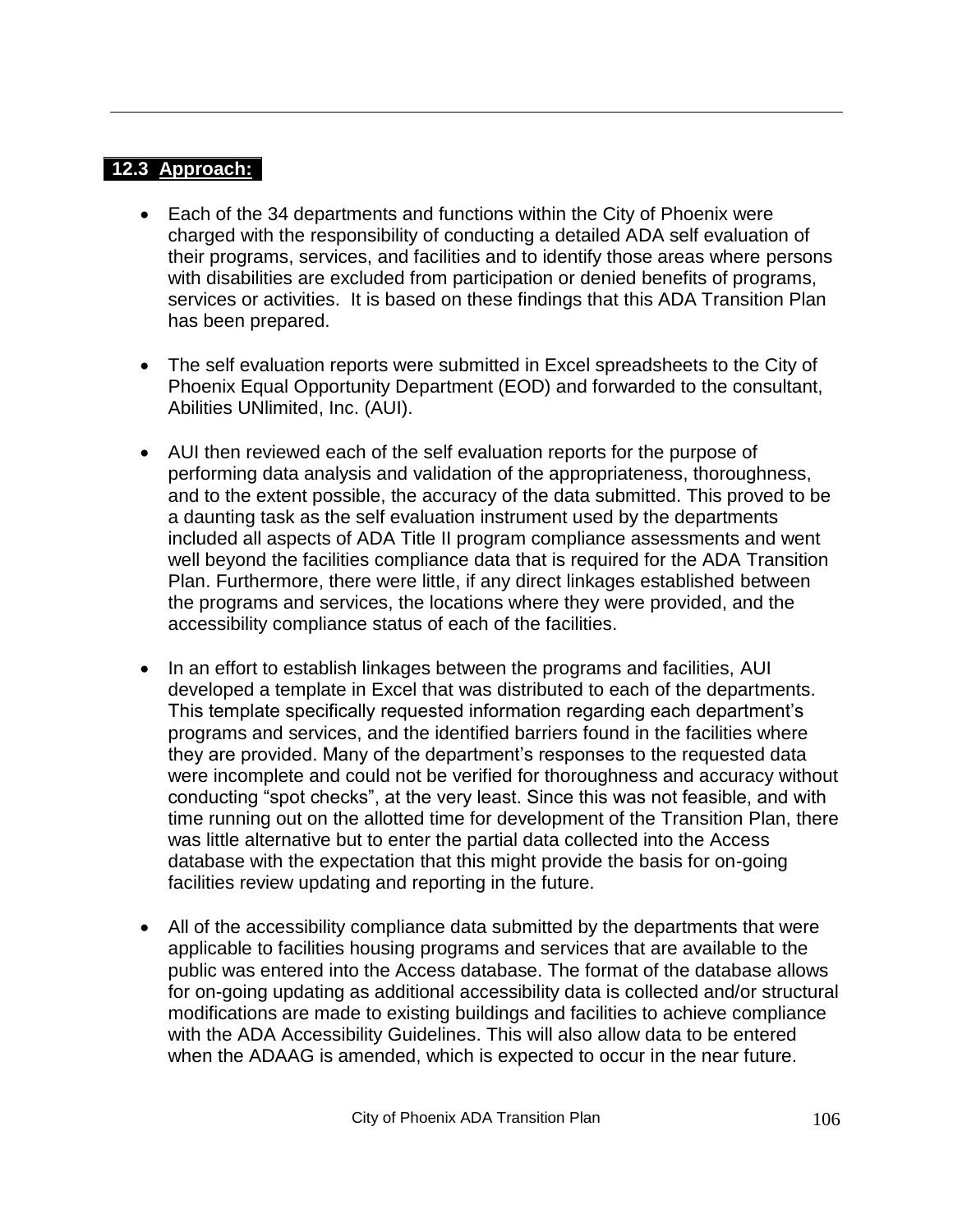### **12.4 Database Functionality**

Specific reporting requirements for the Access database have not yet been identified or defined. Identification of the most effective utilization of the Access database might be arrived at in concert with input from the EOD and the yet to be named ADA Coordinator, who will play a critical role in its application on behalf of the City of Phoenix. Also yet to be determined is the specific timetable for database training for EOD personnel which will, at a minimum, allow in the interim for the on-going entry of facilities compliance data as more data is obtained from the departments.

# **13.0 Grievance Procedures and Instructions**

Title II of the Americans with Disabilities Act, (ADA) requires state and local government entities to develop a Grievance procedure for use by "qualified" individuals with disabilities when they feel they have not received equal access to programs, services and activities (including employment) offered to the public by that entity. The Grievance procedure can either be one developed specifically for use by people with disabilities or be one that works for all protected classes so long as people with disabilities are included.

The City of Phoenix refers to Administrative Regulation, AR 2.35 revised, March 22, 2005 for its Grievance procedure. It includes the following areas:

Equal Employment Opportunity Statement of Commitment

- Purpose
- Definitions
- Policy
- Reporting discrimination
- Resolution of complaints
- Nondiscrimination incidents
- Retaliation

In addition, the City of Phoenix has produced a brochure entitled, YOU HAVE A RIGHT TO ACCESSIBLE PROGRAMS, SERVICES AND ACTIVITIES, available in both English and Spanish. In it, the City states, "As a public entity, the city will reasonably modify its policies, practices and procedures to ensure the full participation of everyone." An informal process is outlined as follows:

- Make your request known as soon as possible. Notify city staff of the desired accommodation.
- Actively engage in discussion on what solution will allow you to participate in the program, service or activity.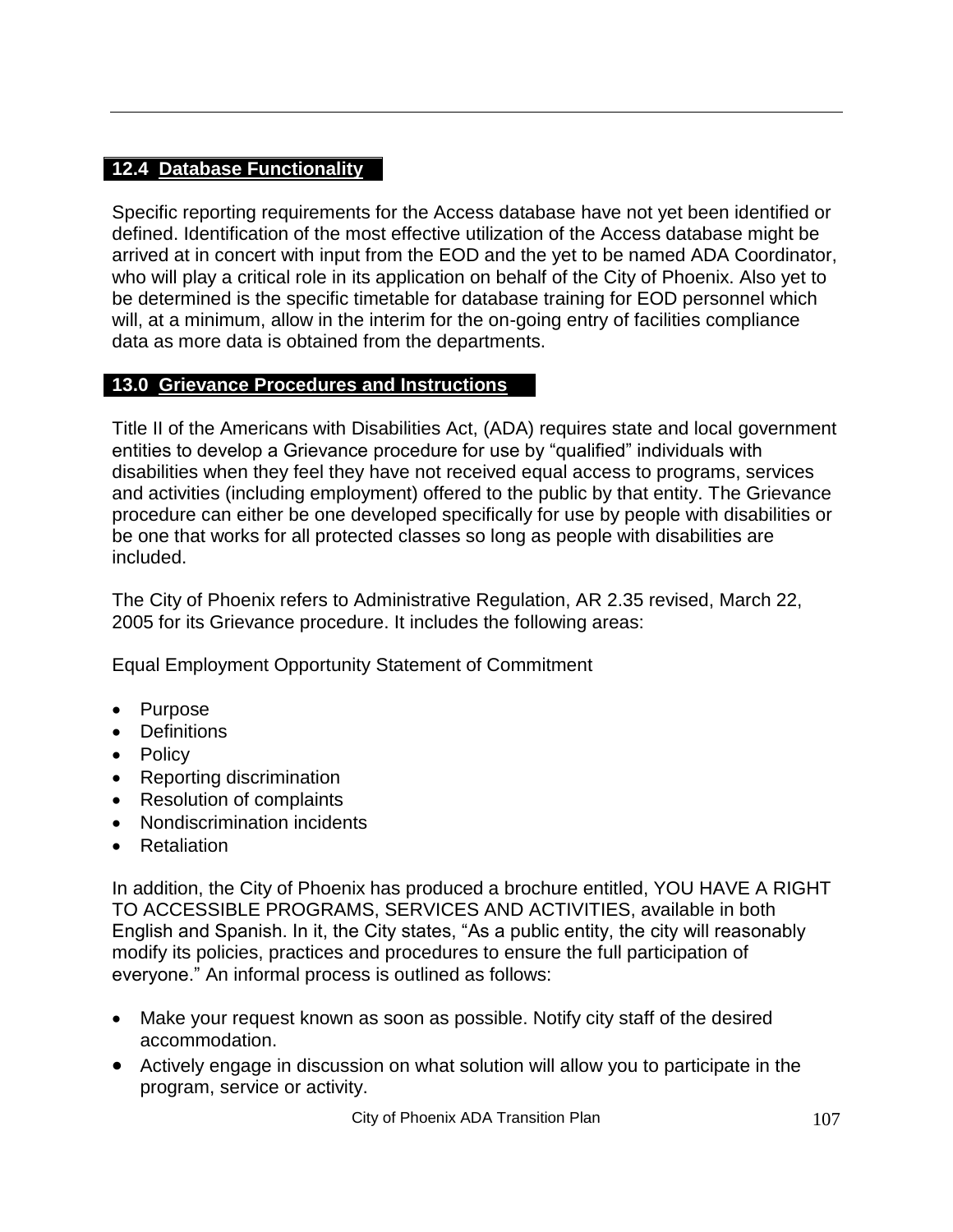- Work with city staff to identify the accommodation(s) that best fit your needs and which logistically the city is able to reasonably provide.
- Coordinate with staff to ensure that the accommodation arrangements are possible and can be met in a timely fashion.

In cases where people with disabilities feel the issue was not adequately addressed, they are instructed to contact the Equal Opportunity Department for further assistance.

Title II also requires that the City post "Notice." This means that wherever the public is likely to access programs, activities and services, there should be posted an "ADA Notification" which notes who should be contacted within the City regarding the ADA and access issues that arise. In most cases, the Notice will contain the name of the city's ADA Coordinator.

### **Recommendations**

- Make sure the brochure named above is widely distributed and available at all public access points, i.e., information counters, lobby kiosks, etc.
- Make sure that a Notice announcing the City's commitment to providing equal access to its programs, activities and services with who to contact is posted in all public access points including employee lounges.

#### **14.0 Communications Policy**

Under Title II of the Americans with Disabilities Act, the City must ensure that its communications with people with disabilities are as effective as its communications with others. The City is required to provide appropriate auxiliary aids and services where necessary to ensure effective communication. Primary consideration must be given to the choice of auxiliary aid requested by the person with a disability. Whatever auxiliary aid is requested, the City must seek to provide it unless it is determined to be an undue administrative or financial burden.

Examples of auxiliary aids and services that may be provided by the City of Phoenix include:

- Documents in alternate formats such as Braille, large print, computer diskette and audio tape
- Qualified sign language and oral interpreters at city meetings/functions, public events, interviews, etc.
- Captioning services of city-produced television programs and training videotapes
- Accessible meeting facilities
- Availability of city text telephones (TTY's) or relay services that allow direct contact with staff on requests/questions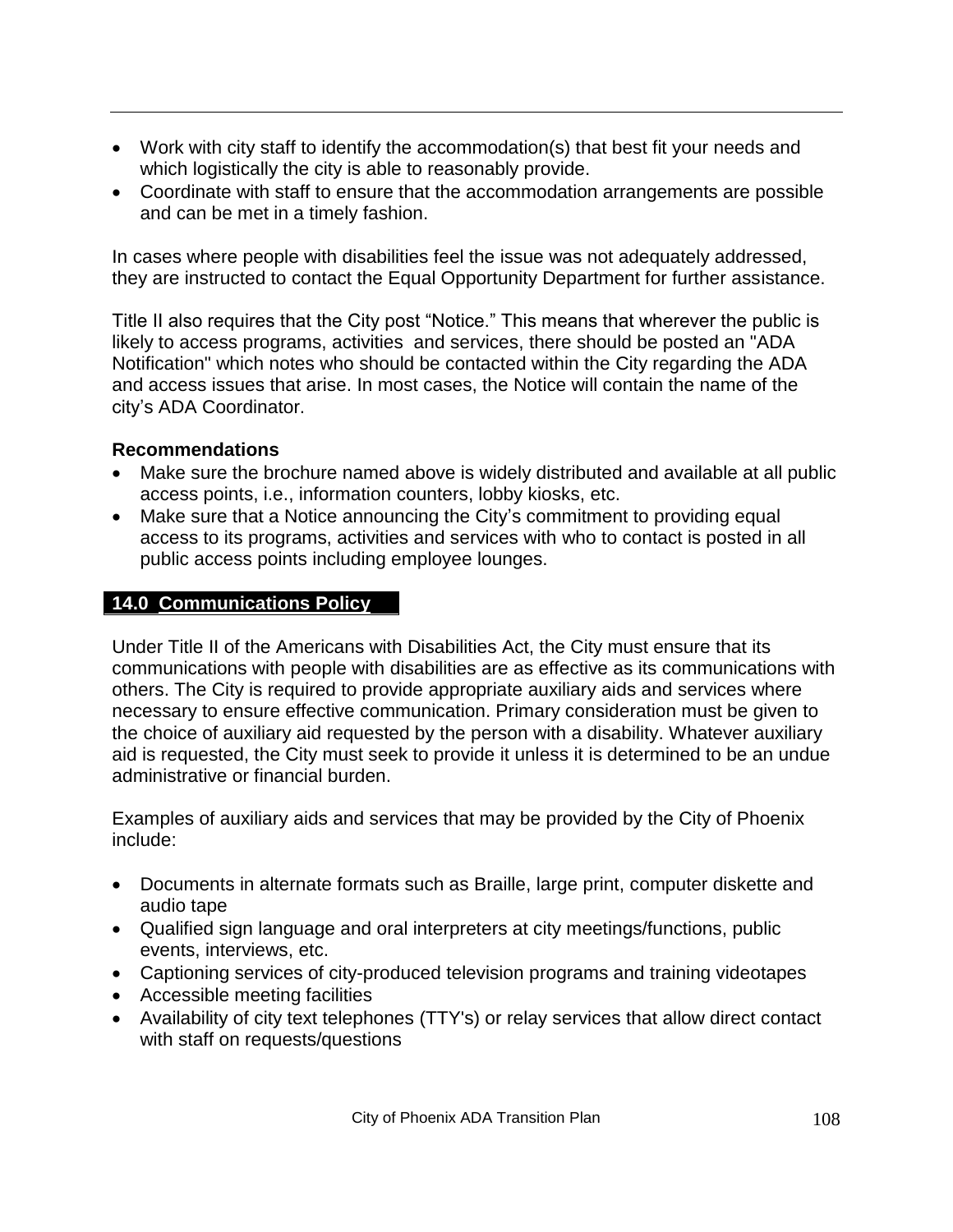The City of Phoenix makes use of all of the above options through internal means such as its centralized computerized Braille transcriber and external means such as contracts with Sign Language Interpreter services. In addition, The Burton Barr Library- Special Needs Center makes its services available to Phoenix citizens who need print materials transcribed into Braille and computers equipped with assistive technology are also made available to patrons.

# **Recommendations**

- Develop a written policy describing the process for requesting reasonable modifications and/or auxiliary aids and services. Include steps to be taken if the City determines that an alternate aid will be provided other than the one requested.
- It appears that the area of greatest need is customer service disability awareness training, TTY and Relay service training, emergency preparedness training and adding TTY numbers and alternative format statements to print materials, letterhead and business cards.
- Though department program assessments indicate compliance, some areas of the assessment forms had been pre-filled out with City resource information, i.e., the computerized brailler, sign language interpreter organizations on contract, etc. It is important to make sure that front line staff actually knows the location of these resources and how to access them.
- Also, many departments utilize the City Relay service and indicated that staff had not been trained. Even though the department doesn't have its own TTY, it is important that staff know how to place and receive relay calls from the City service.
- In addition, many departments have intentions of adding TTY numbers and alternative format statements on print materials as the publications become ready for reprinting. It will be important for the department ADA coordinator or a designated staff person to make sure this happens.

# **15.0 Emergency Management Manual Special Needs Population**

The current City of Phoenix Emergency Management and Special Needs Population Manuals' reference to the Special Needs population, authored in 2001 is very general in nature. The intent of the manual was to offer general guidelines for Emergency Operations Center staff to follow. The actual service delivery departments such as Police and Fire would have more specific information to guide and support their respective portion of an emergency response.

The current manuals are undergoing a major revision in order to satisfy National Incident Management System requirements. The enhancements include more specific reference to the Special Needs population. The City of Phoenix is also adding a new section regarding Evacuation, influx and outbound, of the Phoenix and Metropolitan area, which also includes specific reference to special needs issues. The manual presents guidelines for management purposes, not in-depth procedures regarding action by the respective emergency response departments. More appropriate detail is anticipated as the process moves forward.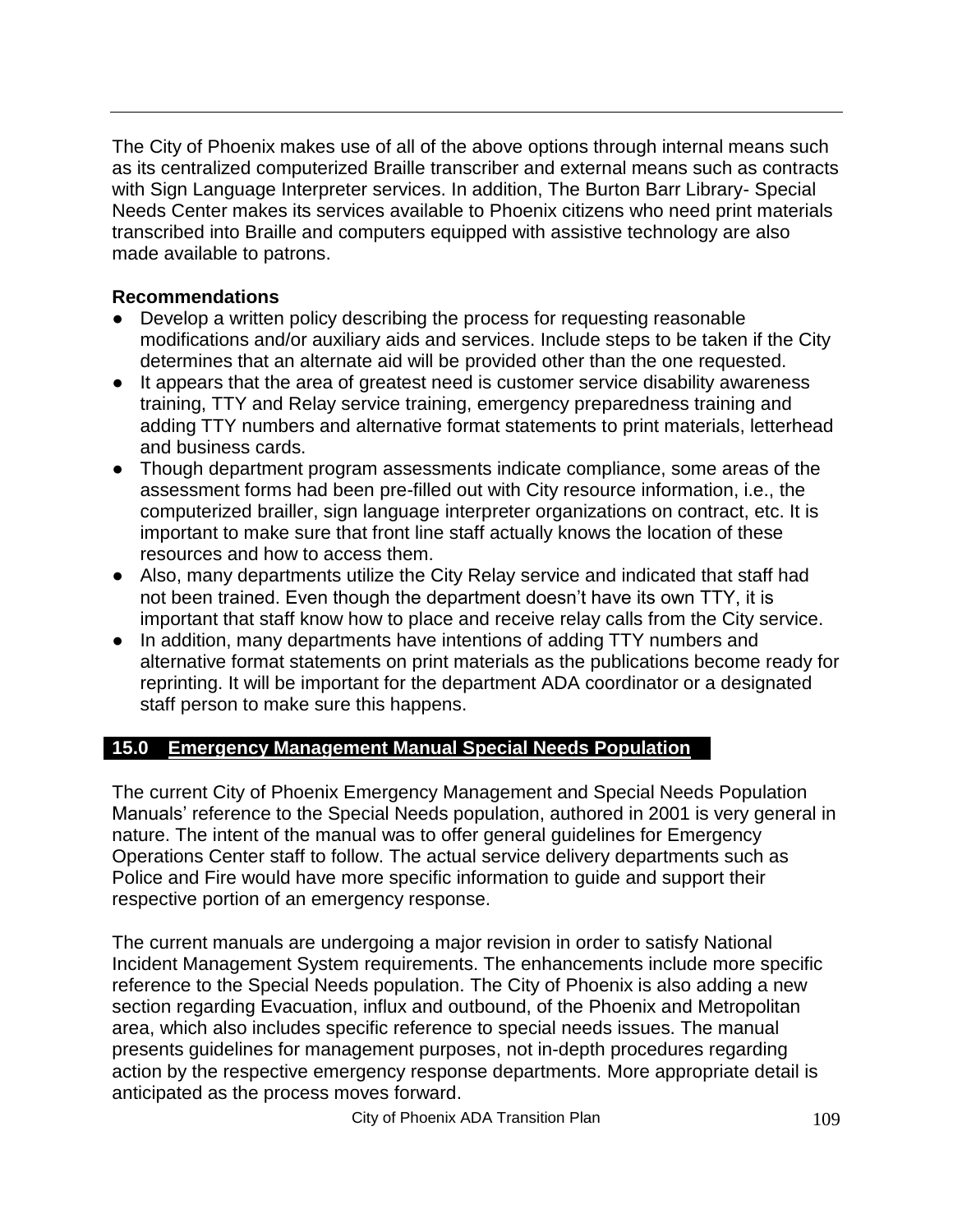Included in the revision will also be new material addressing long term support services that could be provided by Human Services, Neighborhood Services, Parks and Recreation, Housing, Information Technology, Streets, Aviation and Water, to name some of the project partners. Emergency conditions funding for the general population, in addition to special needs support, is significant and will require resolution and additional funding sources (typically 2-3 able bodied persons and specialized equipment may be required to perform the special needs assist). Adequate and sustained support staff availability during emergency conditions is also a significant issue that will be more difficult to resolve.

While the manuals are being revised, the city is also working though these and other significant issues in order to reasonably support the entire community in times of great need.

# **16.0 ADA Transition Plan Future Recommendations**

In addition to the specific recommendations that are incorporated into the department by department Assessment Process Results (see Section X), the following overarching recommendations are provided. These recommendations are intended for application on a citywide basis with the intention of heightening awareness and positively affecting accessibility to buildings and facilities and the provision of services to people with disabilities for future generations.

 **Appoint an ADA Coordinator for the City of Phoenix:** Public entities with 50 or more employees, such as the City of Phoenix, are required by the U.S. Department of Justice to designate at least one responsible employee to coordinate ADA compliance. Although the law does not refer to this person as an "ADA Coordinator," this term is commonly used in state and local governments across the country. This should be a full time exempt, non-classified position at the Special Assistant to the City Manager grade level. It should be located in the City Manager's office in order to have the necessary administrative authority to implement the mandatory requirements of the ADA citywide. The ideal ADA Coordinator candidate will have a thorough knowledge of all aspects of the ADA, Fair Housing, Section 504 of the Rehabilitation Act, and other federal, state, county and municipal laws and ordinances addressing disability issues. This individual will have experience with people with a broad range of disabilities and knowledge of various alternative formats and alternative technologies that enable people with disabilities to communicate, participate, and perform tasks. The ADA Coordinator will be able to effectively advise all City departments regarding their specific requirements for program access, facility access, transportation, communication and administration. Minimum requirements include a Bachelors degree or a minimum of seven years of professional experience in Americans with Disabilities Act (ADA) administration and compliance.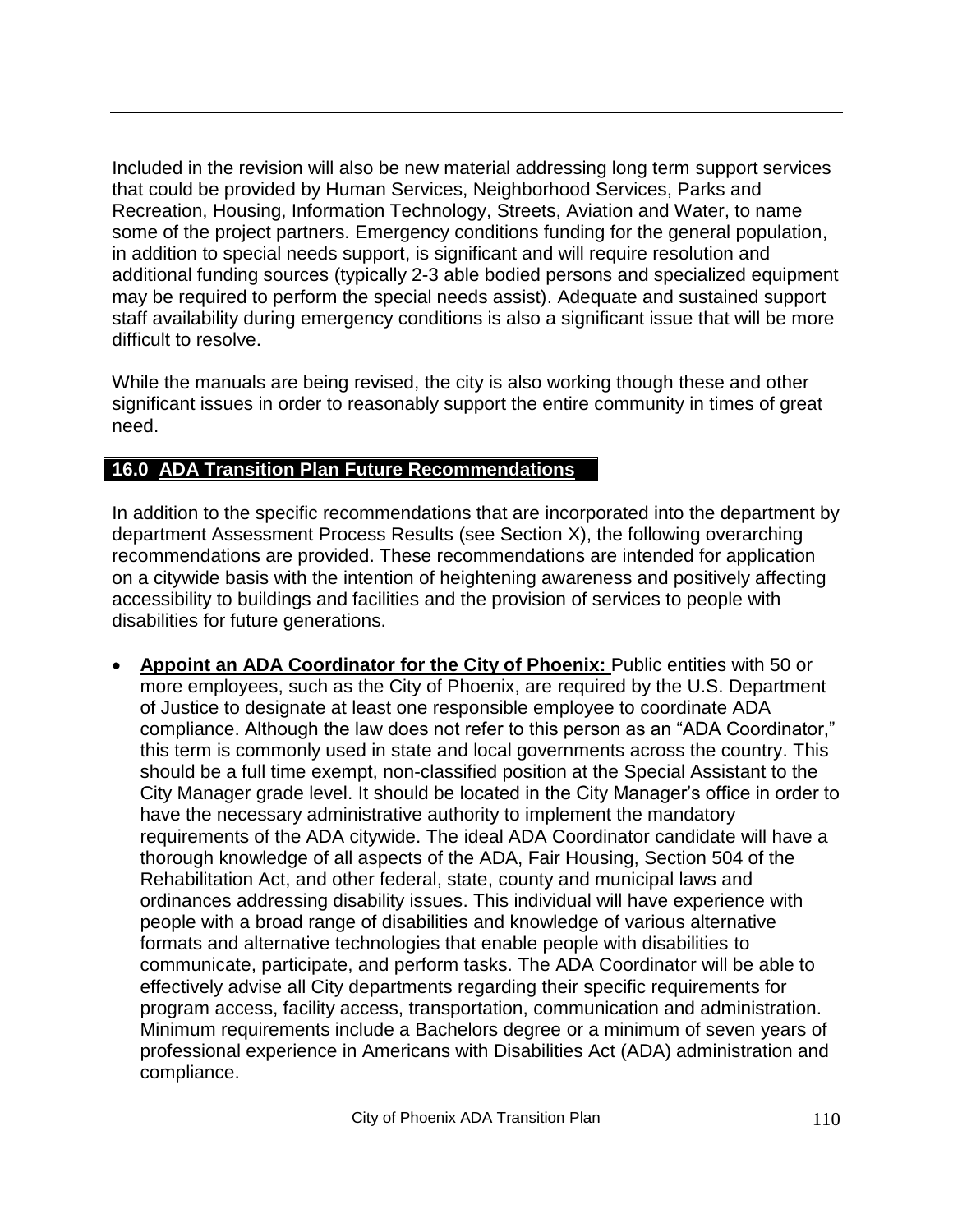- **On-going buildings and facilities reviews:** Every department should continue to conduct on-going accessibility assessments of the buildings and facilities where their programs and services are provided and where members of the public are allowed access. The results of these assessments should be coordinated by the ADA Coordinator and entered into the City's ADA compliance database to provide the basis for annual updating until 100% compliance is achieved.
- **Seek assistance from a cost estimator:** Subsequent to the development of this Transition Plan, a good deal remains to be done in the areas of structural barrier identification and related cost estimating as the City attempts to achieve compliance with the mandates of the ADA. As the costs of construction materials continue to escalate in the coming years, the prioritization of barrier removal will become all the more critical. Due to this continuing rise in the costs of labor and construction materials, the City of Phoenix will need cost projections related to the removal of identified structural barriers that extend through the five year time frame specified in the Access database. Long range fiscal planning provided by the Budget and Research Department, as well as the Architectural and Engineering Department, and possibly an outside source should provide the necessary guidance to address these matters that are crucial to the City's stated goal of maximizing the integration of people with disabilities into the mainstream of community life citywide.
- **Implementation of a fiscal impact study:** A fiscal impact study should be implemented to validate the accuracy of the sum total of the costs estimated for barrier removal required to achieve compliance with the requirements of the ADA and its impact on the City of Phoenix budget over a three to five year period. This should also be an opportunity to identify potential funding sources that might lessen the fiscal burden on the City of Phoenix.
- **Allocate appropriate funding to address structural modifications:** With the assistance of a qualified cost estimator and input from the ADA Coordinator and department personnel, funds necessary to eliminate identified structural barriers to City owned and operated buildings and facilities should be allocated on an annual basis over a three to five year period to achieve compliance with the regulatory requirements of the ADA.
- **Develop a list of Proposed Preferred Objectives:** A professional ADA consultant should be retained to work with the ADA Coordinator and the various departments to develop a list of Proposed Preferred Objectives (PPOs) which will address ambiguities in ADAAG and/or recommendations that meet or exceed the minimum requirements of the ADA Accessibility Guidelines. Additionally, the City should adopt a citywide standard for prioritization of barrier removal that is mandatory and, at a minimum, consistent with the priorities established by the U.S. Access Board. These priorities should also be consistent with the aforementioned Proposed Preferred Objectives (PPOs) to identify scheduling priorities to determine the order in which barrier removal should be carried out.

City of Phoenix ADA Transition Plan 111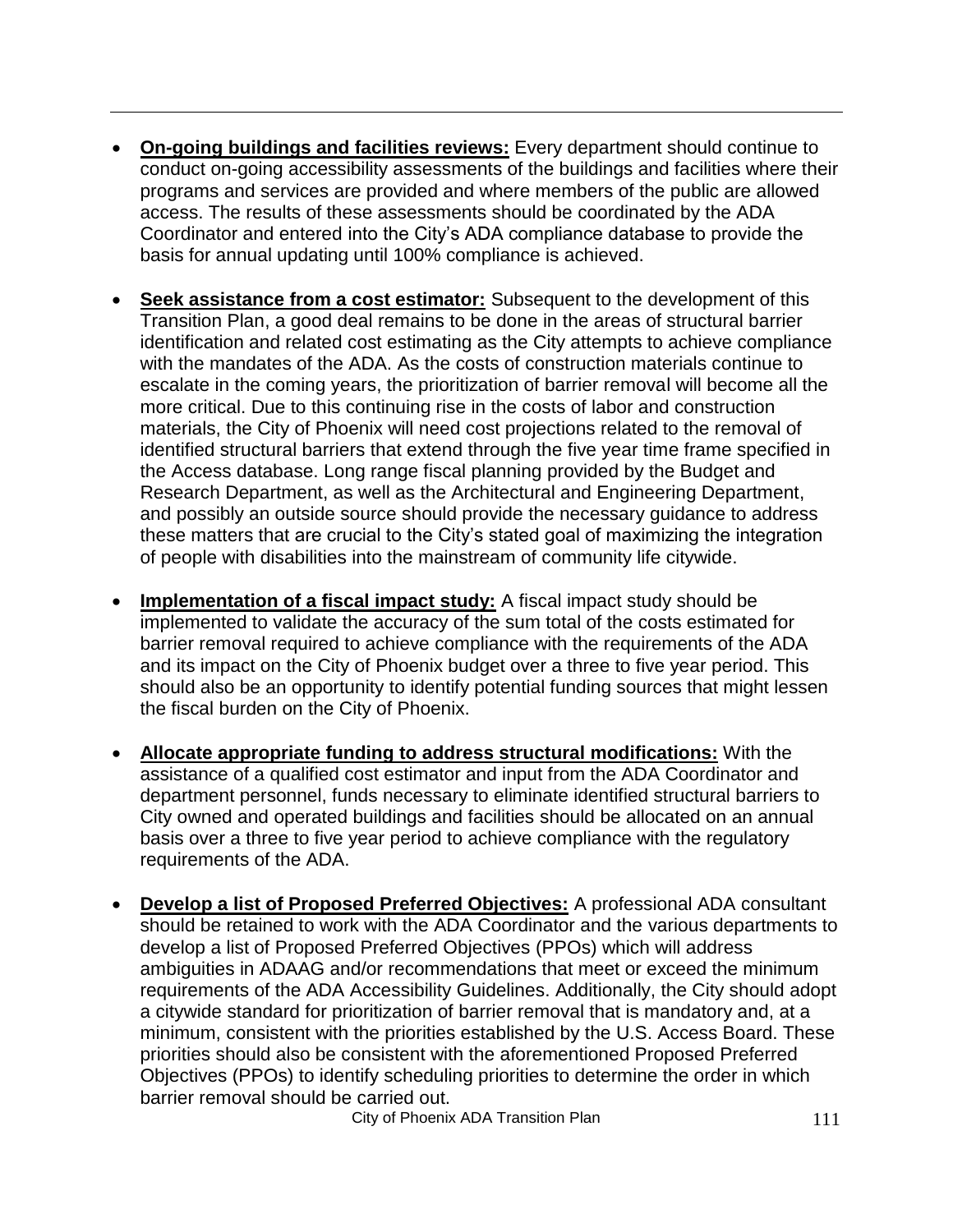- **Require contractors to comply with all current applicable accessibility standards, codes, and guidelines:** The Law Department should review the language that is currently incorporated into construction and non-construction contracts with the city to ascertain if it does, in fact, stipulate a legal requirement for contractors to comply with all current applicable accessibility standards, codes, and guidelines. The legal entity having jurisdiction over contractual compliance with the stated requirements and the penalties for non-compliance by the contractor should be clearly identified.
- **Provide ADA, Disability Sensitivity and Emergency Preparedness Training:** These training opportunities should be made available to all city employees and should be mandatory for managers and supervisors. Training should also be provided to city employees on the appropriate and effective use of TTYs and the Arizona Relay Service for telephone communications with people who are deaf, hard of hearing, or speech impaired.
- **Continue development of written disability focused policies and procedures:** These written policies and procedures should include procedures that specifically address disability issues that affect private citizens with disabilities seeking access to programs and services offered by the City of Phoenix who feel they have been the subject of discrimination on the basis of having a disability.
- **Collaborate with the county and the State of Arizona in developing and maintaining the Emergency Management Manual for Special Needs Populations:** In light of the World Trade Center terrorists attack and natural disasters in New Orleans, Houston, and elsewhere, the need for disaster and emergency preparedness planning is readily apparent. This effort should be ongoing and conducted in coordination with the Emergency Operations Center staff, the Arizona Office for Americans with Disabilities and members of the community atlarge, including people with disabilities.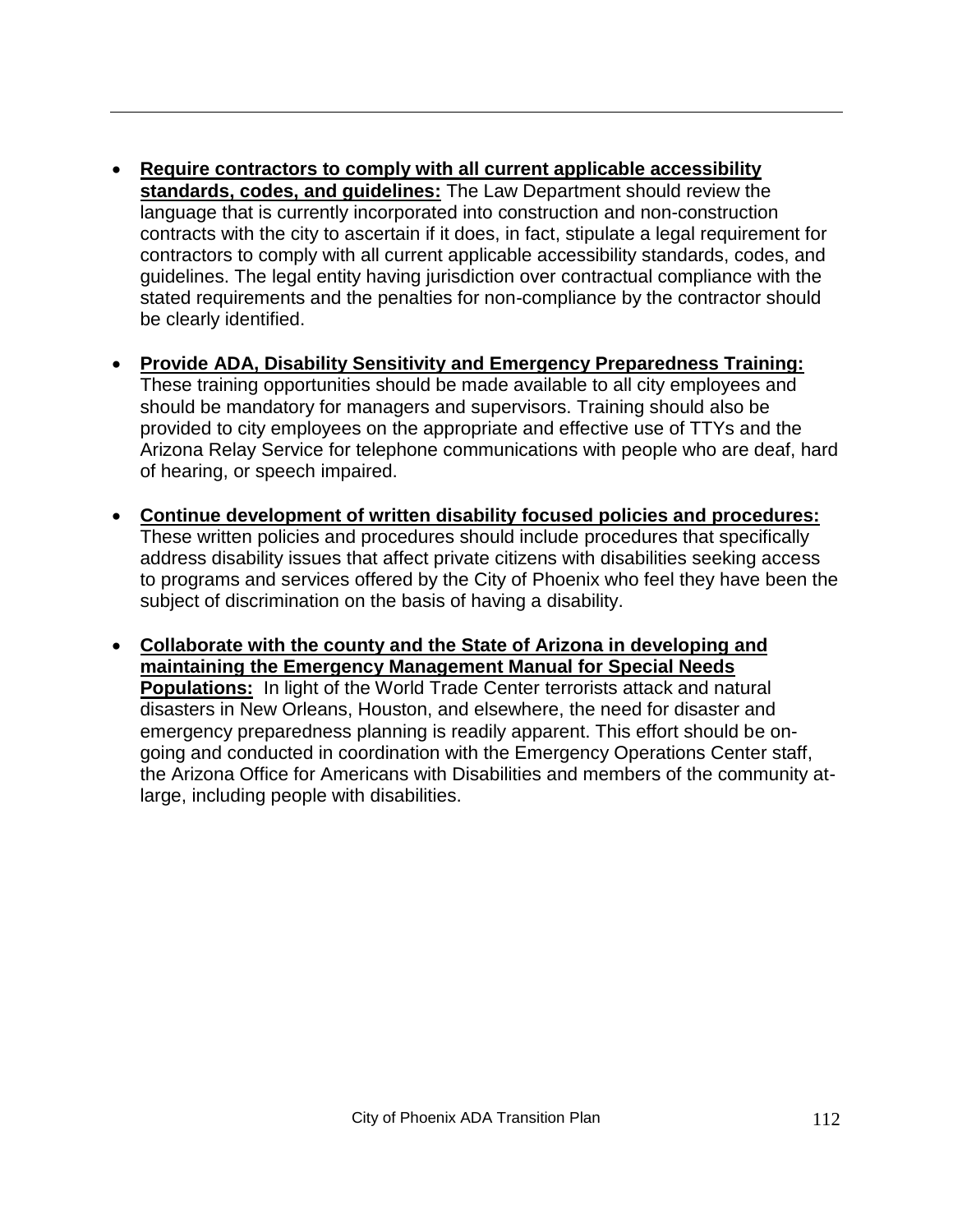**Appendices**

City of Phoenix ADA Transition Plan 113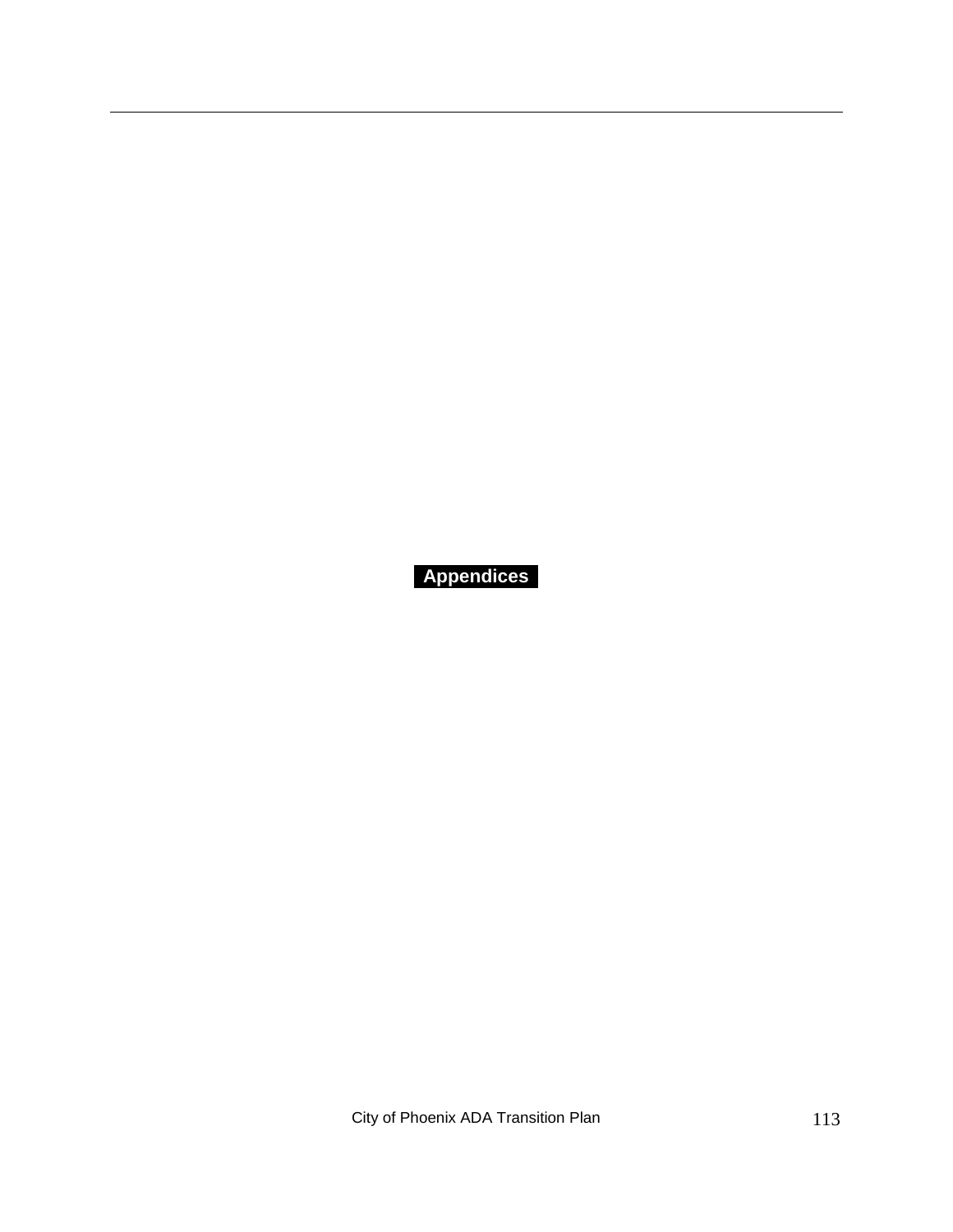# **Common Questions About Title II of The Americans with Disabilities Act (ADA)**

The commonly asked questions and answers below are based on "areas that need careful examination" as identified in the Title II ADA Technical Assistance Manual. These questions, as they relate to the City of Phoenix, are intended to provide clarification about how the City is impacted by, and seeks to achieve regulatory compliance with Title II of the Americans with Disabilities Act. The questions are general in nature, and are equally applicable to all state and local governments nationwide.

# **1. Q: Does the ADA apply to State and local governments?**

A. Title II of the ADA prohibits discrimination against qualified individuals with disabilities in all programs, activities, and services of public entities. It applies to all State and local governments, their departments and agencies, and any other instrumentalities or special purpose districts of State or local governments. It clarifies the requirements of section 504 of the Rehabilitation Act of 1973 for public transportation systems that receive Federal financial assistance, and extends coverage to all public entities that provide public transportation, whether or not they receive Federal financial assistance. It establishes detailed standards for the operation of public transit systems, including commuter and intercity rail (AMTRAK).

# **2. Q: Does the City of Phoenix have to retrofit every existing municipal building in order to meet the accessibility requirements of the ADA?**

A. No. Title II of the ADA requires that the City of Phoenix make its programs accessible to people with disabilities, not necessarily each facility or part of a facility. Program accessibility may be achieved by a number of methods. While in many situations providing access to facilities through structural methods, such as alteration of existing facilities and acquisition or construction of additional facilities, may be the most efficient method of providing program accessibility, the public entity may pursue alternatives to structural changes in order to achieve program accessibility. For example, where the second-floor office of a public welfare agency may be entered only by climbing a flight of stairs, an individual with a mobility impairment seeking information about welfare benefits can be served in an accessible ground floor location or in another accessible building. Similarly, the city may move a public hearing from an inaccessible building to a building that is readily accessible. When choosing among available methods of providing program accessibility, the City must give priority to those methods that offer services, programs, and activities in the most integrated setting appropriate.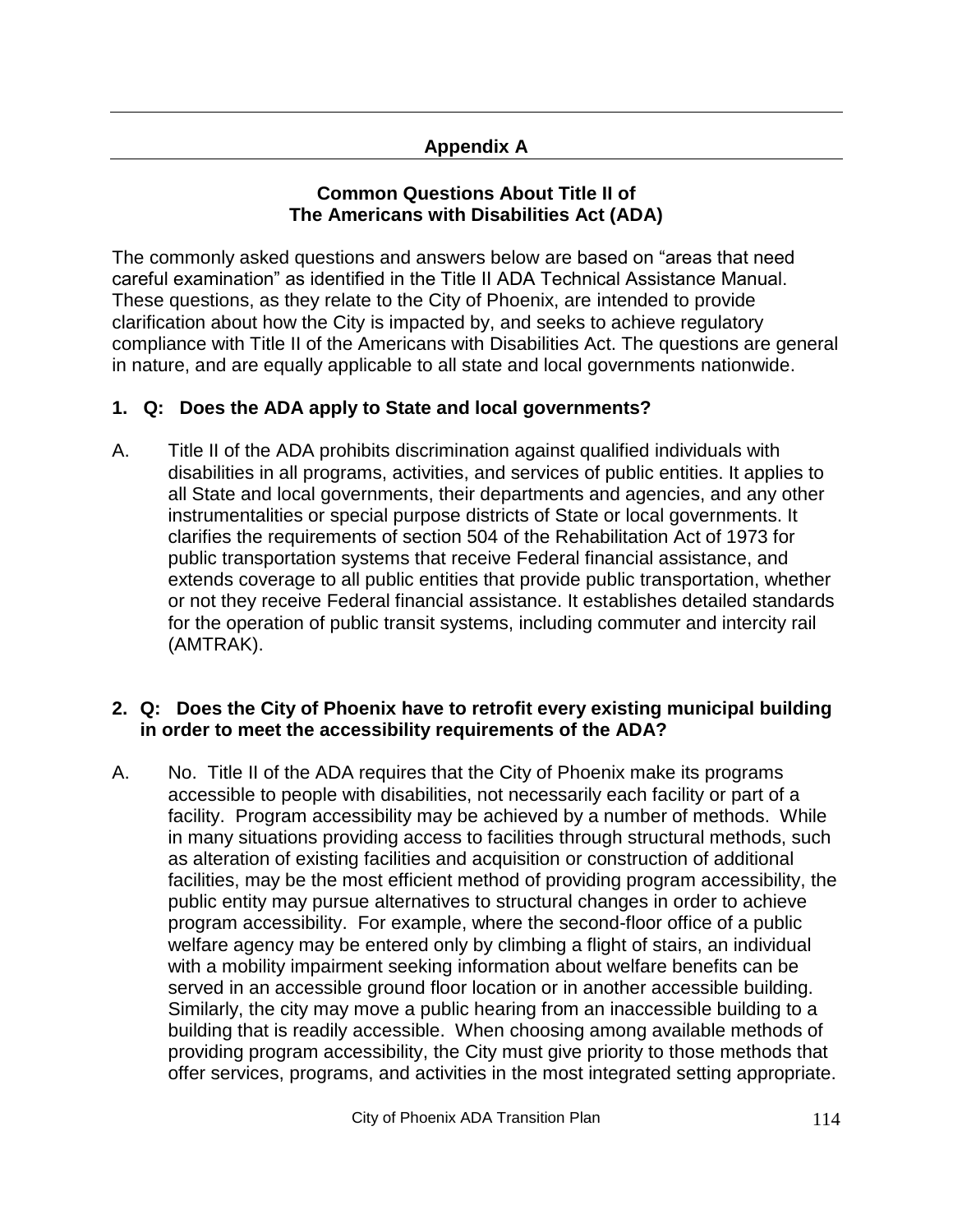#### **3. Q: If the City of Phoenix opts to make structural changes in providing program accessibility, is there a requirement to follow a particular design standard in making those changes?**

A. Yes. When making structural changes to achieve program accessibility, the City of Phoenix must make those changes in accordance with the standards for new construction and alterations.

# **4. Q: Are there any limitations on the program accessibility requirement?**

A. Yes. The City of Phoenix does not have to take any action that it can demonstrate would result in a fundamental alteration in the nature of its program or activity or in undue financial and administrative burdens. This determination can only be made by the Office of the Mayor or his or her designee and must be accompanied by a written statement of the reasons for reaching that conclusion. The determination that undue burdens would result must be based on all resources available for use in the program. If an action would result in such an alteration or such burdens, the City must take any other action that would not result in such an alteration or such burdens but would nevertheless ensure that individuals with disabilities receive the benefits and services of the program or activity.

#### **5. Q. What architectural design standard must the City of Phoenix follow for new construction and alterations?**

A. The City of Phoenix may choose from two design standards for new construction and alterations. They can choose either the Uniform Federal Accessibility Standards (UFAS) or the Americans with Disabilities Act Accessibility Guidelines for Buildings and Facilities (ADAAG). ADAAG is the standard that must be used for privately-owned public accommodations and commercial facilities under title III of the ADA. If ADAAG is chosen, however, the city is not entitled to the elevator exemption (which permits certain privately-owned buildings under three stories or under 3,000 square feet per floor to be constructed without an elevator).

### **6. Q. Is the Federal Government planning to eliminate this choice and establish one design standard for new construction and alterations?**

A. Yes. The Department of Justice is proposing to amend its current ADA Standards for Accessible Design (which incorporate ADAAG) to add sections dealing with judicial, legislative, and regulatory facilities, detention and correctional facilities, residential housing, and public rights-of-way. The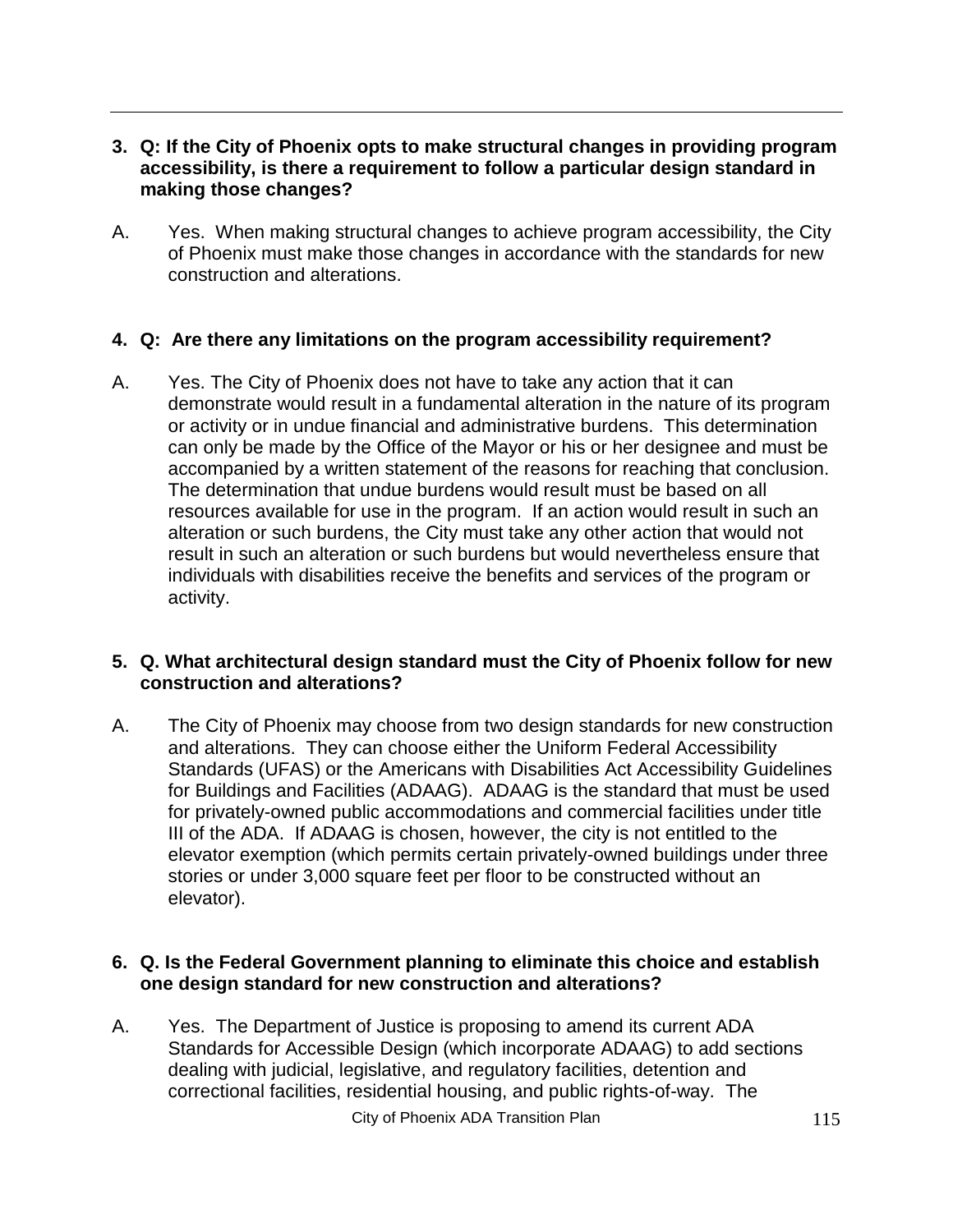proposed amendment would apply these Standards to new construction and alterations under title II. Under the proposed rule, the choice between ADAAG and UFAS would be eliminated.

- **7. Q: The City of Phoenix wants to make accessibility alterations to city offices which are located in an historic building listed in the National Register of Historic Places. Is the city prohibited from making changes? Which rules apply and what if these alterations would destroy the historic nature of the building?**
- A. Alterations to historic properties must comply with the specific provisions governing historic properties in ADAAG or UFAS, to the maximum extent feasible. Under those provisions, alterations should be done in full compliance with the alterations standards for other types of buildings. However, if following the usual standards would threaten or destroy the historic significance of a feature of the building, alternative standards may be used. The decision to use alternative standards for that feature must be made in consultation with the appropriate historic advisory board designated in ADAAG or UFAS, and interested persons should be invited to participate in the decision making process.

The alternative requirements for historic buildings or facilities provide a minimal level of access. For example --

- An accessible route is only required from one site access point (such as the parking lot).
- A ramp may be steeper than is ordinarily permitted.
- The accessible entrance does not need to be the one used by the general public.
- Only one accessible toilet is required and it may be unisex.
- Accessible routes are only required on the level of the accessible entrance.

# **8. Q: But what if complying with even these minimal alternative requirements will threaten or destroy the historic significance?**

- A. In such a case, which is rare, the city need not make the structural changes required by UFAS or ADAAG. If structural modifications that comply with UFAS or ADAAG cannot be undertaken, the Department's regulation requires that "program accessibility" be provided.
- **9. Q: Does the City of Phoenix have to provide curb ramps at every intersection on existing streets?**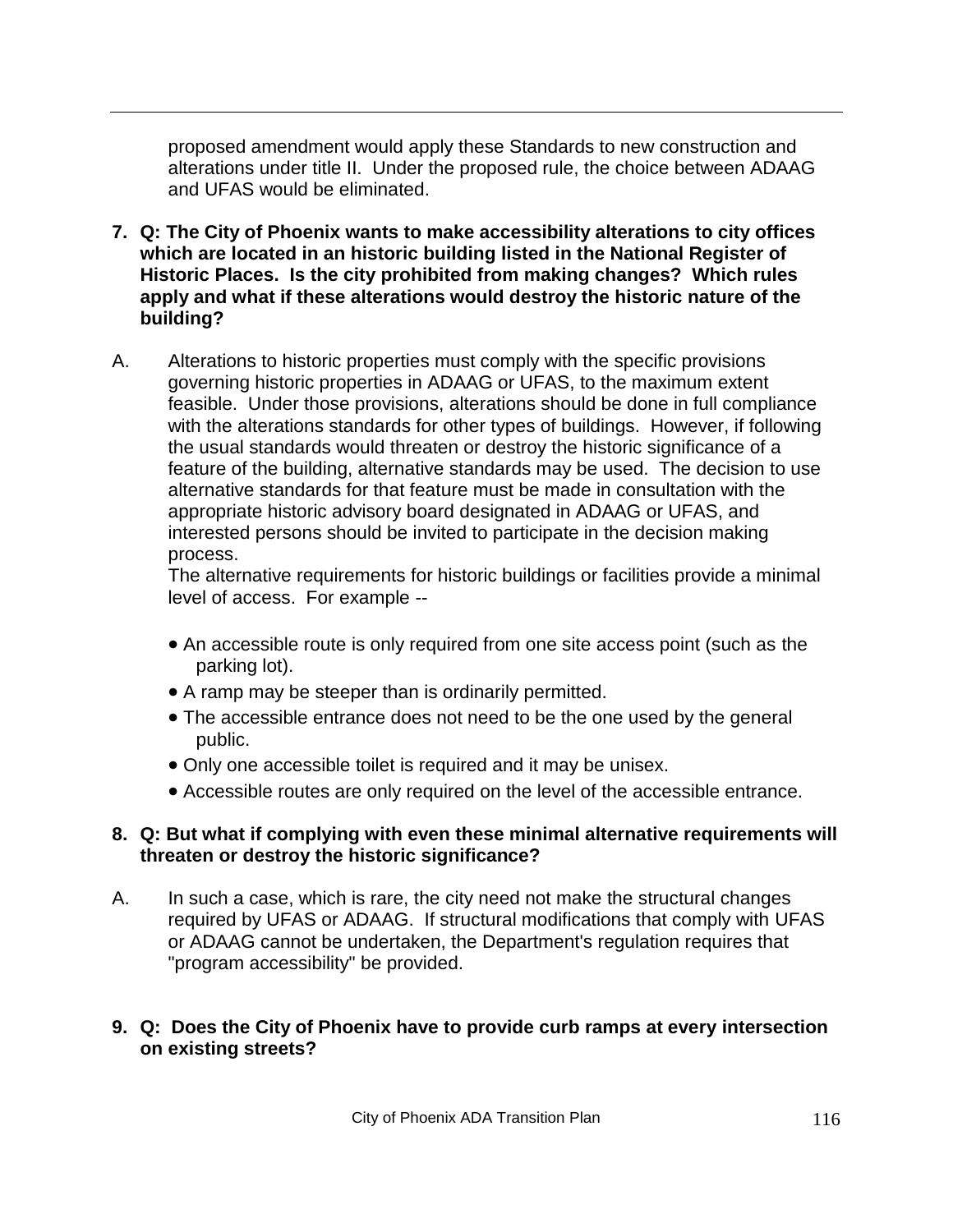A. No. To promote both efficiency and accessibility, the city may choose to construct curb ramps at every point where a pedestrian walkway intersects a curb, but they are not necessarily required to do so. Alternative routes to buildings that make use of existing curb cuts may be acceptable under the concept of program accessibility in the limited circumstances where individuals with disabilities need only travel a marginally longer route. In addition, the fundamental alteration and undue burden limitations may limit the number or curb ramps required.

To achieve or maintain program accessibility, it may be appropriate to establish an ongoing procedure for installing curb ramps upon request in areas frequented by individuals with disabilities as residents, employees, or visitors, which the City of Phoenix has done.

However, when streets, roads, or highways are newly built or altered, they must have ramps or sloped areas wherever there are curbs or other barriers to entry from a sidewalk or path. Likewise, when new sidewalks or paths are built or are altered, they must contain curb ramps or sloped areas wherever they intersect with streets, roads, or highways. Resurfacing beyond normal maintenance is an alteration. Merely filling potholes is considered to be normal maintenance.

### **10.Q: Where a public library's open stacks are located on upper floors with no elevator access, does the library have to install a lift or an elevator?**

A. No. As an alternative to installing a lift or elevator, library staff may retrieve books for patrons who use wheelchairs. Staff must be available to provide assistance during the operating hours of the library.

#### **11.Q: Does the city's performing arts center that provides inexpensive balcony seats and more expensive orchestra seats have to provide access to the balcony seats?**

A. No. In lieu of providing accessible seating on the balcony level, the city can make a reasonable number of accessible orchestra-level seats available at the lower price of balcony seats.

#### **12. Q: Is the City of Phoenix required to modify its policies whenever requested in order to accommodate individuals with disabilities?**

A. No. The City of Phoenix must make only "reasonable modifications" in its policies, practices, or procedures to avoid discrimination. If the city can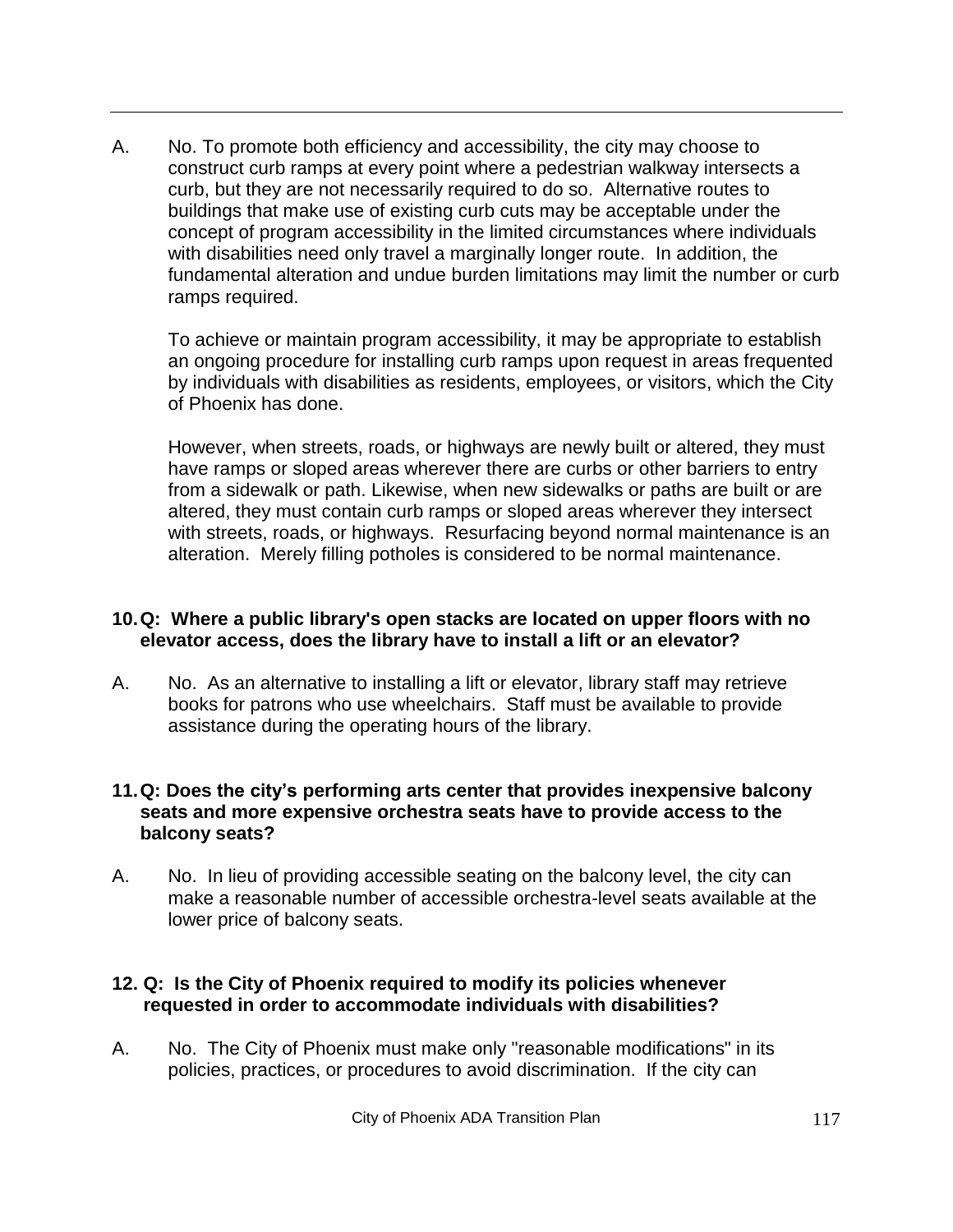demonstrate that a modification would fundamentally alter the nature of its service, program, or activity, it is not required to make the modification.

For example, where a municipal zoning ordinance requires a set-back of 12 feet from the curb in the central business district and, in order to install a ramp to the front entrance of a pharmacy, the owner requests a variance to encroach on the set-back by three feet, granting the variance may be a reasonable modification of city policy.

On the other hand, where an individual with an environmental illness requests that the city adopt a policy prohibiting the use of perfume or other scented products by its employees who come into contact with the public, adopting such a policy is not considered a "reasonable" modification of the city's personnel policy.

#### **13. Q: Does the requirement for effective communication mean that the city has to put all of its documents in Braille?**

A. Braille is not a "required" format for all documents. The city must ensure that its communications with individuals with disabilities are as effective as communications with others.

The City of Phoenix is required to make available appropriate auxiliary aids and services where necessary to ensure effective communication. Examples of auxiliary aids and services that benefit various individuals with vision impairments include magnifying lenses, qualified readers, taped texts, audio recordings, Brailled materials, large print materials, or assistance in locating items.

The type of auxiliary aid or service necessary to ensure effective communication will vary in accordance with the length and complexity of the communication involved.

For example, for individuals with vision impairments, employees can often provide oral directions or read written instructions. In many simple transactions, such as paying bills or filing applications, communications provided through such simple methods will be as effective as the communications provided to other individuals in similar transactions.

Many transactions, however, involve more complex or extensive communications than can be provided through such simple methods and may require the use of magnifying lenses, qualified readers, taped texts, audio recordings, Brailled materials, or large print materials.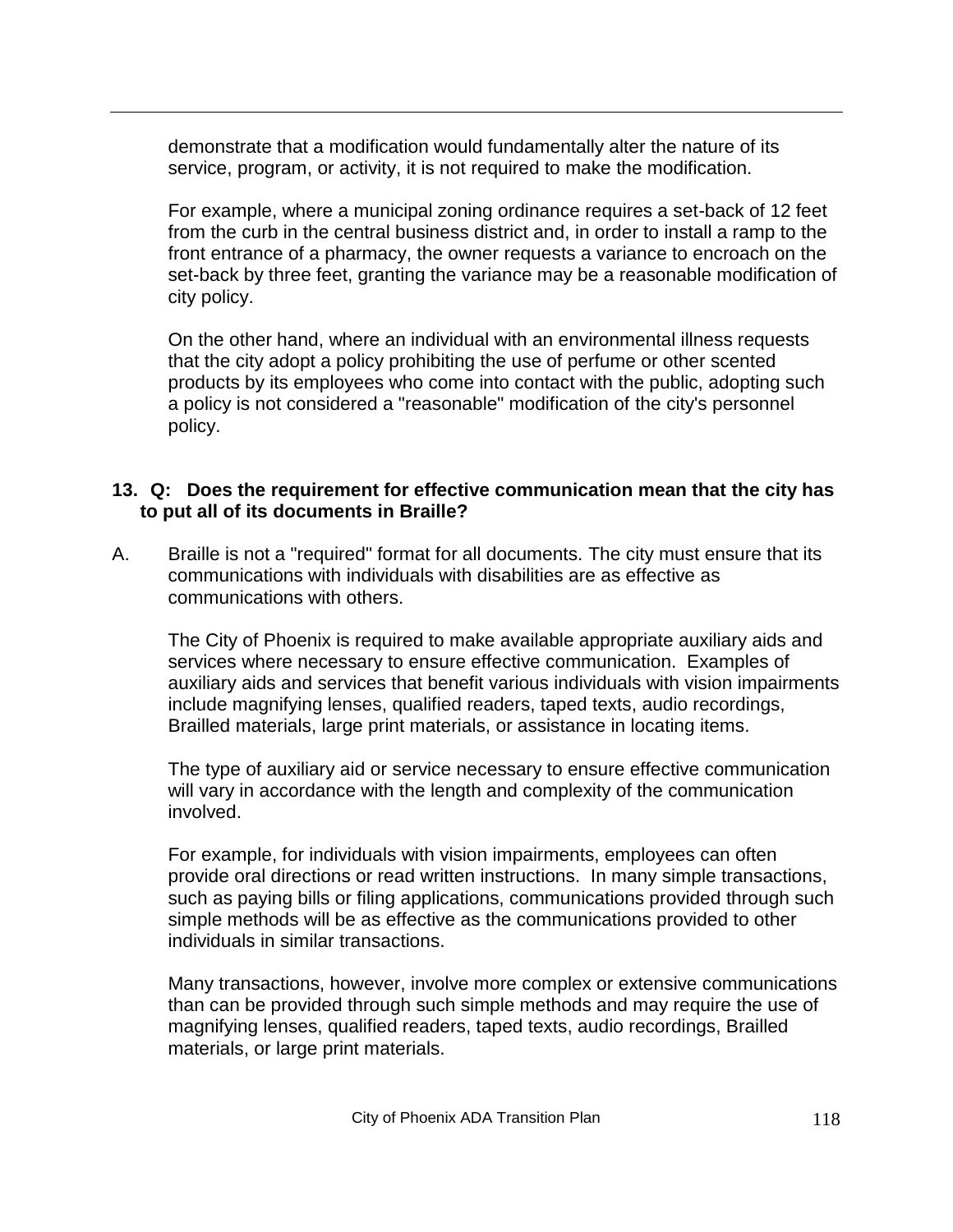### **14. Q: Must tax bills from the City of Phoenix be available in Braille and/or large print? What about other documents?**

A. Tax bills and other written communications provided by the City of Phoenix are subject to the requirement for effective communication. Thus, where the city provides information in written form, it must, when requested, make that information available to individuals with vision impairments in a form that is usable by them. "Large print" versions of written documents may be produced on a copier with enlargement capacities.

Brailled versions of documents produced by computers may be produced with a Braille printer, or audio tapes may be provided for individuals who are unable to read large print or do not use Braille. Brailled documents are not required if effective communication is provided by other means. The City of Phoenix has policies in place that meet these requirements.

### **15. Q: Does the City of Phoenix have to arrange for a sign language interpreter every time staff members deal with people who are deaf or hard of hearing?**

A. Sign language interpreters are not required for all dealings with people who are deaf or hard of hearing. The city is required to make available appropriate auxiliary aids and services where necessary to ensure effective communication.

Examples of auxiliary aids and services that benefit individuals with hearing impairments include qualified interpreters, note takers, computer-aided transcription services, written materials, telephone handset amplifiers, assistive listening systems, telephones compatible with hearing aids, closed caption decoders, open and closed captioning, telecommunications devices for deaf persons (TDD's), videotext displays, and exchange of written notes.

The type of auxiliary aid or service necessary to ensure effective communication will vary in accordance with the length and complexity of the communication involved.

For example, employees can often communicate with individuals who have hearing impairments through written materials and exchange of written notes. In many simple transactions, such as paying bills or filing applications, communications provided through such simple methods will be as effective as the communications provided to other individuals in similar transactions.

Many transactions, however, involve more complex or extensive communications than can be provided through such simple methods and may require the use of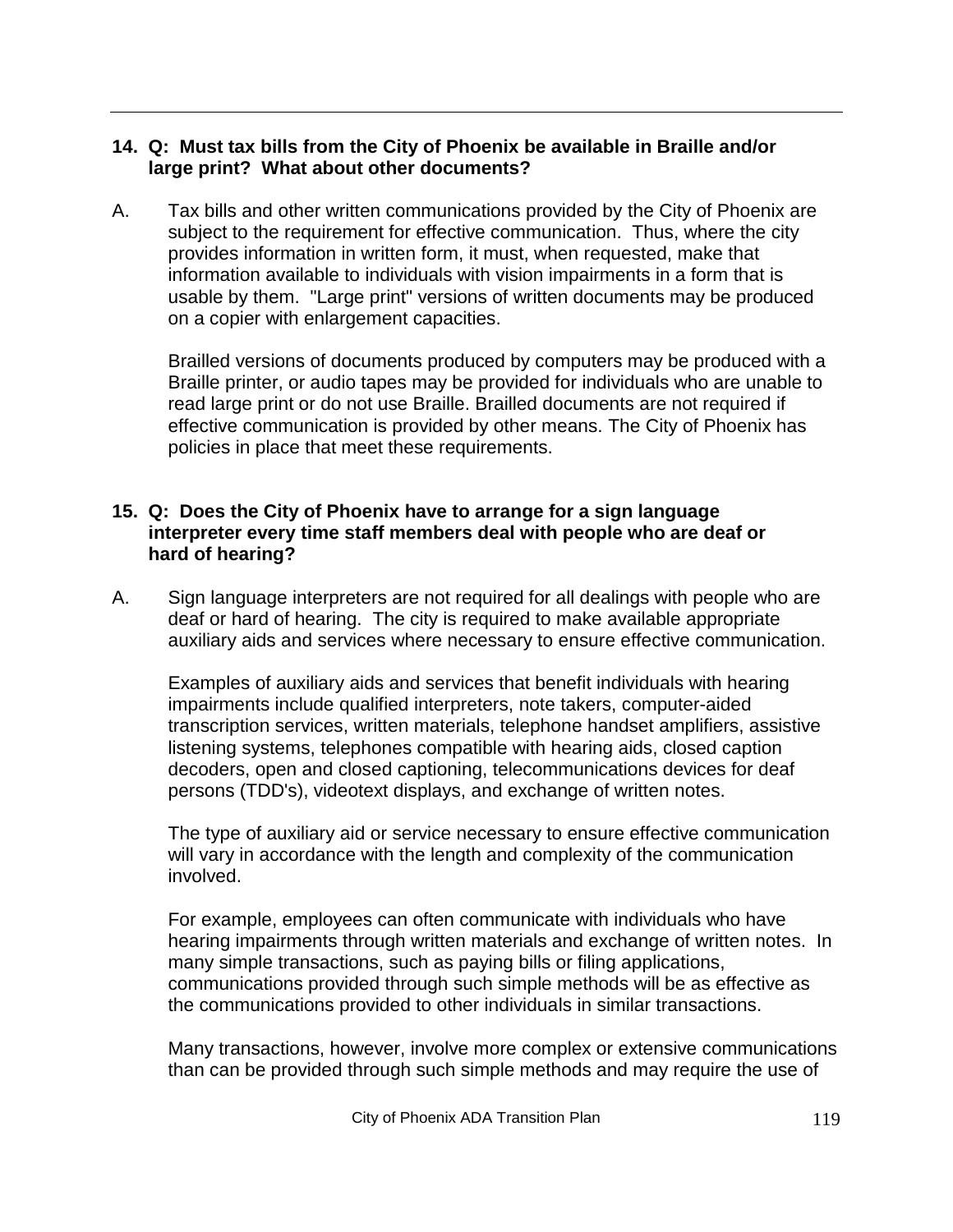qualified interpreters, assistive listening systems, videotext displays, or other aids or services.

### **16. Q: Do all city departments have to have TDD's to communicate with people who have hearing or speech impairments?**

A. No. City departments that communicate by telephone must provide equally effective communication to individuals with disabilities, including hearing and speech impairments. If telephone relay services, such as those required by Title IV of the ADA, are available, these services generally may be used to meet this requirement.

Relay services involve a relay operator who uses both a standard telephone and a TDD to type the voice messages to the TDD user and read the TDD messages to the standard telephone user. Where such services are available, city employees must be instructed to accept and handle relayed calls in the normal course of business.

However, State and local agencies that provide emergency telephone services must provide "direct access" to individuals who rely on a TDD or computer modem for telephone communication. Telephone access through a third party or through a relay service does not satisfy the requirement for direct access.

### **17. Q: Are there any limitations on the City's obligation to provide effective communication?**

A. Yes. This obligation does not require the City to take any action that it can demonstrate would result in a fundamental alteration in the nature of its services, programs, or activities, or in undue financial and administrative burdens.

# **18. Q: Is there money available to help the City of Phoenix comply with the ADA?**

A. Yes. Funding available through the Community Development Block Grant program at the U.S. Department of Housing and Urban Development may be used for accessibility purposes, such as installation of ramps, curb cuts, wider doorways, wider parking spaces, and elevators. Units of local government that have specific questions concerning the use of CDBG funds for the removal of barriers should contact their local HUD Office of Community Planning and Development or call the Entitlement Communities Division at HUD, (202) 708- 1577, for additional information.

*General source: DOJ Title II ADA Technical Assistance Manual*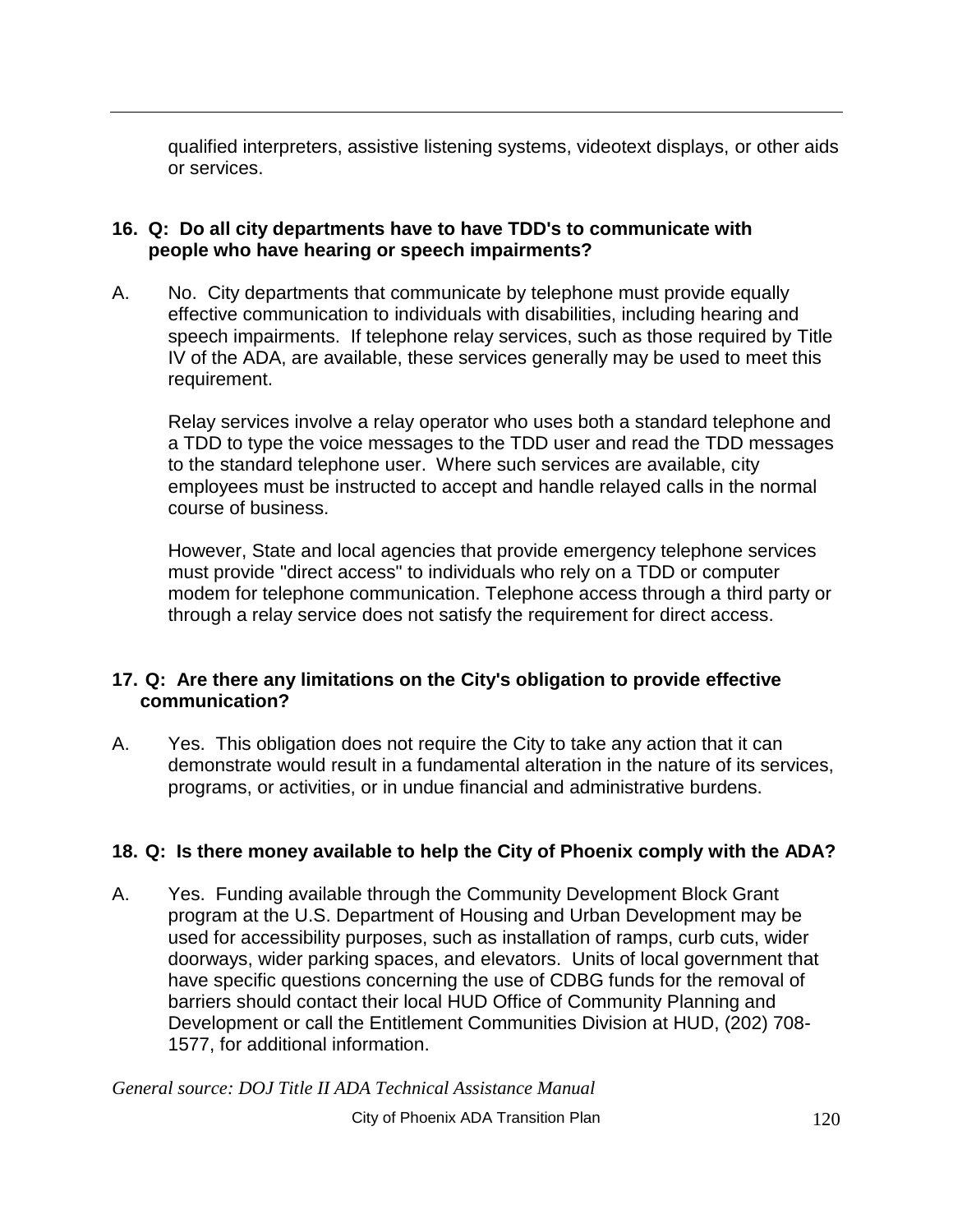# **Appendix B**

#### **Summary of Programmatic Compliance Recommendations by Department**

|                               | Page                 | <b>Department</b>                                                                                                                         | <b>Recommendations</b>                                                                                                                                                                                                                                                                                                                                                                                                                                                                                                                               |     |
|-------------------------------|----------------------|-------------------------------------------------------------------------------------------------------------------------------------------|------------------------------------------------------------------------------------------------------------------------------------------------------------------------------------------------------------------------------------------------------------------------------------------------------------------------------------------------------------------------------------------------------------------------------------------------------------------------------------------------------------------------------------------------------|-----|
| 1                             | 25                   | <b>Aviation</b>                                                                                                                           | 1. Update department website to include some<br>activities under Kids Corner that are accessible to<br>people who are blind or visually impaired and use<br>screen reader software to access the web.<br>2. Provide Disability Awareness training to volunteer<br>Navigators to enhance assistance provided to all<br>visitors to the airport.<br>3. Encourage/Require airlines to provide Disability<br>Awareness training to all personnel interacting with<br>the public on a regular basis, as required by the Air<br><b>Carrier Access Act.</b> |     |
| $\overline{2}$                | 29                   | <b>Budget and Research</b>                                                                                                                | None                                                                                                                                                                                                                                                                                                                                                                                                                                                                                                                                                 |     |
| 3                             | 30                   | <b>City Auditor</b>                                                                                                                       | 1. Develop a written policy/procedure which describes<br>how requests for effective communication will be<br>processed and outcomes tracked to ensure<br>compliance.<br>2. Provide Disability Customer Service Awareness<br>training to "front-line" staff which includes use of a<br>TTY and Relay service protocol on an annual basis.                                                                                                                                                                                                             |     |
| 4                             | 32                   | <b>City Clerk</b>                                                                                                                         | As new materials are printed, the TTY number should be                                                                                                                                                                                                                                                                                                                                                                                                                                                                                               |     |
| 5<br>6<br>$\overline{7}$<br>8 | 33<br>35<br>36<br>38 | <b>City Council</b><br><b>City Manager's Office</b><br><b>Community and</b><br><b>Economic Development</b><br><b>Development Services</b> | printed on all business cards, letterhead, brochures, etc.<br>None<br>None<br>Update the department's website to include "ALT"<br>descriptions on existing links making the site more<br>accessible to all visitors.<br>1. Provide Disability Awareness training which includes                                                                                                                                                                                                                                                                      |     |
|                               |                      |                                                                                                                                           | use of the TTY and Relay service to front-line staff on<br>a regular basis.<br>2. Update printed business cards and publications with<br>the City's TTY number and a statement about the<br>availability of alternate formats.                                                                                                                                                                                                                                                                                                                       |     |
| 9                             | 40                   | <b>Downtown Development</b>                                                                                                               | <b>None</b>                                                                                                                                                                                                                                                                                                                                                                                                                                                                                                                                          |     |
| 10                            | 42                   | <b>Engineering and</b><br><b>Architectural Services</b>                                                                                   | 1. Develop means of access to an Assistive Listening<br>System for use in Public hearings and Pre-bid<br>conferences.<br>2. Provide Disability Awareness training to staff making<br>them aware of the importance of auxiliary aids and<br>services.<br>City of Phoenix ADA Transition Plan                                                                                                                                                                                                                                                          | 121 |
|                               |                      |                                                                                                                                           |                                                                                                                                                                                                                                                                                                                                                                                                                                                                                                                                                      |     |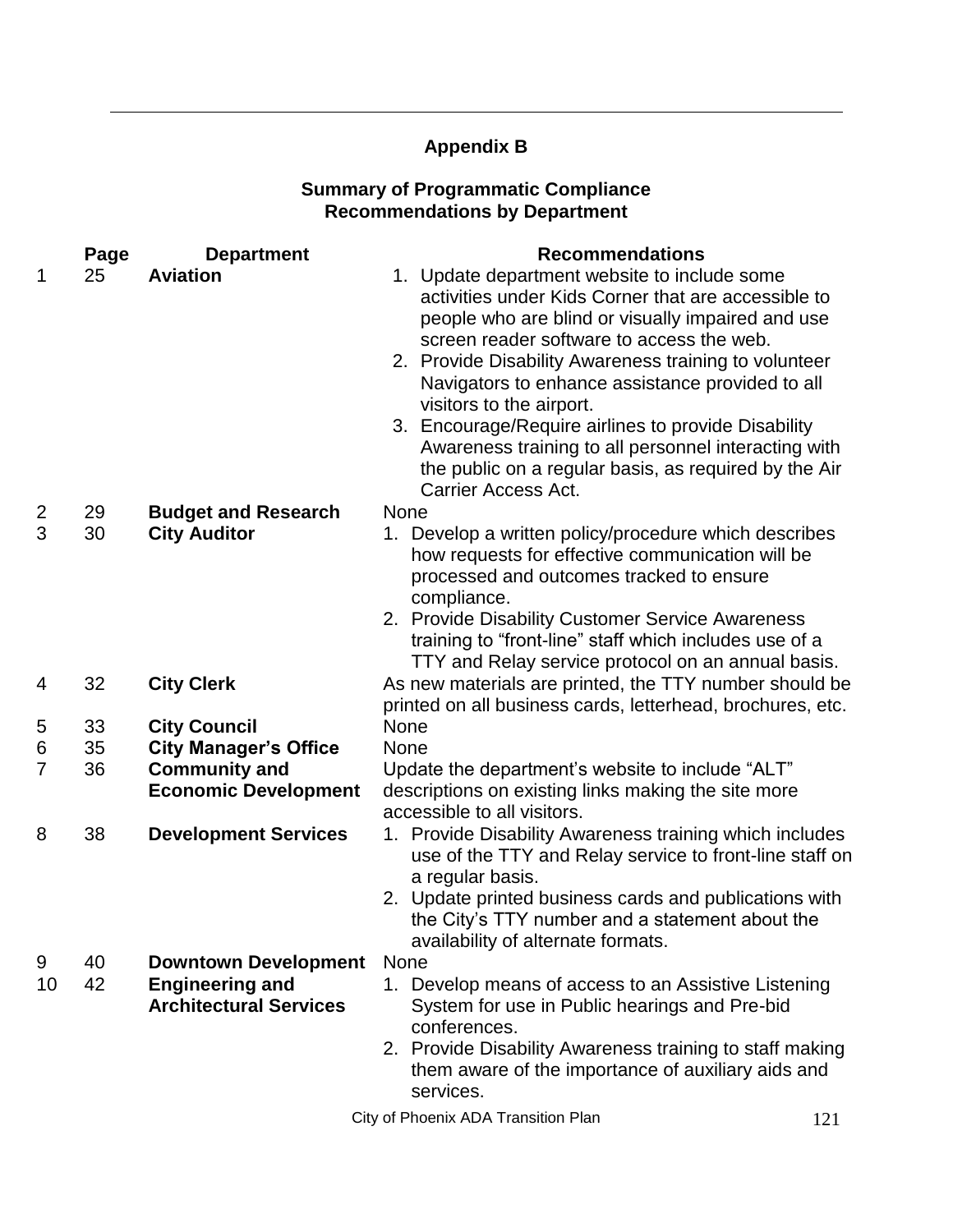|                | Page           | <b>Department</b>                                                  | <b>Recommendations</b>                                                                                                                                                                                                                                                                                                                                                                                                                                                                                                                                                                                                                                                                                                                                                                                                                                                                                             |
|----------------|----------------|--------------------------------------------------------------------|--------------------------------------------------------------------------------------------------------------------------------------------------------------------------------------------------------------------------------------------------------------------------------------------------------------------------------------------------------------------------------------------------------------------------------------------------------------------------------------------------------------------------------------------------------------------------------------------------------------------------------------------------------------------------------------------------------------------------------------------------------------------------------------------------------------------------------------------------------------------------------------------------------------------|
| 11<br>12<br>13 | 44<br>46<br>47 | <b>Equal Opportunity</b><br><b>Finance</b><br><b>Fire Services</b> | <b>None</b><br><b>None</b><br>1. Review program locations. Those taking place in<br>older fire stations with limited physical access may<br>need to be relocated to a more accessible station.<br>2. Update Media publications containing references to<br>TDDs to TTYs and make reference to the availability<br>of Alternate Formats.<br>3. Provide training to staff regarding the availability of<br>communication aids or alternative services for<br>individuals with disabilities- what they are, where to<br>access them, etc.<br>4. Provide awareness training for staff in service areas<br>where they are unaware of emergency evacuation<br>procedures for people with disabilities.<br>5. Assess the need for the placement of additional TTYs<br>in other sections of the Fire Department.<br>6. Provide Disability Awareness training for staff<br>including the use of TTYs and the Relay service. |
| 14<br>15       | 52<br>54       | <b>Housing</b><br><b>Human Services</b>                            | <b>None</b><br><b>None</b>                                                                                                                                                                                                                                                                                                                                                                                                                                                                                                                                                                                                                                                                                                                                                                                                                                                                                         |
| 16             | 56             | <b>Information Technology</b>                                      | 1. Place the Cities' TTY number on Cox and Qwest<br>cable bills to provide better access for deaf and hard<br>of hearing customers who want to make a complaint.<br>2. Complete any outstanding access barriers identified<br>during the May 2006 evaluation of the City of Phoenix<br>website                                                                                                                                                                                                                                                                                                                                                                                                                                                                                                                                                                                                                     |
| 17             | 57             | Law                                                                | 1. Update departmental website with "ALT" descriptions<br>on graphics and images making it more accessible to<br>all visitors.<br>2. Revise AP&P Non-Discrimination Policies, #1.4, 2.4<br>and 2.5. (See 2.A.vii).<br>3. Provide disability awareness training including use of<br>the TTY and creating documents in alternate formats<br>to Law Department reception staff.<br>4. Provide training for Law Department staff in how to<br>accommodate people who are deaf and hard of<br>hearing audience members at community events.<br>5. Update brochures with TTY and Alternative format<br>statement when they are next printed.                                                                                                                                                                                                                                                                             |
| 18             | 59             | Library                                                            | None                                                                                                                                                                                                                                                                                                                                                                                                                                                                                                                                                                                                                                                                                                                                                                                                                                                                                                               |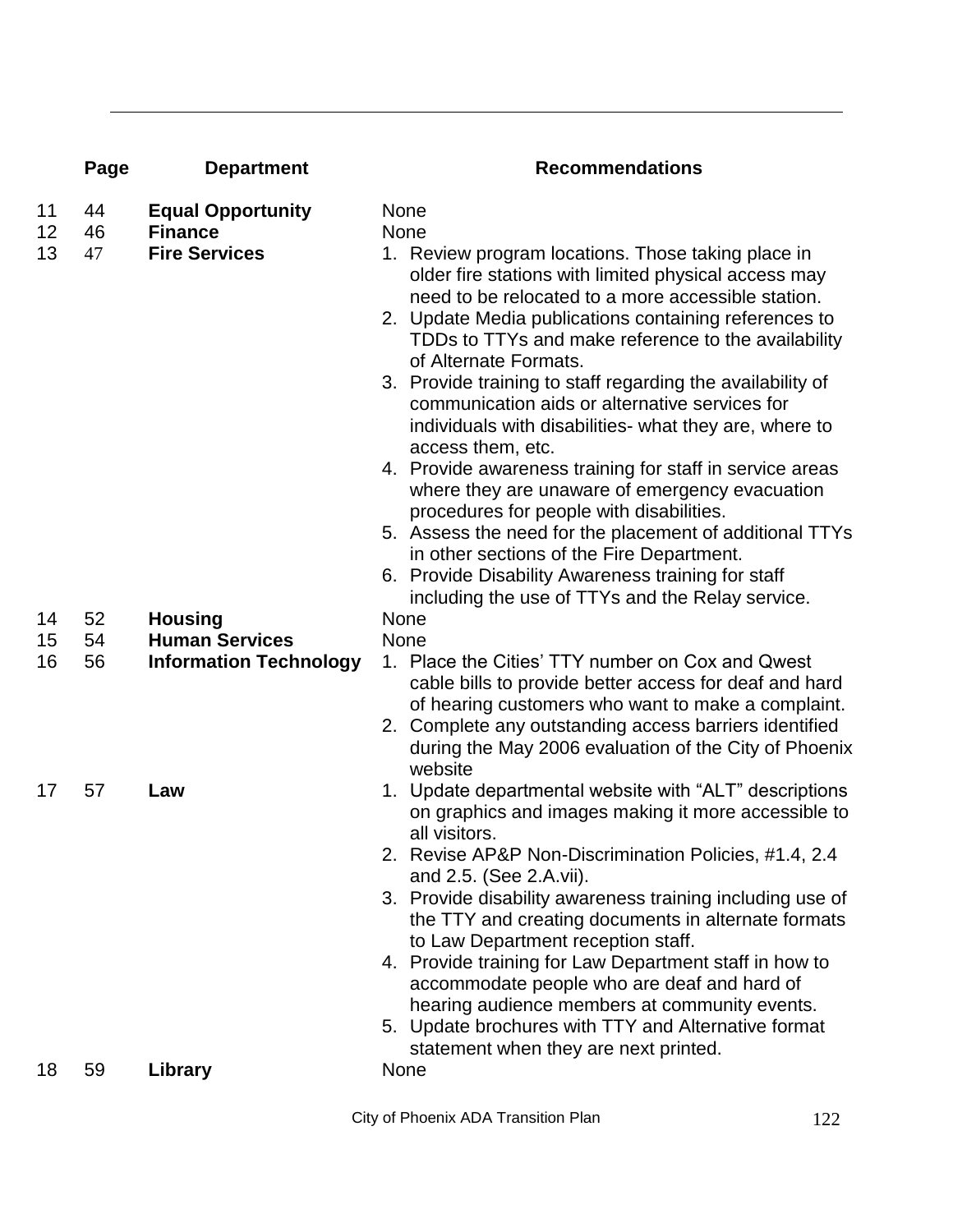|          | Page     | <b>Department</b>                                           | <b>Recommendations</b>                                                                                                                                                                                                                                                                                                                                                                                                                                                                                                                                                                                                                                                                                                                                                                                                                                                                                                                                                                                                                                                                             |
|----------|----------|-------------------------------------------------------------|----------------------------------------------------------------------------------------------------------------------------------------------------------------------------------------------------------------------------------------------------------------------------------------------------------------------------------------------------------------------------------------------------------------------------------------------------------------------------------------------------------------------------------------------------------------------------------------------------------------------------------------------------------------------------------------------------------------------------------------------------------------------------------------------------------------------------------------------------------------------------------------------------------------------------------------------------------------------------------------------------------------------------------------------------------------------------------------------------|
| 19<br>20 | 61<br>62 | <b>Mayor's Office</b><br><b>Municipal Court</b>             | <b>None</b><br>1. Cordova Building- Customer Entry Lobby/<br>Information Desk (1st Floor) Re-do signage at front<br>entry directing people who need assistance or<br>special accommodations to the information booth on<br>the 1st floor.<br>2. Cordova Building- Customer Service Counter (3rd<br>Floor) Provide one sign at the Civil Central Files<br>Customer Service Counter on the 3rd Floor to inform<br>customers that they can request materials in<br>alternate formats.<br>3. Cordova Building- Financial Management Delinquent<br>Accounts Issue a directive to staff regarding the<br>Court's TTY number and provide training in the use<br>of a TTY and/or Relay service.<br>4. Cordova Building- Criminal Central Files (3rd Floor)<br>Provide one sign at the Criminal Central Files<br>Customer Service Counter on the 3rd Floor to inform<br>customers that they can request materials in<br>alternate formats.<br>5. Defensive Driving Schools - Monitor contracts to<br>ensure the accessibility of classrooms or that<br>alternative accessible locations are used as needed. |
| 21<br>22 | 64<br>66 | <b>Neighborhood Services</b><br><b>Parks and Recreation</b> | None<br>Update course on-line registration to make it more<br>accessible to those registering for a class using a screen<br>reader to access the website.                                                                                                                                                                                                                                                                                                                                                                                                                                                                                                                                                                                                                                                                                                                                                                                                                                                                                                                                          |
| 23       | 68       | <b>Personnel</b>                                            | None                                                                                                                                                                                                                                                                                                                                                                                                                                                                                                                                                                                                                                                                                                                                                                                                                                                                                                                                                                                                                                                                                               |
| 24       | 69       | <b>Convention Center</b>                                    | <b>None</b>                                                                                                                                                                                                                                                                                                                                                                                                                                                                                                                                                                                                                                                                                                                                                                                                                                                                                                                                                                                                                                                                                        |
| 25       | 70       | <b>Arts and Culture</b>                                     | <b>None</b>                                                                                                                                                                                                                                                                                                                                                                                                                                                                                                                                                                                                                                                                                                                                                                                                                                                                                                                                                                                                                                                                                        |
| 26       | 73       | <b>Planning</b>                                             | None                                                                                                                                                                                                                                                                                                                                                                                                                                                                                                                                                                                                                                                                                                                                                                                                                                                                                                                                                                                                                                                                                               |
| 27       | 76       | <b>Police</b>                                               | Update print materials to include a TTY number and<br>statement regarding the availability of Alternate Formats.                                                                                                                                                                                                                                                                                                                                                                                                                                                                                                                                                                                                                                                                                                                                                                                                                                                                                                                                                                                   |
| 28       | 79       | <b>Public Defender</b>                                      | <b>None</b>                                                                                                                                                                                                                                                                                                                                                                                                                                                                                                                                                                                                                                                                                                                                                                                                                                                                                                                                                                                                                                                                                        |
| 29       | 80       | <b>Public Information</b>                                   | <b>None</b>                                                                                                                                                                                                                                                                                                                                                                                                                                                                                                                                                                                                                                                                                                                                                                                                                                                                                                                                                                                                                                                                                        |
| 30       | 81       | <b>Public Transit</b>                                       | <b>None</b>                                                                                                                                                                                                                                                                                                                                                                                                                                                                                                                                                                                                                                                                                                                                                                                                                                                                                                                                                                                                                                                                                        |
| 31       | 86       | <b>Public Works</b>                                         | None                                                                                                                                                                                                                                                                                                                                                                                                                                                                                                                                                                                                                                                                                                                                                                                                                                                                                                                                                                                                                                                                                               |
| 32       | 89       | <b>Retirement Services</b>                                  | None                                                                                                                                                                                                                                                                                                                                                                                                                                                                                                                                                                                                                                                                                                                                                                                                                                                                                                                                                                                                                                                                                               |
| 33       | 90       | <b>Street Transportation</b>                                | 1. Develop emergency evacuation plans for locations<br>that do not currently have one. Plans should include<br>input from employees and/or others with disabilities.<br>Update vender contracts template to include an ADA<br>2.                                                                                                                                                                                                                                                                                                                                                                                                                                                                                                                                                                                                                                                                                                                                                                                                                                                                   |

compliance statement.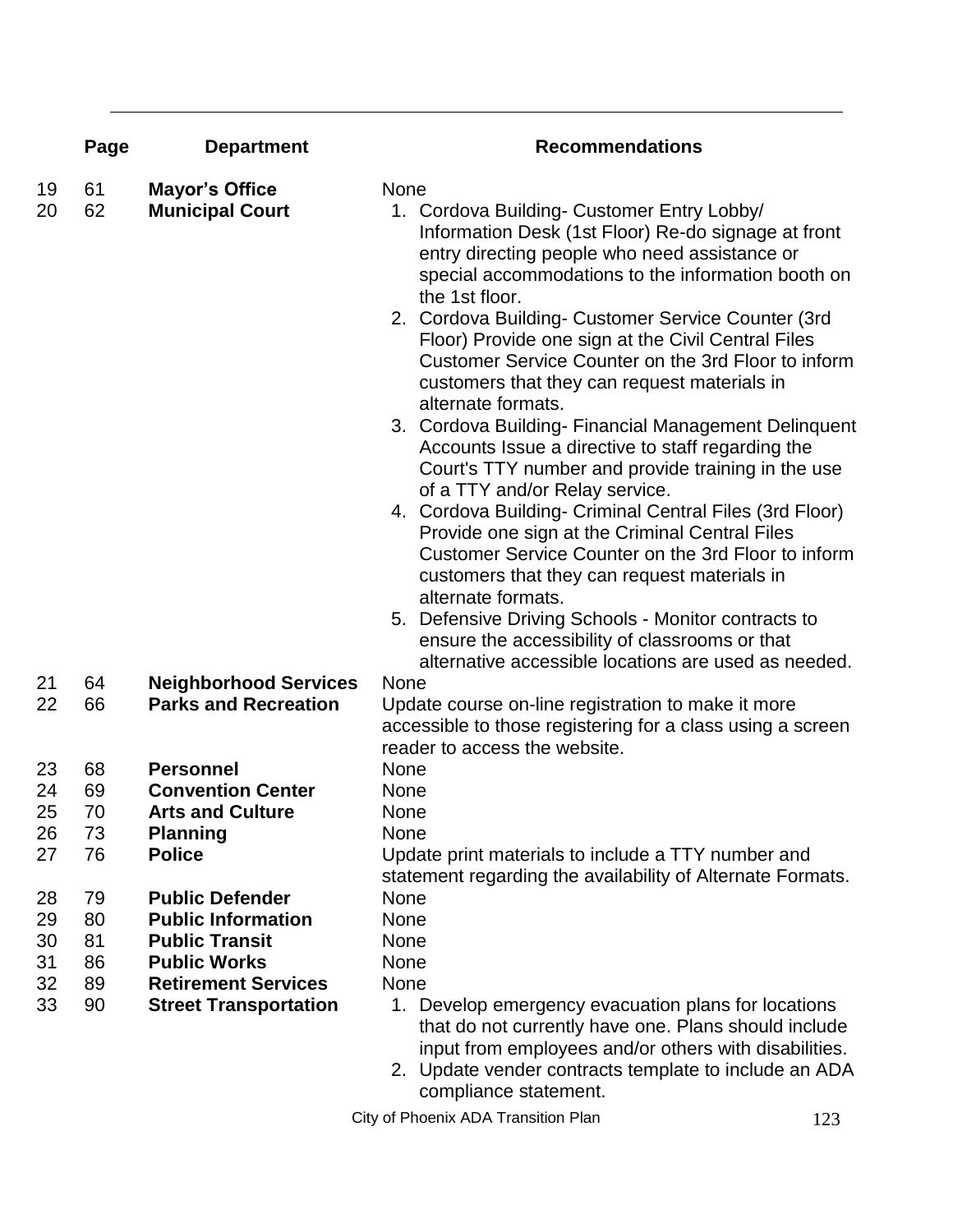34 93 **Water Services** Review print hand-outs and brochures and add TTY numbers and Alternate Format statement where needed.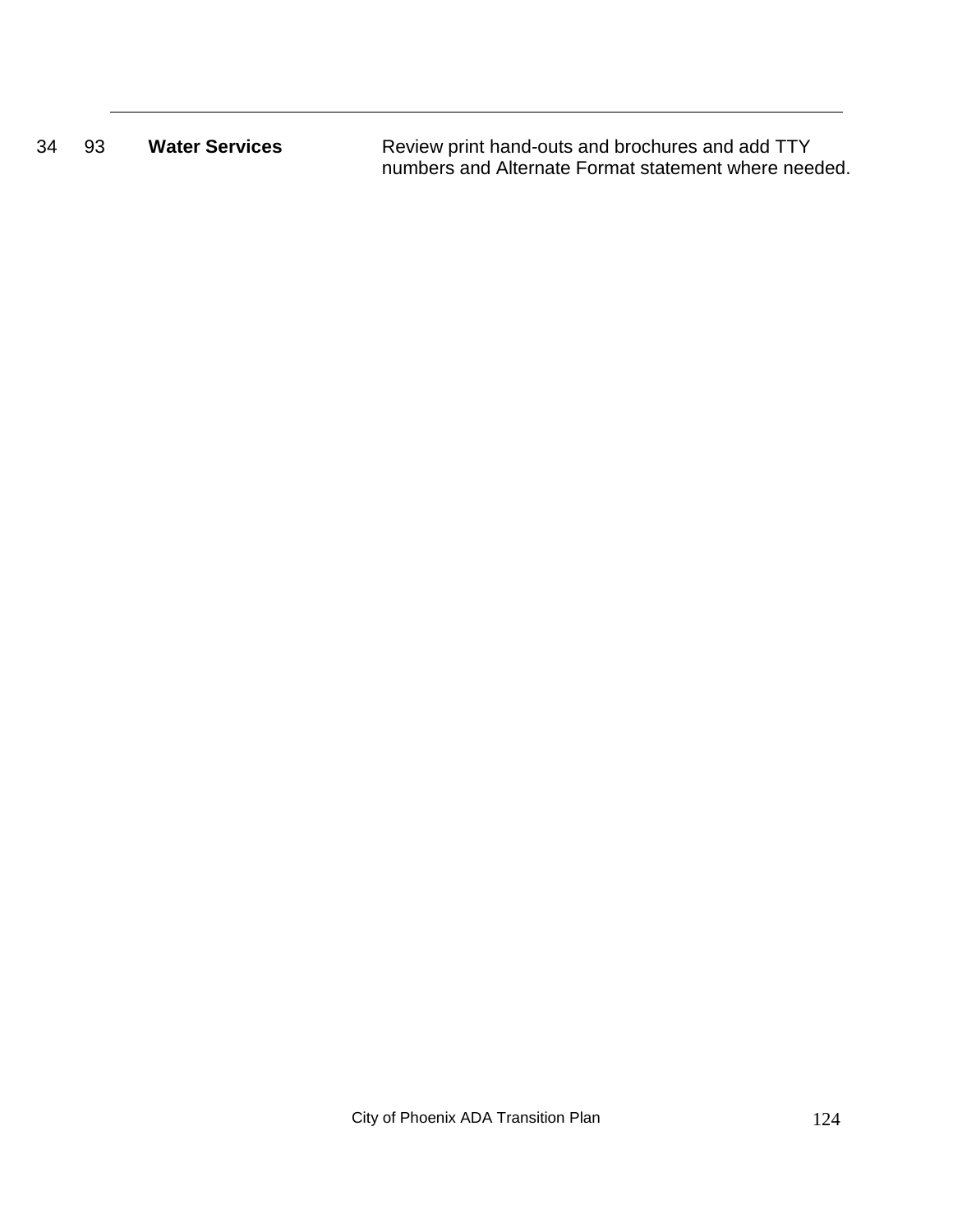#### **Information Technology Department**  149 N. 4th Ave.

# **Phoenix Web Site Second in National Competition Oct. 6, 2004**

The city of Phoenix Web site has placed second in the Center for Digital Government's 2004 Best of the Web contest, an annual competition that attracts hundreds of entries each year.

In its ninth year, the Best of the Web grades city, county, state and education Web sites on innovation, Web-based delivery of public services, efficiency, economy and functionality for improved citizen access.

Phoenix's site, https://www.phoenix.gov, placed second in the city portal category.

"Since 1995 the goal of phoenix.gov has been to offer the same services online that are available in person whenever possible to make it convenient for customers to conduct business with the city," notes Danny Murphy, Phoenix's chief information officer. "Equally important, the city strives to use technology to increase accessibility to city services and empower people to fully participate in city government."

Fort Collins, Colo., was named the top city portal, with third place going to the New York City site; Chicago and New Orleans tied for fourth, followed by Dallas.

"Clearly, local government leaders have invested a lot of time and resources into building these fabulous sites for the sake of their citizens," Center Director Cathilea Robinett said.

The Center for Digital Government, a national research and advisory institute devoted to information technology policy in state and local government, is a business division of e.Republic, which publishes Government Technology and Public CIO magazines.

# **Media Contact:**

| Joyce Valdez | 602-262-6213 |
|--------------|--------------|
| Pager        | 602-673-0270 |